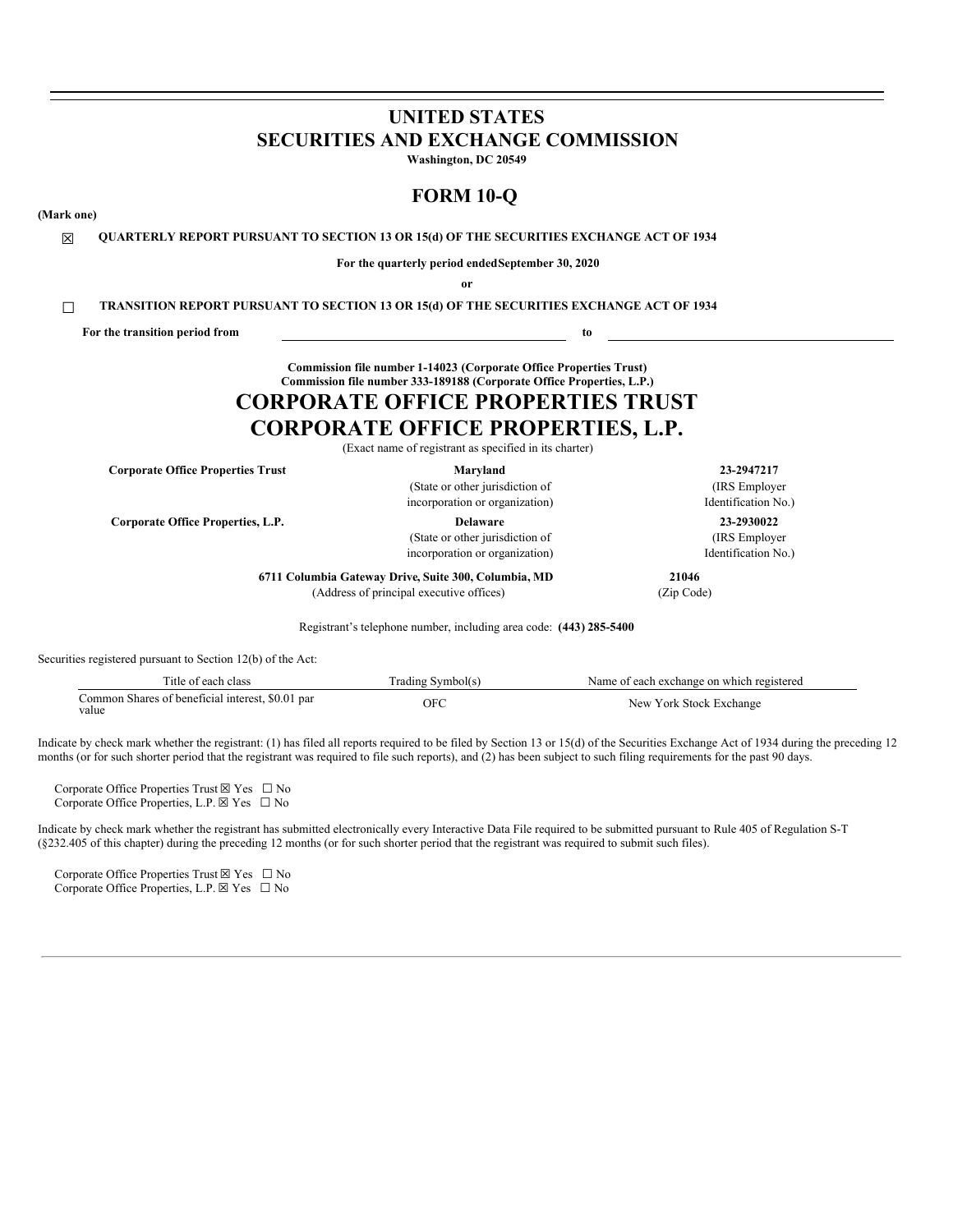Indicate by check mark whether the registrant is a large accelerated filer, an accelerated filer, a non-accelerated filer, a smaller reporting company or an emerging growth company. See the definitions of "large accelerated filer," "accelerated filer," "smaller reporting company" and "emerging growth company" in Rule 12b-2 of the Exchange Act.

| Corporate Office Properties Trust |   |                   |                       |   |                           |   |                         |  |
|-----------------------------------|---|-------------------|-----------------------|---|---------------------------|---|-------------------------|--|
| Large accelerated filer           | ⊠ | Accelerated filer | Non-accelerated filer |   | Smaller reporting company | ى | Emerging growth company |  |
| Corporate Office Properties, L.P. |   |                   |                       |   |                           |   |                         |  |
| Large accelerated filer           |   | Accelerated filer | Non-accelerated filer | X | Smaller reporting company |   | Emerging growth company |  |

If an emerging growth company, indicate by check mark if the registrant has elected not to use the extended transition period for complying with any new or revised financial accounting standards provided pursuant to Section 13(a) of the Exchange Act.

Corporate Office Properties Trust ☐ Corporate Office Properties, L.P. □

Indicate by check mark whether the registrant is a shell company (as defined in Rule 12b-2 of the Exchange Act).

Corporate Office Properties Trust ☐ Yes ☒ No Corporate Office Properties, L.P. ☐ Yes ☒ No

As of October 23, 2020,112,175,248 of Corporate Office Properties Trust's Common Shares of Beneficial Interest, \$0.01 par value, were issued and outstanding.

## EXPLANATORY NOTE

This report combines the quarterly reports on Form 10-Q for the period ended September 30, 2020 of Corporate Office Properties Trust ("COPT") and subsidiaries (collectively, the "Company") and Corporate Office Properties, L.P. ("COPLP") and subsidiaries (collectively, the "Operating Partnership"). Unless stated otherwise or the context otherwise requires, "we," "our," and "us" refer collectively to COPT, COPLP and their subsidiaries.

COPT is a real estate investment trust, or REIT, and the sole general partner of COPLP. As of September 30, 2020, COPT owned 98.6% of the outstanding common units in COPLP; the remaining common units and all of the outstanding COPLP preferred units were owned by third parties. As the sole general partner of COPLP, COPT controls COPLP and can cause it to enter into major transactions including acquisitions, dispositions and refinancings and cause changes in its line of business, capital structure and distribution policies.

There are a few differences between the Company and the Operating Partnership which are reflected in this Form 10-Q. We believe it is important to understand the differences between the Company and the Operating Partnership in the context of how the two operate as an interrelated, consolidated company. COPT is a REIT whose only material asset is its ownership of partnership interests of COPLP. As a result, COPT does not conduct business itself, other than acting as the sole general partner of COPLP, issuing public equity and guaranteeing certain debt of COPLP. COPT itself is not directly obligated under any indebtedness but guarantees some of the debt of COPLP. COPLP owns substantially all of the assets of COPT either directly or through its subsidiaries, conducts almost all of the operations of the business and is structured as a limited partnership with no publicly traded equity. Except for net proceeds from public equity issuances by COPT, which are contributed to COPLP in exchange for partnership units, COPLP generates the capital required by COPT's business.

Noncontrolling interests, shareholders' equity and partners' capital are the main areas of difference between the consolidated financial statements of COPT and those of COPLP. The common limited partnership interests in COPLP not owned by COPT are accounted for as partners' capital in COPLP's consolidated financial statements and as noncontrolling interests in COPT's consolidated financial statements. The only other significant differences between the consolidated financial statements of COPT and those of COPLP are assets in connection with a non-qualified elective deferred compensation plan and the corresponding liability to the plan's participants that are held directly by COPT.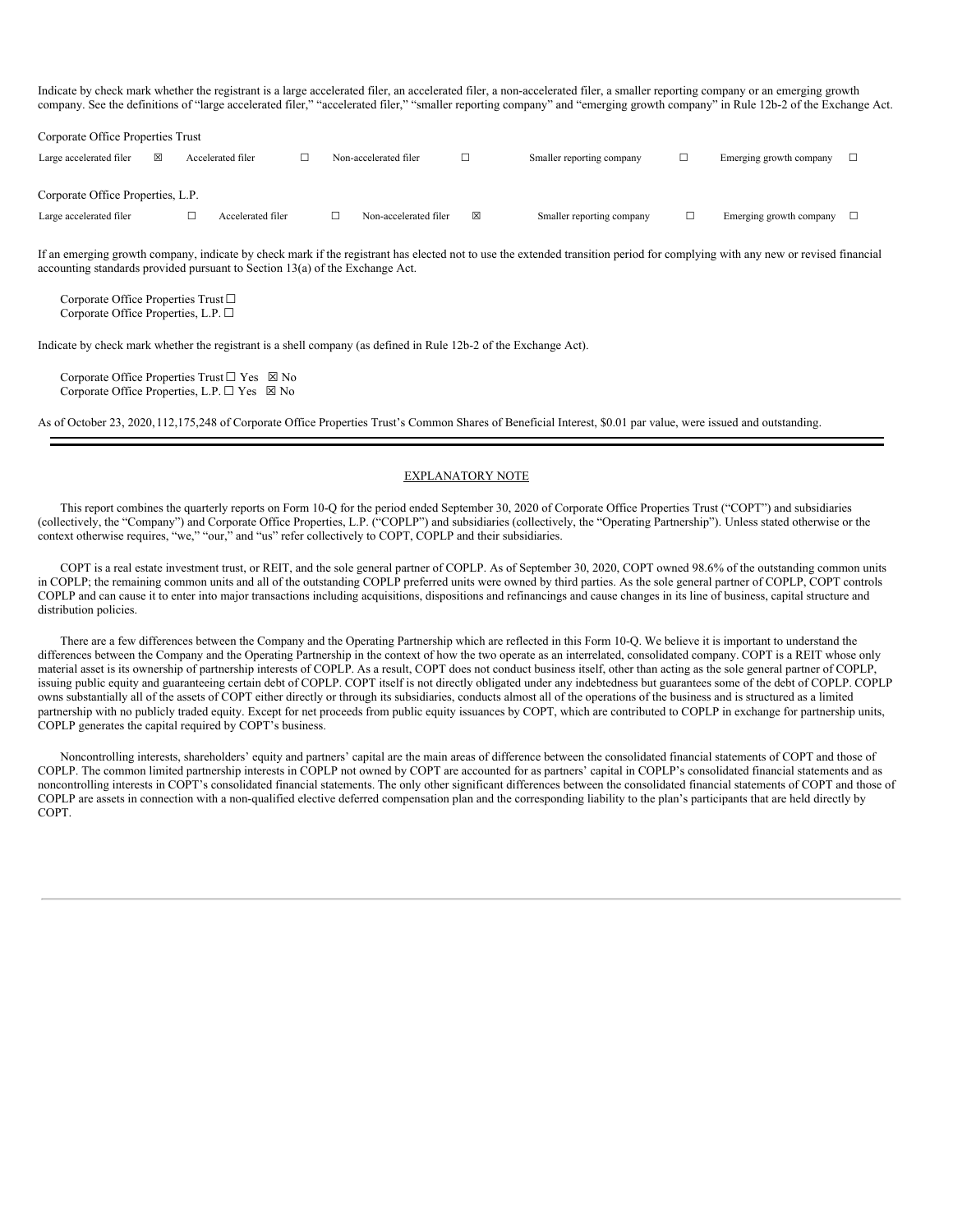We believe combining the quarterly reports on Form 10-Q of the Company and the Operating Partnership into this single report results in the following benefits:

- combined reports better reflect how management, investors and the analyst community view the business as a single operating unit;
- combined reports enhance investors' understanding of the Company and the Operating Partnership by enabling them to view the business as a whole and in the same manner as management;
- combined reports are more efficient for the Company and the Operating Partnership and result in savings in time, effort and expense; and
- combined reports are more efficient for investors by reducing duplicative disclosure and providing a single document for their review.

To help investors understand the differences between the Company and the Operating Partnership, this report presents the following separate sections for each of the Company and the Operating Partnership:

- consolidated financial statements;
- the following notes to the consolidated financial statements:
	- Note 3, Fair Value Measurements of COPT and subsidiaries and COPLP and subsidiaries;
	- Note 8, Prepaid Expenses and Other Assets, Net of COPT and subsidiaries and COPLP and subsidiaries; and
- Note 16, Earnings per Share of COPT and subsidiaries and Earnings per Unit of COPLP and subsidiaries;
- "Item 2: Management's Discussion and Analysis of Financial Condition and Results of Operations Liquidity and Capital Resources of COPT"; and
- "Item 2: Management's Discussion and Analysis of Financial Condition and Results of Operations Liquidity and Capital Resources of COPLP."

This report also includes separate sections under Part I, Item 4. Controls and Procedures and separate Exhibit 31 and Exhibit 32 certifications for each of COPT and COPLP to establish that the Chief Executive Officer and the Chief Financial Officer of each entity have made the requisite certifications and that COPT and COPLP are compliant with Rule 13a-15 and Rule 15d-14 of the Securities Exchange Act of 1934, as amended (the "Exchange Act"), and 18 U.S.C. §1350.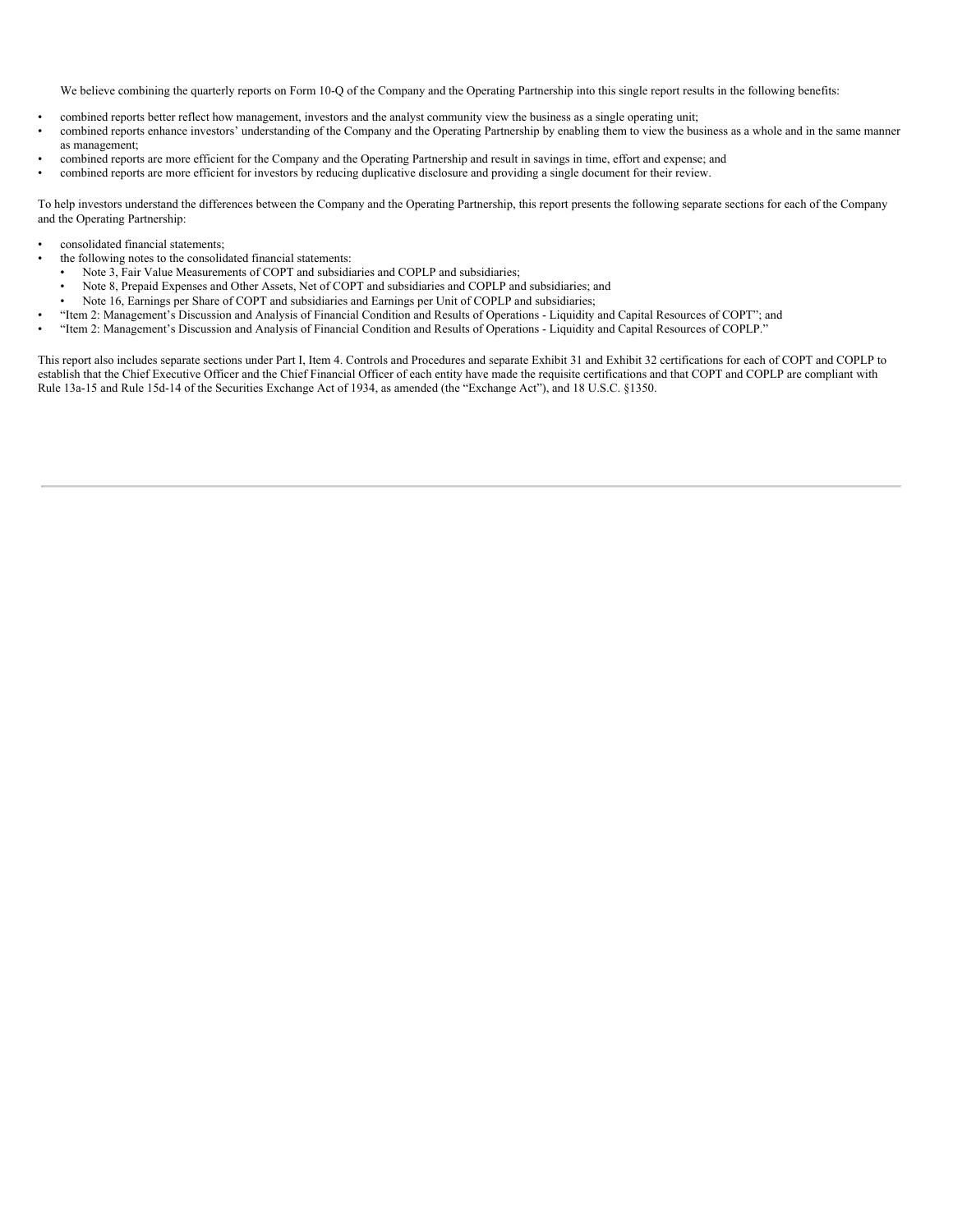## **TABLE OF CONTENTS**

## **FORM 10-Q**

## **PART I: FINANCIAL [INFORMATION](#page-3-0)**

**PAGE**

| Item 1:    | <b>Financial Statements:</b>                                                                                                |                  |
|------------|-----------------------------------------------------------------------------------------------------------------------------|------------------|
|            | <b>Consolidated Financial Statements of Corporate Office Properties Trust</b>                                               |                  |
|            | Consolidated Balance Sheets as of September 30, 2020 and December 31, 2019 (unaudited)                                      | <u>3</u>         |
|            | Consolidated Statements of Operations for the Three and Nine Months Ended September 30, 2020 and 2019 (unaudited)           | $\overline{4}$   |
|            | Consolidated Statements of Comprehensive Income for the Three and Nine Months Ended September 30, 2020 and 2019 (unaudited) | $\overline{2}$   |
|            | Consolidated Statements of Equity for the Three and Nine Months Ended September 30, 2020 and 2019 (unaudited)               | $6 \overline{6}$ |
|            | Consolidated Statements of Cash Flows for the Nine Months Ended September 30, 2020 and 2019 (unaudited)                     | $\underline{8}$  |
|            | <b>Consolidated Financial Statements of Corporate Office Properties, L.P.</b>                                               |                  |
|            | Consolidated Balance Sheets as of September 30, 2020 and December 31, 2019 (unaudited)                                      | <u>10</u>        |
|            | Consolidated Statements of Operations for the Three and Nine Months Ended September 30, 2020 and 2019 (unaudited)           | $\overline{11}$  |
|            | Consolidated Statements of Comprehensive Income for the Three and Nine Months Ended September 30, 2020 and 2019 (unaudited) | 12               |
|            | Consolidated Statements of Equity for the Three and Nine Months Ended September 30, 2020 and 2019 (unaudited)               | <u>13</u>        |
|            | Consolidated Statements of Cash Flows for the Nine Months Ended September 30, 2020 and 2019 (unaudited)                     | 15               |
|            | <b>Notes to Consolidated Financial Statements (unaudited)</b>                                                               | 17               |
| Item $2$ : | Management's Discussion and Analysis of Financial Condition and Results of Operations                                       | 43               |
| Item $3$ : | <b>Quantitative and Qualitative Disclosures About Market Risk</b>                                                           | 60               |
| Item 4:    | <b>Controls and Procedures</b>                                                                                              | 60               |
|            | <b>PART II: OTHER INFORMATION</b>                                                                                           |                  |
| Item 1:    | <b>Legal Proceedings</b>                                                                                                    | <u>61</u>        |
| Item 1A:   | <b>Risk Factors</b>                                                                                                         | 61               |

| Item 2:    | Unregistered Sales of Equity Securities and Use of Proceeds | <u>62</u> |
|------------|-------------------------------------------------------------|-----------|
| Item $3:$  | <b>Defaults Upon Senior Securities</b>                      | 62        |
| Item 4:    | <b>Mine Safety Disclosures</b>                              | 62        |
| Item $5$ : | <b>Other Information</b>                                    | 62        |
| Item 6:    | <b>Exhibits</b>                                             | 63        |
|            |                                                             |           |

<span id="page-3-0"></span>**[SIGNATURES](#page-64-0)** [64](#page-64-0)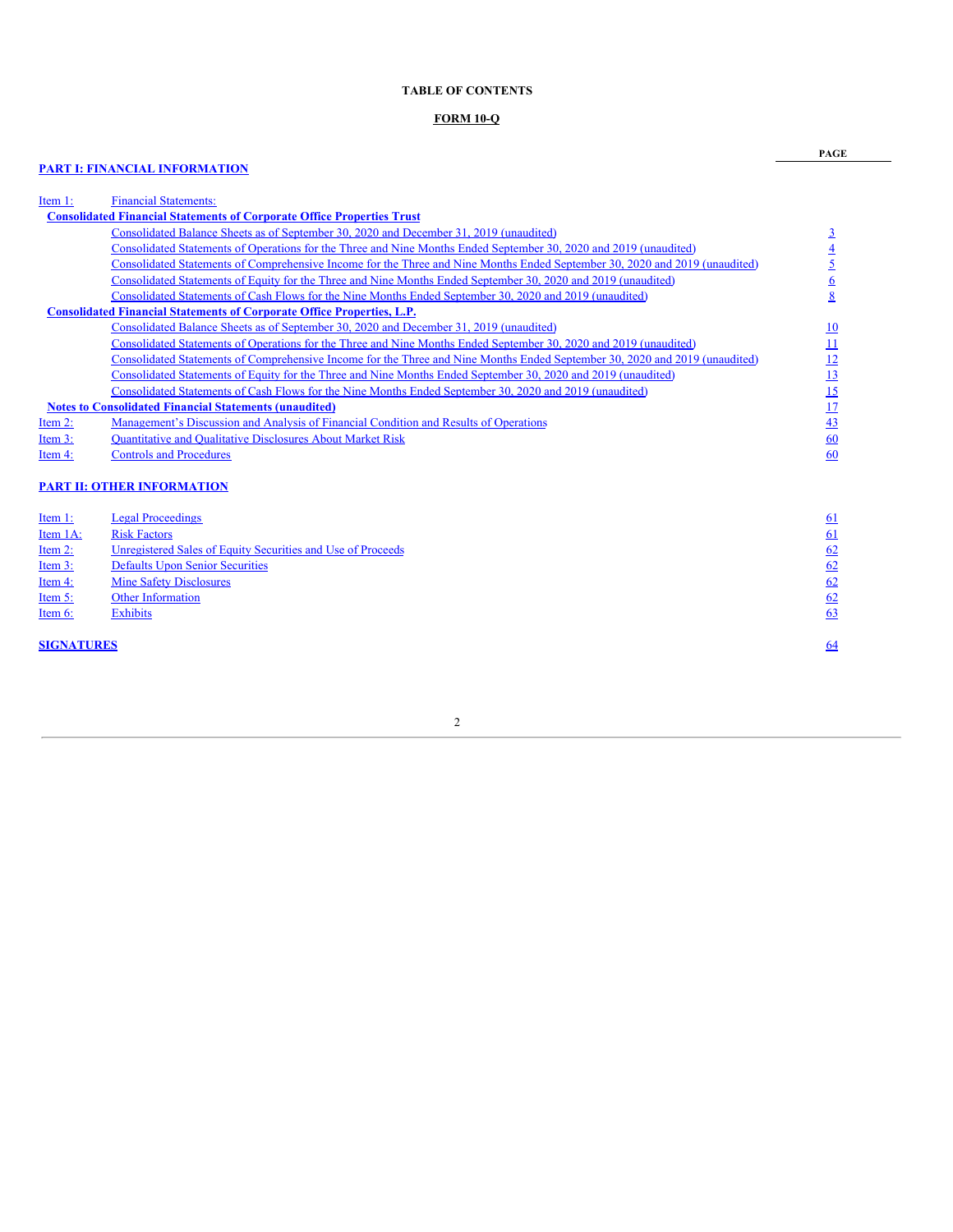## **Corporate Office Properties Trust and Subsidiaries Consolidated Balance Sheets (in thousands, except share data) (unaudited)**

<span id="page-4-2"></span><span id="page-4-1"></span><span id="page-4-0"></span>

|                                                                                                                                                                                                    | September 30,<br>2020 |            |               | December 31,<br>2019 |  |  |
|----------------------------------------------------------------------------------------------------------------------------------------------------------------------------------------------------|-----------------------|------------|---------------|----------------------|--|--|
| <b>Assets</b>                                                                                                                                                                                      |                       |            |               |                      |  |  |
| Properties, net:                                                                                                                                                                                   |                       |            |               |                      |  |  |
| Operating properties, net                                                                                                                                                                          | $\mathbb{S}$          | 2,999,892  | <sup>S</sup>  | 2,772,647            |  |  |
| Projects in development or held for future development                                                                                                                                             |                       | 587,046    |               | 568,239              |  |  |
| Total properties, net                                                                                                                                                                              |                       | 3,586,938  |               | 3,340,886            |  |  |
| Property - operating right-of-use assets                                                                                                                                                           |                       | 36,442     |               | 27,864               |  |  |
| Property - finance right-of-use assets                                                                                                                                                             |                       | 40,432     |               | 40,458               |  |  |
| Cash and cash equivalents                                                                                                                                                                          |                       | 11,458     |               | 14,733               |  |  |
| Investment in unconsolidated real estate joint ventures                                                                                                                                            |                       | 49,662     |               | 51,949               |  |  |
| Accounts receivable, net                                                                                                                                                                           |                       | 36.151     |               | 35,444               |  |  |
| Deferred rent receivable                                                                                                                                                                           |                       | 92,853     |               | 87,736               |  |  |
| Intangible assets on real estate acquisitions, net                                                                                                                                                 |                       | 22,433     |               | 27,392               |  |  |
| Deferred leasing costs (net of accumulated amortization of \$31,927 and \$33,782 respectively)                                                                                                     |                       | 59,392     |               | 58,392               |  |  |
| Investing receivables (net of allowance for credit losses of \$4,040 at September 30, 2020)                                                                                                        |                       | 74,136     |               | 73,523               |  |  |
| Prepaid expenses and other assets, net                                                                                                                                                             |                       | 110,292    |               | 96,076               |  |  |
| <b>Total assets</b>                                                                                                                                                                                | \$                    | 4,120,189  | <sup>\$</sup> | 3,854,453            |  |  |
| <b>Liabilities and equity</b>                                                                                                                                                                      |                       |            |               |                      |  |  |
| Liabilities:                                                                                                                                                                                       |                       |            |               |                      |  |  |
| Debt. net                                                                                                                                                                                          | $\mathbf S$           | 2,181,551  | $\mathbb{S}$  | 1,831,139            |  |  |
| Accounts payable and accrued expenses                                                                                                                                                              |                       | 140,921    |               | 148,746              |  |  |
| Rents received in advance and security deposits                                                                                                                                                    |                       | 30,276     |               | 33,620               |  |  |
| Dividends and distributions payable                                                                                                                                                                |                       | 31,307     |               | 31,263               |  |  |
| Deferred revenue associated with operating leases                                                                                                                                                  |                       | 8,579      |               | 7,361                |  |  |
| Property - operating lease liabilities                                                                                                                                                             |                       | 26,382     |               | 17,317               |  |  |
| Interest rate derivatives                                                                                                                                                                          |                       | 10,977     |               | 25,682               |  |  |
| Other liabilities                                                                                                                                                                                  |                       | 17,038     |               | 10,649               |  |  |
| <b>Total liabilities</b>                                                                                                                                                                           |                       | 2,447,031  |               | 2,105,777            |  |  |
| Commitments and contingencies (Note 17)                                                                                                                                                            |                       |            |               |                      |  |  |
| Redeemable noncontrolling interests                                                                                                                                                                |                       | 23,522     |               | 29.431               |  |  |
| Equity:                                                                                                                                                                                            |                       |            |               |                      |  |  |
| Corporate Office Properties Trust's shareholders' equity:                                                                                                                                          |                       |            |               |                      |  |  |
| Common Shares of beneficial interest (\$0.01 par value; 150,000,000 shares authorized; shares issued and outstanding of 112,175,688 at<br>September 30, 2020 and 112,068,705 at December 31, 2019) |                       | 1,122      |               | 1,121                |  |  |
| Additional paid-in capital                                                                                                                                                                         |                       | 2,479,321  |               | 2,481,558            |  |  |
| Cumulative distributions in excess of net income                                                                                                                                                   |                       | (860, 647) |               | (778, 275)           |  |  |
| Accumulated other comprehensive loss                                                                                                                                                               |                       | (10, 548)  |               | (25, 444)            |  |  |
| Total Corporate Office Properties Trust's shareholders' equity                                                                                                                                     |                       | 1,609,248  |               | 1,678,960            |  |  |
| Noncontrolling interests in subsidiaries:                                                                                                                                                          |                       |            |               |                      |  |  |
| Common units in COPLP                                                                                                                                                                              |                       | 19,522     |               | 19,597               |  |  |
| Preferred units in COPLP                                                                                                                                                                           |                       | 8,800      |               | 8,800                |  |  |
| Other consolidated entities                                                                                                                                                                        |                       | 12,066     |               | 11,888               |  |  |
| Noncontrolling interests in subsidiaries                                                                                                                                                           |                       | 40,388     |               | 40,285               |  |  |
| Total equity                                                                                                                                                                                       |                       | 1,649,636  |               | 1,719,245            |  |  |
| Total liabilities, redeemable noncontrolling interests and equity                                                                                                                                  | $\mathbb{S}$          | 4.120.189  | <sup>S</sup>  | 3,854,453            |  |  |
|                                                                                                                                                                                                    |                       |            |               |                      |  |  |

<span id="page-4-3"></span>See accompanying notes to consolidated financial statements.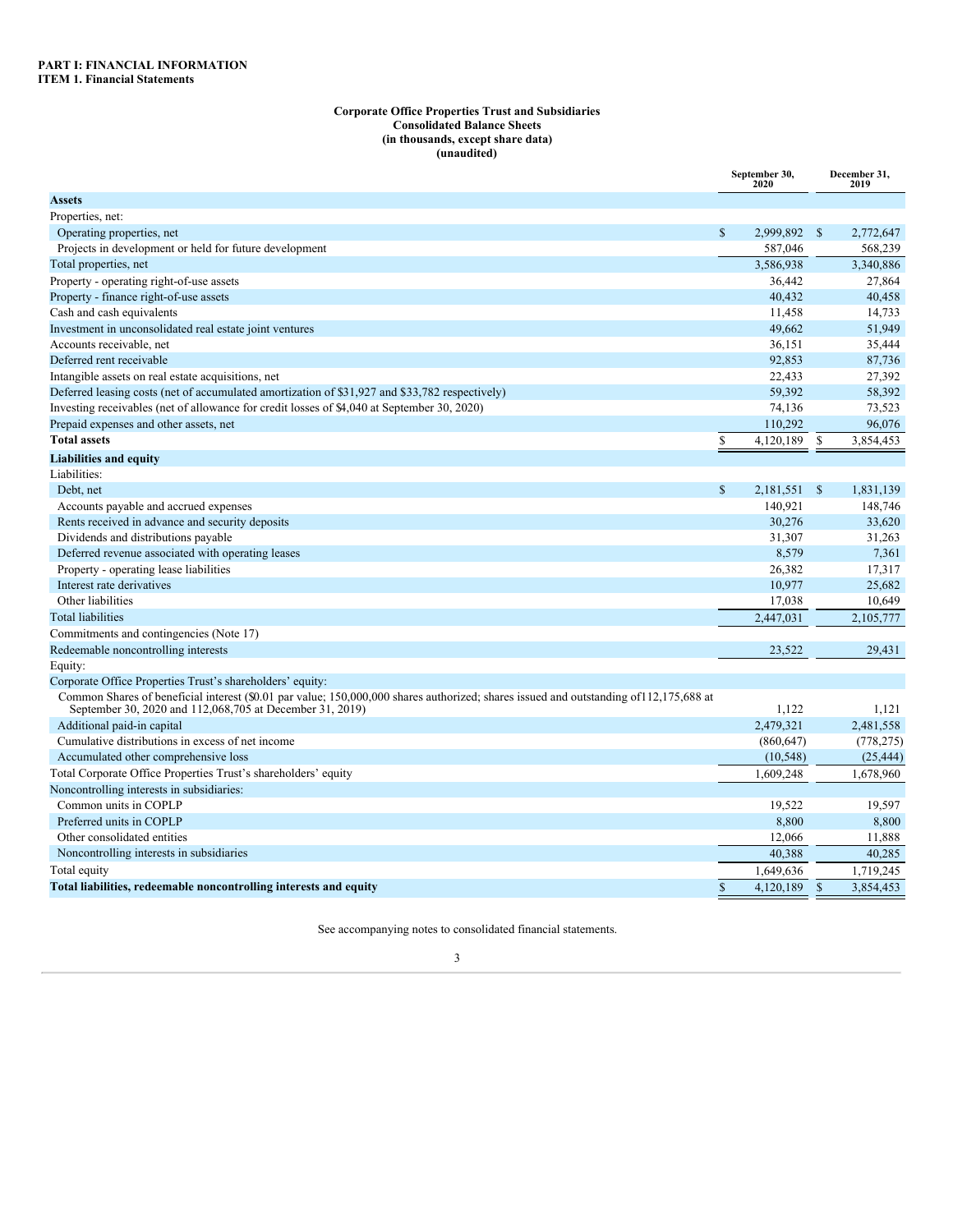## **Corporate Office Properties Trust and Subsidiaries Consolidated Statements of Operations (in thousands, except per share data) (unaudited)**

|                                                                                   | For the Three Months Ended<br>September 30, |           |               |           |               | For the Nine Months Ended<br>September 30, |               |          |  |
|-----------------------------------------------------------------------------------|---------------------------------------------|-----------|---------------|-----------|---------------|--------------------------------------------|---------------|----------|--|
|                                                                                   | 2020                                        |           | 2019          |           |               | 2020                                       |               | 2019     |  |
| Revenues                                                                          |                                             |           |               |           |               |                                            |               |          |  |
| Lease revenue                                                                     | S                                           | 133,875   | <sup>\$</sup> | 129,461   | <sup>\$</sup> | 397,034                                    | $\mathbf S$   | 391,779  |  |
| Other property revenue                                                            |                                             | 568       |               | 1,273     |               | 2,063                                      |               | 3,716    |  |
| Construction contract and other service revenues                                  |                                             | 20,323    |               | 28,697    |               | 46,240                                     |               | 87,946   |  |
| <b>Total revenues</b>                                                             |                                             | 154,766   |               | 159,431   |               | 445,337                                    |               | 483,441  |  |
| Operating expenses                                                                |                                             |           |               |           |               |                                            |               |          |  |
| Property operating expenses                                                       |                                             | 51,552    |               | 49,714    |               | 151,755                                    |               | 147,045  |  |
| Depreciation and amortization associated with real estate operations              |                                             | 35,332    |               | 34,692    |               | 101,540                                    |               | 104,290  |  |
| Construction contract and other service expenses                                  |                                             | 19,220    |               | 27,802    |               | 44,052                                     |               | 85,130   |  |
| Impairment losses                                                                 |                                             | 1,530     |               | 327       |               | 1,530                                      |               | 327      |  |
| General, administrative and leasing expenses                                      |                                             | 7,467     |               | 7,929     |               | 23,111                                     |               | 26,066   |  |
| Business development expenses and land carry costs                                |                                             | 1,094     |               | 964       |               | 3,474                                      |               | 2,947    |  |
| Total operating expenses                                                          |                                             | 116,195   |               | 121,428   |               | 325,462                                    |               | 365,805  |  |
| Interest expense                                                                  |                                             | (17, 152) |               | (17, 126) |               | (50, 789)                                  |               | (54,275) |  |
| Interest and other income                                                         |                                             | 1,746     |               | 1.842     |               | 5.233                                      |               | 5,977    |  |
| Credit loss recoveries                                                            |                                             | 1,465     |               |           |               | 161                                        |               |          |  |
| Gain on sales of real estate                                                      |                                             |           |               |           |               | 5                                          |               | 84,469   |  |
| Loss on early extinguishment of debt                                              |                                             | (3,237)   |               |           |               | (3,237)                                    |               |          |  |
| Loss on interest rate derivatives                                                 |                                             | (53, 196) |               |           |               | (53, 196)                                  |               |          |  |
| (Loss) income before equity in income of unconsolidated entities and income taxes |                                             | (31, 803) |               | 22,719    |               | 18,052                                     |               | 153,807  |  |
| Equity in income of unconsolidated entities                                       |                                             | 477       |               | 396       |               | 1,372                                      |               | 1,207    |  |
| Income tax (expense) benefit                                                      |                                             | (16)      |               | 131       |               | (95)                                       |               | 113      |  |
| Net (loss) income                                                                 |                                             | (31, 342) |               | 23,246    |               | 19,329                                     |               | 155,127  |  |
| Net loss (income) attributable to noncontrolling interests:                       |                                             |           |               |           |               |                                            |               |          |  |
| Common units in COPLP                                                             |                                             | 386       |               | (267)     |               | (185)                                      |               | (1, 863) |  |
| Preferred units in COPLP                                                          |                                             | (77)      |               | (157)     |               | (231)                                      |               | (487)    |  |
| Other consolidated entities                                                       |                                             | (812)     |               | (1, 565)  |               | (3,207)                                    |               | (3,870)  |  |
| Net (loss) income attributable to COPT common shareholders                        | \$                                          | (31, 845) | S.            | 21,257    | \$            | 15,706                                     | S             | 148,907  |  |
| Earnings per common share: (1)                                                    |                                             |           |               |           |               |                                            |               |          |  |
| Net (loss) income attributable to COPT common shareholders - basic                | \$                                          | (0.29)    | <sup>\$</sup> | 0.19      | $\mathbb{S}$  | 0.14                                       | $\mathbf S$   | 1.34     |  |
| Net (loss) income attributable to COPT common shareholders - diluted              | \$                                          | (0.29)    | \$            | 0.19      | \$            | 0.14                                       | <sup>\$</sup> | 1.33     |  |

<span id="page-5-0"></span>(1) Basic and diluted earnings per common share are calculated based on amounts attributable to common shareholders of Corporate Office Properties Trust.

See accompanying notes to consolidated financial statements.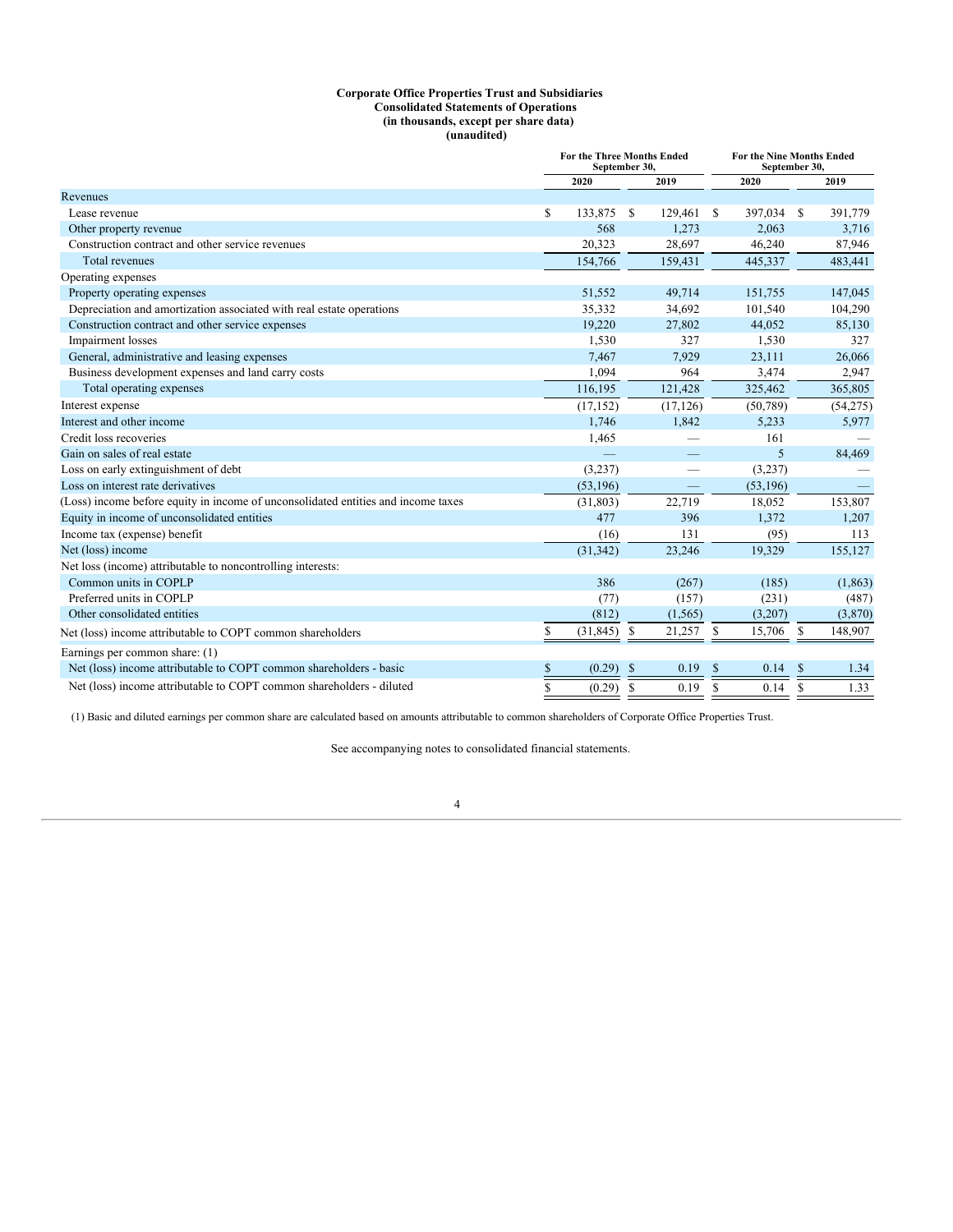#### **Corporate Office Properties Trust and Subsidiaries Consolidated Statements of Comprehensive Income (in thousands) (unaudited)**

|                                                                                                           | <b>For the Three Months Ended</b><br>September 30, |               |  |           |  |           | <b>For the Nine Months Ended</b><br>September 30, |           |  |
|-----------------------------------------------------------------------------------------------------------|----------------------------------------------------|---------------|--|-----------|--|-----------|---------------------------------------------------|-----------|--|
|                                                                                                           |                                                    | 2020          |  | 2019      |  | 2020      |                                                   | 2019      |  |
| Net (loss) income                                                                                         |                                                    | $(31,342)$ \$ |  | 23,246    |  | 19,329    |                                                   | 155,127   |  |
| Other comprehensive income (loss):                                                                        |                                                    |               |  |           |  |           |                                                   |           |  |
| Unrealized income (loss) on interest rate derivatives                                                     |                                                    | 1.428         |  | (11,047)  |  | (39, 592) |                                                   | (33, 437) |  |
| Reclassification adjustments on interest rate derivatives recognized in interest expense                  |                                                    | 1,342         |  | (307)     |  | 2,408     |                                                   | (1, 434)  |  |
| Reclassification adjustments on interest rate derivatives recognized in loss on interest rate derivatives |                                                    | 51,865        |  |           |  | 51,865    |                                                   |           |  |
| Total other comprehensive income (loss)                                                                   |                                                    | 54,635        |  | (11, 354) |  | 14,681    |                                                   | (34, 871) |  |
| Comprehensive income                                                                                      |                                                    | 23.293        |  | 11,892    |  | 34,010    |                                                   | 120,256   |  |
| Comprehensive income attributable to noncontrolling interests                                             |                                                    | (1, 173)      |  | (1,750)   |  | (3,408)   |                                                   | (5,691)   |  |
| Comprehensive income attributable to COPT                                                                 |                                                    | 22,120        |  | 10.142    |  | 30,602    |                                                   | 114,565   |  |

<span id="page-6-0"></span>See accompanying notes to consolidated financial statements.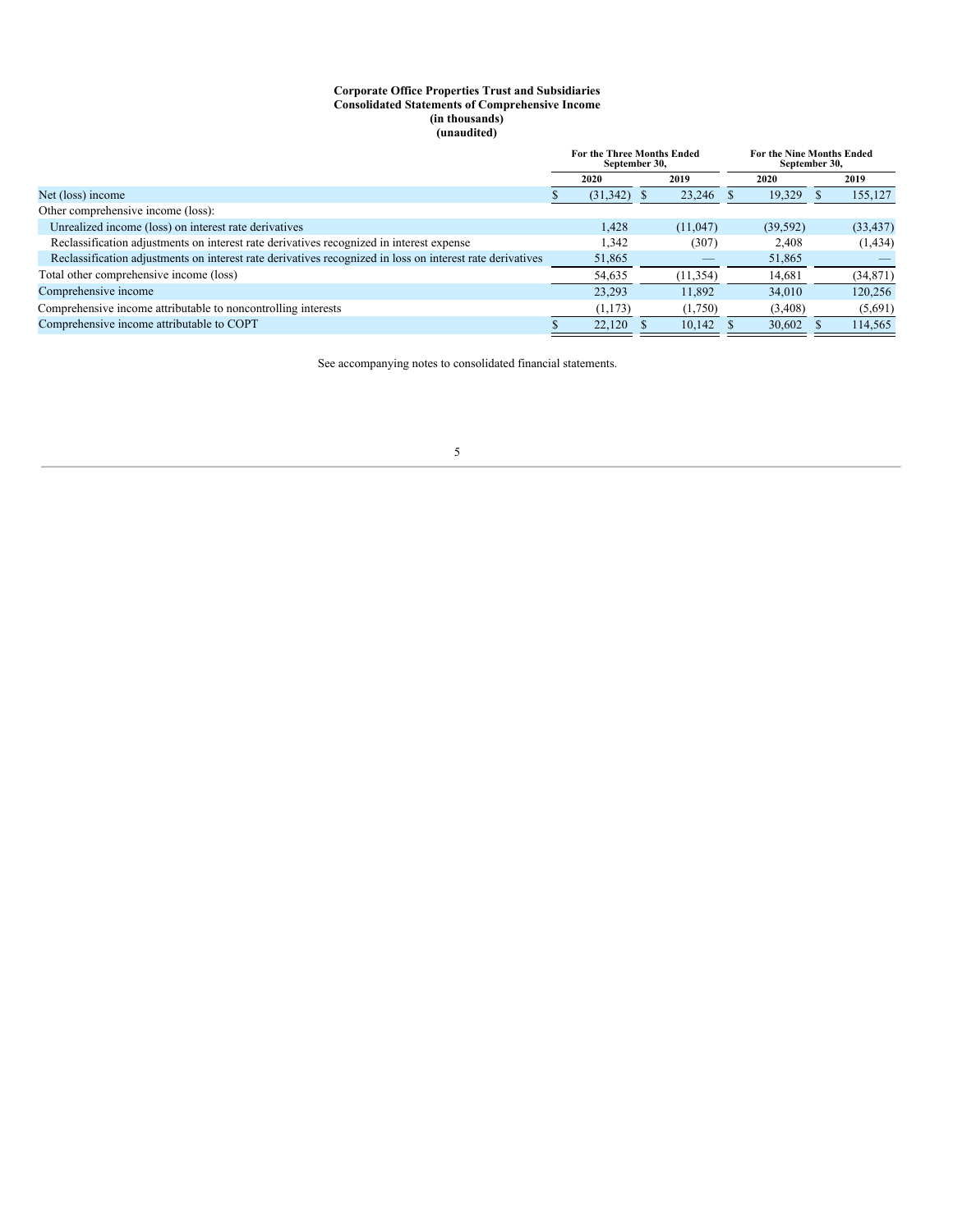#### **Corporate Office Properties Trust and Subsidiaries Consolidated Statements of Equity (Dollars in thousands) (unaudited)**

|                                                                                         | Common<br><b>Shares</b>  | <b>Additional</b><br>Paid-in<br>Capital | Cumulative<br><b>Distributions</b> in<br><b>Excess of Net</b><br>Income | Accumulated<br>Other<br>Comprehensive<br>Loss | Noncontrolling<br><b>Interests</b> | <b>Total</b> |
|-----------------------------------------------------------------------------------------|--------------------------|-----------------------------------------|-------------------------------------------------------------------------|-----------------------------------------------|------------------------------------|--------------|
| For the Three Months Ended September 30, 2019                                           |                          |                                         |                                                                         |                                               |                                    |              |
| Balance at June 30, 2019 (111,949,887 common shares outstanding)                        | S<br>1.119               | \$2,475,293                             | -S<br>(780, 667)                                                        | -S<br>(23, 465)                               | 46.831<br>S                        | \$1,719,111  |
| Conversion of common units to common shares (97,539 shares)                             |                          | 1,475                                   |                                                                         |                                               | (1, 476)                           |              |
| Redemption of common units                                                              |                          |                                         |                                                                         |                                               | (24)                               | (24)         |
| Share-based compensation (11,749 shares issued, net of redemptions)                     |                          | 1.525                                   |                                                                         |                                               | 369                                | 1,895        |
| Redemption of vested equity awards                                                      |                          | (53)                                    |                                                                         |                                               |                                    | (53)         |
| Adjustments to noncontrolling interests resulting from changes in<br>ownership of COPLP |                          | 312                                     |                                                                         |                                               | (312)                              |              |
| Comprehensive income                                                                    |                          |                                         | 21,257                                                                  | (11, 115)                                     | 565                                | 10,707       |
| <b>Dividends</b>                                                                        |                          |                                         | (30, 825)                                                               |                                               |                                    | (30, 825)    |
| Distributions to owners of common and preferred units in COPLP                          |                          |                                         |                                                                         |                                               | (517)                              | (517)        |
| Distributions to noncontrolling interests in other consolidated entities                |                          |                                         |                                                                         |                                               | (5,878)                            | (5,878)      |
| Adjustment to arrive at fair value of redeemable noncontrolling interests               | $\overline{\phantom{a}}$ | 1,531                                   |                                                                         |                                               |                                    | 1,531        |
| Balance at September 30, 2019 (112,059,175 common shares<br>outstanding)                | 1,121<br>S               | \$2,480,083                             | (790, 235)<br>S                                                         | (34,580)<br><sup>\$</sup>                     | 39,558<br>S                        | \$1,695,947  |
| For the Three Months Ended September 30, 2020                                           |                          |                                         |                                                                         |                                               |                                    |              |
| Balance at June 30, 2020 (112,183,192 common shares outstanding)                        | S<br>.122                | \$2,477,977                             | \$<br>(797, 959)                                                        | (64, 513)<br>-S                               | 40,297<br>S                        | \$1,656,924  |
| Share-based compensation (7,504 shares redeemed, net of issuances)                      |                          | 1,223                                   |                                                                         |                                               | 561                                | 1,784        |
| Redemption of vested equity awards                                                      |                          | (57)                                    |                                                                         |                                               |                                    | (57)         |
| Adjustments to noncontrolling interests resulting from changes in<br>ownership of COPLP |                          | 552                                     |                                                                         |                                               | (552)                              |              |
| Comprehensive income                                                                    |                          |                                         | (31, 845)                                                               | 53,965                                        | 533                                | 22,653       |
| <b>Dividends</b>                                                                        |                          |                                         | (30, 843)                                                               |                                               |                                    | (30, 843)    |
| Distributions to owners of common and preferred units in COPLP                          |                          |                                         |                                                                         |                                               | (444)                              | (444)        |
| Distributions to noncontrolling interests in other consolidated entities                |                          |                                         |                                                                         |                                               | (7)                                | (7)          |
| Adjustment to arrive at fair value of redeemable noncontrolling interests               |                          | (374)                                   |                                                                         |                                               |                                    | (374)        |
| Balance at September 30, 2020 (112,175,688 common shares<br>outstanding)                | 1.122                    | \$2,479,321                             | \$<br>(860, 647)                                                        | (10, 548)<br>S                                | 40,388<br>S                        | \$1,649,636  |

See accompanying notes to consolidated financial statements.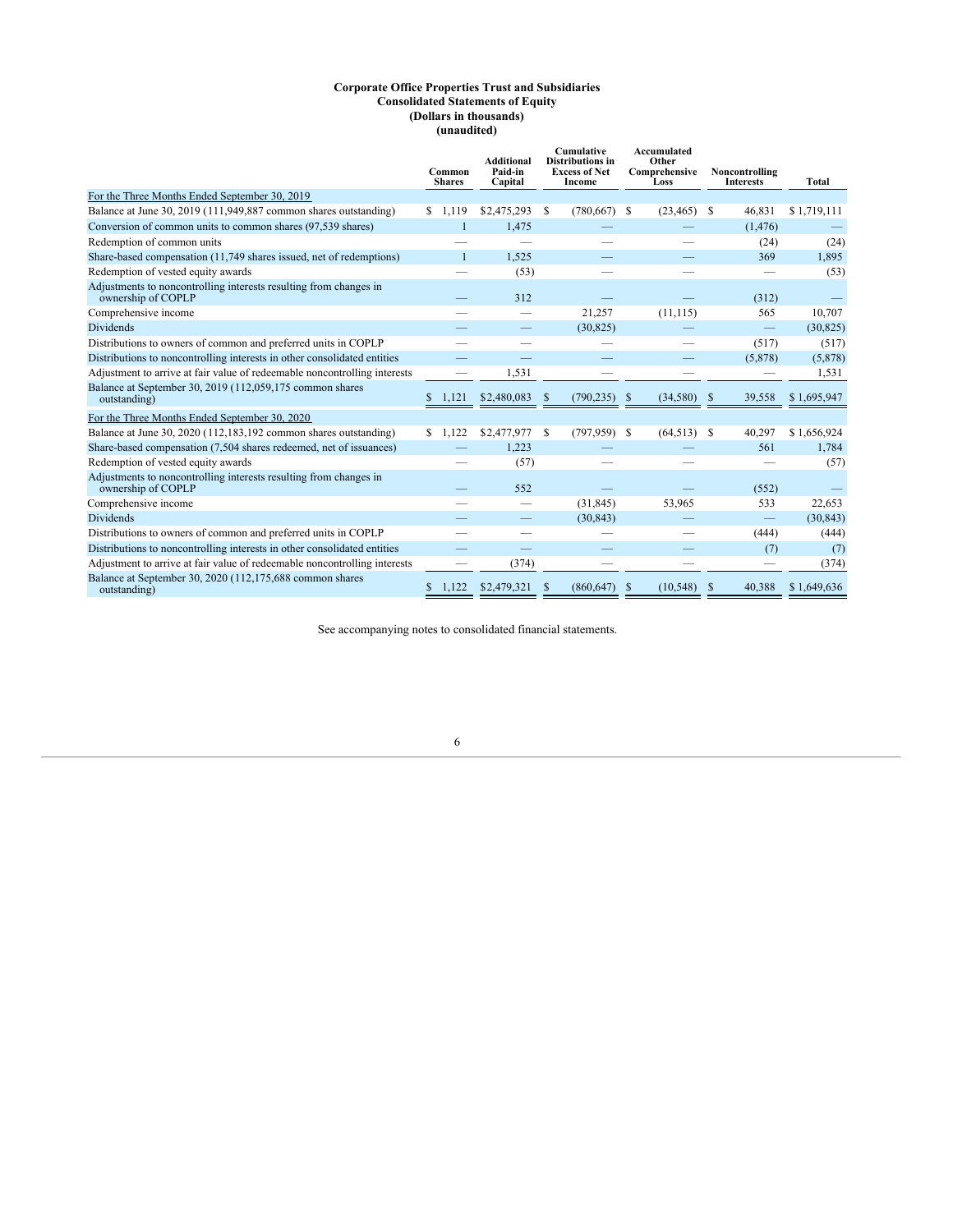### **Corporate Office Properties Trust and Subsidiaries Consolidated Statements of Equity (continued) (Dollars in thousands) (unaudited)**

<span id="page-8-0"></span>

|                                                                                         | Common<br><b>Shares</b> |                | Additional<br>Paid-in<br>Capital |               | Cumulative<br><b>Distributions in</b><br><b>Excess of Net</b><br>Income |              | Accumulated<br>Other<br>Comprehensive<br>Loss |               | Noncontrolling<br><b>Interests</b> | Total       |
|-----------------------------------------------------------------------------------------|-------------------------|----------------|----------------------------------|---------------|-------------------------------------------------------------------------|--------------|-----------------------------------------------|---------------|------------------------------------|-------------|
| For the Nine Months Ended September 30, 2019                                            |                         |                |                                  |               |                                                                         |              |                                               |               |                                    |             |
| Balance at December 31, 2018 (110,241,868 common shares outstanding)                    | S                       | 1.102          | \$2,431,355                      | <sup>\$</sup> | (846, 808)                                                              | S            | (238)                                         | \$            | 41,637                             | \$1,627,048 |
| Conversion of common units to common shares (103,039 shares)                            |                         | 1              | 1,555                            |               |                                                                         |              |                                               |               | (1, 556)                           |             |
| Redemption of common units                                                              |                         |                |                                  |               |                                                                         |              |                                               |               | (25)                               | (25)        |
| Common shares issued under forward equity sale agreements (1,614,087)<br>shares)        |                         | 16             | 46,438                           |               |                                                                         |              |                                               |               |                                    | 46,454      |
| Share-based compensation (100,181 shares issued, net of redemptions)                    |                         | $\overline{c}$ | 4,574                            |               |                                                                         |              |                                               |               | 954                                | 5,530       |
| Redemption of vested equity awards                                                      |                         |                | (1,973)                          |               |                                                                         |              |                                               |               |                                    | (1, 973)    |
| Adjustments to noncontrolling interests resulting from changes in ownership<br>of COPLP |                         |                | (522)                            |               |                                                                         |              |                                               |               | 522                                |             |
| Comprehensive income                                                                    |                         |                | $\equiv$                         |               | 148,907                                                                 |              | (34, 342)                                     |               | 2,962                              | 117,527     |
| Dividends                                                                               |                         |                |                                  |               | (92, 334)                                                               |              |                                               |               |                                    | (92, 334)   |
| Distributions to owners of common and preferred units in COPLP                          |                         |                |                                  |               |                                                                         |              |                                               |               | (1,620)                            | (1,620)     |
| Contributions from noncontrolling interests in other consolidated entities              |                         |                |                                  |               |                                                                         |              |                                               |               | 2,570                              | 2,570       |
| Distributions to noncontrolling interests in other consolidated entities                |                         |                |                                  |               |                                                                         |              |                                               |               | (5,886)                            | (5,886)     |
| Adjustment to arrive at fair value of redeemable noncontrolling interests               |                         |                | (1, 344)                         |               |                                                                         |              |                                               |               |                                    | (1, 344)    |
| Balance at September 30, 2019 (112,059,175 common shares outstanding)                   | \$                      | 1,121          | \$2,480,083                      | <sup>\$</sup> | (790, 235)                                                              | $\mathbb{S}$ | (34,580)                                      | $\mathcal{S}$ | 39,558                             | \$1,695,947 |
| For the Nine Months Ended September 30, 2020                                            |                         |                |                                  |               |                                                                         |              |                                               |               |                                    |             |
| Balance at December 31, 2019 (112,068,705 common shares outstanding)                    | \$                      | 1,121          | \$2,481,558                      | <sup>\$</sup> | (778, 275)                                                              | \$           | (25, 444)                                     | \$            | 40,285                             | \$1,719,245 |
| Cumulative effect of accounting change for adoption of credit loss guidance             |                         |                |                                  |               | (5, 541)                                                                |              |                                               |               |                                    | (5, 541)    |
| Balance at December 31, 2019, as adjusted                                               |                         | 1,121          | 2,481,558                        |               | (783, 816)                                                              |              | (25, 444)                                     |               | 40,285                             | 1,713,704   |
| Conversion of common units to common shares (12,009 shares)                             |                         |                | 182                              |               |                                                                         |              |                                               |               | (182)                              |             |
| Share-based compensation (94,974 shares issued, net of redemptions)                     |                         | 1              | 3,394                            |               |                                                                         |              |                                               |               | 1,335                              | 4,730       |
| Redemption of vested equity awards                                                      |                         |                | (1,629)                          |               |                                                                         |              |                                               |               |                                    | (1,629)     |
| Adjustments to noncontrolling interests resulting from changes in ownership<br>of COPLP |                         |                | 527                              |               |                                                                         |              |                                               |               | (527)                              |             |
| Comprehensive income                                                                    |                         |                |                                  |               | 15,706                                                                  |              | 14.896                                        |               | 693                                | 31,295      |
| Dividends                                                                               |                         |                |                                  |               | (92, 537)                                                               |              |                                               |               |                                    | (92, 537)   |
| Distributions to owners of common and preferred units in COPLP                          |                         |                |                                  |               |                                                                         |              |                                               |               | (1,306)                            | (1,306)     |
| Contributions from noncontrolling interests in other consolidated entities              |                         |                |                                  |               |                                                                         |              |                                               |               | 112                                | 112         |
| Distributions to noncontrolling interests in other consolidated entities                |                         |                | ÷,                               |               |                                                                         |              |                                               |               | (22)                               | (22)        |
| Adjustment to arrive at fair value of redeemable noncontrolling interests               |                         |                | (4,711)                          |               |                                                                         |              |                                               |               |                                    | (4, 711)    |
| Balance at September 30, 2020 (112,175,688 common shares outstanding)                   | \$                      | 1.122          | \$2,479,321                      | $\mathbb{S}$  | (860, 647)                                                              | $\mathbb{S}$ | (10, 548)                                     | $\mathbf S$   | 40,388                             | \$1.649,636 |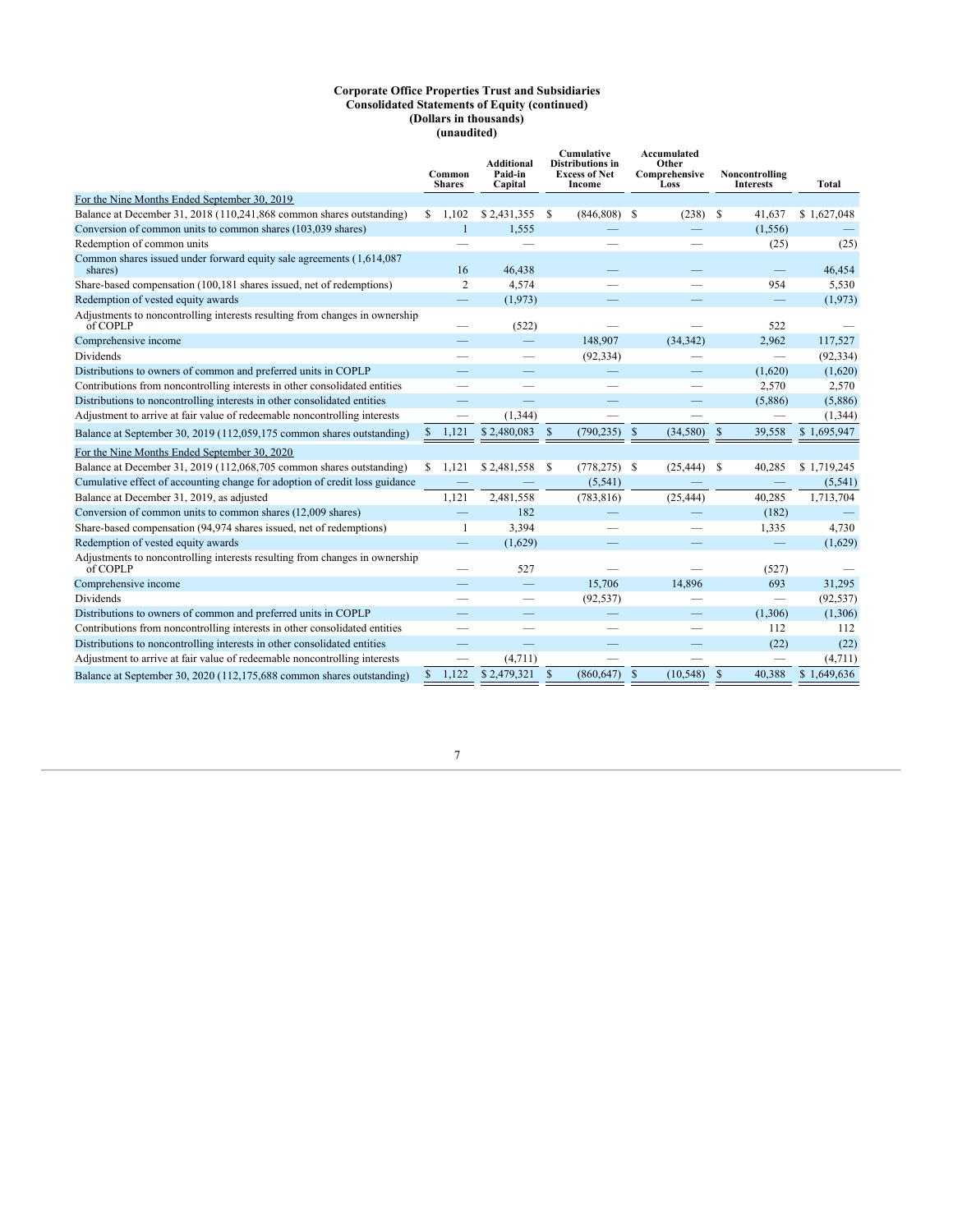## **Corporate Office Properties Trust and Subsidiaries Consolidated Statements of Cash Flows (in thousands) (unaudited)**

|                                                                                                 | For the Nine Months Ended September 30, |    |            |  |
|-------------------------------------------------------------------------------------------------|-----------------------------------------|----|------------|--|
|                                                                                                 | 2020                                    |    | 2019       |  |
| <b>Cash flows from operating activities</b>                                                     |                                         |    |            |  |
| Revenues from real estate operations received                                                   | \$<br>394,094 \$                        |    | 391,758    |  |
| Construction contract and other service revenues received                                       | 53,911                                  |    | 65,813     |  |
| Property operating expenses paid                                                                | (159,007)                               |    | (151, 478) |  |
| Construction contract and other service expenses paid                                           | (45,686)                                |    | (68, 599)  |  |
| General, administrative, leasing, business development and land carry costs paid                | (24, 408)                               |    | (23, 806)  |  |
| Interest expense paid                                                                           | (49, 693)                               |    | (52, 818)  |  |
| Lease incentives paid                                                                           | (12, 634)                               |    | (6,366)    |  |
| Other                                                                                           | 2,464                                   |    | 2,533      |  |
| Net cash provided by operating activities                                                       | 159,041                                 |    | 157,037    |  |
| Cash flows from investing activities                                                            |                                         |    |            |  |
| Development and redevelopment of properties                                                     | (284, 416)                              |    | (308, 997) |  |
| Tenant improvements on operating properties                                                     | (23, 377)                               |    | (16, 466)  |  |
| Other capital improvements on operating properties                                              | (24, 797)                               |    | (14, 497)  |  |
| Proceeds from property dispositions                                                             |                                         |    |            |  |
| Distribution from unconsolidated real estate joint venture following contribution of properties |                                         |    | 129,783    |  |
| Sale of properties                                                                              |                                         |    | 107,440    |  |
| Distributions from unconsolidated real estate joint ventures                                    | 2,287                                   |    | 16,937     |  |
| Investing receivables funded                                                                    | (258)                                   |    | (11, 169)  |  |
| Leasing costs paid                                                                              | (12, 455)                               |    | (13,502)   |  |
| Settlement of interest rate derivatives                                                         | (53, 130)                               |    |            |  |
| Other                                                                                           | (63)                                    |    | 1,558      |  |
| Net cash used in investing activities                                                           | (396, 209)                              |    | (108, 913) |  |
| <b>Cash flows from financing activities</b>                                                     |                                         |    |            |  |
| Proceeds from debt                                                                              |                                         |    |            |  |
| <b>Revolving Credit Facility</b>                                                                | 409,000                                 |    | 349,000    |  |
| Unsecured senior notes                                                                          | 395,264                                 |    |            |  |
| Other debt proceeds                                                                             | 199,088                                 |    | 32,002     |  |
| Repayments of debt                                                                              |                                         |    |            |  |
| Revolving Credit Facility                                                                       | (529,000)                               |    | (342,000)  |  |
| Unsecured senior notes                                                                          | (122, 948)                              |    |            |  |
| Scheduled principal amortization                                                                | (3,077)                                 |    | (3,300)    |  |
| Deferred financing costs paid                                                                   | (2,161)                                 |    | (405)      |  |
| Net proceeds from issuance of common shares                                                     |                                         |    | 46,415     |  |
| Common share dividends paid                                                                     | (92, 512)                               |    | (91, 835)  |  |
| Distributions paid to noncontrolling interests in COPLP                                         | (1,303)                                 |    | (1,661)    |  |
| Distributions paid to noncontrolling interests in other consolidated entities                   | (15)                                    |    | (5,882)    |  |
| Distributions paid to redeemable noncontrolling interests                                       | (13, 515)                               |    | (984)      |  |
| Redemption of vested equity awards                                                              | (1,629)                                 |    | (1,973)    |  |
| Payments in connection with early extinguishment of debt                                        | (3,037)                                 |    |            |  |
| Other                                                                                           | (442)                                   |    | (1,944)    |  |
| Net cash provided by (used in) financing activities                                             | 233,713                                 |    | (22, 567)  |  |
| Net (decrease) increase in cash and cash equivalents and restricted cash                        | (3, 455)                                |    | 25,557     |  |
| Cash and cash equivalents and restricted cash                                                   |                                         |    |            |  |
| Beginning of period                                                                             | 18,130                                  |    | 11,950     |  |
| End of period                                                                                   | \$<br>14,675                            | \$ | 37,507     |  |
|                                                                                                 |                                         |    |            |  |

See accompanying notes to consolidated financial statements.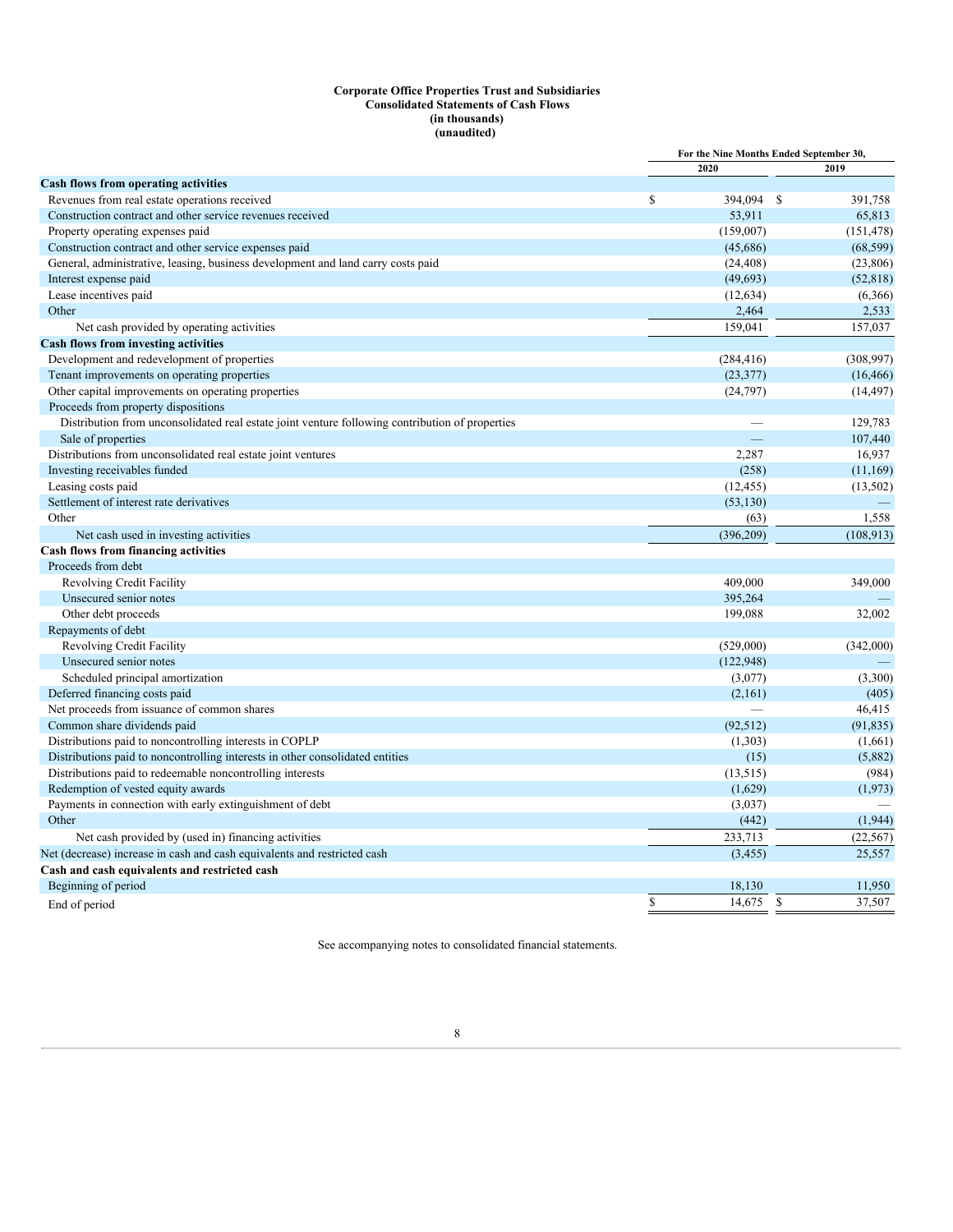#### **Corporate Office Properties Trust and Subsidiaries Consolidated Statements of Cash Flows (continued) (in thousands) (unaudited)**

|                                                                                                                                      | For the Nine Months Ended September 30, |                          |               |           |
|--------------------------------------------------------------------------------------------------------------------------------------|-----------------------------------------|--------------------------|---------------|-----------|
|                                                                                                                                      |                                         | 2020                     |               | 2019      |
| Reconciliation of net income to net cash provided by operating activities:                                                           |                                         |                          |               |           |
| Net income                                                                                                                           | \$                                      | 19,329                   | <sup>\$</sup> | 155,127   |
| Adjustments to reconcile net income to net cash provided by operating activities:                                                    |                                         |                          |               |           |
| Depreciation and other amortization                                                                                                  |                                         | 102,864                  |               | 105,686   |
| Impairment losses                                                                                                                    |                                         | 1,530                    |               | 327       |
| Amortization of deferred financing costs and net debt discounts                                                                      |                                         | 3,104                    |               | 2,716     |
| Increase in deferred rent receivable                                                                                                 |                                         | (3,560)                  |               | (4, 184)  |
| Gain on sales of real estate                                                                                                         |                                         | (5)                      |               | (84, 469) |
| Share-based compensation                                                                                                             |                                         | 4,753                    |               | 4,979     |
| Loss on early extinguishment of debt                                                                                                 |                                         | 3,237                    |               |           |
| Loss on interest rate derivatives                                                                                                    |                                         | 53,196                   |               |           |
| Other                                                                                                                                |                                         | (4, 184)                 |               | (4,296)   |
| Changes in operating assets and liabilities:                                                                                         |                                         |                          |               |           |
| Increase in accounts receivable                                                                                                      |                                         | (744)                    |               | (9, 483)  |
| Increase in prepaid expenses and other assets, net                                                                                   |                                         | (13, 164)                |               | (26, 878) |
| (Decrease) increase in accounts payable, accrued expenses and other liabilities                                                      |                                         | (3,971)                  |               | 19,616    |
| Decrease in rents received in advance and security deposits                                                                          |                                         | (3, 344)                 |               | (2,104)   |
| Net cash provided by operating activities                                                                                            | $\mathbb{S}$                            | 159,041                  | \$            | 157,037   |
| Reconciliation of cash and cash equivalents and restricted cash:                                                                     |                                         |                          |               |           |
| Cash and cash equivalents at beginning of period                                                                                     | $\mathbf S$                             | $14,733$ \$              |               | 8,066     |
| Restricted cash at beginning of period                                                                                               |                                         | 3,397                    |               | 3,884     |
| Cash and cash equivalents and restricted cash at beginning of period                                                                 | \$                                      | 18,130                   | \$            | 11,950    |
| Cash and cash equivalents at end of period                                                                                           | $\mathbf S$                             | 11,458                   | -S            | 34,005    |
| Restricted cash at end of period                                                                                                     |                                         | 3,217                    |               | 3,502     |
| Cash and cash equivalents and restricted cash at end of period                                                                       | $\mathbf S$                             | 14,675                   | \$            | 37,507    |
| Supplemental schedule of non-cash investing and financing activities:                                                                |                                         |                          |               |           |
| (Decrease) increase in accrued capital improvements, leasing and other investing activity costs                                      | S                                       | $(195)$ \$               |               | 29,457    |
| Finance right-of-use asset contributed by noncontrolling interest in joint venture                                                   | $\mathbb{S}$                            | $\overline{\phantom{0}}$ | -S            | 2,570     |
| Recognition of operating right-of-use assets and related lease liabilities                                                           | $\mathbf S$                             | 8.955                    | <sup>\$</sup> | 255       |
| Non-cash changes from property dispositions:                                                                                         |                                         |                          |               |           |
| Contribution of properties to unconsolidated real estate joint venture                                                               | \$                                      |                          | \$            | 99,288    |
| Investment in unconsolidated real estate joint venture retained in disposition                                                       | $\mathbf S$                             | $\overline{\phantom{a}}$ | $\mathbf{s}$  | 26,500    |
| Decrease in fair value of derivatives applied to accumulated other comprehensive loss and noncontrolling interests                   | \$                                      | $(37,183)$ \$            |               | (34, 951) |
| Dividends/distributions payable                                                                                                      | $\mathbf S$                             | 31,307 \$                |               | 31,345    |
| Decrease in noncontrolling interests and increase in shareholders' equity in connection with the conversion of common units          |                                         |                          |               |           |
| into common shares                                                                                                                   | \$                                      | 182                      | <sup>\$</sup> | 1,556     |
| Adjustments to noncontrolling interests resulting from changes in COPLP ownership                                                    | $\mathbb{S}$                            | $(527)$ \$               |               | 522       |
| Increase in redeemable noncontrolling interests and decrease in equity to carry redeemable noncontrolling interests at fair<br>value | \$                                      | 4,711                    | <sup>\$</sup> | 1,344     |

<span id="page-10-0"></span>See accompanying notes to consolidated financial statements.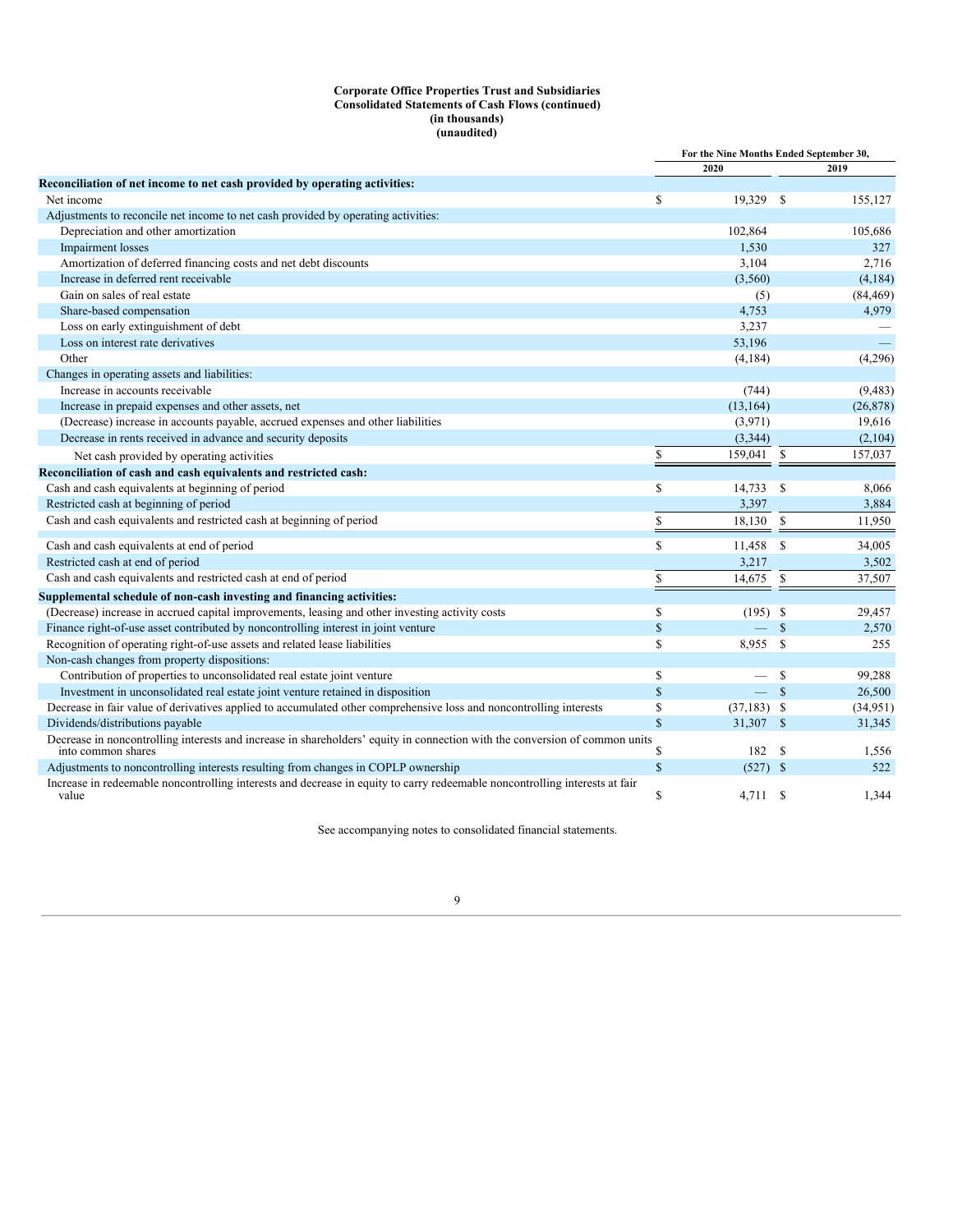#### **Corporate Office Properties, L.P. and Subsidiaries Consolidated Balance Sheets (in thousands, except unit data) (unaudited)**

<span id="page-11-0"></span>

| <b>Assets</b><br>Properties, net:<br><sup>\$</sup><br>2.999.892<br>Operating properties, net<br><b>S</b><br>2,772,647<br>Projects in development or held for future development<br>587,046<br>568,239<br>Total properties, net<br>3,586,938<br>3,340,886<br>Property - operating right-of-use assets<br>36,442<br>27,864<br>Property - finance right-of-use assets<br>40.432<br>40,458<br>Cash and cash equivalents<br>11,458<br>14,733<br>Investment in unconsolidated real estate joint ventures<br>49,662<br>51,949<br>Accounts receivable, net<br>36,151<br>35,444<br>92,853<br>Deferred rent receivable<br>87,736<br>Intangible assets on real estate acquisitions, net<br>22,433<br>27,392<br>Deferred leasing costs (net of accumulated amortization of \$31,927 and \$33,782, respectively)<br>59,392<br>58,392<br>Investing receivables (net of allowance for credit losses of \$4,040 at September 30, 2020)<br>74,136<br>73,523<br>Prepaid expenses and other assets, net<br>107,620<br>93,016<br><b>Total assets</b><br>\$<br>4,117,517 \$<br>3,851,393<br><b>Liabilities and equity</b><br>Liabilities:<br>$\mathbf S$<br>Debt, net<br>2,181,551 \$<br>1,831,139<br>140,921<br>Accounts payable and accrued expenses<br>148,746<br>Rents received in advance and security deposits<br>30,276<br>33,620<br>Distributions payable<br>31,307<br>31,263<br>Deferred revenue associated with operating leases<br>8,579<br>7,361<br>Property - operating lease liabilities<br>26,382<br>17,317<br>Interest rate derivatives<br>10,977<br>25,682<br>Other liabilities<br>14,366<br>7,589<br><b>Total liabilities</b><br>2,444,359<br>2.102.717<br>Commitments and contingencies (Note 17)<br>Redeemable noncontrolling interests<br>23,522<br>29,431<br>Equity:<br>Corporate Office Properties, L.P.'s equity:<br>Preferred units held by limited partner, 352,000 preferred units outstanding at September 30, 2020 and December 31, 2019<br>8,800<br>8,800<br>Common units, 112,175,688 and 112,068,705 held by the general partner and 1,628,421 and 1,482,425 held by limited partners at<br>September 30, 2020 and December 31, 2019, respectively<br>1,639,287<br>1,724,159<br>Accumulated other comprehensive loss<br>(10, 563)<br>(25, 648)<br>Total Corporate Office Properties, L.P.'s equity<br>1,637,524<br>1,707,311<br>Noncontrolling interests in subsidiaries<br>12,112<br>11,934<br>Total equity<br>1,649,636<br>1,719,245<br>Total liabilities, redeemable noncontrolling interests and equity<br>\$<br><sup>\$</sup><br>4,117,517<br>3,851,393 | September 30,<br>2020 |  | December 31,<br>2019 |  |
|-------------------------------------------------------------------------------------------------------------------------------------------------------------------------------------------------------------------------------------------------------------------------------------------------------------------------------------------------------------------------------------------------------------------------------------------------------------------------------------------------------------------------------------------------------------------------------------------------------------------------------------------------------------------------------------------------------------------------------------------------------------------------------------------------------------------------------------------------------------------------------------------------------------------------------------------------------------------------------------------------------------------------------------------------------------------------------------------------------------------------------------------------------------------------------------------------------------------------------------------------------------------------------------------------------------------------------------------------------------------------------------------------------------------------------------------------------------------------------------------------------------------------------------------------------------------------------------------------------------------------------------------------------------------------------------------------------------------------------------------------------------------------------------------------------------------------------------------------------------------------------------------------------------------------------------------------------------------------------------------------------------------------------------------------------------------------------------------------------------------------------------------------------------------------------------------------------------------------------------------------------------------------------------------------------------------------------------------------------------------------------------------------------------------------------------------------------------------------------------------------------------------------------------------------------------------------|-----------------------|--|----------------------|--|
|                                                                                                                                                                                                                                                                                                                                                                                                                                                                                                                                                                                                                                                                                                                                                                                                                                                                                                                                                                                                                                                                                                                                                                                                                                                                                                                                                                                                                                                                                                                                                                                                                                                                                                                                                                                                                                                                                                                                                                                                                                                                                                                                                                                                                                                                                                                                                                                                                                                                                                                                                                         |                       |  |                      |  |
|                                                                                                                                                                                                                                                                                                                                                                                                                                                                                                                                                                                                                                                                                                                                                                                                                                                                                                                                                                                                                                                                                                                                                                                                                                                                                                                                                                                                                                                                                                                                                                                                                                                                                                                                                                                                                                                                                                                                                                                                                                                                                                                                                                                                                                                                                                                                                                                                                                                                                                                                                                         |                       |  |                      |  |
|                                                                                                                                                                                                                                                                                                                                                                                                                                                                                                                                                                                                                                                                                                                                                                                                                                                                                                                                                                                                                                                                                                                                                                                                                                                                                                                                                                                                                                                                                                                                                                                                                                                                                                                                                                                                                                                                                                                                                                                                                                                                                                                                                                                                                                                                                                                                                                                                                                                                                                                                                                         |                       |  |                      |  |
|                                                                                                                                                                                                                                                                                                                                                                                                                                                                                                                                                                                                                                                                                                                                                                                                                                                                                                                                                                                                                                                                                                                                                                                                                                                                                                                                                                                                                                                                                                                                                                                                                                                                                                                                                                                                                                                                                                                                                                                                                                                                                                                                                                                                                                                                                                                                                                                                                                                                                                                                                                         |                       |  |                      |  |
|                                                                                                                                                                                                                                                                                                                                                                                                                                                                                                                                                                                                                                                                                                                                                                                                                                                                                                                                                                                                                                                                                                                                                                                                                                                                                                                                                                                                                                                                                                                                                                                                                                                                                                                                                                                                                                                                                                                                                                                                                                                                                                                                                                                                                                                                                                                                                                                                                                                                                                                                                                         |                       |  |                      |  |
|                                                                                                                                                                                                                                                                                                                                                                                                                                                                                                                                                                                                                                                                                                                                                                                                                                                                                                                                                                                                                                                                                                                                                                                                                                                                                                                                                                                                                                                                                                                                                                                                                                                                                                                                                                                                                                                                                                                                                                                                                                                                                                                                                                                                                                                                                                                                                                                                                                                                                                                                                                         |                       |  |                      |  |
|                                                                                                                                                                                                                                                                                                                                                                                                                                                                                                                                                                                                                                                                                                                                                                                                                                                                                                                                                                                                                                                                                                                                                                                                                                                                                                                                                                                                                                                                                                                                                                                                                                                                                                                                                                                                                                                                                                                                                                                                                                                                                                                                                                                                                                                                                                                                                                                                                                                                                                                                                                         |                       |  |                      |  |
|                                                                                                                                                                                                                                                                                                                                                                                                                                                                                                                                                                                                                                                                                                                                                                                                                                                                                                                                                                                                                                                                                                                                                                                                                                                                                                                                                                                                                                                                                                                                                                                                                                                                                                                                                                                                                                                                                                                                                                                                                                                                                                                                                                                                                                                                                                                                                                                                                                                                                                                                                                         |                       |  |                      |  |
|                                                                                                                                                                                                                                                                                                                                                                                                                                                                                                                                                                                                                                                                                                                                                                                                                                                                                                                                                                                                                                                                                                                                                                                                                                                                                                                                                                                                                                                                                                                                                                                                                                                                                                                                                                                                                                                                                                                                                                                                                                                                                                                                                                                                                                                                                                                                                                                                                                                                                                                                                                         |                       |  |                      |  |
|                                                                                                                                                                                                                                                                                                                                                                                                                                                                                                                                                                                                                                                                                                                                                                                                                                                                                                                                                                                                                                                                                                                                                                                                                                                                                                                                                                                                                                                                                                                                                                                                                                                                                                                                                                                                                                                                                                                                                                                                                                                                                                                                                                                                                                                                                                                                                                                                                                                                                                                                                                         |                       |  |                      |  |
|                                                                                                                                                                                                                                                                                                                                                                                                                                                                                                                                                                                                                                                                                                                                                                                                                                                                                                                                                                                                                                                                                                                                                                                                                                                                                                                                                                                                                                                                                                                                                                                                                                                                                                                                                                                                                                                                                                                                                                                                                                                                                                                                                                                                                                                                                                                                                                                                                                                                                                                                                                         |                       |  |                      |  |
|                                                                                                                                                                                                                                                                                                                                                                                                                                                                                                                                                                                                                                                                                                                                                                                                                                                                                                                                                                                                                                                                                                                                                                                                                                                                                                                                                                                                                                                                                                                                                                                                                                                                                                                                                                                                                                                                                                                                                                                                                                                                                                                                                                                                                                                                                                                                                                                                                                                                                                                                                                         |                       |  |                      |  |
|                                                                                                                                                                                                                                                                                                                                                                                                                                                                                                                                                                                                                                                                                                                                                                                                                                                                                                                                                                                                                                                                                                                                                                                                                                                                                                                                                                                                                                                                                                                                                                                                                                                                                                                                                                                                                                                                                                                                                                                                                                                                                                                                                                                                                                                                                                                                                                                                                                                                                                                                                                         |                       |  |                      |  |
|                                                                                                                                                                                                                                                                                                                                                                                                                                                                                                                                                                                                                                                                                                                                                                                                                                                                                                                                                                                                                                                                                                                                                                                                                                                                                                                                                                                                                                                                                                                                                                                                                                                                                                                                                                                                                                                                                                                                                                                                                                                                                                                                                                                                                                                                                                                                                                                                                                                                                                                                                                         |                       |  |                      |  |
|                                                                                                                                                                                                                                                                                                                                                                                                                                                                                                                                                                                                                                                                                                                                                                                                                                                                                                                                                                                                                                                                                                                                                                                                                                                                                                                                                                                                                                                                                                                                                                                                                                                                                                                                                                                                                                                                                                                                                                                                                                                                                                                                                                                                                                                                                                                                                                                                                                                                                                                                                                         |                       |  |                      |  |
|                                                                                                                                                                                                                                                                                                                                                                                                                                                                                                                                                                                                                                                                                                                                                                                                                                                                                                                                                                                                                                                                                                                                                                                                                                                                                                                                                                                                                                                                                                                                                                                                                                                                                                                                                                                                                                                                                                                                                                                                                                                                                                                                                                                                                                                                                                                                                                                                                                                                                                                                                                         |                       |  |                      |  |
|                                                                                                                                                                                                                                                                                                                                                                                                                                                                                                                                                                                                                                                                                                                                                                                                                                                                                                                                                                                                                                                                                                                                                                                                                                                                                                                                                                                                                                                                                                                                                                                                                                                                                                                                                                                                                                                                                                                                                                                                                                                                                                                                                                                                                                                                                                                                                                                                                                                                                                                                                                         |                       |  |                      |  |
|                                                                                                                                                                                                                                                                                                                                                                                                                                                                                                                                                                                                                                                                                                                                                                                                                                                                                                                                                                                                                                                                                                                                                                                                                                                                                                                                                                                                                                                                                                                                                                                                                                                                                                                                                                                                                                                                                                                                                                                                                                                                                                                                                                                                                                                                                                                                                                                                                                                                                                                                                                         |                       |  |                      |  |
|                                                                                                                                                                                                                                                                                                                                                                                                                                                                                                                                                                                                                                                                                                                                                                                                                                                                                                                                                                                                                                                                                                                                                                                                                                                                                                                                                                                                                                                                                                                                                                                                                                                                                                                                                                                                                                                                                                                                                                                                                                                                                                                                                                                                                                                                                                                                                                                                                                                                                                                                                                         |                       |  |                      |  |
|                                                                                                                                                                                                                                                                                                                                                                                                                                                                                                                                                                                                                                                                                                                                                                                                                                                                                                                                                                                                                                                                                                                                                                                                                                                                                                                                                                                                                                                                                                                                                                                                                                                                                                                                                                                                                                                                                                                                                                                                                                                                                                                                                                                                                                                                                                                                                                                                                                                                                                                                                                         |                       |  |                      |  |
|                                                                                                                                                                                                                                                                                                                                                                                                                                                                                                                                                                                                                                                                                                                                                                                                                                                                                                                                                                                                                                                                                                                                                                                                                                                                                                                                                                                                                                                                                                                                                                                                                                                                                                                                                                                                                                                                                                                                                                                                                                                                                                                                                                                                                                                                                                                                                                                                                                                                                                                                                                         |                       |  |                      |  |
|                                                                                                                                                                                                                                                                                                                                                                                                                                                                                                                                                                                                                                                                                                                                                                                                                                                                                                                                                                                                                                                                                                                                                                                                                                                                                                                                                                                                                                                                                                                                                                                                                                                                                                                                                                                                                                                                                                                                                                                                                                                                                                                                                                                                                                                                                                                                                                                                                                                                                                                                                                         |                       |  |                      |  |
|                                                                                                                                                                                                                                                                                                                                                                                                                                                                                                                                                                                                                                                                                                                                                                                                                                                                                                                                                                                                                                                                                                                                                                                                                                                                                                                                                                                                                                                                                                                                                                                                                                                                                                                                                                                                                                                                                                                                                                                                                                                                                                                                                                                                                                                                                                                                                                                                                                                                                                                                                                         |                       |  |                      |  |
|                                                                                                                                                                                                                                                                                                                                                                                                                                                                                                                                                                                                                                                                                                                                                                                                                                                                                                                                                                                                                                                                                                                                                                                                                                                                                                                                                                                                                                                                                                                                                                                                                                                                                                                                                                                                                                                                                                                                                                                                                                                                                                                                                                                                                                                                                                                                                                                                                                                                                                                                                                         |                       |  |                      |  |
|                                                                                                                                                                                                                                                                                                                                                                                                                                                                                                                                                                                                                                                                                                                                                                                                                                                                                                                                                                                                                                                                                                                                                                                                                                                                                                                                                                                                                                                                                                                                                                                                                                                                                                                                                                                                                                                                                                                                                                                                                                                                                                                                                                                                                                                                                                                                                                                                                                                                                                                                                                         |                       |  |                      |  |
|                                                                                                                                                                                                                                                                                                                                                                                                                                                                                                                                                                                                                                                                                                                                                                                                                                                                                                                                                                                                                                                                                                                                                                                                                                                                                                                                                                                                                                                                                                                                                                                                                                                                                                                                                                                                                                                                                                                                                                                                                                                                                                                                                                                                                                                                                                                                                                                                                                                                                                                                                                         |                       |  |                      |  |
|                                                                                                                                                                                                                                                                                                                                                                                                                                                                                                                                                                                                                                                                                                                                                                                                                                                                                                                                                                                                                                                                                                                                                                                                                                                                                                                                                                                                                                                                                                                                                                                                                                                                                                                                                                                                                                                                                                                                                                                                                                                                                                                                                                                                                                                                                                                                                                                                                                                                                                                                                                         |                       |  |                      |  |
|                                                                                                                                                                                                                                                                                                                                                                                                                                                                                                                                                                                                                                                                                                                                                                                                                                                                                                                                                                                                                                                                                                                                                                                                                                                                                                                                                                                                                                                                                                                                                                                                                                                                                                                                                                                                                                                                                                                                                                                                                                                                                                                                                                                                                                                                                                                                                                                                                                                                                                                                                                         |                       |  |                      |  |
|                                                                                                                                                                                                                                                                                                                                                                                                                                                                                                                                                                                                                                                                                                                                                                                                                                                                                                                                                                                                                                                                                                                                                                                                                                                                                                                                                                                                                                                                                                                                                                                                                                                                                                                                                                                                                                                                                                                                                                                                                                                                                                                                                                                                                                                                                                                                                                                                                                                                                                                                                                         |                       |  |                      |  |
|                                                                                                                                                                                                                                                                                                                                                                                                                                                                                                                                                                                                                                                                                                                                                                                                                                                                                                                                                                                                                                                                                                                                                                                                                                                                                                                                                                                                                                                                                                                                                                                                                                                                                                                                                                                                                                                                                                                                                                                                                                                                                                                                                                                                                                                                                                                                                                                                                                                                                                                                                                         |                       |  |                      |  |
|                                                                                                                                                                                                                                                                                                                                                                                                                                                                                                                                                                                                                                                                                                                                                                                                                                                                                                                                                                                                                                                                                                                                                                                                                                                                                                                                                                                                                                                                                                                                                                                                                                                                                                                                                                                                                                                                                                                                                                                                                                                                                                                                                                                                                                                                                                                                                                                                                                                                                                                                                                         |                       |  |                      |  |
|                                                                                                                                                                                                                                                                                                                                                                                                                                                                                                                                                                                                                                                                                                                                                                                                                                                                                                                                                                                                                                                                                                                                                                                                                                                                                                                                                                                                                                                                                                                                                                                                                                                                                                                                                                                                                                                                                                                                                                                                                                                                                                                                                                                                                                                                                                                                                                                                                                                                                                                                                                         |                       |  |                      |  |
|                                                                                                                                                                                                                                                                                                                                                                                                                                                                                                                                                                                                                                                                                                                                                                                                                                                                                                                                                                                                                                                                                                                                                                                                                                                                                                                                                                                                                                                                                                                                                                                                                                                                                                                                                                                                                                                                                                                                                                                                                                                                                                                                                                                                                                                                                                                                                                                                                                                                                                                                                                         |                       |  |                      |  |
|                                                                                                                                                                                                                                                                                                                                                                                                                                                                                                                                                                                                                                                                                                                                                                                                                                                                                                                                                                                                                                                                                                                                                                                                                                                                                                                                                                                                                                                                                                                                                                                                                                                                                                                                                                                                                                                                                                                                                                                                                                                                                                                                                                                                                                                                                                                                                                                                                                                                                                                                                                         |                       |  |                      |  |
|                                                                                                                                                                                                                                                                                                                                                                                                                                                                                                                                                                                                                                                                                                                                                                                                                                                                                                                                                                                                                                                                                                                                                                                                                                                                                                                                                                                                                                                                                                                                                                                                                                                                                                                                                                                                                                                                                                                                                                                                                                                                                                                                                                                                                                                                                                                                                                                                                                                                                                                                                                         |                       |  |                      |  |
|                                                                                                                                                                                                                                                                                                                                                                                                                                                                                                                                                                                                                                                                                                                                                                                                                                                                                                                                                                                                                                                                                                                                                                                                                                                                                                                                                                                                                                                                                                                                                                                                                                                                                                                                                                                                                                                                                                                                                                                                                                                                                                                                                                                                                                                                                                                                                                                                                                                                                                                                                                         |                       |  |                      |  |
|                                                                                                                                                                                                                                                                                                                                                                                                                                                                                                                                                                                                                                                                                                                                                                                                                                                                                                                                                                                                                                                                                                                                                                                                                                                                                                                                                                                                                                                                                                                                                                                                                                                                                                                                                                                                                                                                                                                                                                                                                                                                                                                                                                                                                                                                                                                                                                                                                                                                                                                                                                         |                       |  |                      |  |
|                                                                                                                                                                                                                                                                                                                                                                                                                                                                                                                                                                                                                                                                                                                                                                                                                                                                                                                                                                                                                                                                                                                                                                                                                                                                                                                                                                                                                                                                                                                                                                                                                                                                                                                                                                                                                                                                                                                                                                                                                                                                                                                                                                                                                                                                                                                                                                                                                                                                                                                                                                         |                       |  |                      |  |

<span id="page-11-1"></span>See accompanying notes to consolidated financial statements.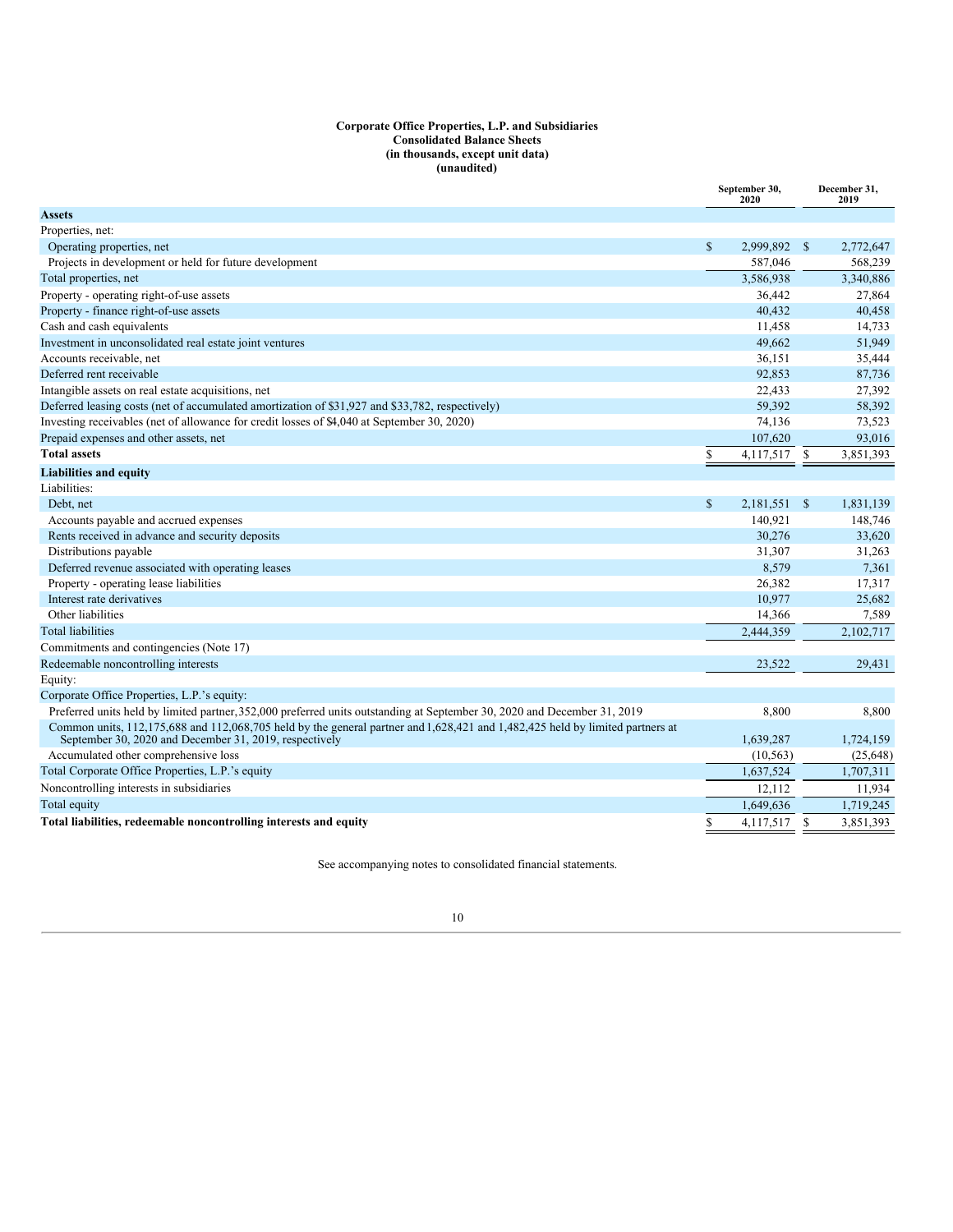## **Corporate Office Properties, L.P. and Subsidiaries Consolidated Statements of Operations (in thousands, except per unit data) (unaudited)**

|                                                                                   | <b>For the Three Months Ended</b><br>September 30, |           |               |           | For the Nine Months Ended<br>September 30, |                |              |          |
|-----------------------------------------------------------------------------------|----------------------------------------------------|-----------|---------------|-----------|--------------------------------------------|----------------|--------------|----------|
|                                                                                   |                                                    | 2020      |               | 2019      |                                            | 2020           |              | 2019     |
| Revenues                                                                          |                                                    |           |               |           |                                            |                |              |          |
| Lease revenue                                                                     | \$                                                 | 133,875   | - S           | 129,461   | -S                                         | 397,034 \$     |              | 391,779  |
| Other property revenue                                                            |                                                    | 568       |               | 1,273     |                                            | 2,063          |              | 3,716    |
| Construction contract and other service revenues                                  |                                                    | 20,323    |               | 28,697    |                                            | 46,240         |              | 87,946   |
| Total revenues                                                                    |                                                    | 154,766   |               | 159,431   |                                            | 445,337        |              | 483,441  |
| Operating expenses                                                                |                                                    |           |               |           |                                            |                |              |          |
| Property operating expenses                                                       |                                                    | 51,552    |               | 49,714    |                                            | 151,755        |              | 147,045  |
| Depreciation and amortization associated with real estate operations              |                                                    | 35,332    |               | 34,692    |                                            | 101,540        |              | 104,290  |
| Construction contract and other service expenses                                  |                                                    | 19,220    |               | 27,802    |                                            | 44,052         |              | 85,130   |
| Impairment losses                                                                 |                                                    | 1,530     |               | 327       |                                            | 1,530          |              | 327      |
| General, administrative and leasing expenses                                      |                                                    | 7,467     |               | 7,929     |                                            | 23,111         |              | 26,066   |
| Business development expenses and land carry costs                                |                                                    | 1,094     |               | 964       |                                            | 3,474          |              | 2,947    |
| Total operating expenses                                                          |                                                    | 116.195   |               | 121,428   |                                            | 325,462        |              | 365,805  |
| Interest expense                                                                  |                                                    | (17, 152) |               | (17, 126) |                                            | (50, 789)      |              | (54,275) |
| Interest and other income                                                         |                                                    | 1.746     |               | 1,842     |                                            | 5,233          |              | 5,977    |
| Credit loss recoveries                                                            |                                                    | 1,465     |               |           |                                            | 161            |              |          |
| Gain on sales of real estate                                                      |                                                    |           |               |           |                                            | $\overline{5}$ |              | 84,469   |
| Loss on early extinguishment of debt                                              |                                                    | (3,237)   |               |           |                                            | (3,237)        |              |          |
| Loss on interest rate derivatives                                                 |                                                    | (53, 196) |               | —         |                                            | (53, 196)      |              |          |
| (Loss) income before equity in income of unconsolidated entities and income taxes |                                                    | (31, 803) |               | 22,719    |                                            | 18,052         |              | 153,807  |
| Equity in income of unconsolidated entities                                       |                                                    | 477       |               | 396       |                                            | 1,372          |              | 1,207    |
| Income tax (expense) benefit                                                      |                                                    | (16)      |               | 131       |                                            | (95)           |              | 113      |
| Net (loss) income                                                                 |                                                    | (31, 342) |               | 23,246    |                                            | 19,329         |              | 155,127  |
| Net income attributable to noncontrolling interests in consolidated entities      |                                                    | (812)     |               | (1, 565)  |                                            | (3,207)        |              | (3,870)  |
| Net (loss) income attributable to COPLP                                           |                                                    | (32, 154) |               | 21,681    |                                            | 16,122         |              | 151,257  |
| Preferred unit distributions                                                      |                                                    | (77)      |               | (157)     |                                            | (231)          |              | (487)    |
| Net (loss) income attributable to COPLP common unitholders                        | \$                                                 | (32, 231) | $\mathbb{S}$  | 21,524    | $\mathbb{S}$                               | 15,891         | $\mathbb{S}$ | 150,770  |
| Earnings per common unit: (1)                                                     |                                                    |           |               |           |                                            |                |              |          |
| Net (loss) income attributable to COPLP common unitholders - basic                | S                                                  | (0.29)    | S             | 0.19      | <sup>\$</sup>                              | 0.14           | \$           | 1.34     |
| Net (loss) income attributable to COPLP common unitholders - diluted              | \$                                                 | (0.29)    | <sup>\$</sup> | 0.19      | $\mathcal{S}$                              | 0.14           | $\mathbb{S}$ | 1.33     |

<span id="page-12-0"></span>(1) Basic and diluted earnings per common unit are calculated based on amounts attributable to common unitholders of Corporate Office Properties, L.P.

See accompanying notes to consolidated financial statements.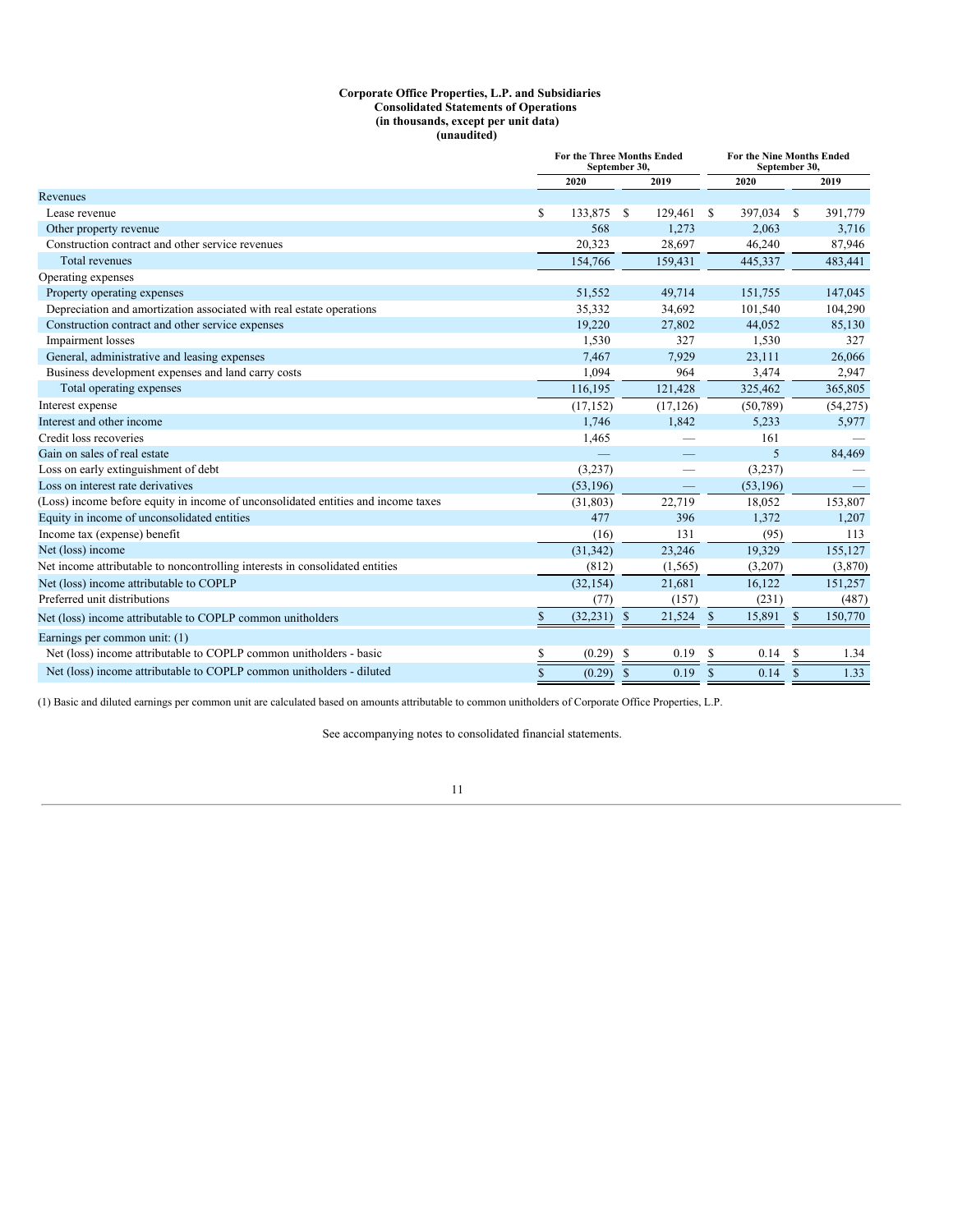#### **Corporate Office Properties, L.P. and Subsidiaries Consolidated Statements of Comprehensive Income (in thousands) (unaudited)**

|                                                                                                           | For the Three Months Ended<br>September 30, |               |  |           |  | <b>For the Nine Months Ended</b><br>September 30, |  |           |
|-----------------------------------------------------------------------------------------------------------|---------------------------------------------|---------------|--|-----------|--|---------------------------------------------------|--|-----------|
|                                                                                                           |                                             | 2020          |  | 2019      |  | 2020                                              |  | 2019      |
| Net (loss) income                                                                                         |                                             | $(31,342)$ \$ |  | 23,246    |  | 19,329                                            |  | 155,127   |
| Other comprehensive income (loss):                                                                        |                                             |               |  |           |  |                                                   |  |           |
| Unrealized income (loss) on interest rate derivatives                                                     |                                             | 1.428         |  | (11,047)  |  | (39, 592)                                         |  | (33, 437) |
| Reclassification adjustments on interest rate derivatives recognized in interest expense                  |                                             | 1.342         |  | (307)     |  | 2,408                                             |  | (1, 434)  |
| Reclassification adjustments on interest rate derivatives recognized in loss on interest rate derivatives |                                             | 51,865        |  |           |  | 51,865                                            |  |           |
| Total other comprehensive income (loss)                                                                   |                                             | 54,635        |  | (11, 354) |  | 14,681                                            |  | (34, 871) |
| Comprehensive income                                                                                      |                                             | 23,293        |  | 11.892    |  | 34,010                                            |  | 120,256   |
| Comprehensive income attributable to noncontrolling interests                                             |                                             | (827)         |  | (1, 464)  |  | (2,803)                                           |  | (3,769)   |
| Comprehensive income attributable to COPLP                                                                |                                             | 22,466        |  | 10.428    |  | 31.207                                            |  | 116,487   |

<span id="page-13-0"></span>See accompanying notes to consolidated financial statements.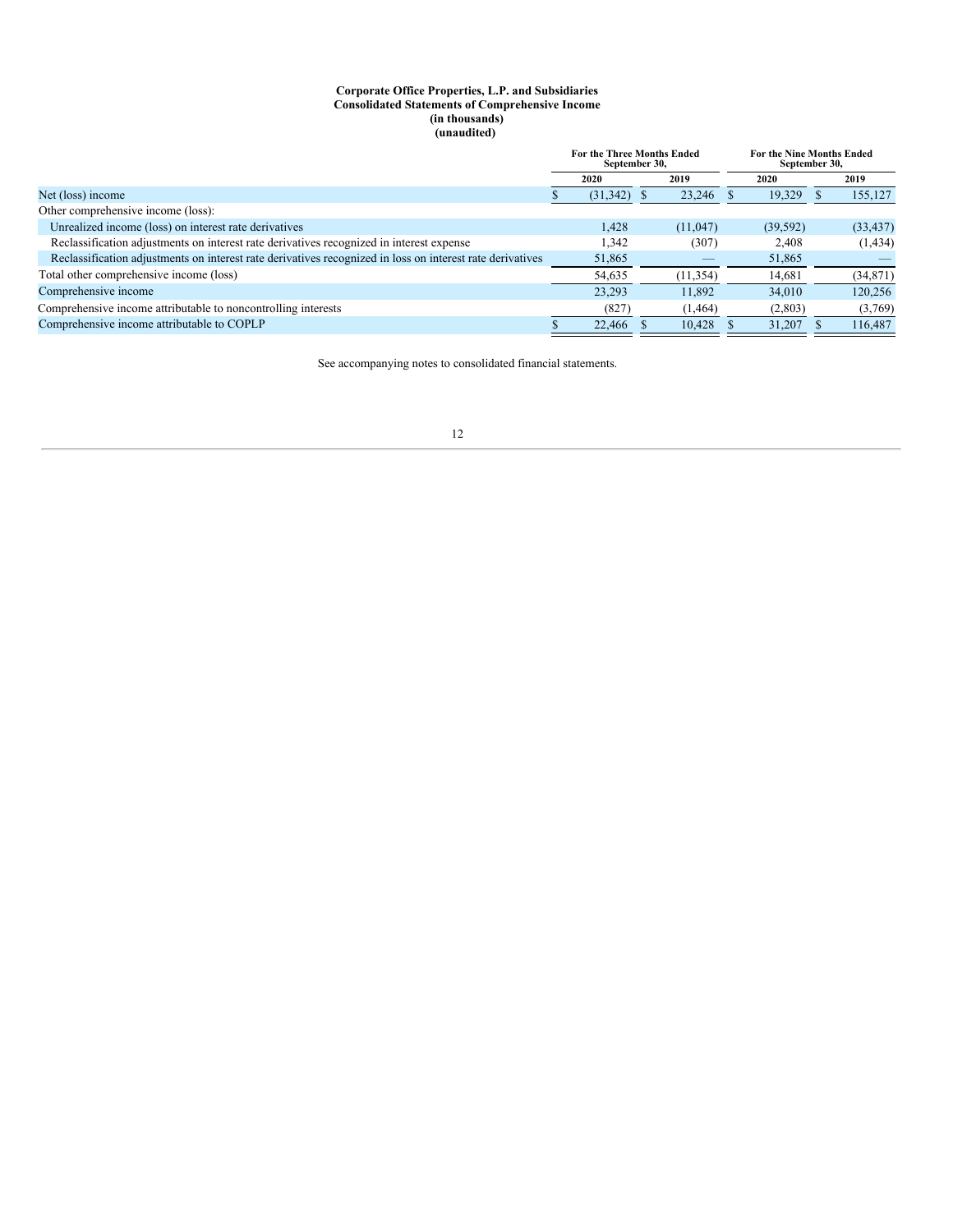#### **Corporate Office Properties, L.P. and Subsidiaries Consolidated Statements of Equity (Dollars in thousands) (unaudited)**

|                                                                              | <b>Limited Partner</b><br><b>Preferred Units</b> |    |        | <b>Common Units</b> |             |                           | Noncontrolling<br>Interests in |                     |          |                     |
|------------------------------------------------------------------------------|--------------------------------------------------|----|--------|---------------------|-------------|---------------------------|--------------------------------|---------------------|----------|---------------------|
|                                                                              | <b>Units</b>                                     |    | Amount | <b>Units</b>        | Amount      | Comprehensive<br>Loss     |                                | <b>Subsidiaries</b> |          | <b>Total Equity</b> |
| For the Three Months Ended September 30, 2019                                |                                                  |    |        |                     |             |                           |                                |                     |          |                     |
| Balance at June 30, 2019                                                     | 352,000                                          | \$ | 8,800  | 113,532,731         | \$1,716,912 | (23, 638)<br>S            | <sup>\$</sup>                  | 17,037              | S        | 1,719,111           |
| Redemption of common units                                                   |                                                  |    |        | (880)               | (24)        |                           |                                |                     |          | (24)                |
| Share-based compensation (units net of redemption)                           |                                                  |    |        | 11,749              | 1,895       |                           |                                |                     |          | 1,895               |
| Redemptions of vested equity awards                                          |                                                  |    |        |                     | (53)        |                           |                                |                     |          | (53)                |
| Comprehensive income                                                         |                                                  |    | 157    |                     | 21,524      | (11,253)                  |                                | 279                 |          | 10,707              |
| Distributions to owners of common and preferred units                        |                                                  |    | (157)  |                     | (31, 185)   |                           |                                |                     |          | (31, 342)           |
| Distributions to noncontrolling interests in subsidiaries                    |                                                  |    |        |                     |             |                           |                                | (5,878)             |          | (5,878)             |
| Adjustment to arrive at fair value of redeemable<br>noncontrolling interests |                                                  |    |        |                     | 1,531       |                           |                                |                     |          | 1,531               |
| Balance at September 30, 2019                                                | 352,000                                          | \$ | 8,800  | 113,543,600         | \$1,710,600 | (34,891)<br>S             | <sup>\$</sup>                  | 11,438              | S.       | 1,695,947           |
| For the Three Months Ended September 30, 2020                                |                                                  |    |        |                     |             |                           |                                |                     |          |                     |
| Balance at June 30, 2020                                                     | 352,000                                          | \$ | 8,800  | 113,811,613         | \$1,701,375 | (65, 183)<br><sup>S</sup> | <sup>S</sup>                   | 11,932              | <b>S</b> | 1,656,924           |
| Share-based compensation (units net of issuances)                            |                                                  |    |        | (7,504)             | 1,784       |                           |                                |                     |          | 1,784               |
| Redemptions of vested equity awards                                          |                                                  |    |        |                     | (57)        |                           |                                |                     |          | (57)                |
| Comprehensive income                                                         |                                                  |    | 77     |                     | (32, 231)   | 54,620                    |                                | 187                 |          | 22,653              |
| Distributions to owners of common and preferred units                        |                                                  |    | (77)   |                     | (31,210)    |                           |                                |                     |          | (31, 287)           |
| Distributions to noncontrolling interests in subsidiaries                    |                                                  |    |        |                     |             |                           |                                | (7)                 |          | (7)                 |
| Adjustment to arrive at fair value of redeemable<br>noncontrolling interests |                                                  |    |        |                     | (374)       |                           |                                |                     |          | (374)               |
| Balance at September 30, 2020                                                | 352,000                                          | S. | 8,800  | 113,804,109         | \$1,639,287 | (10, 563)<br>S            | <sup>\$</sup>                  | 12,112              | S        | 1,649,636           |

See accompanying notes to consolidated financial statements.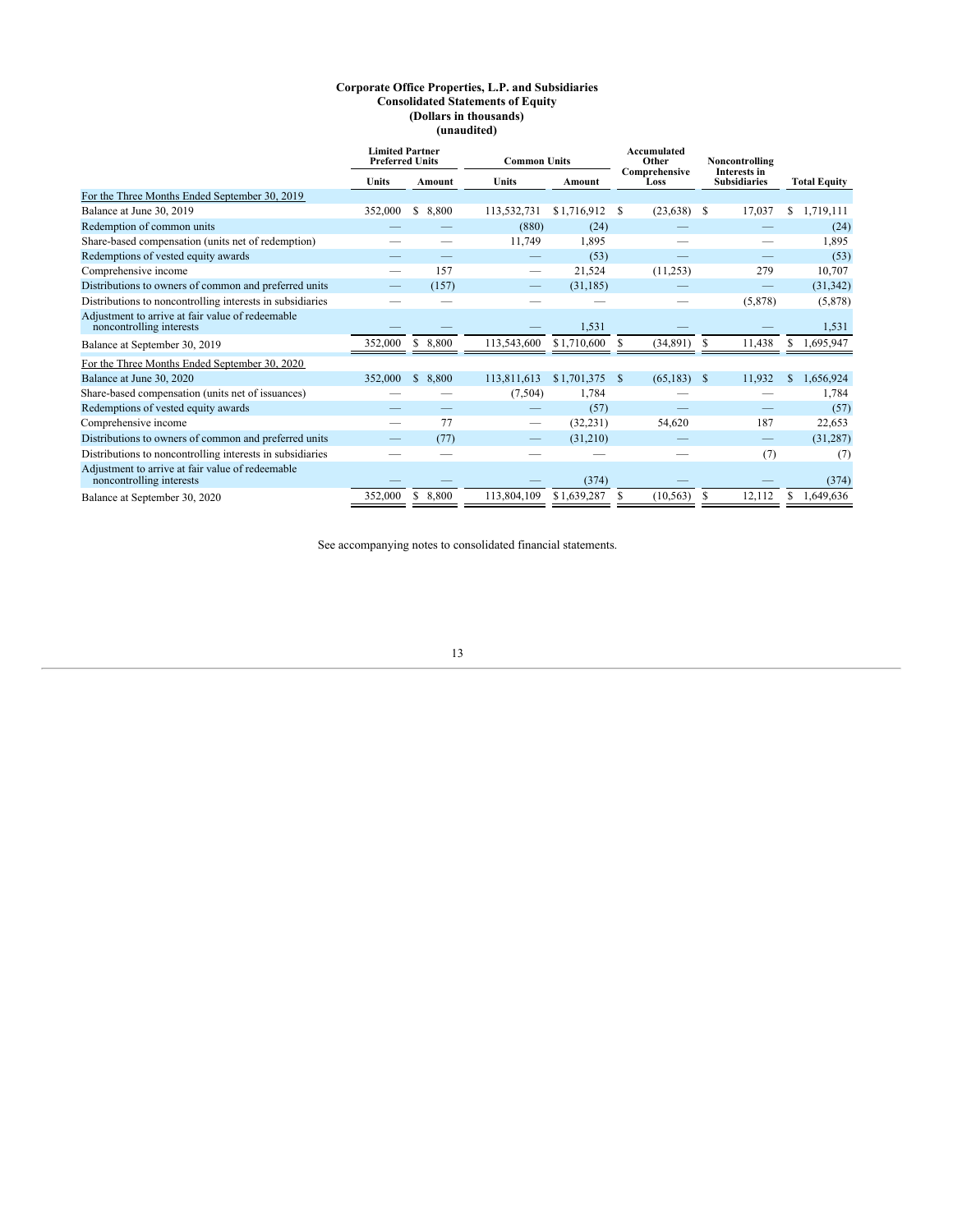#### **Corporate Office Properties, L.P. and Subsidiaries Consolidated Statements of Equity (continued) (Dollars in thousands) (unaudited)**

|                                                                                                           | <b>Limited Partner</b><br><b>Preferred Units</b> |              |        | <b>Common Units</b> |              |           | Accumulated<br>Other |                       | Noncontrolling |                                            |              |                     |
|-----------------------------------------------------------------------------------------------------------|--------------------------------------------------|--------------|--------|---------------------|--------------|-----------|----------------------|-----------------------|----------------|--------------------------------------------|--------------|---------------------|
|                                                                                                           | Units                                            |              | Amount | Units               |              | Amount    |                      | Comprehensive<br>Loss |                | <b>Interests in</b><br><b>Subsidiaries</b> |              | <b>Total Equity</b> |
| For the Nine Months Ended September 30, 2019                                                              |                                                  |              |        |                     |              |           |                      |                       |                |                                            |              |                     |
| Balance at December 31, 2018                                                                              | 352,000                                          | S            | 8,800  | 111,574,754         | S            | 1,604,655 | <sup>\$</sup>        | (121)                 | S              | 13,714                                     | S            | 1,627,048           |
| Redemption of common units                                                                                |                                                  |              |        | (924)               |              | (25)      |                      |                       |                |                                            |              | (25)                |
| Issuance of common units resulting from common shares<br>issued under COPT forward equity sale agreements |                                                  |              |        | 1,614,087           |              | 46,454    |                      |                       |                |                                            |              | 46,454              |
| Share-based compensation (units net of redemption)                                                        |                                                  |              |        | 355,683             |              | 5,530     |                      |                       |                |                                            |              | 5,530               |
| Redemptions of vested equity awards                                                                       |                                                  |              |        |                     |              | (1,973)   |                      |                       |                |                                            |              | (1,973)             |
| Comprehensive income                                                                                      |                                                  |              | 487    |                     |              | 150,770   |                      | (34,770)              |                | 1,040                                      |              | 117,527             |
| Distributions to owners of common and preferred units                                                     |                                                  |              | (487)  |                     |              | (93, 467) |                      |                       |                |                                            |              | (93, 954)           |
| Contributions from noncontrolling interests in subsidiaries                                               |                                                  |              |        |                     |              |           |                      |                       |                | 2,570                                      |              | 2,570               |
| Distributions to noncontrolling interests in subsidiaries                                                 |                                                  |              |        |                     |              |           |                      |                       |                | (5,886)                                    |              | (5,886)             |
| Adjustment to arrive at fair value of redeemable<br>noncontrolling interests                              |                                                  |              |        |                     |              | (1, 344)  |                      |                       |                |                                            |              | (1, 344)            |
| Balance at September 30, 2019                                                                             | 352,000                                          | S            | 8,800  | 113,543,600         |              | 1,710,600 | S                    | (34,891)              | \$             | 11,438                                     | S            | 1,695,947           |
| For the Nine Months Ended September 30, 2020                                                              |                                                  |              |        |                     |              |           |                      |                       |                |                                            |              |                     |
| Balance at December 31, 2019                                                                              | 352,000                                          | $\mathbb{S}$ | 8,800  | 113,551,130         | <sup>S</sup> | 1,724,159 | <sup>\$</sup>        | $(25,648)$ \$         |                | 11,934                                     | $\mathbb{S}$ | 1,719,245           |
| Cumulative effect of accounting change for adoption of credit<br>loss guidance                            |                                                  |              |        |                     |              | (5, 541)  |                      |                       |                |                                            |              | (5, 541)            |
| Balance at December 31, 2019, as adjusted                                                                 | 352,000                                          |              | 8,800  | 113,551,130         |              | 1,718,618 |                      | (25, 648)             |                | 11,934                                     |              | 1,713,704           |
| Share-based compensation (units net of redemption)                                                        |                                                  |              |        | 252,979             |              | 4,730     |                      |                       |                |                                            |              | 4,730               |
| Redemptions of vested equity awards                                                                       |                                                  |              |        |                     |              | (1,629)   |                      |                       |                | $\hspace{0.05cm}$                          |              | (1,629)             |
| Comprehensive income                                                                                      |                                                  |              | 231    |                     |              | 15,891    |                      | 15,085                |                | 88                                         |              | 31,295              |
| Distributions to owners of common and preferred units                                                     |                                                  |              | (231)  |                     |              | (93, 612) |                      |                       |                |                                            |              | (93, 843)           |
| Contributions from noncontrolling interests in subsidiaries                                               |                                                  |              |        |                     |              |           |                      |                       |                | 112                                        |              | 112                 |
| Distributions to noncontrolling interests in subsidiaries                                                 |                                                  |              |        |                     |              |           |                      |                       |                | (22)                                       |              | (22)                |
| Adjustment to arrive at fair value of redeemable<br>noncontrolling interests                              |                                                  |              |        |                     |              | (4,711)   |                      |                       |                |                                            |              | (4, 711)            |
| Balance at September 30, 2020                                                                             | 352,000                                          | $\mathbb{S}$ | 8,800  | 113,804,109         | \$           | 1,639,287 | $\mathbb{S}$         | (10, 563)             | \$             | 12,112                                     | \$           | 1,649,636           |

<span id="page-15-0"></span>See accompanying notes to consolidated financial statements.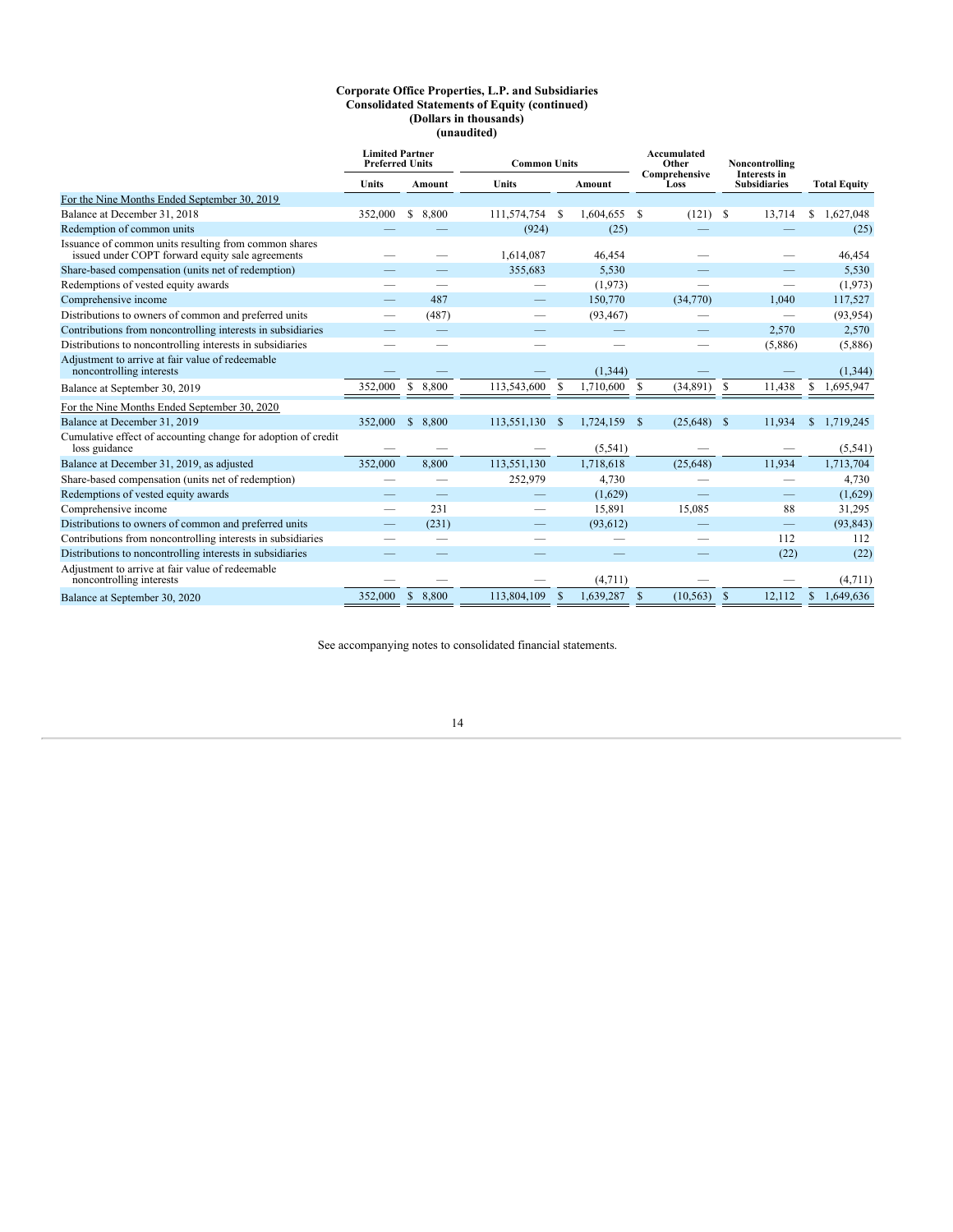#### **Corporate Office Properties, L.P. and Subsidiaries Consolidated Statements of Cash Flows (in thousands) (unaudited)**

|                                                                                                 |    | For the Nine Months Ended September 30, |               |                          |
|-------------------------------------------------------------------------------------------------|----|-----------------------------------------|---------------|--------------------------|
|                                                                                                 |    | 2020                                    |               | 2019                     |
| <b>Cash flows from operating activities</b>                                                     |    |                                         |               |                          |
| Revenues from real estate operations received                                                   | \$ | 394,094 \$                              |               | 391,758                  |
| Construction contract and other service revenues received                                       |    | 53,911                                  |               | 65,813                   |
| Property operating expenses paid                                                                |    | (159,007)                               |               | (151, 478)               |
| Construction contract and other service expenses paid                                           |    | (45,686)                                |               | (68, 599)                |
| General, administrative, leasing, business development and land carry costs paid                |    | (24, 408)                               |               | (23,806)                 |
| Interest expense paid                                                                           |    | (49, 693)                               |               | (52, 818)                |
| Lease incentives paid                                                                           |    | (12, 634)                               |               | (6,366)                  |
| Other                                                                                           |    | 2,464                                   |               | 2,533                    |
| Net cash provided by operating activities                                                       |    | 159,041                                 |               | 157,037                  |
| <b>Cash flows from investing activities</b>                                                     |    |                                         |               |                          |
| Development and redevelopment of properties                                                     |    | (284, 416)                              |               | (308, 997)               |
| Tenant improvements on operating properties                                                     |    | (23, 377)                               |               | (16, 466)                |
| Other capital improvements on operating properties                                              |    | (24, 797)                               |               | (14, 497)                |
| Proceeds from property dispositions                                                             |    |                                         |               |                          |
| Distribution from unconsolidated real estate joint venture following contribution of properties |    |                                         |               | 129,783                  |
| Sale of properties                                                                              |    | ш.                                      |               | 107,440                  |
| Distributions from unconsolidated real estate joint ventures                                    |    | 2,287                                   |               | 16,937                   |
| Investing receivables funded                                                                    |    | (258)                                   |               | (11, 169)                |
| Leasing costs paid                                                                              |    | (12, 455)                               |               | (13,502)                 |
| Settlement of interest rate derivatives                                                         |    | (53, 130)                               |               |                          |
| Other                                                                                           |    | (63)                                    |               | 1,558                    |
| Net cash used in investing activities                                                           |    | (396, 209)                              |               | (108, 913)               |
| Cash flows from financing activities                                                            |    |                                         |               |                          |
| Proceeds from debt                                                                              |    |                                         |               |                          |
| Revolving Credit Facility                                                                       |    | 409,000                                 |               | 349,000                  |
| Unsecured senior notes                                                                          |    | 395,264                                 |               |                          |
| Other debt proceeds                                                                             |    | 199,088                                 |               | 32,002                   |
| Repayments of debt                                                                              |    |                                         |               |                          |
| Revolving Credit Facility                                                                       |    | (529,000)                               |               | (342,000)                |
| Unsecured senior notes                                                                          |    | (122, 948)                              |               |                          |
| Scheduled principal amortization                                                                |    | (3,077)                                 |               | (3,300)                  |
| Deferred financing costs paid                                                                   |    | (2,161)                                 |               | (405)                    |
| Net proceeds from issuance of common units                                                      |    |                                         |               | 46,415                   |
| Common unit distributions paid                                                                  |    | (93, 584)                               |               | (93,001)                 |
| Distributions paid to noncontrolling interests in other consolidated entities                   |    | (15)                                    |               | (5,882)                  |
| Distributions paid to redeemable noncontrolling interests                                       |    | (13, 515)                               |               | (984)                    |
| Redemption of vested equity awards                                                              |    | (1,629)                                 |               | (1, 973)                 |
| Payments in connection with early extinguishment of debt                                        |    | (3,037)                                 |               | $\overline{\phantom{m}}$ |
| Other                                                                                           |    | (673)                                   |               | (2, 439)                 |
|                                                                                                 |    | 233,713                                 |               | (22, 567)                |
| Net cash provided by (used in) financing activities                                             |    |                                         |               |                          |
| Net (decrease) increase in cash and cash equivalents and restricted cash                        |    | (3, 455)                                |               | 25,557                   |
| Cash and cash equivalents and restricted cash                                                   |    |                                         |               |                          |
| Beginning of period                                                                             |    | 18,130                                  |               | 11,950                   |
| End of period                                                                                   | \$ | 14,675                                  | $\mathcal{S}$ | 37,507                   |

See accompanying notes to consolidated financial statements.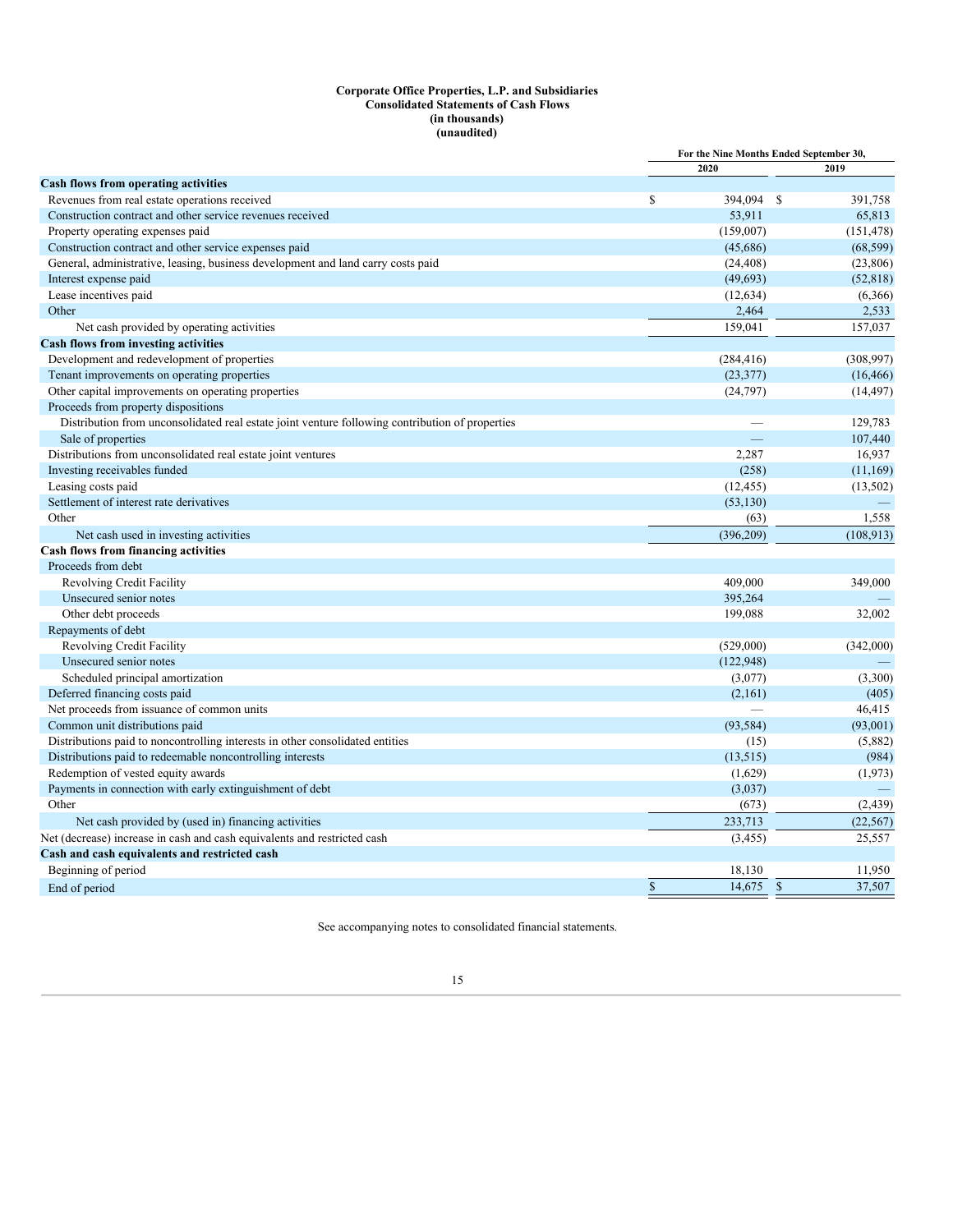#### **Corporate Office Properties, L.P. and Subsidiaries Consolidated Statements of Cash Flows (Continued) (in thousands) (unaudited)**

|                                                                                                                                      | For the Nine Months Ended September 30, |                          |               |           |
|--------------------------------------------------------------------------------------------------------------------------------------|-----------------------------------------|--------------------------|---------------|-----------|
|                                                                                                                                      |                                         | 2020                     |               | 2019      |
| Reconciliation of net income to net cash provided by operating activities:                                                           |                                         |                          |               |           |
| Net income                                                                                                                           | \$                                      | 19,329                   | -S            | 155,127   |
| Adjustments to reconcile net income to net cash provided by operating activities:                                                    |                                         |                          |               |           |
| Depreciation and other amortization                                                                                                  |                                         | 102,864                  |               | 105,686   |
| Impairment losses                                                                                                                    |                                         | 1,530                    |               | 327       |
| Amortization of deferred financing costs and net debt discounts                                                                      |                                         | 3,104                    |               | 2,716     |
| Increase in deferred rent receivable                                                                                                 |                                         | (3,560)                  |               | (4, 184)  |
| Gain on sales of real estate                                                                                                         |                                         | (5)                      |               | (84, 469) |
| Share-based compensation                                                                                                             |                                         | 4,753                    |               | 4,979     |
| Loss on early extinguishment of debt                                                                                                 |                                         | 3,237                    |               |           |
| Loss on interest rate derivatives                                                                                                    |                                         | 53,196                   |               |           |
| Other                                                                                                                                |                                         | (4,184)                  |               | (4,296)   |
| Changes in operating assets and liabilities:                                                                                         |                                         |                          |               |           |
| Increase in accounts receivable                                                                                                      |                                         | (744)                    |               | (9, 483)  |
| Increase in prepaid expenses and other assets, net                                                                                   |                                         | (13, 552)                |               | (26, 489) |
| (Decrease) increase in accounts payable, accrued expenses and other liabilities                                                      |                                         | (3,583)                  |               | 19,227    |
| Decrease in rents received in advance and security deposits                                                                          |                                         | (3, 344)                 |               | (2,104)   |
| Net cash provided by operating activities                                                                                            | \$                                      | 159,041 \$               |               | 157,037   |
| Reconciliation of cash and cash equivalents and restricted cash:                                                                     |                                         |                          |               |           |
| Cash and cash equivalents at beginning of period                                                                                     | $\mathbb{S}$                            | 14,733                   | -S            | 8,066     |
| Restricted cash at beginning of period                                                                                               |                                         | 3,397                    |               | 3,884     |
| Cash and cash equivalents and restricted cash at beginning of period                                                                 | \$                                      | 18,130                   | <b>S</b>      | 11,950    |
| Cash and cash equivalents at end of period                                                                                           | \$                                      | 11,458                   | -S            | 34,005    |
| Restricted cash at end of period                                                                                                     |                                         | 3,217                    |               | 3,502     |
| Cash and cash equivalents and restricted cash at end of period                                                                       | \$                                      | 14,675                   | \$            | 37,507    |
| Supplemental schedule of non-cash investing and financing activities:                                                                |                                         |                          |               |           |
| (Decrease) increase in accrued capital improvements, leasing and other investing activity costs                                      | \$                                      | $(195)$ \$               |               | 29,457    |
| Finance right-of-use asset contributed by noncontrolling interest in joint venture                                                   | $\$$                                    | $-$ \$                   |               | 2,570     |
| Recognition of operating right-of-use assets and related lease liabilities                                                           | \$                                      | 8,955                    | -S            | 255       |
| Non-cash changes from property dispositions:                                                                                         |                                         |                          |               |           |
| Contribution of properties to unconsolidated real estate joint venture                                                               | \$                                      | $\overline{\phantom{a}}$ | S             | 99,288    |
| Investment in unconsolidated real estate joint venture retained in disposition                                                       | $\mathbf S$                             | $\equiv$                 | <sup>\$</sup> | 26,500    |
| Decrease in fair value of derivatives applied to accumulated other comprehensive loss and noncontrolling interests                   | \$                                      | $(37, 183)$ \$           |               | (34,951)  |
| Distributions payable                                                                                                                | $\mathbf S$                             | 31,307                   | $\mathbb{S}$  | 31,345    |
| Increase in redeemable noncontrolling interests and decrease in equity to carry redeemable noncontrolling interests at fair<br>value | \$                                      | 4,711                    | <sup>S</sup>  | 1,344     |

<span id="page-17-0"></span>See accompanying notes to consolidated financial statements.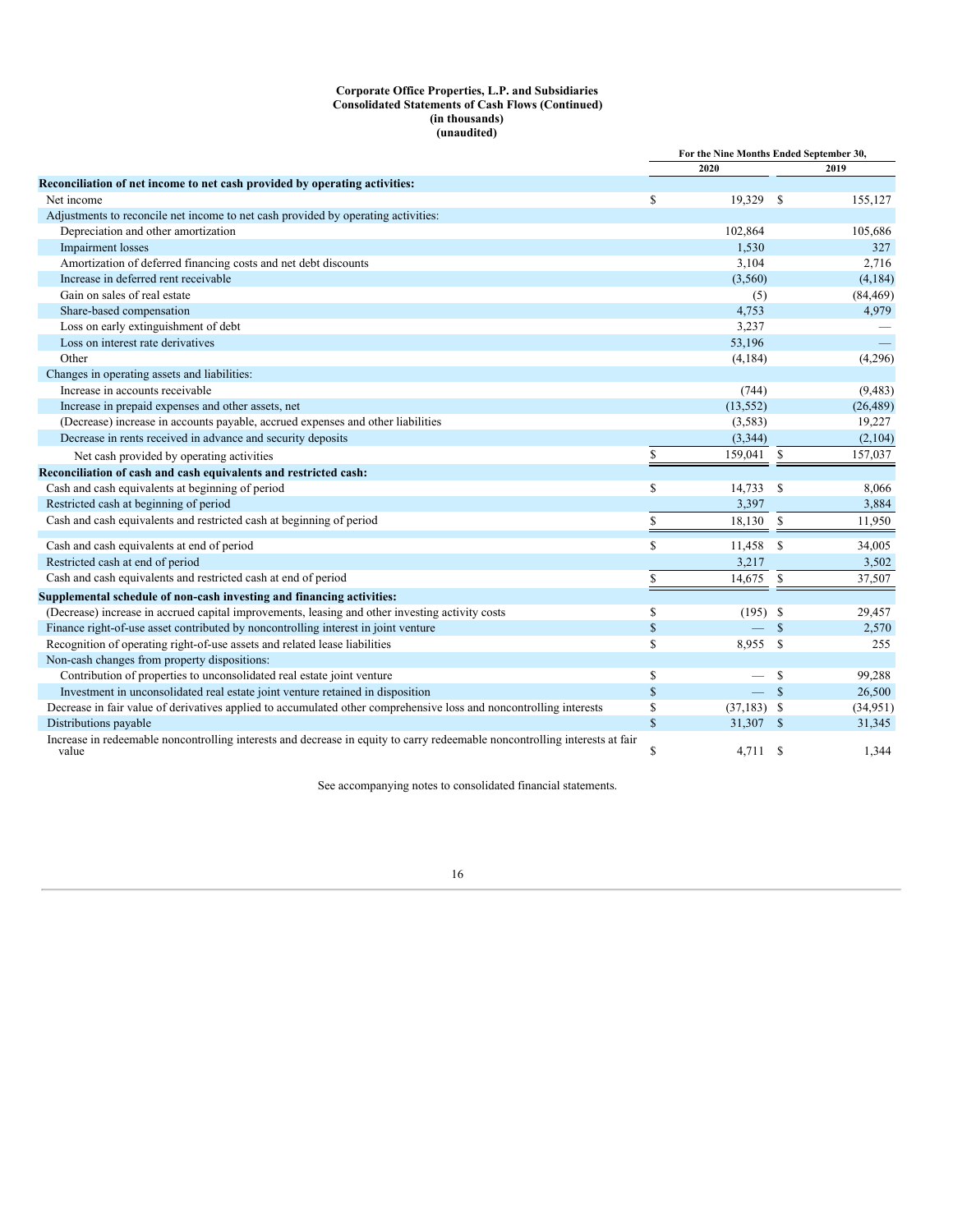#### **Corporate Office Properties Trust and Subsidiaries and Corporate Office Properties, L.P. and Subsidiaries Notes to Consolidated Financial Statements (unaudited)**

## **1. Organization**

Corporate Office Properties Trust ("COPT") and subsidiaries (collectively, the "Company") is a fully-integrated and self-managed real estate investment trust ("REIT"). Corporate Office Properties, L.P. ("COPLP") and subsidiaries (collectively, the "Operating Partnership") is the entity through which COPT, the sole general partner of COPLP, conducts almost all of its operations and owns almost all of its assets. Unless otherwise expressly stated or the context otherwise requires, "we", "us" and "our" as used herein refer to each of the Company and the Operating Partnership. We own, manage, lease, develop and selectively acquire office and data center properties. The majority of our portfolio is in locations that support the United States Government ("USG") and its contractors, most of whom are engaged in national security, defense and information technology ("IT") related activities servicing what we believe are growing, durable, priority missions ("Defense/IT Locations"). We also own a portfolio of office properties located in select urban/urban-like submarkets in the Greater Washington, DC/Baltimore region with durable Class-A office fundamentals and characteristics ("Regional Office"). As of September 30, 2020, our properties included the following:

- 176 properties totaling 20.4 million square feet comprised of 15.9 million square feet in 151 office properties and 4.5 million square feet in 25 single-tenant data center shell properties ("data center shells"). We owned 15 of these data center shells through unconsolidated real estate joint ventures;
- a wholesale data center with a critical load of 19.25 megawatts;
- 11 properties under development (ten office properties and one data center shell), including one partially-operational property, and expansion of one fully-operational property that we estimate will total approximately 1.6 million square feet upon completion; and
- approximately 860 acres of land controlled for future development that we believe could be developed into approximately11.0 million square feet and 43 acres of other land.

COPLP owns real estate directly and through subsidiary partnerships and limited liability companies ("LLCs"). In addition to owning real estate, COPLP also owns subsidiaries that provide real estate services such as property management, development and construction services primarily for our properties but also for third parties. Some of these services are performed by a taxable REIT subsidiary ("TRS").

Equity interests in COPLP are in the form of common and preferred units. As of September 30, 2020, COPT owned 98.6% of the outstanding COPLP common units ("common units"); the remaining common units and all of the outstanding COPLP preferred units ("preferred units") were owned by third parties. Common units not owned by COPT carry certain redemption rights. The number of common units owned by COPT is equivalent to the number of outstanding common shares of beneficial interest ("common shares") of COPT, and the entitlement of common units to quarterly distributions and payments in liquidation is substantially the same as that of COPT common shareholders. In the case of any series of preferred units held by COPT, there would be a series of preferred shares of beneficial interest ("preferred shares") in COPT that is equivalent in number and carries substantially the same terms as such series of COPLP preferred units.

COPT's common shares are publicly traded on the New York Stock Exchange ("NYSE") under the ticker symbol "OFC".

Because COPLP is managed by COPT, and COPT conducts substantially all of its operations through COPLP, we refer to COPT's executive officers as COPLP's executive officers; similarly, although COPLP does not have a board of trustees, we refer to COPT's Board of Trustees as COPLP's Board of Trustees.

#### **2. Summary of Significant Accounting Policies**

## **Basis of Presentation**

The COPT consolidated financial statements include the accounts of COPT, the Operating Partnership, their subsidiaries and other entities in which COPT has a majority voting interest and control. The COPLP consolidated financial statements include the accounts of COPLP, its subsidiaries and other entities in which COPLP has a majority voting interest and control. We also consolidate certain entities when control of such entities can be achieved through means other than voting rights ("variable interest entities" or "VIEs") if we are deemed to be the primary beneficiary of such entities. We eliminate all intercompany balances and transactions in consolidation.

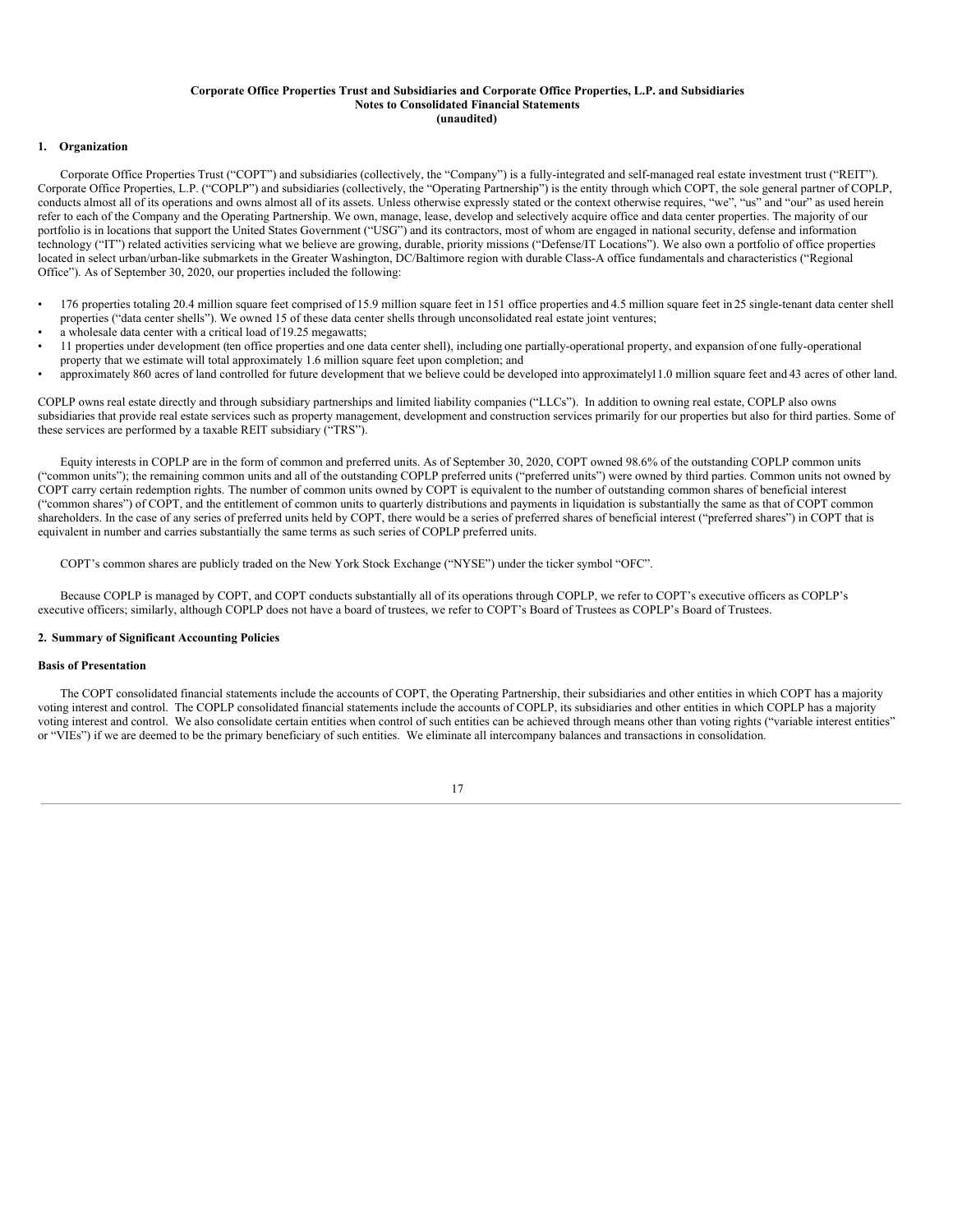We use the equity method of accounting when we own an interest in an entity and can exert significant influence over but cannot control the entity's operations. We discontinue equity method accounting if our investment in an entity (and net advances) is reduced to zero unless we have guaranteed obligations of the entity or are otherwise committed to provide further financial support for the entity.

When we own an equity investment in an entity and cannot exert significant influence over its operations, we measure the investment at fair value, with changes recognized through net income. For an investment without a readily determinable fair value, we measure the investment at cost, less any impairments, plus or minus changes resulting from observable price changes for an identical or similar investment of the same issuer.

These interim financial statements should be read together with the consolidated financial statements and notes thereto as of and for the year ended December 31, 2019 included in our 2019 Annual Report on Form 10-K. The unaudited consolidated financial statements include all adjustments that are necessary, in the opinion of management, to fairly state our financial position and results of operations. All adjustments are of a normal recurring nature. The consolidated financial statements have been prepared using the accounting policies described in our 2019 Annual Report on Form 10-K as updated for our adoption of recent accounting pronouncements discussed below.

## **Reclassifications**

We reclassified certain amounts from prior periods to conform to the current period presentation of our consolidated financial statements with no effect on previously reported net income or equity.

## **Recent Accounting Pronouncements**

Effective January 1, 2020, we adopted guidance issued by the Financial Accounting Standards Board ("FASB") that changes how entities measure credit losses for most financial assets and certain other instruments not measured at fair value through net income. The guidance replaces the current incurred loss model with an expected loss approach, resulting in a more timely recognition of such losses. The guidance applies to most financial assets measured at amortized cost and certain other instruments, including trade and other receivables (excluding those arising from operating leases), loans, held-to-maturity debt securities, net investments in leases and off-balance-sheet credit exposures. Under this guidance, we recognize an estimate of our expected credit losses on these asset types as an allowance, as the guidance requires that financial assets be measured on an amortized cost basis and be presented at the net amount expected to be collected. We adopted this guidance effective January 1, 2020 using the modified retrospective transition method under which we recognized a \$5.5 million allowance for credit losses by means of a cumulative-effect adjustment to cumulative distributions in excess of net income of the Company (or common units of the Operating Partnership), and did not adjust prior comparative reporting periods. Our consolidated statements of operations reflect adjustments for changes in our expected credit losses occurring subsequent to adoption of this guidance.

Effective January 1, 2020, we adopted guidance issued by the FASB that modifies disclosure requirements for fair value measurements. The resulting changes in disclosure did not have a material impact on our consolidated financial statements.

Effective January 1, 2020, we adopted guidance issued by the FASB that aligns the requirements for capitalizing implementation costs incurred in a hosting arrangement that is a service contract with the requirements for capitalizing implementation costs incurred to develop or obtain internal-use software. FASB guidance did not previously address the accounting for such implementation costs. Our adoption of this guidance did not have a material impact on our consolidated financial statements.

In March 2020, the FASB issued guidance containing practical expedients for reference rate reform related activities pertaining to debt, leases, derivatives and other contracts. The guidance is optional and may be adopted over time as reference rate reform activities occur. During the nine months ended September 30, 2020, we elected to apply an expedient to treat any changes in loans resulting from reference rate reform as debt modifications (as opposed to extinguishments) and hedge accounting expedients related to probability and the assessments of effectiveness for future LIBOR-indexed cash flows to assume that the index upon which future hedged transactions will be based matches the index on the corresponding derivatives. Application of the hedge accounting expedients preserves the presentation of derivatives consistent with past presentation. We will continue to evaluate the impact of this guidance and may apply other elections as applicable as additional changes in the market occur.

In April 2020, the FASB issued a Staff Q&A document that addressed the accounting for lease accounting guidance for lease concessions resulting from the COVID-19 pandemic. Under existing lease guidance, we would normally have to

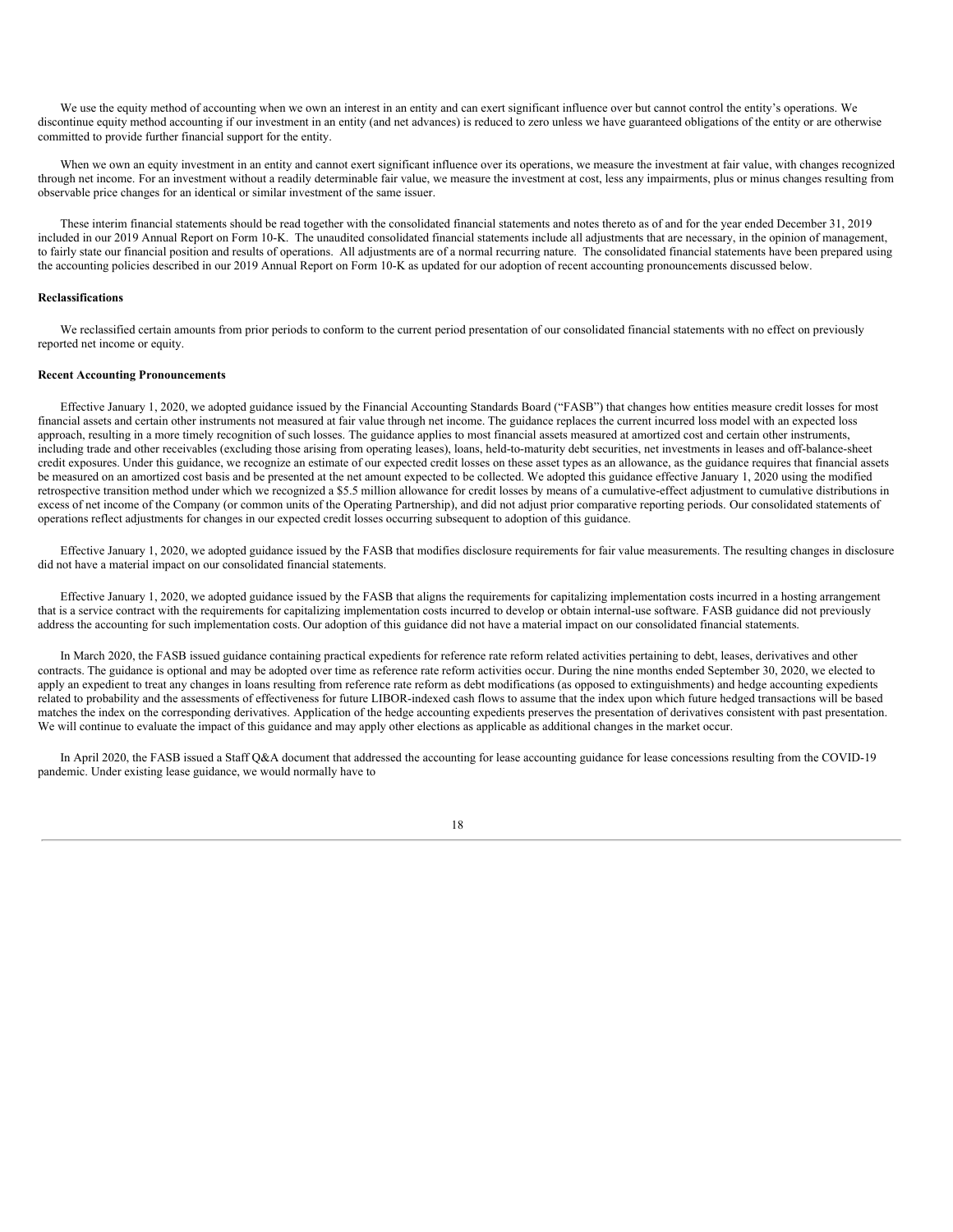determine, on a lease-by-lease basis, if a lease concession was the result of a new arrangement reached with the tenant (treated as a lease modification) or if such a concession was implemented pursuant to enforceable rights and obligations within the existing lease agreement (and, therefore, not treated as a lease modification). The Staff Q&A document enabled us to bypass the lease-by-lease analysis for lease concessions resulting from the COVID-19 pandemic, and instead elect to either apply the lease modification accounting framework or not, with such elections applied consistently to leases with similar characteristics and similar circumstances. Entities may make the elections for any lessor-provided concessions related to the effects of the COVID-19 pandemic (such as deferrals of lease payments or reduced future lease payments) as long as the concession does not result in a substantial increase in the rights of the lessor or the obligations of the lessee. We chose to apply the elections available under the Staff Q&A to restructurings of lease payment terms granted by us to tenants, the effect of which did not have a material impact on our consolidated financial statements.

## **Credit Losses, Financial Assets and Other Instruments**

As discussed above, effective January 1, 2020, we adopted guidance issued by the FASB that changed how we measure credit losses for most financial assets and certain other instruments not measured at fair value through net income from an incurred loss model to an expected loss approach. Our items within the scope of this guidance included the following:

- investing receivables, as disclosed in Note 7;
- tenant notes receivable:
- other assets comprised of non-lease revenue related accounts receivable (primarily from construction contract services) and contract assets from unbilled construction contract revenue; and
- off-balance sheet credit exposures.

Under this guidance, we recognize an estimate of our expected credit losses on these items as an allowance, as the guidance requires that financial assets be measured on an amortized cost basis and be presented at the net amount expected to be collected (or as a separate liability in the case of off-balance sheet credit exposures). The allowance represents the portion of the amortized cost basis that we do not expect to collect (or loss we expect to incur in the case of off-balance sheet credit exposures) due to credit over the contractual life based on available information relevant to assessing the collectability of cash flows, which includes consideration of past events, current conditions and reasonable and supportable forecasts of future economic conditions (including consideration of asset- or borrower-specific factors). The guidance requires the allowance for expected credit losses to reflect the risk of loss, even when that risk is remote. An allowance for credit losses is measured and recorded upon the initial recognition of a financial asset (or off-balance sheet credit exposure), regardless of whether it is originated or purchased. Quarterly, the expected losses are re-estimated, considering any cash receipts and changes in risks or assumptions, with resulting adjustments recognized as credit loss expense or recoveries on our consolidated statements of operations.

We estimate expected credit losses for in-scope items using historical loss rate information developed for varying classifications of credit risk and contractual lives. Due to our limited quantity of items within the scope of this guidance and the unique risk characteristics of such items, we individually assign each in-scope item a credit risk classification. The credit risk classifications assigned by us are determined based on credit ratings assigned by ratings agencies (as available) or are internally-developed based on available financial information, historical payment experience, credit documentation, other publicly available information and current economic trends. In addition, for certain items in which the risk of credit loss is affected by the economic performance of a real estate development project, we develop probability weighted scenario analyses for varying levels of performance in estimating our credit loss allowance (applicable to our notes receivable from the City of Huntsville disclosed in Note 7 and a tax incremental financing obligation disclosed in Note 17).

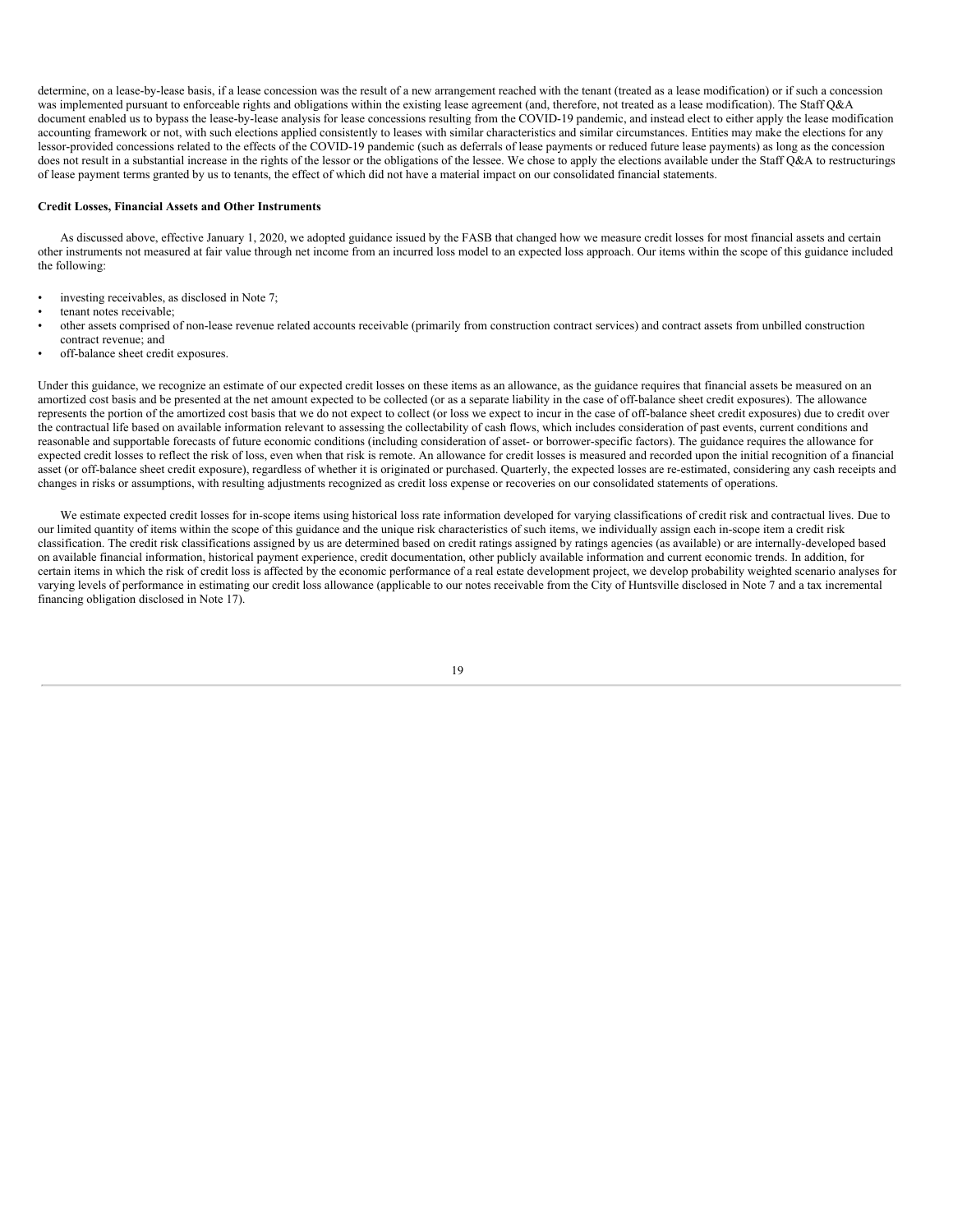The table below sets forth the activity for the allowance for credit losses (in thousands):

|                                                                     |                              |                                       | For the Nine Months Ended September 30, 2020 |                                                         |       |
|---------------------------------------------------------------------|------------------------------|---------------------------------------|----------------------------------------------|---------------------------------------------------------|-------|
|                                                                     | <b>Investing Receivables</b> | <b>Tenant Notes</b><br>Receivable (1) | Other Assets (2)                             | <b>Off-Balance Sheet</b><br><b>Credit Exposures (3)</b> | Total |
| December 31, 2019                                                   | $\overline{\phantom{a}}$     | 97                                    | $\overline{\phantom{a}}$                     | $-$                                                     | 97    |
| Cumulative effect of change for adoption of credit loss<br>guidance | 3,732                        | 325                                   | 144                                          | .340                                                    | 5.541 |
| Credit loss expense (recoveries)                                    | 308                          | 696                                   | 152                                          | (1,317)                                                 | (161) |
| September 30, 2020                                                  | 4.040                        | l.118                                 | 296                                          | 23                                                      | 5.477 |

(1) Included in the line entitled "accounts receivable, net" on our consolidated balance sheets.

(2) The balance as of September 30, 2020 included \$95,000 in the line entitled "accounts receivable, net" and \$201,000 in the line entitled "prepaid expenses and other assets, net" on our consolidated balance sheets.

(3) Included in the line entitled "other liabilities" on our consolidated balance sheets.

The following table presents the amortized cost basis of our investing receivables and tenants notes receivable by credit risk classification, by origination year as of September 30, 2020 (in thousands):

| Total  |
|--------|
|        |
|        |
|        |
| 64,009 |
| 14,167 |
| 78,176 |
|        |
|        |
| 1,531  |
| 4,020  |
| 5,551  |
|        |

Our investment grade credit risk classification represents entities with investment grade credit ratings from ratings agencies (such as Standard & Poor's Ratings Services, Moody's Investors Service, Inc. or Fitch Ratings Ltd.), meaning that they are considered to have at least an adequate capacity to meet their financial commitments, with credit risk ranging from minimal to moderate. Our non-investment grade credit risk classification represents entities with either no credit agency credit ratings or ratings deemed to be sub-investment grade; we believe that there is significantly more credit risk associated with this classification. The credit risk classifications of our investing receivables and tenant notes receivable were last updated in September 2020.

An insignificant portion of the investing and tenant notes receivables set forth above was past due, which we define as being delinquent by more than three months from the due date.

When we believe that collection of interest income on an investing or tenant note receivable is not probable, we place the receivable on nonaccrual status, meaning interest income is recognized when payments are received rather than on an accrual basis. Notes receivable on nonaccrual status as of September 30, 2020 and December 31, 2019 were not significant. We did not recognize any interest income during the three and nine months ended September 30, 2020 on notes receivable on nonaccrual status.

We write off receivables when we believe the facts and circumstances indicate that continued pursuit of collection is no longer warranted. When cash is received in connection with receivables for which we have previously recognized credit losses, we recognize reductions in our credit loss expense.

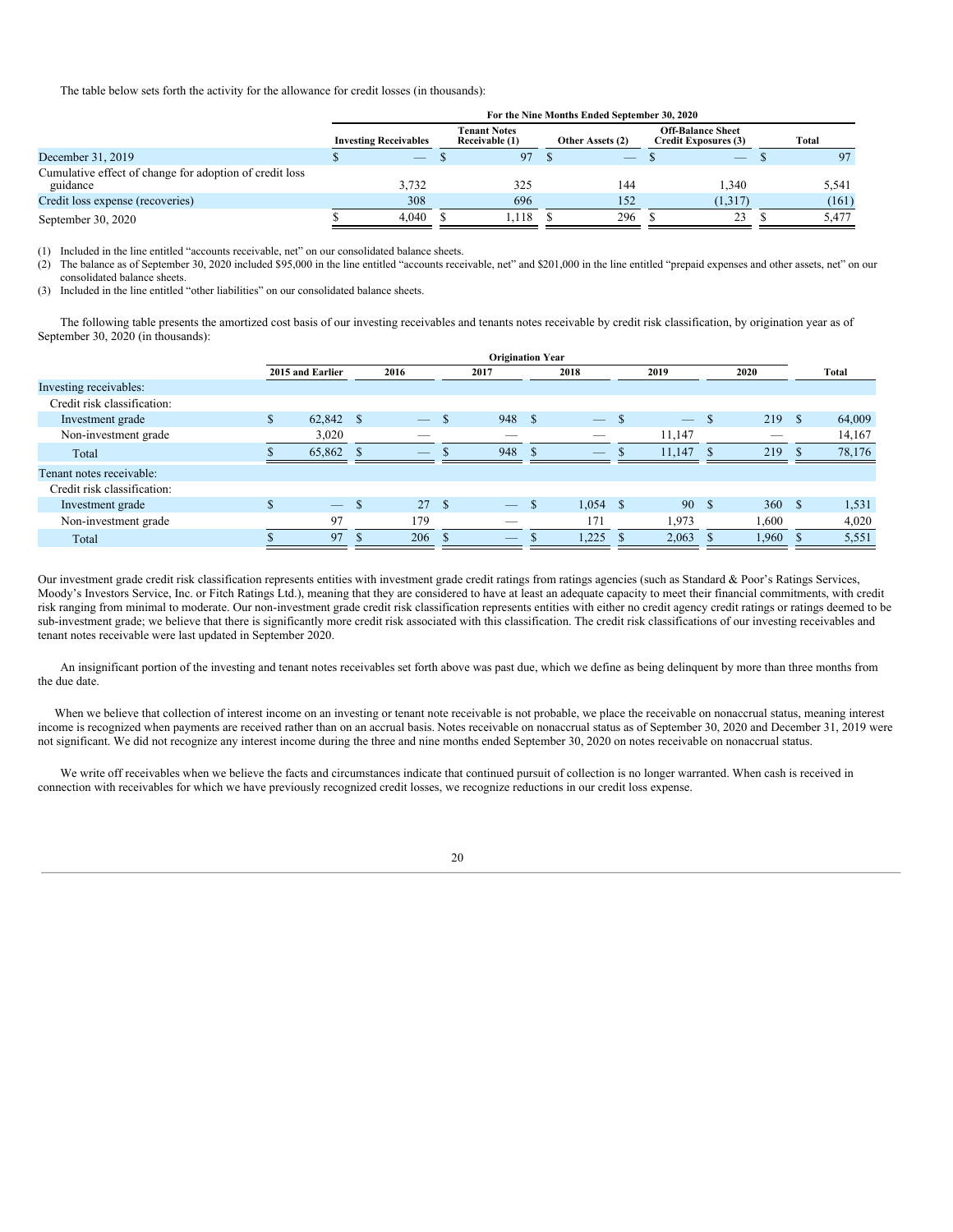#### **3. Fair Value Measurements**

#### **Recurring Fair Value Measurements**

COPT has a non-qualified elective deferred compensation plan for Trustees and certain members of our management team that, prior to December 31, 2019, permitted participants to defer up to 100% of their compensation on a pre-tax basis and receive a tax-deferred return on such deferrals. The Company froze additional entry into the plan effective December  $31$ , 2019. The assets held in the plan (comprised primarily of mutual funds and equity securities) and the corresponding liability to the participants are measured at fair value on a recurring basis on COPT's consolidated balance sheets using quoted market prices, as are other marketable securities that we hold. The balance of the plan, which was fully funded and totaled \$2.7 million as of September 30, 2020, is included in the line entitled "prepaid expenses and other assets, net" on COPT's consolidated balance sheets along with an insignificant amount of other marketable securities. The offsetting liability associated with the plan is adjusted to fair value at the end of each accounting period based on the fair value of the plan assets and reported in "other liabilities" on COPT's consolidated balance sheets. The assets of the plan are classified in Level 1 of the fair value hierarchy, while the offsetting liability is classified in Level 2 of the fair value hierarchy.

The fair values of our interest rate derivatives are determined using widely accepted valuation techniques, including a discounted cash flow analysis on the expected cash flows of each derivative. This analysis reflects the contractual terms of the derivatives, including the period to maturity, and uses observable market-based inputs, including interest rate market data and implied volatilities in such interest rates. While we determined that the majority of the inputs used to value our derivatives fall within Level 2 of the fair value hierarchy, the credit valuation adjustments associated with our interest rate derivatives utilize Level 3 inputs, such as estimates of current credit spreads to evaluate the likelihood of default. However, as of September 30, 2020, we assessed the significance of the impact of the credit valuation adjustments on the overall valuation of our derivatives and determined that these adjustments are not significant. As a result, we determined that our interest rate derivative valuations in their entirety are classified in Level 2 of the fair value hierarchy.

The carrying values of cash and cash equivalents, restricted cash, accounts receivable, other assets (excluding investing receivables) and accounts payable and accrued expenses are reasonable estimates of their fair values because of the short maturities of these instruments. The fair values of our investing receivables, as disclosed in Note 7, were based on the discounted estimated future cash flows of the loans (categorized within Level 3 of the fair value hierarchy); the discount rates used approximate current market rates for loans with similar maturities and credit quality, and the estimated cash payments include scheduled principal and interest payments. For our disclosure of debt fair values in Note 9, we estimated the fair value of our unsecured senior notes based on quoted market rates for publicly-traded debt (categorized within Level 2 of the fair value hierarchy) and estimated the fair value of our other debt based on the discounted estimated future cash payments to be made on such debt (categorized within Level 3 of the fair value hierarchy); the discount rates used approximate current market rates for loans, or groups of loans, with similar maturities and credit quality, and the estimated future payments include scheduled principal and interest payments. Fair value estimates are made as of a specific point in time, are subjective in nature and involve uncertainties and matters of significant judgment. Settlement at such fair value amounts may not be possible and may not be a prudent management decision.

For additional fair value information, please refer to Note 7 for investing receivables, Note 9 for debt and Note 10 for interest rate derivatives.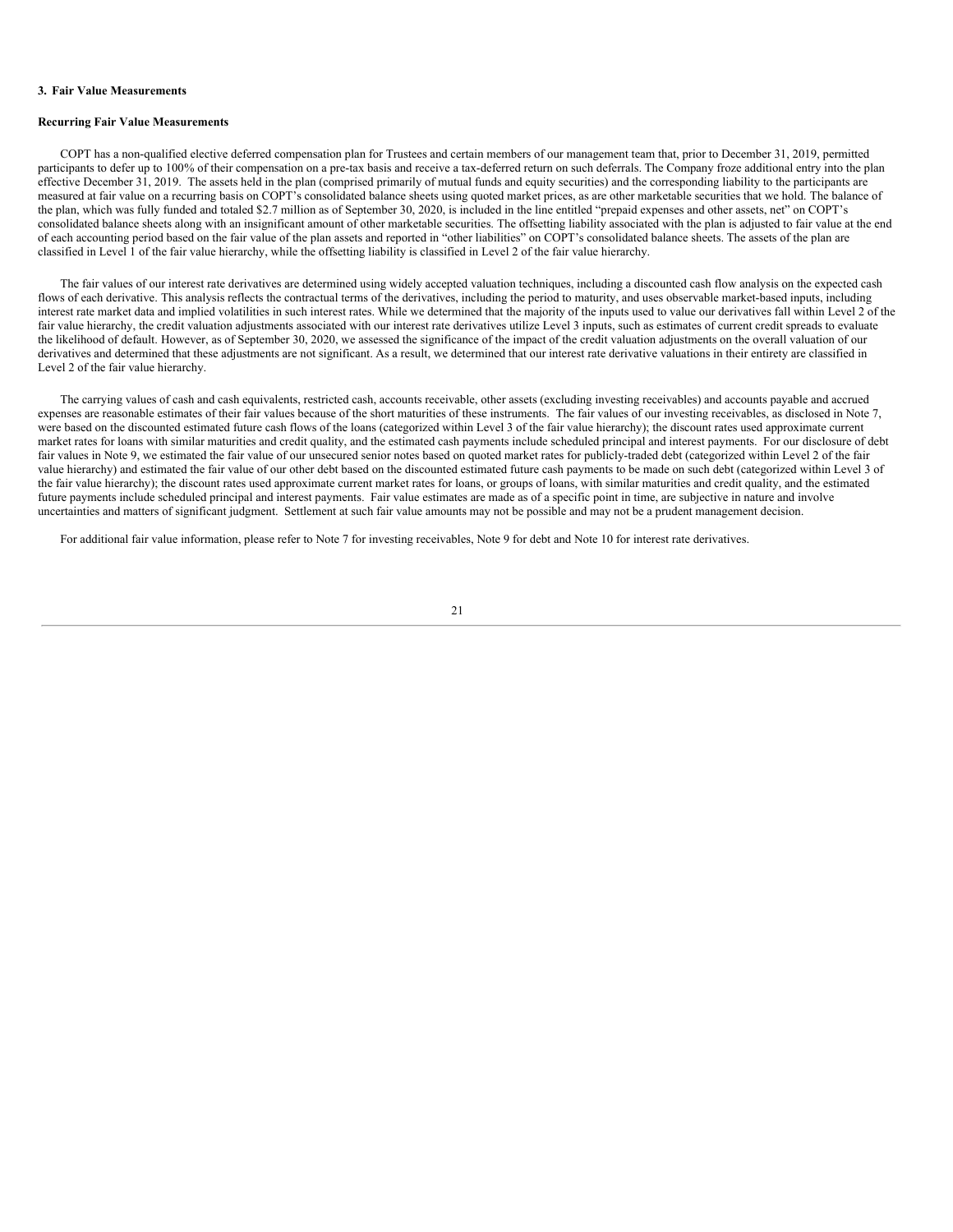## COPT and Subsidiaries

The table below sets forth financial assets and liabilities of COPT and subsidiaries that are accounted for at fair value on a recurring basis as of September 30, 2020 and the hierarchy level of inputs used in measuring their respective fair values under applicable accounting standards (in thousands):

| <b>Description</b>                                      |     | <b>Ouoted Prices in</b><br><b>Active Markets for</b><br><b>Identical Assets (Level 1)</b> |          | <b>Significant Other</b><br><b>Observable Inputs</b><br>(Level 2) |     | Significant<br>Unobservable<br>Inputs<br>(Level 3) | Total  |
|---------------------------------------------------------|-----|-------------------------------------------------------------------------------------------|----------|-------------------------------------------------------------------|-----|----------------------------------------------------|--------|
| Assets:                                                 |     |                                                                                           |          |                                                                   |     |                                                    |        |
| Marketable securities in deferred compensation plan (1) |     |                                                                                           |          |                                                                   |     |                                                    |        |
| Mutual funds                                            | \$. | $2,652$ \$                                                                                |          | $\overline{\phantom{m}}$                                          |     |                                                    | 2,652  |
| Other                                                   |     | 20                                                                                        |          |                                                                   |     |                                                    | 20     |
| Mutual funds (1)                                        |     | 20                                                                                        |          |                                                                   |     |                                                    | 20     |
| Total assets                                            |     | 2,692                                                                                     |          |                                                                   |     | $-$                                                | 2,692  |
| Liabilities:                                            |     |                                                                                           |          |                                                                   |     |                                                    |        |
| Deferred compensation plan liability (2)                |     | $\overline{\phantom{m}}$                                                                  | <b>S</b> | 2,672                                                             | - S |                                                    | 2,672  |
| Interest rate derivatives                               |     |                                                                                           |          | 10,977                                                            |     |                                                    | 10,977 |
| Total liabilities                                       |     | $\overline{\phantom{m}}$                                                                  |          | 13,649                                                            |     | $-$                                                | 13,649 |
|                                                         |     |                                                                                           |          |                                                                   |     |                                                    |        |

(1) Included in the line entitled "prepaid expenses and other assets, net" on COPT's consolidated balance sheet.

(2) Included in the line entitled "other liabilities" on COPT's consolidated balance sheet.

## COPLP and Subsidiaries

The table below sets forth financial assets and liabilities of COPLP and subsidiaries that are accounted for at fair value on a recurring basis as of September 30, 2020 and the hierarchy level of inputs used in measuring their respective fair values under applicable accounting standards (in thousands):

| Description               | <b>Ouoted Prices in</b><br><b>Active Markets for</b><br><b>Identical Assets (Level 1)</b> | <b>Significant Other</b><br><b>Observable Inputs(Level 2)</b> | Significant<br>Unobservable<br>Inputs<br>(Level 3) | Total  |
|---------------------------|-------------------------------------------------------------------------------------------|---------------------------------------------------------------|----------------------------------------------------|--------|
| Assets:                   |                                                                                           |                                                               |                                                    |        |
| Mutual funds (1)          | 20                                                                                        | $\overline{\phantom{a}}$                                      | $\overline{\phantom{a}}$                           | 20     |
| Liabilities:              |                                                                                           |                                                               |                                                    |        |
| Interest rate derivatives | $\overline{\phantom{m}}$                                                                  | 10.977                                                        | $\overline{\phantom{a}}$                           | 10,977 |

(1) Included in the line entitled "prepaid expenses and other assets, net" on COPLP's consolidated balance sheet.

## **Nonrecurring Fair Value Measurements**

In the third quarter of 2020, we concluded that we no longer expected to develop a property in Baltimore, Maryland. As a result, we recognized an impairment loss on previously incurred predevelopment costs of \$1.5 million.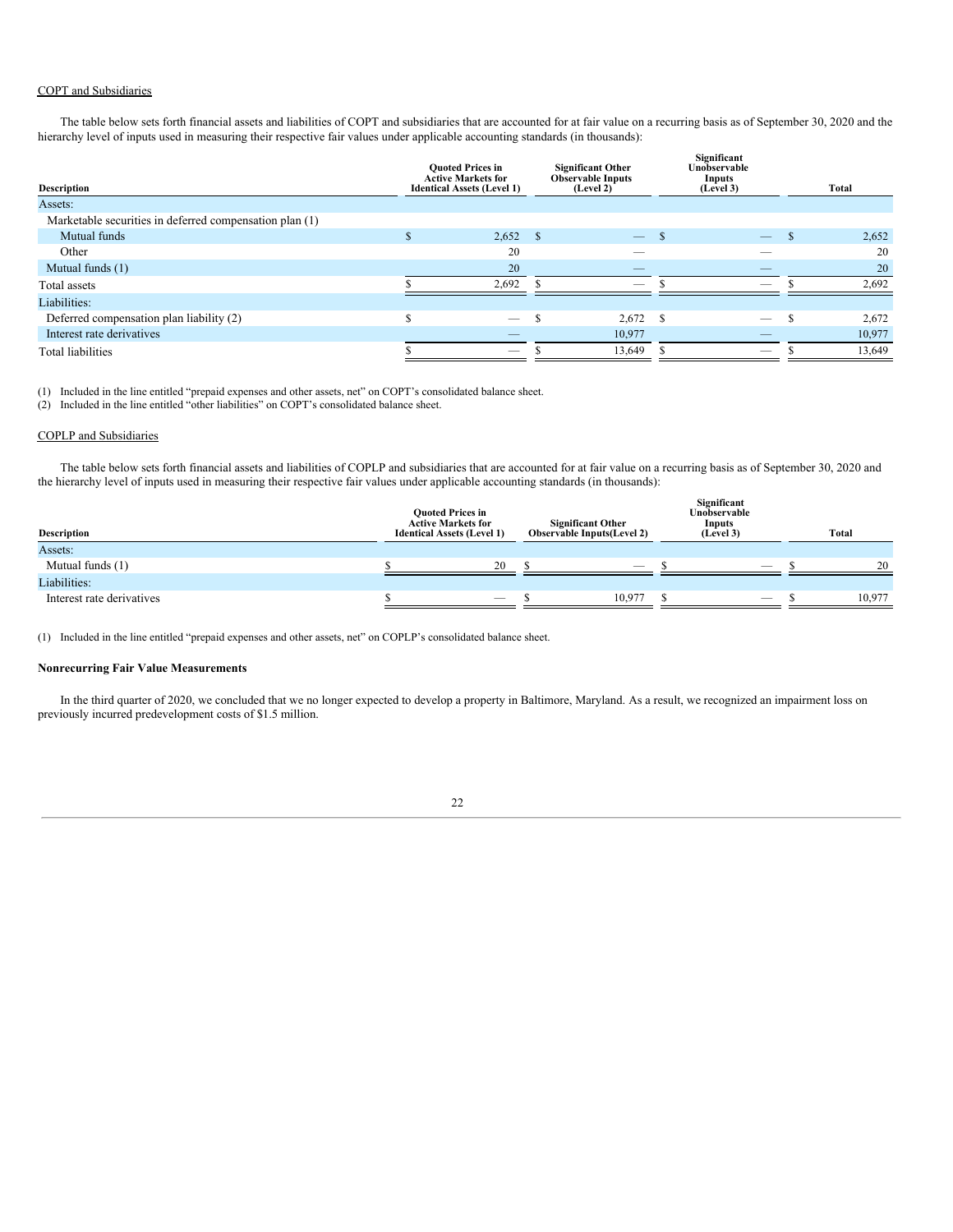## **4. Properties, Net**

Operating properties, net consisted of the following (in thousands):

|                                | September 30,<br>2020 | December 31,<br>2019 |
|--------------------------------|-----------------------|----------------------|
| Land                           | \$<br>525.584         | 472,976              |
| Buildings and improvements     | 3.569.749             | 3,306,791            |
| Less: Accumulated depreciation | (1,095,441)           | (1,007,120)          |
| Operating properties, net      | 2.999.892             | 2,772,647            |

## **2020 Development Activities**

During the nine months ended September 30, 2020, we placed into service1.2 million square feet in six newly-developed properties, 28,000 square feet in expansions of two fully-operational properties and 21,000 square feet in a redeveloped property. As of September 30, 2020, we had 11 properties under development, including one partiallyoperational property, and an expansion of one fully-operational property that we estimate will total1.6 million square feet upon completion.

## **5. Leases**

#### **Lessor Arrangements**

We lease real estate properties, comprised primarily of office properties and data center shells, to third parties. As of September 30, 2020, these leases, which may encompass all, or a portion of, a property, had remaining terms spanning from one month to 18 years and averaging approximately5.3 years.

Our lease revenue is comprised of: fixed lease revenue, including contractual rent billings under leases recognized on a straight-line basis over lease terms and amortization of lease incentives and above- and below- market lease intangibles; and variable lease revenue, including tenant expense recoveries, lease termination revenue and other revenue from tenants that is not fixed under the lease. The table below sets forth our allocation of lease revenue recognized between fixed and variable lease revenue (in thousands):

|               | For the Three Months Ended September 30. |         |  |         |  |         | For the Nine Months Ended September 30. |         |  |
|---------------|------------------------------------------|---------|--|---------|--|---------|-----------------------------------------|---------|--|
| Lease revenue | 2020                                     |         |  | 2019    |  | 2020    |                                         | 2019    |  |
| Fixed         |                                          | 106.743 |  | 102.389 |  | 314,845 |                                         | 311.226 |  |
| Variable      |                                          | 27.132  |  | 27,072  |  | 82.189  |                                         | 80.553  |  |
|               |                                          | 133.875 |  | 129.461 |  | 397,034 |                                         | 391,779 |  |

Fixed contractual payments due under our property leases were as follows (in thousands):

| Year Ending December 31, |   | September 30, 2020 |              | December 31, 2019 |  |  |
|--------------------------|---|--------------------|--------------|-------------------|--|--|
| 2020(1)                  | S | 107,972            | -S           | 388,310           |  |  |
| 2021                     |   | 410,966            |              | 336,482           |  |  |
| 2022                     |   | 362,892            |              | 299,356           |  |  |
| 2023                     |   | 307,346            |              | 245,661           |  |  |
| 2024                     |   | 258,059            |              | 195,246           |  |  |
| Thereafter               |   | 773,582            |              | 474.741           |  |  |
|                          | S | 2,220,817          | <sup>S</sup> | 1,939,796         |  |  |

(1) As of September 30, 2020, represents the three months ending December 31, 2020.

## **Lessee arrangements**

As of September 30, 2020, our balance sheet included \$76.9 million in right-of-use assets associated primarily with land leased from third parties underlying certain properties that we are operating or developing. The land leases have long durations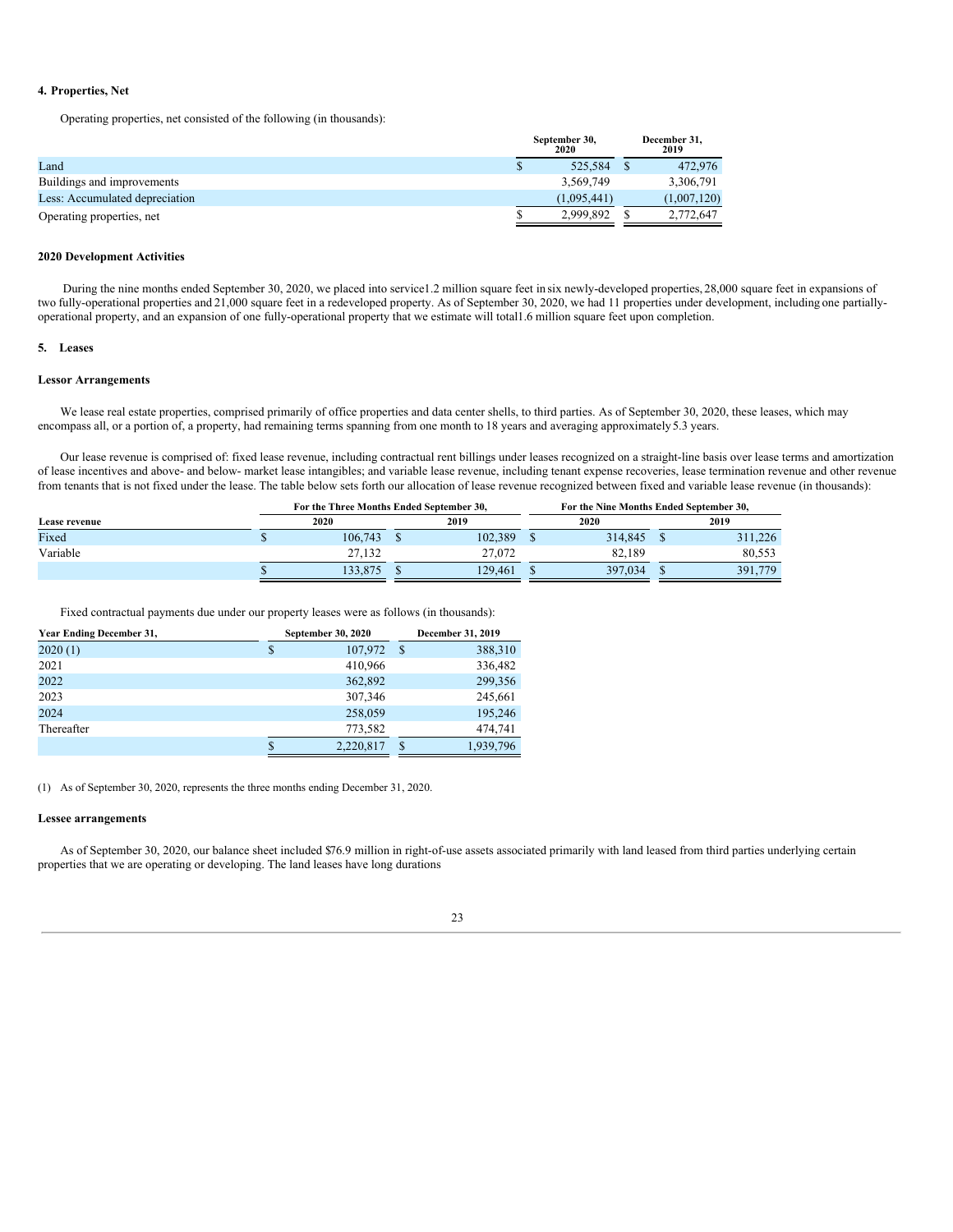with remaining terms ranging from 28 years (excluding extension options) to 96 years. As of September 30, 2020, our right-of-use assets included:

- \$37.8 million for land on which we are developing an office property in Washington, DC through our Stevens Investors, LLC joint venture, virtually all of the rent on which was previously paid. This lease has a 96-year remaining term, and we possess a bargain purchase option that we expect to exercise in 2021;
- \$10.1 million for land underlying operating office properties in Washington, DC undertwo leases with remaining terms of approximately 80 years;
- \$9.3 million for land in a business park in Huntsville, Alabama under12 leases through our LW Redstone Company, LLC joint venture, with remaining terms ranging from 43 to 50 years and options to renew for an additional25 years that were not included in the term used in determining the asset balance;
- \$6.6 million for land in a research park in College Park, Maryland underfour leases through our M Square Associates, LLC joint venture, all of the rent on which was previously paid. These leases had remaining terms ranging from 62 to 74 years;
- \$6.4 million for land underlying a parking garage in Baltimore, Maryland under a lease with a remaining term of28 years and an option to renew for an additional49 years that was included in the term used in determining the asset balance;
- \$4.3 million for data center space in Phoenix, Arizona with a remaining term offour years and an option to renew for an additionalfive years; and
- \$2.2 million for other land underlying operating properties in our Fort Meade/BW Corridor sub-segment undertwo leases with remaining terms of approximately 48 years, all of the rent on which was previously paid.

Our property right-of-use assets consisted of the following (in thousands):

| <b>Leases</b>               | <b>Balance Sheet Location</b>            | <b>September 30, 2020</b> | December 31, 2019 |  |
|-----------------------------|------------------------------------------|---------------------------|-------------------|--|
| Right-of-use assets         |                                          |                           |                   |  |
| Operating leases - Property | Property - operating right-of-use assets | 36.442                    | 27,864            |  |
| Finance leases - Property   | Property - finance right-of-use assets   | 40.432                    | 40.458            |  |
| Total right-of-use assets   |                                          | 76.874                    | 68.322            |  |

Property lease liabilities consisted of the following (in thousands):

| <b>Leases</b>               | <b>Balance Sheet Location</b>          | <b>September 30, 2020</b> | December 31, 2019 |        |  |
|-----------------------------|----------------------------------------|---------------------------|-------------------|--------|--|
| Lease liabilities           |                                        |                           |                   |        |  |
| Operating leases - Property | Property - operating lease liabilities | 26.382                    |                   | 17.317 |  |
| Finance leases - Property   | Other liabilities                      | 28                        |                   | 702    |  |
| Total lease liabilities     |                                        | 26.410                    |                   | 18.019 |  |

The table below sets forth the weighted average terms and discount rates of our property leases as of September 30, 2020:

| 54 years      |
|---------------|
| $\leq 1$ year |
|               |
| $7.19\%$      |
| $3.62\%$      |
|               |

The table below presents our total property lease cost (in thousands):

|                                              |                                         |      | For the Three Months Ended<br>September 30, |  |      |      |          | For the Nine Months Ended<br>September 30, |       |  |
|----------------------------------------------|-----------------------------------------|------|---------------------------------------------|--|------|------|----------|--------------------------------------------|-------|--|
| Lease cost                                   | <b>Statement of Operations Location</b> | 2020 |                                             |  | 2019 | 2020 |          |                                            | 2019  |  |
| Operating lease cost                         |                                         |      |                                             |  |      |      |          |                                            |       |  |
| Property leases - fixed                      | Property operating expenses             | 600  |                                             |  | 413  |      | 1.474 \$ |                                            | 1.239 |  |
| Property leases - variable                   | Property operating expenses             |      | 105                                         |  |      |      |          |                                            |       |  |
| Finance lease cost                           |                                         |      |                                             |  |      |      |          |                                            |       |  |
| Amortization of property right-of-use assets | Property operating expenses             |      |                                             |  | Q    |      | 27       |                                            |       |  |
|                                              |                                         |      | 714                                         |  | 422  |      | .608     |                                            | ,260  |  |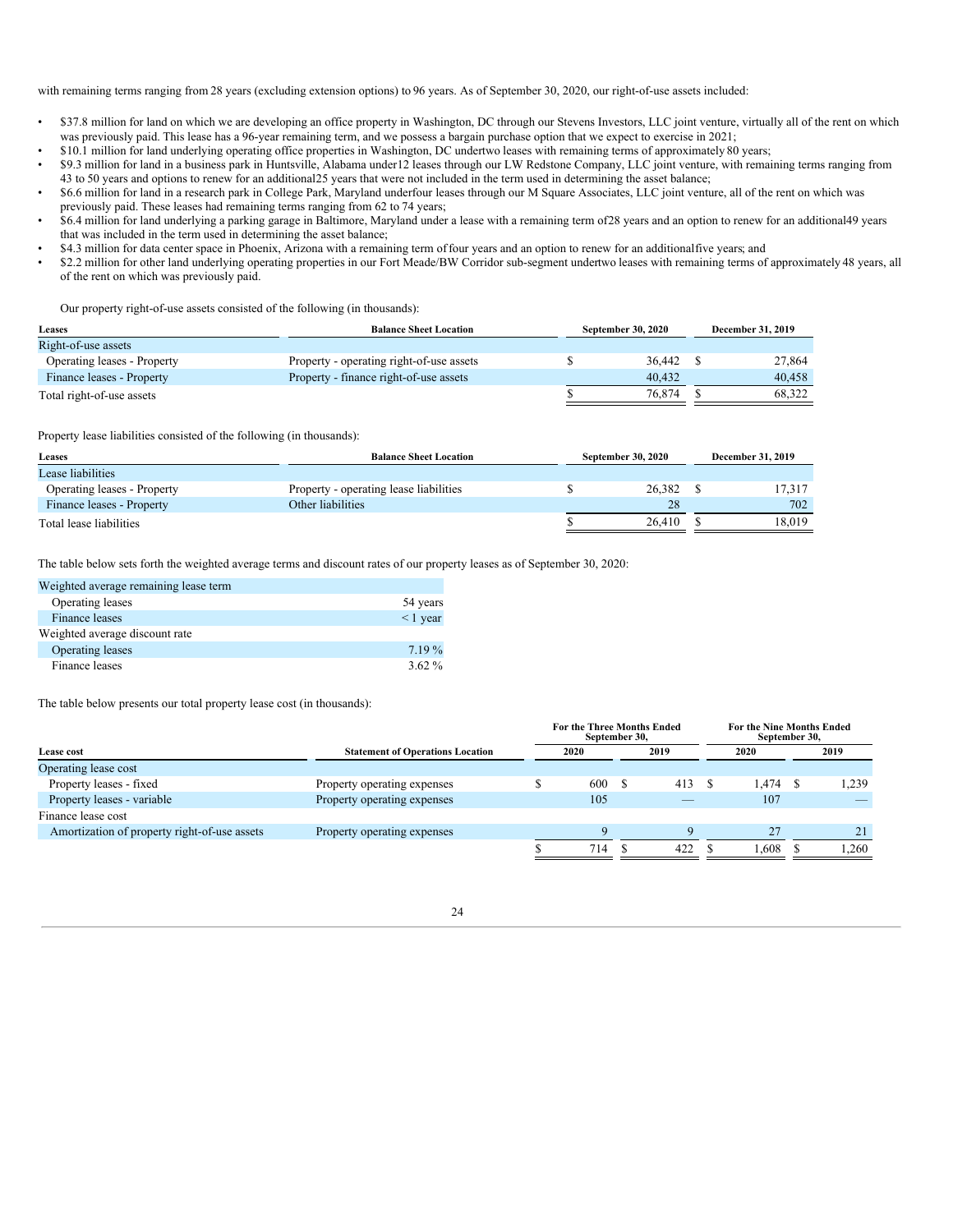The table below presents the effect of property lease payments on our consolidated statements of cash flows (in thousands):

|                                                                            | For the Nine Months Ended September 30, |      |  |      |  |  |  |  |  |  |
|----------------------------------------------------------------------------|-----------------------------------------|------|--|------|--|--|--|--|--|--|
| Supplemental cash flow information                                         |                                         | 2020 |  | 2019 |  |  |  |  |  |  |
| Cash paid for amounts included in the measurement of lease<br>liabilities: |                                         |      |  |      |  |  |  |  |  |  |
| Operating cash flows for operating leases                                  |                                         | 987  |  | 804  |  |  |  |  |  |  |
| Financing cash flows for financing leases                                  |                                         | 674  |  |      |  |  |  |  |  |  |

Payments on property leases were due as follows (in thousands):

|                                    |  |                         | As of September 30, 2020 |                                 | As of December 31, 2019 |            |     |                         |     |                       |   |           |
|------------------------------------|--|-------------------------|--------------------------|---------------------------------|-------------------------|------------|-----|-------------------------|-----|-----------------------|---|-----------|
| <b>Year Ending December 31,</b>    |  | <b>Operating leases</b> |                          | <b>Finance leases</b>           |                         | Total      |     | <b>Operating leases</b> |     | <b>Finance leases</b> |   | Total     |
| 2020(1)                            |  | 615                     | -S                       | $\hspace{0.1mm}-\hspace{0.1mm}$ | D                       | 615        | - S | 1,092                   | - 5 | 674                   | D | 1,766     |
| 2021                               |  | 2,513                   |                          | 14                              |                         | 2,527      |     | 1,138                   |     | 14                    |   | 1,152     |
| 2022                               |  | 2,566                   |                          | 14                              |                         | 2,580      |     | 1,162                   |     | 14                    |   | 1,176     |
| 2023                               |  | 2,601                   |                          | _                               |                         | 2,601      |     | 1,167                   |     | __                    |   | 1,167     |
| 2024                               |  | 2,636                   |                          | $\overline{\phantom{a}}$        |                         | 2,636      |     | 1,173                   |     | $-$                   |   | 1,173     |
| Thereafter                         |  | 118,295                 |                          |                                 |                         | 118,295    |     | 100,609                 |     |                       |   | 100,609   |
| Total lease payments               |  | 129.226                 |                          | 28                              |                         | 129.254    |     | 106,341                 |     | 702                   |   | 107,043   |
| Less: Amount representing interest |  | (102, 844)              |                          |                                 |                         | (102, 844) |     | (89, 024)               |     |                       |   | (89, 024) |
| Lease liability                    |  | 26,382                  |                          | 28                              |                         | 26,410 \$  |     | 17,317                  |     | 702                   |   | 18,019    |

(1) As of September 30, 2020, represents the three months ending December 31, 2020.

## **6. Real Estate Joint Ventures**

## **Consolidated Real Estate Joint Ventures**

The table below sets forth information pertaining to our investments in consolidated real estate joint ventures as of September 30, 2020 (dollars in thousands):

|                          |               |                               |                        |                     | September 30, 2020 (1)      |  |                          |  |
|--------------------------|---------------|-------------------------------|------------------------|---------------------|-----------------------------|--|--------------------------|--|
| Entity                   | Date Acquired | <b>Nominal Ownership</b><br>% | Location               | <b>Total Assets</b> | Encumbered<br><b>Assets</b> |  | <b>Total Liabilities</b> |  |
| LW Redstone Company, LLC | 3/23/2010     | 85%                           | Huntsville, Alabama    | 371,537             | 110,972                     |  | 104,204                  |  |
| Stevens Investors, LLC   | 8/11/2015     | 95%                           | Washington, DC         | 153,869             | 152,972                     |  | 81,134                   |  |
| M Square Associates, LLC | 6/26/2007     | 50%                           | College Park, Maryland | 98.322              | 62.628                      |  | 56,167                   |  |
|                          |               |                               |                        | 623.728             | 326,572                     |  | 241,505                  |  |
|                          |               |                               |                        |                     |                             |  |                          |  |

(1) Excludes amounts eliminated in consolidation.

In March 2020, the LW Redstone Company, LLC joint venture agreement was amended to change the distribution terms to allow the venture to distribute financing proceeds to satisfy our partner's cumulative preferred return and to provide our partner a priority preferred return on its invested capital.

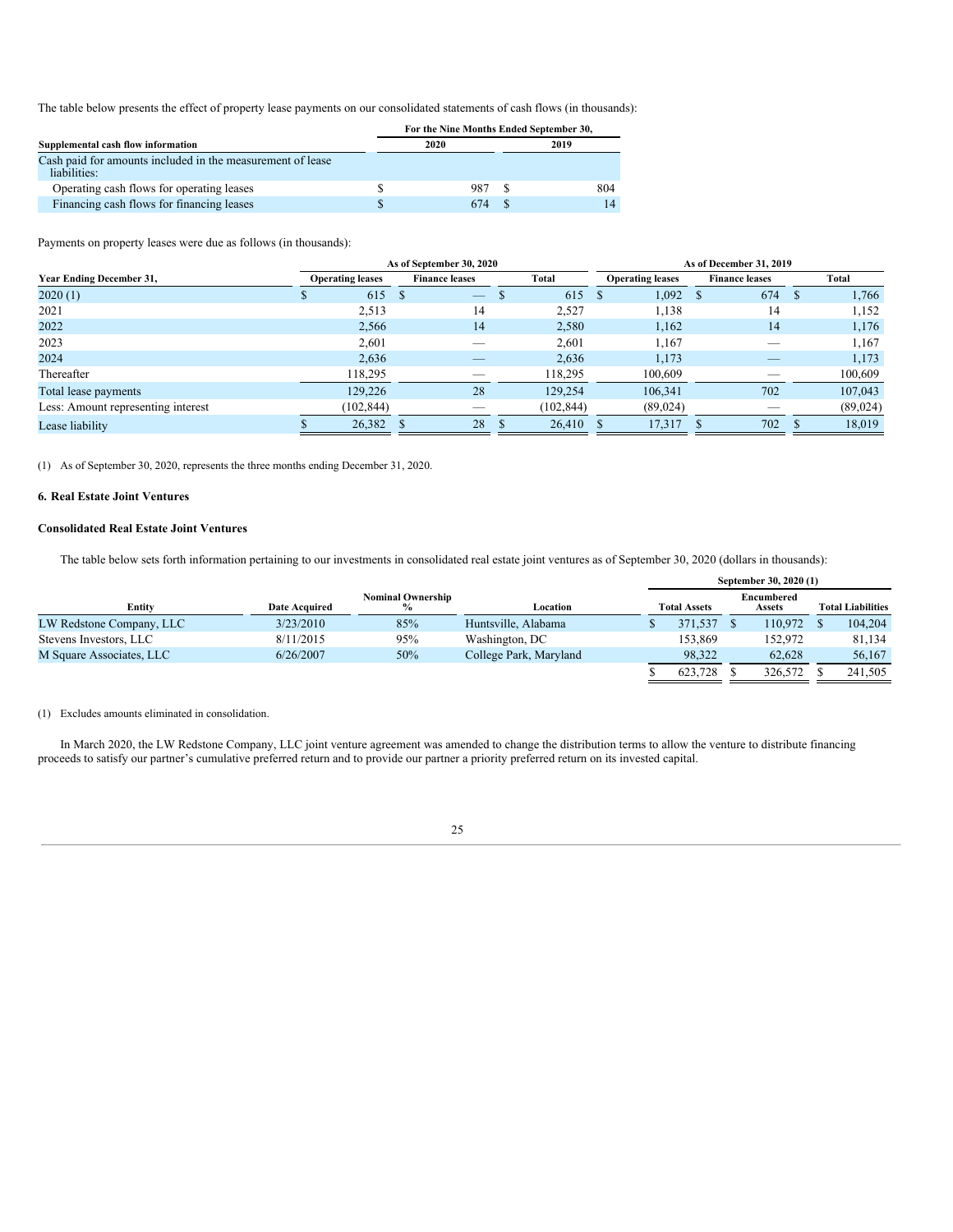## **Unconsolidated Real Estate Joint Ventures**

The table below sets forth information pertaining to our investments in unconsolidated real estate joint ventures accounted for using the equity method of accounting (dollars in thousands):

|                            | <b>Nominal Ownership</b> |               | Number of         | Carrying Value of Investment (1) |                           |  |                          |  |
|----------------------------|--------------------------|---------------|-------------------|----------------------------------|---------------------------|--|--------------------------|--|
| Entity                     | Date Acquired            | $\frac{6}{6}$ | <b>Properties</b> |                                  | <b>September 30, 2020</b> |  | <b>December 31, 2019</b> |  |
| GI-COPT DC Partnership LLC | 7/21/2016                | 50%           |                   |                                  | 36.135                    |  | 37,816                   |  |
| BREIT COPT DC JV LLC       | 6/20/2019                | 10%           |                   |                                  | 13.527                    |  | 14.133                   |  |
|                            |                          |               |                   |                                  | 49.662                    |  | 51,949                   |  |

(1) Included in the line entitled "investment in unconsolidated real estate joint ventures" on our consolidated balance sheets.

In May 2020, the GI-COPT DC Partnership LLC joint venture agreement was amended to reflect our agreement to initially fund the costs of expanding certain of the joint venture's existing operating properties. Following our completion of, and the tenant's commencement of rent payments on, the property expansion, the joint venture will reimburse us for the lesser of the actual development costs of the expansion or \$6 million using proceeds from proportional capital contributions by us and our partner.

#### **7. Investing Receivables**

Investing receivables consisted of the following (in thousands):

|                                              | September 30,<br>2020 | December 31.<br>2019 |
|----------------------------------------------|-----------------------|----------------------|
| Notes receivable from the City of Huntsville | 64,009                | 59,427               |
| Other investing loans receivable             | 14.167                | 14,096               |
| Amortized cost basis                         | 78,176                | 73,523               |
| Allowance for credit losses                  | (4.040)               |                      |
| Investing receivables, net                   | 74.136                | 73,523               |

The balances above include accrued interest receivable, net of allowance for credit losses, of \$3.4 million as of September 30, 2020 and \$4.7 million as of December 31, 2019.

Our notes receivable from the City of Huntsville funded infrastructure costs in connection with our LW Redstone Company, LLC joint venture (see Note 6) and carry an interest rate of 9.95%. Our other investing loans receivable carry an interest rate of 8.0%.

The fair value of these receivables was approximately \$78 million as of September 30, 2020 and \$74 million as of December 31, 2019.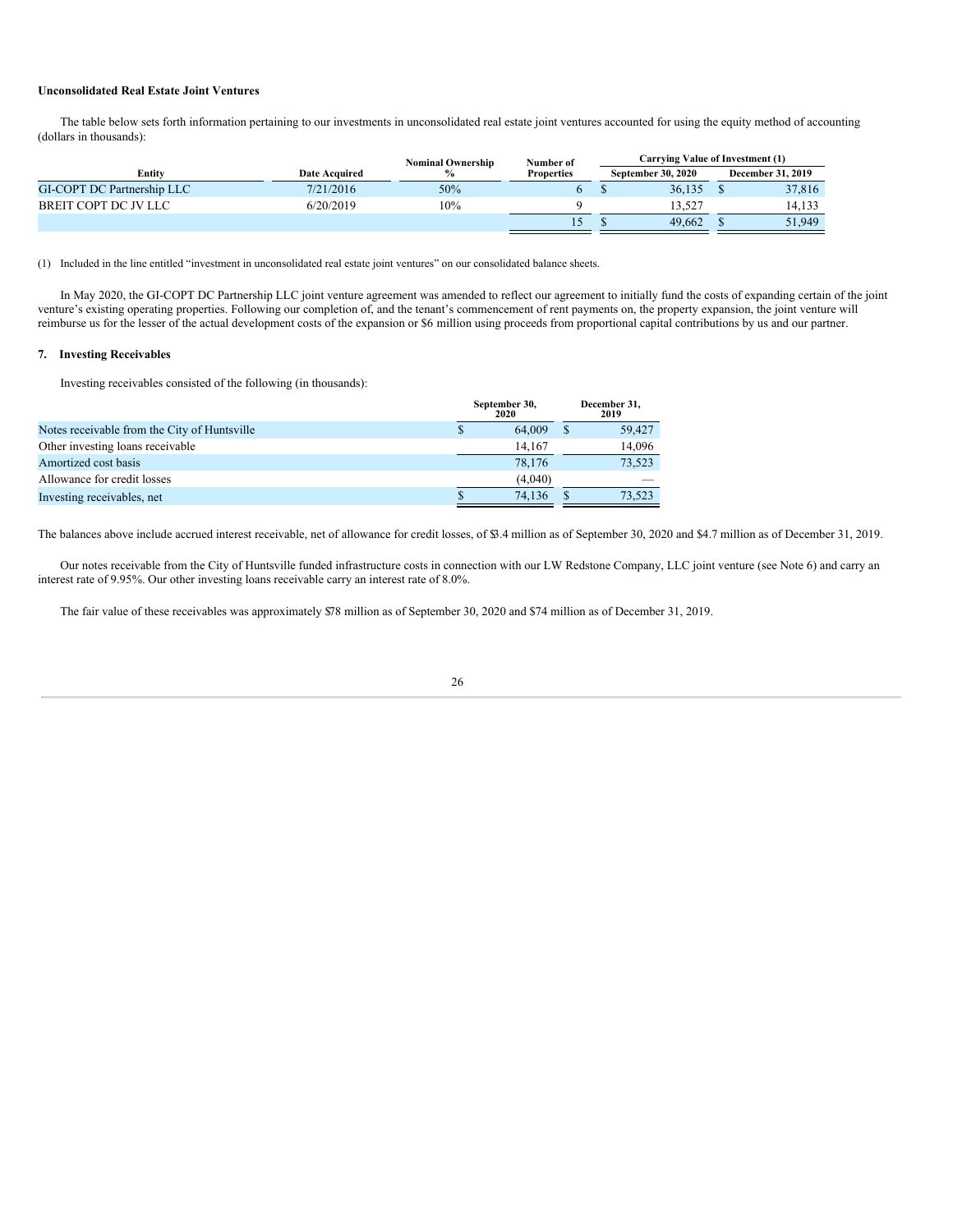## **8. Prepaid Expenses and Other Assets, Net**

Prepaid expenses and other assets, net consisted of the following (in thousands):

|                                                        | September 30,<br>2020 |               | December 31,<br>2019 |
|--------------------------------------------------------|-----------------------|---------------|----------------------|
| Lease incentives, net                                  | \$<br>36,259          | <sup>\$</sup> | 28,433               |
| Prepaid expenses                                       | 27,612                |               | 18,835               |
| Construction contract costs in excess of billings, net | 13,980                |               | 17,223               |
| Furniture, fixtures and equipment, net                 | 10.193                |               | 7,823                |
| Non-real estate equity investments                     | 6,487                 |               | 6,705                |
| Restricted cash                                        | 3.217                 |               | 3,397                |
| Deferred financing costs, net (1)                      | 2.721                 |               | 3,633                |
| Deferred tax asset, net (2)                            | 2,246                 |               | 2,328                |
| Other assets                                           | 4,905                 |               | 4,639                |
| Total for COPLP and subsidiaries                       | 107.620               |               | 93,016               |
| Marketable securities in deferred compensation plan    | 2,672                 |               | 3,060                |
| Total for COPT and subsidiaries                        | 110,292               |               | 96,076               |

(1) Represents deferred costs, net of accumulated amortization, attributable to our Revolving Credit Facility and interest rate derivatives.

(2) Includes a valuation allowance of \$565,000 as of September 30, 2020 and \$480,000 as of December 31, 2019.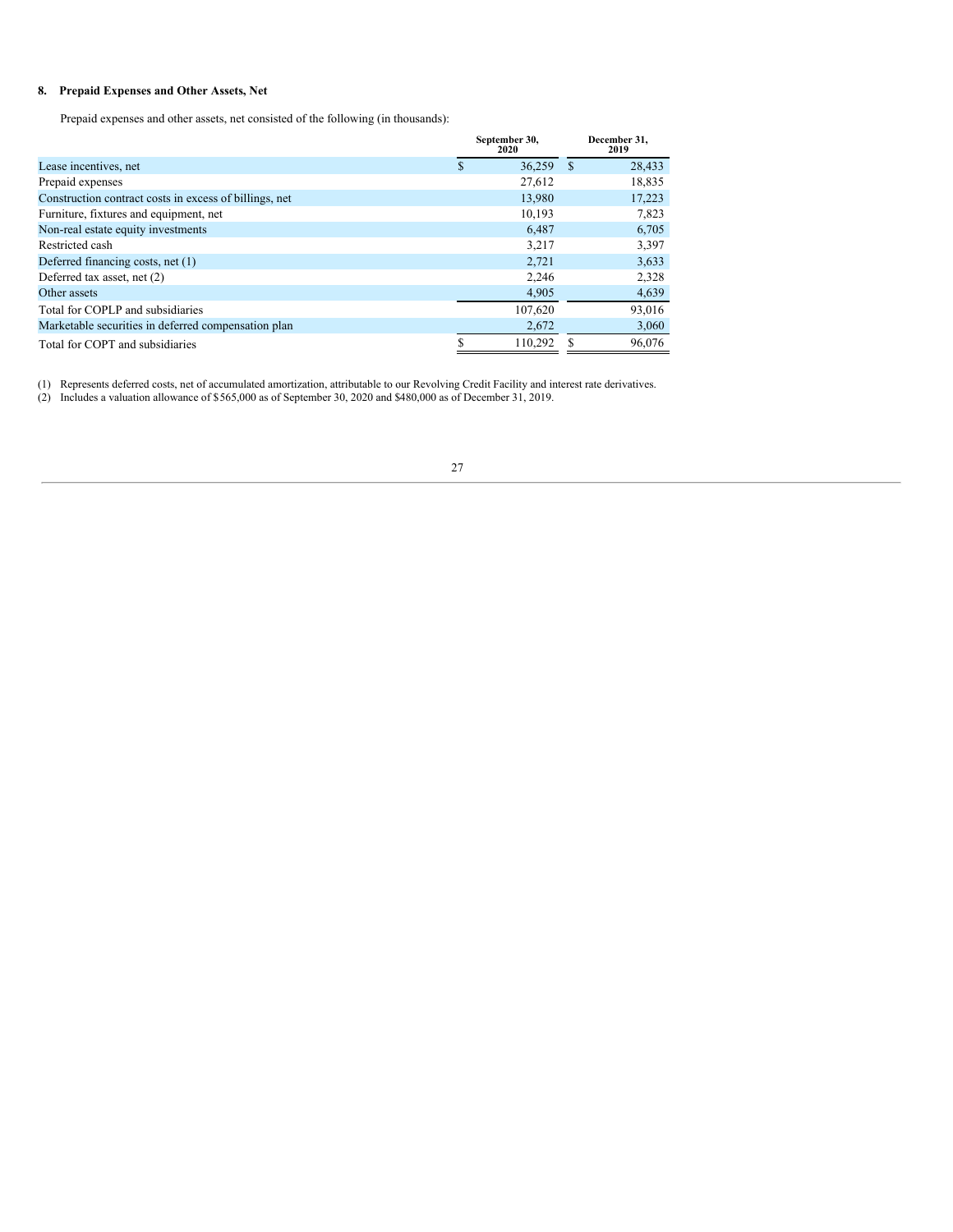## **9. Debt, Net**

Our debt consisted of the following (dollars in thousands):

|                                          | Carrying Value (1) as of |              |           |                                  |                           |  |  |
|------------------------------------------|--------------------------|--------------|-----------|----------------------------------|---------------------------|--|--|
|                                          | September 30,            | December 31. |           | September 30, 2020               |                           |  |  |
|                                          | 2020                     |              | 2019      | <b>Stated Interest Rates</b>     | <b>Scheduled Maturity</b> |  |  |
| Mortgage and Other Secured Debt:         |                          |              |           |                                  |                           |  |  |
| Fixed rate mortgage debt (2)             | \$<br>140,868            | S            | 143,430   | $3.82\% - 4.62\% (3)$            | 2023-2026                 |  |  |
| Variable rate secured debt (4)           | 118,690                  |              | 68,055    | LIBOR + 1.45% to 2.35% (5)       | 2021-2026                 |  |  |
| Total mortgage and other secured debt    | 259,558                  |              | 211,485   |                                  |                           |  |  |
| Revolving Credit Facility (6)            | 57,000                   |              | 177,000   | LIBOR + $0.775\%$ to 1.45% (7)   | March 2023 (6)            |  |  |
| Term Loan Facility (8)                   | 398,253                  |              | 248,706   | LIBOR + $1.00\%$ to $1.65\%$ (9) | 2022                      |  |  |
| <b>Unsecured Senior Notes</b>            |                          |              |           |                                  |                           |  |  |
| $3.70\%$ , \$300,000 aggregate principal | 176,885                  |              | 299,324   | $3.70\%$ (10)                    | October 2020 (10)         |  |  |
| $3.60\%$ , \$350,000 aggregate principal | 348,772                  |              | 348,431   | $3.60\%$ (11)                    | May 2023                  |  |  |
| $5.25\%$ , \$250,000 aggregate principal | 248,056                  |              | 247,652   | $5.25\%$ (12)                    | February 2024             |  |  |
| $5.00\%$ , \$300,000 aggregate principal | 297,810                  |              | 297,503   | $5.00\%$ (13)                    | July 2025                 |  |  |
| $2.25\%$ , \$400,000 aggregate principal | 394,282                  |              |           | $2.25\%$ (14)                    | March 2026                |  |  |
| Unsecured note payable                   | 935                      |              | 1,038     | $0\%$ (15)                       | May 2026                  |  |  |
| Total debt, net                          | 2,181,551                |              | 1,831,139 |                                  |                           |  |  |

(1) The carrying values of our debt other than the Revolving Credit Facility reflect net deferred financing costs of \$ 6.5 million as of September 30, 2020 and \$5.8 million as of December 31, 2019.

(2) Certain of the fixed rate mortgages carry interest rates that, upon assumption, were above or below market rates and therefore were recorded at their fair value based on applicable effective interest rates. The carrying values of these loans reflect net unamortized premiums totaling \$170,000 as of September 30, 2020 and \$217,000 as of December 31, 2019.

(3) The weighted average interest rate on our fixed rate mortgage debt was 4.16% as of September 30, 2020.

(4) Includes a construction loan with \$37.4 million in remaining borrowing capacity as of September 30, 2020.

(5) The weighted average interest rate on our variable rate secured debt was 2.24% as of September 30, 2020.

- (6) The facility matures in March 2023, with the ability for us to further extend such maturity by two six-month periods at our option, provided that there is no default under the facility and we pay an extension fee of 0.075% of the total availability under the facility for each extension period. In connection with this facility, we also have the ability to borrow up to \$500.0 million under new term loans from the facility's lender group provided that there is no default under the facility and subject to the approval of the lenders.
- (7) The weighted average interest rate on the Revolving Credit Facility was 1.21% as of September 30, 2020.
- (8) On March 6, 2020, we amended this loan facility to increase the loan amount by \$150.0 million and change the interest terms.

(9) The interest rate on this loan was 1.16% as of September 30, 2020.

(10) The carrying value of these notes reflects an unamortized discount totaling \$128,000 as of September 30, 2020 and \$534,000 as of December 31, 2019. The effective interest rate under the notes, including amortization of the issuance costs, was 3.85%. Refer to paragraph below for further disclosure.

(11) The carrying value of these notes reflects an unamortized discount totaling \$860,000 as of September 30, 2020 and \$1.1 million as of December 31, 2019. The effective interest rate under the notes, including amortization of the issuance costs, was 3.70%.

(12) The carrying value of these notes reflects an unamortized discount totaling \$1.8 million as of September 30, 2020 and \$2.1 million as of December 31, 2019. The effective interest rate under the notes, including amortization of the issuance costs, was 5.49%.

(13) The carrying value of these notes reflects an unamortized discount totaling \$1.8 million as of September 30, 2020 and \$2.1 million as of December 31, 2019. The effective interest rate under the notes, including amortization of the issuance costs, was 5.15%.

(14) Refer to paragraph below for further disclosure.

(15) This note carries an interest rate that, upon assumption, was below market rates and it therefore was recorded at its fair value based on applicable effective interest rates. The carrying value of this note reflects an unamortized discount totaling \$176,000 as of September 30, 2020 and \$223,000 as of December 31, 2019.

All debt is owed by the Operating Partnership. While COPT is not directly obligated by any debt, it has guaranteed COPLP's Revolving Credit Facility, Term Loan Facilities and Unsecured Senior Notes.

On September 17, 2020, we issued \$400.0 million of 2.25% Senior Notes due 2026 (the "2.25% Notes") at an initial offering price of99.416% of their face value. The proceeds from this issuance, after deducting underwriting discounts, but before other offering expenses, were \$395.3 million. The notes mature on March 15, 2026. We may redeem the notes, in whole at any time or in part from time to time, at our option, at a redemption price equal to the greater of  $(1)$  the aggregate principal amount of the notes being redeemed or (2) the sum of the present values of the remaining scheduled payments of principal and interest thereon (not including any portion of such payments of interest accrued as of the date of redemption) discounted to its present value, on a semi-annual basis at an adjusted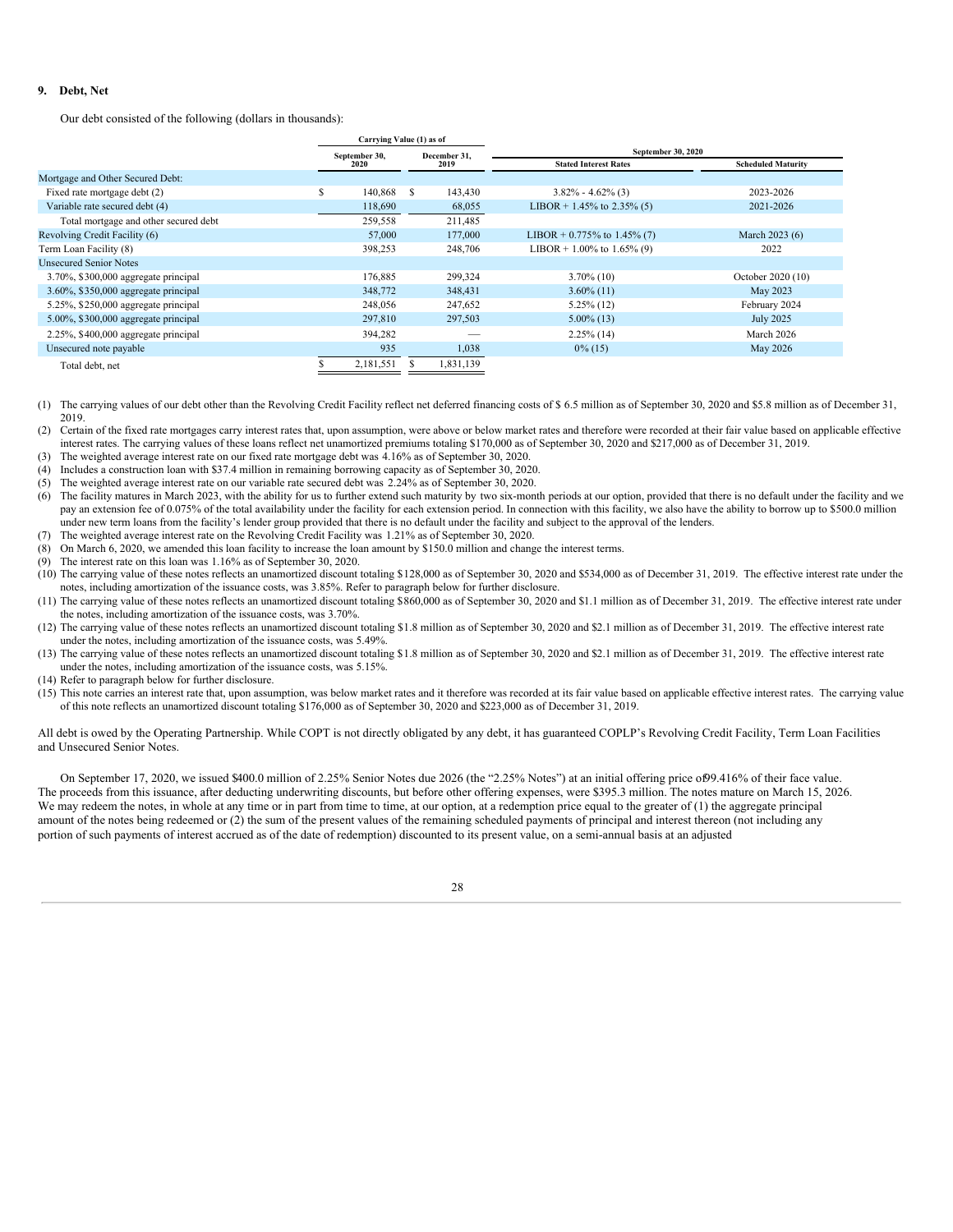treasury rate plus a spread of 35 basis points, plus accrued and unpaid interest thereon to the date of redemption. However, if this redemption occurs on or after one month prior to the maturity date, the redemption price will be equal to 100% of the principal amount of the notes being redeemed, plus accrued and unpaid interest thereon to, but not including, the redemption date. These notes are unconditionally guaranteed by COPT. The carrying value of these notes reflects an unamortized discount totaling \$4.7 million as of September 30, 2020. The effective interest rate under the notes, including amortization of discount and issuance costs, was 2.48%.

On September 17, 2020, we purchased \$122.9 million, or 40.98% of the aggregate principal amount, of our 3.70% Senior Notes due 2021 (the "3.70% Notes") for \$126.0 million, plus accrued interest, pursuant to a tender offer. In connection with this purchase, we recognized a loss on early extinguishment of debt of \$3.2 million during the three and nine months ended September 30, 2020. On October 19, 2020, we redeemed the remaining \$177.1 million of the 3.70% Notes for \$180.9 million plus accrued interest, and recognized an additional loss on early extinguishment of debt of approximately \$4 million.

Certain of our debt instruments require that we comply with a number of restrictive financial covenants. As of September 30, 2020, we were compliant with these financial covenants.

We capitalized interest costs of \$2.9 million in the three months ended September 30, 2020, \$2.9 million in the three months ended September 30, 2019, \$9.4 million in the nine months ended September 30, 2020 and \$7.3 million in the nine months ended September 30, 2019.

The following table sets forth information pertaining to the fair value of our debt (in thousands):

|                               |                        | September 30, 2020 |  |                   |                        | <b>December 31, 2019</b> |                   |  |  |  |  |
|-------------------------------|------------------------|--------------------|--|-------------------|------------------------|--------------------------|-------------------|--|--|--|--|
|                               | <b>Carrying Amount</b> |                    |  | <b>Fair Value</b> | <b>Carrying Amount</b> |                          | <b>Fair Value</b> |  |  |  |  |
| Fixed-rate debt               |                        |                    |  |                   |                        |                          |                   |  |  |  |  |
| <b>Unsecured Senior Notes</b> | S                      | 1,465,805          |  | 1.505.414         | 1,192,910              | S                        | 1,227,441         |  |  |  |  |
| Other fixed-rate debt         |                        | 141,803            |  | 144,370           | 144,468                |                          | 149,907           |  |  |  |  |
| Variable-rate debt            |                        | 573.943            |  | 567.461           | 493.761                |                          | 495.962           |  |  |  |  |
|                               | S                      | 2,181,551          |  | 2, 217, 245       | 1.831.139              | S                        | 1,873,310         |  |  |  |  |

#### **10. Interest Rate Derivatives**

The following table sets forth the key terms and fair values of our interest rate swap derivatives, each of which was designated as a cash flow hedge of interest rate risk (dollars in thousands):

|                           |                   |                            |                       |                        | <b>Fair Value at</b> |                       |    |                      |
|---------------------------|-------------------|----------------------------|-----------------------|------------------------|----------------------|-----------------------|----|----------------------|
| <b>Notional</b><br>Amount | <b>Fixed Rate</b> | <b>Floating Rate Index</b> | <b>Effective Date</b> | <b>Expiration Date</b> |                      | September 30,<br>2020 |    | December 31.<br>2019 |
| \$<br>12,132(1)           | 1.390%            | One-Month LIBOR            | 10/13/2015            | 10/1/2020              | S                    |                       | \$ | 23                   |
| 100,000                   | 1.901%            | One-Month LIBOR            | 9/1/2016              | 12/1/2022              |                      | (3,857)               |    | (1,028)              |
| 100,000                   | 1.905%            | One-Month LIBOR            | 9/1/2016              | 12/1/2022              |                      | (3,865)               |    | (1,037)              |
| 50,000                    | 1.908%            | One-Month LIBOR            | 9/1/2016              | 12/1/2022              |                      | (1,935)               |    | (524)                |
| 11,200(2)                 | 1.678%            | One-Month LIBOR            | 8/1/2019              | 8/1/2026               |                      | (827)                 |    | (20)                 |
| 150,000                   | 0.498%            | One-Month LIBOR            | 4/1/2020              | 12/31/2020             |                      | (127)                 |    |                      |
| 23,000(3)                 | 0.573%            | One-Month LIBOR            | 4/1/2020              | 3/26/2025              |                      | (366)                 |    |                      |
| 75,000(4)                 | 3.176%            | Three-Month LIBOR          | 6/30/2020             | N/A                    |                      | --                    |    | (8,640)              |
| 75,000(4)                 | 3.192%            | Three-Month LIBOR          | 6/30/2020             | N/A                    |                      | _                     |    | (8,749)              |
| 75,000(4)                 | 2.744%            | Three-Month LIBOR          | 6/30/2020             | N/A                    |                      |                       |    | (5,684)              |
|                           |                   |                            |                       |                        |                      | (10, 977)             |    | (25, 659)            |

(1) The notional amount of this instrument is scheduled to amortize to \$12.1 million.

(2) The notional amount of this instrument is scheduled to amortize to \$10.0 million.

(3) The notional amount of this instrument is scheduled to amortize to \$22.1 million. (4) As discussed below, these instruments were cash settled in September 2020.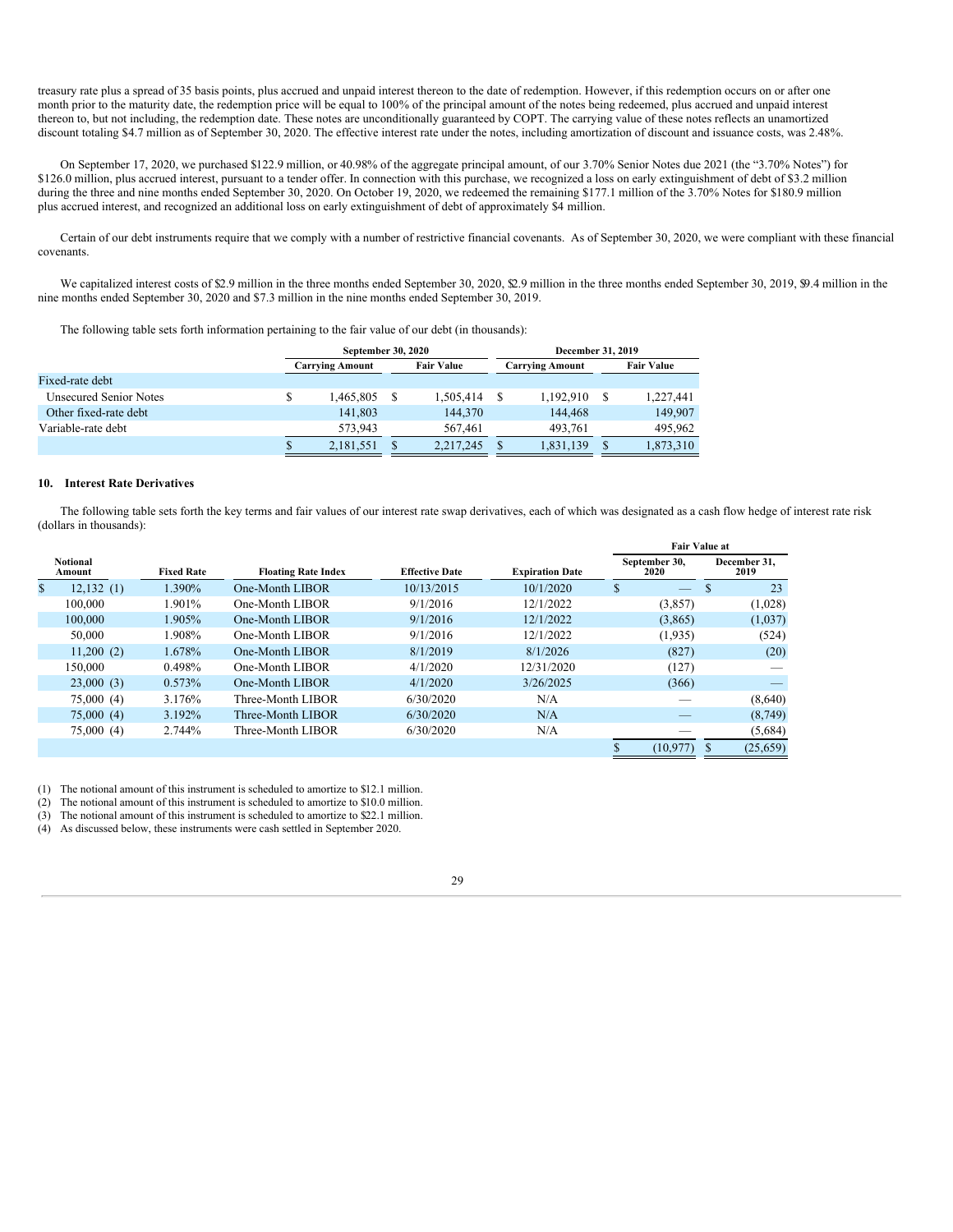The table below sets forth the fair value of our interest rate derivatives as well as their classification on our consolidated balance sheets (in thousands):

|                                                    |                                         | <b>Fair Value at</b>  |                          |                          |  |  |  |  |
|----------------------------------------------------|-----------------------------------------|-----------------------|--------------------------|--------------------------|--|--|--|--|
| <b>Derivatives</b>                                 | <b>Balance Sheet Location</b>           | September 30.<br>2020 |                          | <b>December 31, 2019</b> |  |  |  |  |
| Interest rate swaps designated as cash flow hedges | Prepaid expenses and other assets, net  |                       | $\overline{\phantom{a}}$ |                          |  |  |  |  |
| Interest rate swaps designated as cash flow hedges | Interest rate derivatives (liabilities) | $(10,977)$ \$         |                          | (25,682)                 |  |  |  |  |

The table below presents the effect of our interest rate derivatives on our consolidated statements of operations and comprehensive income (in thousands):

|                                             |              |                                                    |          | <b>Amount of Income (Loss) Recognized in AOCL on Derivatives</b> |  |          | Amount of (Loss) Gain Reclassified from AOCL into Interest<br><b>Expense on Statement of Operations</b> |                                                    |  |     |             |                                                   |      |       |  |  |  |  |
|---------------------------------------------|--------------|----------------------------------------------------|----------|------------------------------------------------------------------|--|----------|---------------------------------------------------------------------------------------------------------|----------------------------------------------------|--|-----|-------------|---------------------------------------------------|------|-------|--|--|--|--|
|                                             |              | <b>For the Three Months Ended</b><br>September 30. |          | For the Nine Months Ended<br>September 30.                       |  |          |                                                                                                         | <b>For the Three Months Ended</b><br>September 30. |  |     |             | <b>For the Nine Months Ended</b><br>September 30. |      |       |  |  |  |  |
| <b>Derivatives in Hedging Relationships</b> | 2019<br>2020 |                                                    | 2020     | 2019                                                             |  | 2020     |                                                                                                         | 2019                                               |  |     | <b>2020</b> |                                                   | 2019 |       |  |  |  |  |
| Interest rate derivatives                   |              | .428                                               | (11.047) | (39.592)                                                         |  | (33.437) |                                                                                                         | (1.342)                                            |  | 307 |             | (2.408)                                           |      | 1.434 |  |  |  |  |

|                                             |                                             |      | <b>Amount of Loss Reclassified from AOCL into Loss on Interest Rate</b><br><b>Derivatives on Statement of Operations</b> |      | Amount of Loss Recognized on Undesignated Swaps in Loss on<br><b>Interest Rate Derivatives on Statement of Operations</b> |                                             |  |  |  |                                                   |  |      |  |  |  |  |
|---------------------------------------------|---------------------------------------------|------|--------------------------------------------------------------------------------------------------------------------------|------|---------------------------------------------------------------------------------------------------------------------------|---------------------------------------------|--|--|--|---------------------------------------------------|--|------|--|--|--|--|
|                                             | For the Three Months Ended<br>September 30. |      | <b>For the Nine Months Ended</b><br>September 30.                                                                        |      |                                                                                                                           | For the Three Months Ended<br>September 30. |  |  |  | <b>For the Nine Months Ended</b><br>September 30. |  |      |  |  |  |  |
| <b>Derivatives in Hedging Relationships</b> | 2020                                        | 2019 | 2020                                                                                                                     | 2019 |                                                                                                                           | 2019<br>2020                                |  |  |  | 2020                                              |  | 2019 |  |  |  |  |
| Interest rate derivatives                   | (51, 865)                                   |      | $(51,865)$ .                                                                                                             |      |                                                                                                                           | (1.265)                                     |  |  |  | (1,265)                                           |  |      |  |  |  |  |

As described further in Note 9, in September 2020, we completed our issuance of the 2.25% Notes. In August 2020, in anticipation of pursuing such an issuance, we determined that the forecasted transactions hedged by our three interest rate swaps with an effective date of June 30, 2020 and an aggregate notional amount of \$25.0 million were no longer probable of occurring, resulting in our discontinuance of hedge accounting on these swaps. When we consummated the note issuance in September 2020, we determined that it was probable that the forecasted transactions would not occur, resulting in our reclassification of \$51.9 million in losses from accumulated other comprehensive loss ("AOCL") to loss on interest rate derivatives on our statements of operations. On September 22, 2020, we cash settled these swaps and accrued interest thereon for an aggregate amount of \$53.1 million.

Based on the fair value of our derivatives as of September 30, 2020, we estimate that approximately \$4.8 million of losses will be reclassified from AOCL as an increase to interest expense over the next 12 months.

We have agreements with each of our interest rate derivative counterparties that contain provisions under which, if we default or are capable of being declared in default on defined levels of our indebtedness, we could also be declared in default on our derivative obligations. Failure to comply with the loan covenant provisions could result in our being declared in default on any derivative instrument obligations covered by the agreements. As of September 30, 2020, we were not in default with any of these provisions. As of September 30, 2020, the fair value of interest rate derivatives in a liability position related to these agreements was \$11.1 million, excluding the effects of accrued interest and credit valuation adjustments. As of September 30, 2020, we had not posted any collateral related to these agreements. If we breach any of these provisions, we could be required to settle our obligations under the agreements at their termination value, which was \$11.5 million as of September 30, 2020.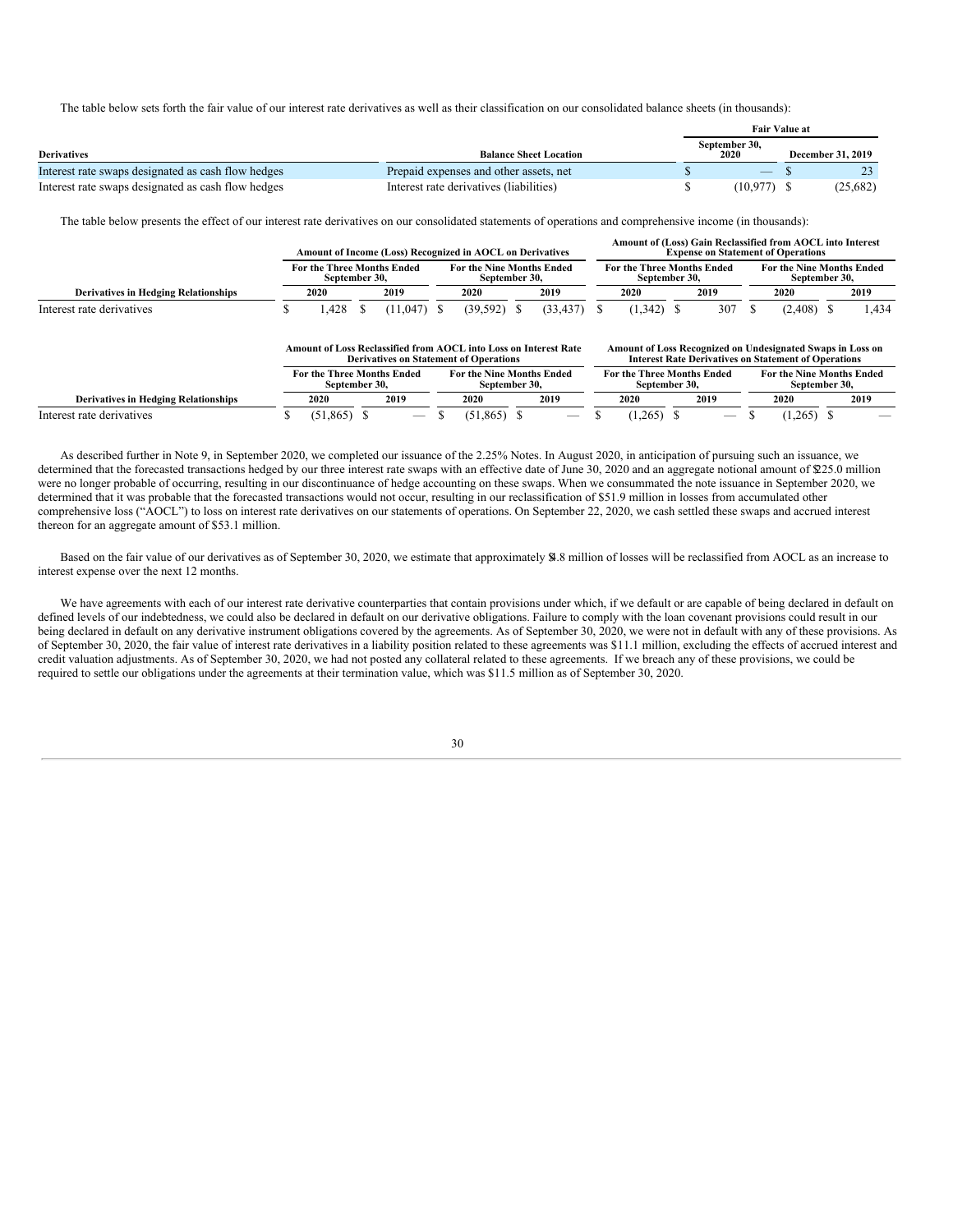## **11. Redeemable Noncontrolling Interests**

Our partners in two real estate joint ventures, LW Redstone Company, LLC and Stevens Investors, LLC, have the right to require us to acquire their respective interests at fair value; accordingly, we classify the fair value of our partners' interests as redeemable noncontrolling interests in the mezzanine section of our consolidated balance sheets. The table below sets forth the activity for these redeemable noncontrolling interests (in thousands):

|                                                     | For the Nine Months Ended September 30, |           |  |         |  |  |  |  |
|-----------------------------------------------------|-----------------------------------------|-----------|--|---------|--|--|--|--|
|                                                     |                                         | 2020      |  | 2019    |  |  |  |  |
| Beginning balance                                   |                                         | 29.431    |  | 26,260  |  |  |  |  |
| Distributions to noncontrolling interests           |                                         | (13, 335) |  | (1,656) |  |  |  |  |
| Net income attributable to noncontrolling interests |                                         | 2,715     |  | 2,729   |  |  |  |  |
| Adjustment to arrive at fair value of interests     |                                         | 4.711     |  | 1.344   |  |  |  |  |
| Ending balance                                      |                                         | 23.522    |  | 28,677  |  |  |  |  |

We determine the fair value of the interests based on unobservable inputs after considering the assumptions that market participants would make in pricing the interest. We apply a discount rate to the estimated future cash flows allocable to our partners from the properties underlying the respective joint ventures. Estimated cash flows used in such analyses are based on our plans for the properties and our views of market and economic conditions, and consider items such as current and future rental rates, occupancy projections and estimated operating and development expenditures.

## **12. Equity**

## **Common Shares/Units**

As of September 30, 2020, COPT had remaining capacity under its at-the-market stock offering program equal to an aggregate gross sales price of \$300 million in common share sales.

During the nine months ended September 30, 2020, certain COPLP limited partners converted12,009 common units in COPLP for an equal number of common shares in COPT.

We declared dividends per COPT common share and distributions per COPLP common unit of \$0.275 in the three months ended September 30, 2020 and 2019 and \$0.825 in the nine months ended September 30, 2020 and 2019.

See Note 15 for disclosure of COPT common share and COPLP common unit activity pertaining to our share-based compensation plans.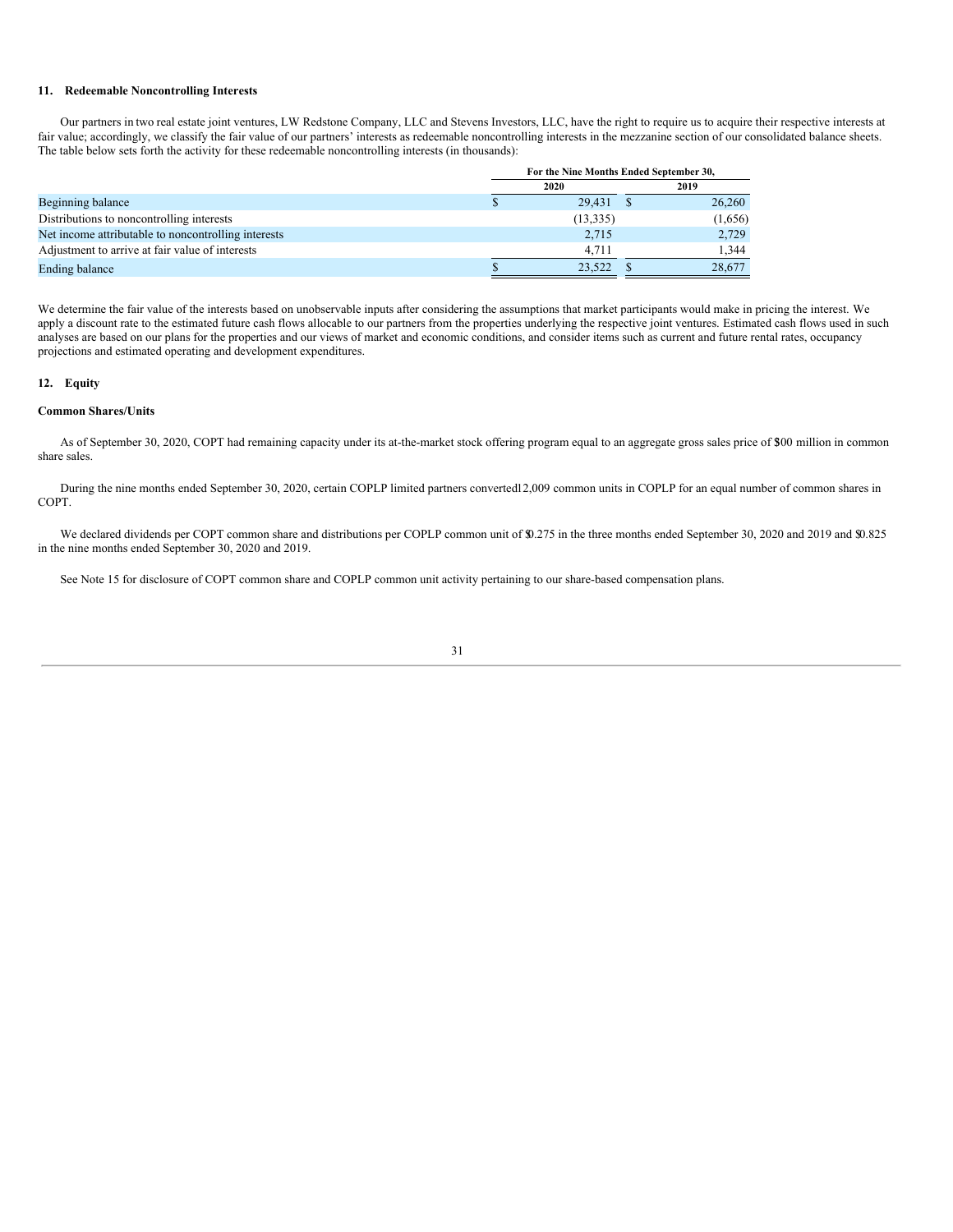## **13. Information by Business Segment**

We have the following reportable segments: Defense/IT Locations; Regional Office; Wholesale Data Center; and Other. We also report on Defense/IT Locations subsegments, which include the following: Fort George G. Meade and the Baltimore/Washington Corridor ("Fort Meade/BW Corridor"); Northern Virginia Defense/IT Locations; Lackland Air Force Base (in San Antonio); locations serving the U.S. Navy ("Navy Support Locations"), which included properties proximate to the Washington Navy Yard, the Naval Air Station Patuxent River in Maryland and the Naval Surface Warfare Center Dahlgren Division in Virginia; Redstone Arsenal (in Huntsville); and data center shells (properties leased to tenants to be operated as data centers in which the tenants generally fund the costs for the power, fiber connectivity and data center infrastructure).

We measure the performance of our segments through the measure we define as net operating income from real estate operations ("NOI from real estate operations"), which includes: real estate revenues and property operating expenses; and the net of revenues and property operating expenses of real estate operations owned through unconsolidated real estate joint ventures ("UJVs") that is allocable to COPT's ownership interest ("UJV NOI allocable to COPT"). Amounts reported for segment assets represent long-lived assets associated with consolidated operating properties (including the carrying value of properties, right-of-use assets, net of related lease liabilities, intangible assets, deferred leasing costs, deferred rents receivable and lease incentives) and the carrying value of investments in UJVs owning operating properties. Amounts reported as additions to long-lived assets represent additions to existing consolidated operating properties, excluding transfers from non-operating properties, which we report separately.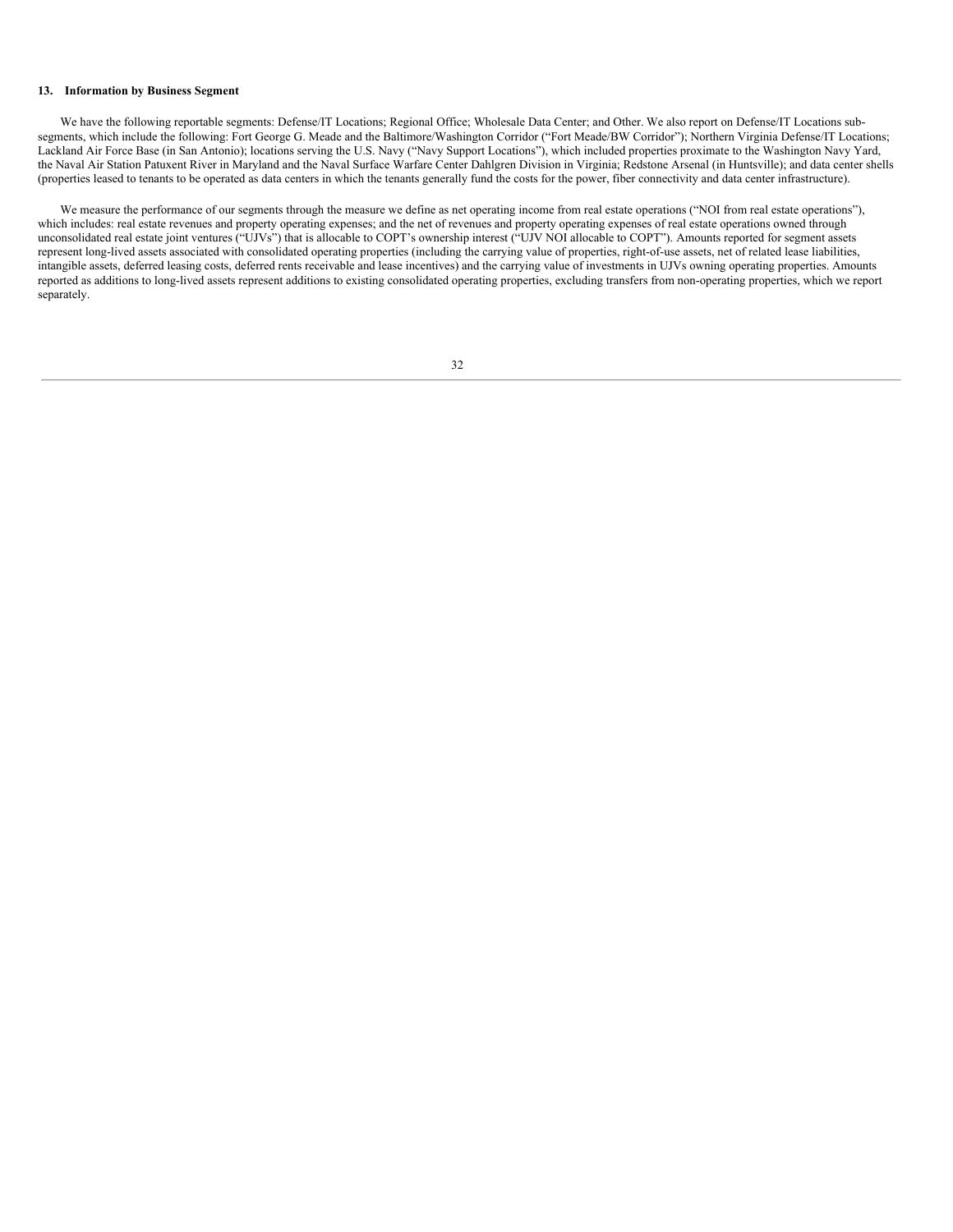The table below reports segment financial information for our reportable segments (in thousands):

|                                                 | <b>Operating Property Segments</b> |                              |               |                                           |               |                                      |               |                                     |               |                                                 |               |                              |               |                                  |               |                    |               |                          |                    |                          |               |             |
|-------------------------------------------------|------------------------------------|------------------------------|---------------|-------------------------------------------|---------------|--------------------------------------|---------------|-------------------------------------|---------------|-------------------------------------------------|---------------|------------------------------|---------------|----------------------------------|---------------|--------------------|---------------|--------------------------|--------------------|--------------------------|---------------|-------------|
|                                                 |                                    |                              |               |                                           |               |                                      |               |                                     |               | <b>Defense/Information Technology Locations</b> |               |                              |               |                                  |               |                    |               |                          |                    |                          |               |             |
|                                                 |                                    | Fort<br>Meade/BW<br>Corridor |               | <b>Northern</b><br>Virginia<br>Defense/IT |               | Lackland<br>Air Force<br><b>Base</b> |               | Navy<br><b>Support</b><br>Locations |               | <b>Redstone</b><br>Arsenal                      |               | Data Center<br><b>Shells</b> |               | Total<br>Defense/IT<br>Locations |               | Regional<br>Office |               | Wholesale<br>Data Center |                    | Other                    |               | Total       |
| Three Months Ended September 30,<br>2020        |                                    |                              |               |                                           |               |                                      |               |                                     |               |                                                 |               |                              |               |                                  |               |                    |               |                          |                    |                          |               |             |
| Revenues from real estate operations \$         |                                    | 63.328                       | - \$          | 14.699                                    | <sup>\$</sup> | 12.602                               | -S            | 8,006 \$                            |               | $6.079$ \$                                      |               | 7.995                        | $\mathbb{S}$  | 112,709                          | $\mathbf S$   | 14.913 \$          |               | 6,068                    | $\mathbf{\hat{s}}$ | 753                      | <sup>\$</sup> | 134,443     |
| Property operating expenses                     |                                    | (21, 537)                    |               | (5,245)                                   |               | (7, 116)                             |               | (3,044)                             |               | (2,029)                                         |               | (861)                        |               | (39, 832)                        |               | (7, 782)           |               | (3,642)                  |                    | (296)                    |               | (51, 552)   |
| UJV NOI allocable to COPT                       |                                    |                              |               | -                                         |               | $\overline{\phantom{a}}$             |               | -                                   |               | $\overline{\phantom{a}}$                        |               | 1.752                        |               | 1,752                            |               | $\sim$             |               | $\overline{\phantom{a}}$ |                    |                          |               | 1,752       |
| NOI from real estate operations                 | \$                                 | 41,791                       | <sup>\$</sup> | 9.454                                     | S             | 5,486                                | <sup>\$</sup> | 4,962                               | <sup>\$</sup> | 4.050                                           | S             | 8.886                        | S             | 74,629                           | <b>S</b>      | 7,131              | <sup>\$</sup> | 2,426                    | <sup>\$</sup>      | 457                      | $\mathbf{s}$  | 84,643      |
| Additions to long-lived assets                  | $\mathbf{s}$                       | 7,511                        | $\mathcal{S}$ | 2,219                                     | $\mathbb{S}$  |                                      | $\mathbb{S}$  | 1,650                               | $\mathbb{S}$  | 6,382                                           | $\mathbb{S}$  |                              | $\mathbf S$   | 17,762                           | <sup>\$</sup> | 5,303              | $\mathbb{S}$  | 1,917                    | $\mathbb{S}$       | $(3)$ \$                 |               | 24,979      |
| Transfers from non-operating<br>properties      | S.                                 | $(209)$ \$                   |               | 58                                        | S             | 221                                  | -S            |                                     | S.            | 61,520                                          | S             | 65,269                       | S             | 126,859 \$                       |               |                    | <sup>\$</sup> |                          | S                  |                          |               | 126,859     |
| Three Months Ended September 30,<br>2019        |                                    |                              |               |                                           |               |                                      |               |                                     |               |                                                 |               |                              |               |                                  |               |                    |               |                          |                    |                          |               |             |
| Revenues from real estate operations \$         |                                    | 63.436                       | - \$          | 13.551                                    | S             | 12,703                               | -S            | 8,183                               | -S            | 4.171 \$                                        |               | 5,913                        | S             | 107,957                          | -S            | 15,508             | - S           | 6.565                    | - S                | 704                      | S             | 130,734     |
| Property operating expenses                     |                                    | (20,743)                     |               | (4,965)                                   |               | (7, 149)                             |               | (3,581)                             |               | (1,717)                                         |               | (518)                        |               | (38, 673)                        |               | (7, 343)           |               | (3,374)                  |                    | (324)                    |               | (49, 714)   |
| UJV NOI allocable to COPT                       |                                    |                              |               |                                           |               |                                      |               |                                     |               |                                                 |               | 1.601                        |               | 1,601                            |               |                    |               |                          |                    |                          |               | 1.601       |
| NOI from real estate operations                 | $\mathbf S$                        | 42.693                       | <sup>\$</sup> | 8,586                                     | $\mathsf{\$}$ | 5,554                                | $\mathbb{S}$  | 4,602                               | $\mathcal{S}$ | 2.454                                           | $\mathbb{S}$  | 6,996                        | $\mathbb{S}$  | 70,885                           | $\mathcal{S}$ | 8,165              | $\mathbf{s}$  | 3,191                    | $\mathbf S$        | 380                      | $\mathbb{S}$  | 82,621      |
| Additions to long-lived assets                  | \$                                 | 10,770                       | <sup>\$</sup> | 2,922                                     | $\mathbb S$   |                                      | \$            | 2,003                               | $\mathbb{S}$  | 446                                             | S             |                              | $\mathbb{S}$  | 16,141                           | \$            | 6,339              | $\mathbb{S}$  | 61                       | <b>S</b>           | 19                       | \$            | 22,560      |
| Transfers from non-operating<br>properties      | $\mathbb{S}$                       | $1,381$ \$                   |               | 118                                       | <sup>\$</sup> | $2,120$ \$                           |               |                                     | $\mathcal{S}$ | $4,152$ \$                                      |               | 9.483                        | $\mathcal{S}$ | $17.254$ \$                      |               |                    | <sup>\$</sup> | $(1,012)$ \$             |                    |                          |               | 16,242      |
| Nine Months Ended September 30,<br>2020         |                                    |                              |               |                                           |               |                                      |               |                                     |               |                                                 |               |                              |               |                                  |               |                    |               |                          |                    |                          |               |             |
| Revenues from real estate operations \$         |                                    | 190,464                      | -S            | 42,824                                    | <sup>S</sup>  | 37,935                               | <sup>S</sup>  | 24,466                              | - S           | 15,402                                          | - \$          | 20,648                       | S.            | 331,739                          | S             | 45,535             | - \$          | 19.695                   | <sup>S</sup>       | 2.128                    | <sup>\$</sup> | 399,097     |
| Property operating expenses                     |                                    | (63, 618)                    |               | (15,765)                                  |               | (21,696)                             |               | (9,500)                             |               | (5, 488)                                        |               | (2,307)                      |               | (118, 374)                       |               | (22, 207)          |               | (10, 338)                |                    | (836)                    |               | (151, 755)  |
| UJV NOI allocable to COPT                       |                                    |                              |               |                                           |               |                                      |               |                                     |               |                                                 |               | 5.190                        |               | 5,190                            |               |                    |               |                          |                    | -                        |               | 5,190       |
| NOI from real estate operations                 | S                                  | 126,846                      | <sup>\$</sup> | 27.059                                    | $\mathbb S$   | 16,239                               | \$            | 14.966                              | <sup>\$</sup> | 9.914                                           | S             | 23,531                       | \$            | 218,555                          | <b>S</b>      | 23,328             | <sup>\$</sup> | 9,357                    | <sup>\$</sup>      | 1,292                    | \$            | 252,532     |
| Additions to long-lived assets                  | $\mathcal{S}$                      | 22,144                       | $\mathbf{s}$  | 8,114                                     | $\mathbf S$   |                                      | $\mathbf S$   | 5,518                               | <sup>\$</sup> | 6,698                                           | <sub>S</sub>  |                              | $\mathbf S$   | 42,474                           | <sup>\$</sup> | 13,105             | $\mathbf{s}$  | 10,699                   | $\mathbf S$        | 165                      | <sup>\$</sup> | 66,443      |
| Transfers from non-operating<br>properties      | S.                                 | 4,304                        | - \$          | 838                                       | <b>S</b>      | 381                                  | <sup>\$</sup> |                                     | <b>S</b>      | 91,827                                          | S             | 171,465                      | s             | 268,815                          | S             |                    | <b>S</b>      |                          | S                  |                          | S             | 268,815     |
| Segment assets at September 30,<br>$20\bar{2}0$ |                                    | \$1,264,547                  |               | \$392.226                                 | <sup>S</sup>  | 143,206                              |               | \$180,337                           | -S            | 234,355                                         |               | \$446,530                    |               | \$2,661,201                      |               | \$ 387,290         | <sup>\$</sup> | 204,834                  | -S                 | 3.643                    |               | \$3,256,968 |
| Nine Months Ended September 30,<br>2019         |                                    |                              |               |                                           |               |                                      |               |                                     |               |                                                 |               |                              |               |                                  |               |                    |               |                          |                    |                          |               |             |
| Revenues from real estate operations \$         |                                    | 187,778                      | <sup>\$</sup> | 42.294                                    | <sup>S</sup>  | 36,368                               | <sup>\$</sup> | 24.523                              | -S            | 12.078                                          | -S            | 21.891                       | $\mathbb{S}$  | 324.932                          | <sup>\$</sup> | 45.359             | - \$          | 22,996                   | -8                 | 2.208                    | <sup>\$</sup> | 395,495     |
| Property operating expenses                     |                                    | (62, 422)                    |               | (14, 951)                                 |               | (19, 756)                            |               | (10,271)                            |               | (4, 855)                                        |               | (1,630)                      |               | (113, 885)                       |               | (22, 349)          |               | (9,830)                  |                    | (981)                    |               | (147, 045)  |
| UJV NOI allocable to COPT                       |                                    |                              |               |                                           |               |                                      |               |                                     |               |                                                 |               | 4,071                        |               | 4,071                            |               |                    |               |                          |                    | $\overline{\phantom{a}}$ |               | 4,071       |
| NOI from real estate operations                 | S.                                 | 125,356                      | -S            | 27,343                                    | S             | 16,612                               | <sup>\$</sup> | 14,252                              | <sup>\$</sup> | 7.223                                           | S             | 24,332                       | S             | 215.118                          | S             | 23,010             | <b>S</b>      | 13,166                   | <b>S</b>           | 1,227                    | S.            | 252,521     |
| Additions to long-lived assets                  | $\mathbb{S}$                       | 22,204                       | $^{\circ}$    | 6,072                                     | $\mathcal{S}$ |                                      | $\mathbb{S}$  | 7,948                               | $\mathcal{S}$ | 1,282                                           | $\mathcal{S}$ |                              | $\mathcal{S}$ | 37,506                           | $\mathcal{S}$ | 15,198             | $\mathbf{s}$  | 312 \$                   |                    | 63                       | \$            | 53,079      |
| Transfers from non-operating<br>properties      | S.                                 | 7,759                        | -S            | 4.647                                     | S             | 10,456                               | - S           |                                     | S             | 13,363                                          | S             | 122,115                      | S             | 158,340                          | - S           |                    | £.            | $(1,012)$ \$             |                    |                          | S             | 157,328     |
| Segment assets at September 30,<br>2019         |                                    | \$1,271,668                  | <sup>S</sup>  | 398,137                                   |               | \$147,505                            |               | $$186,243 \quad $118,839$           |               |                                                 |               | \$298,675                    |               | \$2,421,067                      | <sup>S</sup>  | 393,747            | <sup>\$</sup> | 205,550                  | -S                 | 3.708                    |               | \$3,024,072 |
|                                                 |                                    |                              |               |                                           |               |                                      |               |                                     |               |                                                 |               |                              |               |                                  |               |                    |               |                          |                    |                          |               |             |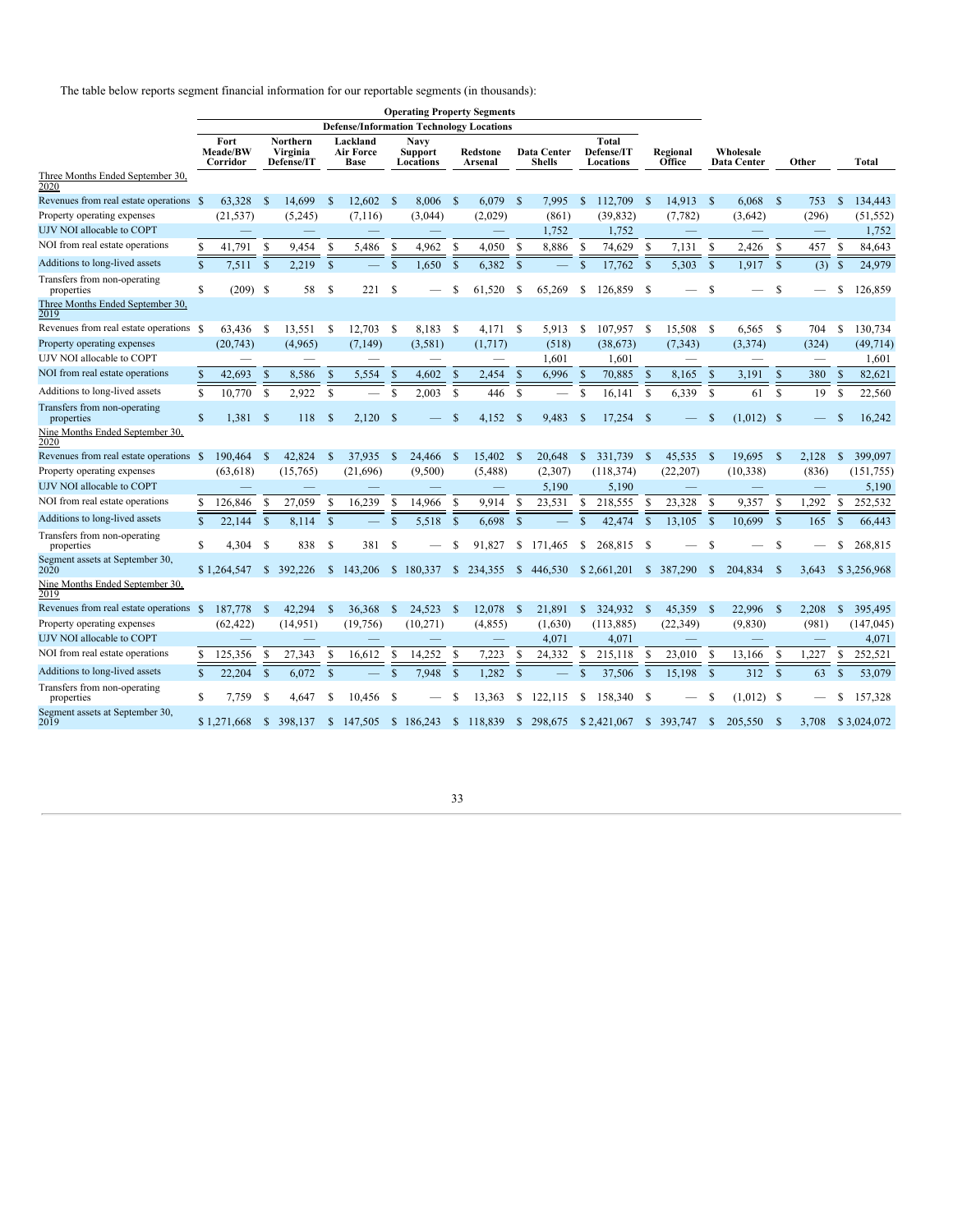The following table reconciles our segment revenues to total revenues as reported on our consolidated statements of operations (in thousands):

|                                                  |    | <b>For the Three Months Ended</b><br>September 30. |         |         | For the Nine Months Ended<br>September 30. |         |  |
|--------------------------------------------------|----|----------------------------------------------------|---------|---------|--------------------------------------------|---------|--|
|                                                  |    | 2020                                               | 2019    | 2020    |                                            | 2019    |  |
| Segment revenues from real estate operations     | ĸυ | 134,443                                            | 130.734 | 399,097 |                                            | 395,495 |  |
| Construction contract and other service revenues |    | 20.323                                             | 28.697  | 46.240  |                                            | 87.946  |  |
| Total revenues                                   |    | 154.766                                            | 159.431 | 445.337 |                                            | 483.441 |  |

The following table reconciles UJV NOI allocable to COPT to equity in income of unconsolidated entities as reported on our consolidated statements of operations (in thousands):

|                                                                                                                       |      | <b>For the Three Months Ended</b><br>September 30, |  |         |  |         | <b>For the Nine Months Ended</b><br>September 30, |         |  |
|-----------------------------------------------------------------------------------------------------------------------|------|----------------------------------------------------|--|---------|--|---------|---------------------------------------------------|---------|--|
|                                                                                                                       | 2020 |                                                    |  | 2019    |  | 2020    |                                                   | 2019    |  |
| <b>UJV NOI allocable to COPT</b>                                                                                      |      | $1.752$ \$                                         |  | 1.601   |  | 5.190   |                                                   | 4,071   |  |
| Less: Income from UJV allocable to COPT attributable to depreciation and amortization expense and<br>interest expense |      | (1.274)                                            |  | (1.202) |  | (3,814) |                                                   | (2,859) |  |
| Add: Equity in loss of unconsolidated non-real estate entities                                                        |      |                                                    |  | (3)     |  | (4)     |                                                   | (5)     |  |
| Equity in income of unconsolidated entities                                                                           |      | 477                                                |  | 396     |  | . 372   |                                                   | 1.207   |  |

As previously discussed, we provide real estate services such as property management, development and construction services primarily for our properties but also for third parties. The primary manner in which we evaluate the operating performance of our service activities is through a measure we define as net operating income from service operations ("NOI from service operations"), which is based on the net of revenues and expenses from these activities. Construction contract and other service revenues and expenses consist primarily of subcontracted costs that are reimbursed to us by the customer along with a management fee. The operating margins from these activities are small relative to the revenue. We believe NOI from service operations is a useful measure in assessing both our level of activity and our profitability in conducting such operations. The table below sets forth the computation of our NOI from service operations (in thousands):

|                                                  | <b>For the Three Months Ended</b><br>September 30. |          |  |          |  |          | <b>For the Nine Months Ended</b><br>September 30. |           |  |
|--------------------------------------------------|----------------------------------------------------|----------|--|----------|--|----------|---------------------------------------------------|-----------|--|
|                                                  |                                                    | 2020     |  | 2019     |  | 2020     |                                                   | 2019      |  |
| Construction contract and other service revenues |                                                    | 20.323   |  | 28,697   |  | 46.240   |                                                   | 87.946    |  |
| Construction contract and other service expenses |                                                    | (19.220) |  | (27.802) |  | (44.052) |                                                   | (85, 130) |  |
| NOI from service operations                      |                                                    | 1,103    |  | 895      |  | 2.188    |                                                   | 2.816     |  |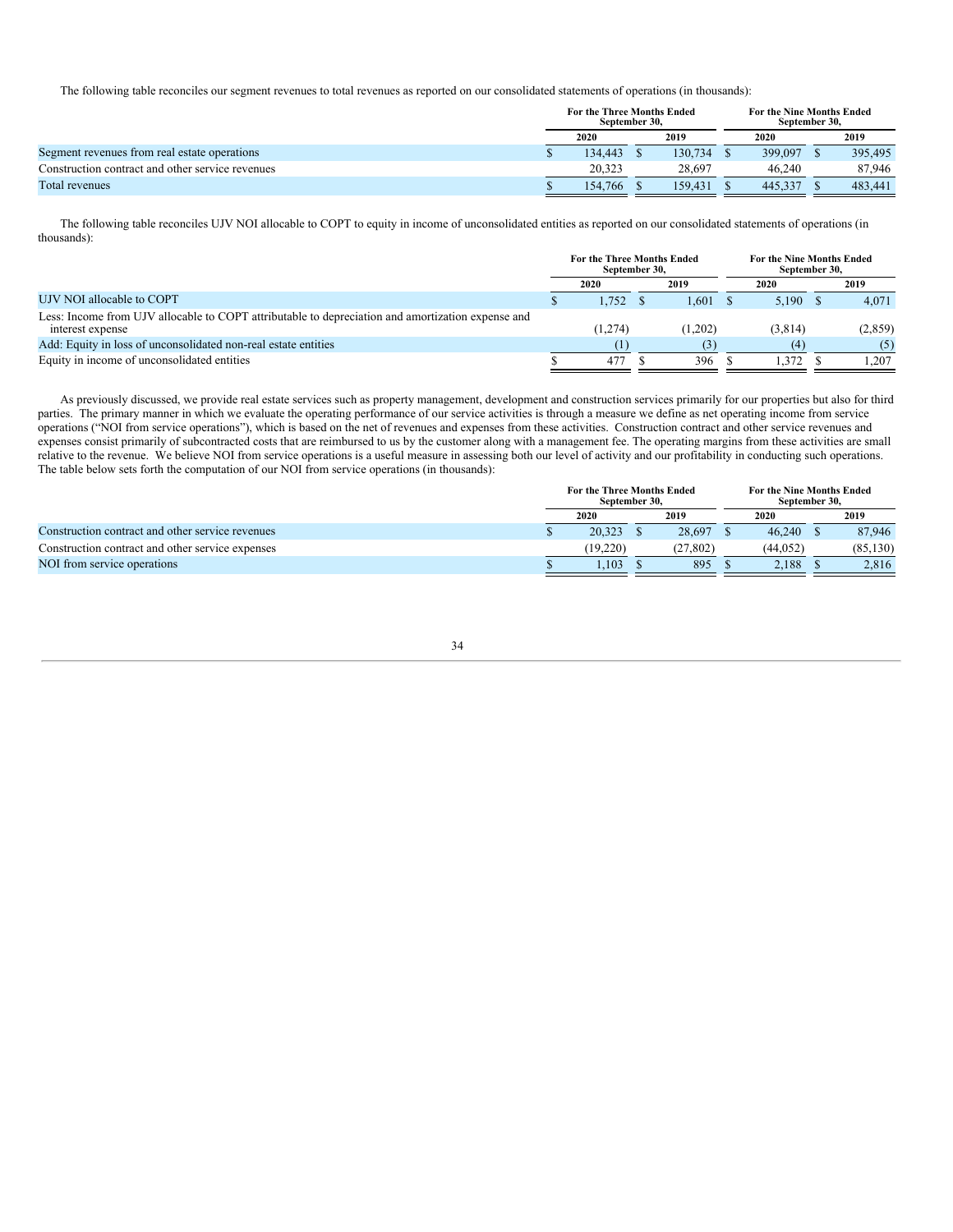The following table reconciles our NOI from real estate operations for reportable segments and NOI from service operations to net income as reported on our consolidated statements of operations (in thousands):

|                                                                                   |    | For the Three Months Ended<br>September 30, |  |           |      | For the Nine Months Ended September<br>30, |  |            |
|-----------------------------------------------------------------------------------|----|---------------------------------------------|--|-----------|------|--------------------------------------------|--|------------|
|                                                                                   |    | 2020                                        |  | 2019      |      | 2020                                       |  | 2019       |
| NOI from real estate operations                                                   | D. | 84,643 \$                                   |  | 82,621    | - \$ | 252,532 \$                                 |  | 252,521    |
| NOI from service operations                                                       |    | 1,103                                       |  | 895       |      | 2,188                                      |  | 2,816      |
| Interest and other income                                                         |    | 1,746                                       |  | 1,842     |      | 5,233                                      |  | 5,977      |
| Credit loss recoveries                                                            |    | 1,465                                       |  |           |      | 161                                        |  |            |
| Gain on sales of real estate                                                      |    |                                             |  |           |      | 5                                          |  | 84,469     |
| Equity in income of unconsolidated entities                                       |    | 477                                         |  | 396       |      | 1,372                                      |  | 1,207      |
| Income tax (expense) benefit                                                      |    | (16)                                        |  | 131       |      | (95)                                       |  | 113        |
| Depreciation and other amortization associated with real estate operations        |    | (35,332)                                    |  | (34,692)  |      | (101, 540)                                 |  | (104, 290) |
| Impairment losses                                                                 |    | (1, 530)                                    |  | (327)     |      | (1, 530)                                   |  | (327)      |
| General, administrative and leasing expenses                                      |    | (7, 467)                                    |  | (7,929)   |      | (23, 111)                                  |  | (26,066)   |
| Business development expenses and land carry costs                                |    | (1,094)                                     |  | (964)     |      | (3, 474)                                   |  | (2,947)    |
| Interest expense                                                                  |    | (17, 152)                                   |  | (17, 126) |      | (50, 789)                                  |  | (54,275)   |
| UJV NOI allocable to COPT included in equity in income of unconsolidated entities |    | (1,752)                                     |  | (1,601)   |      | (5,190)                                    |  | (4,071)    |
| Loss on early extinguishment of debt                                              |    | (3,237)                                     |  |           |      | (3,237)                                    |  |            |
| Loss on interest rate derivatives                                                 |    | (53, 196)                                   |  |           |      | (53,196)                                   |  |            |
| Net (loss) income                                                                 |    | (31, 342)                                   |  | 23,246    |      | 19,329                                     |  | 155,127    |

The following table reconciles our segment assets to the consolidated total assets of COPT and subsidiaries (in thousands):

|                                                                   | September 30,<br>2020 |           |  | September 30,<br>2019 |
|-------------------------------------------------------------------|-----------------------|-----------|--|-----------------------|
| Segment assets                                                    |                       | 3,256,968 |  | 3,024,072             |
| Operating properties lease liabilities included in segment assets |                       | 26,054    |  | 16.645                |
| Non-operating property assets                                     |                       | 642.182   |  | 597,301               |
| Other assets                                                      |                       | 194.985   |  | 217,351               |
| Total COPT consolidated assets                                    |                       | 4.120.189 |  | 3,855,369             |

The accounting policies of the segments are the same as those used to prepare our consolidated financial statements. In the segment reporting presented above, we did not allocate interest expense, depreciation and amortization, impairment losses, gain on sales of real estate and equity in income of unconsolidated entities not included in NOI to our real estate segments since they are not included in the measure of segment profit reviewed by management. We also did not allocate general, administrative and leasing expenses, business development expenses and land carry costs, interest and other income, credit loss recoveries (expense), loss on early extinguishment of debt, loss on interest rate derivatives, income taxes and noncontrolling interests because these items represent general corporate or non-operating property items not attributable to segments.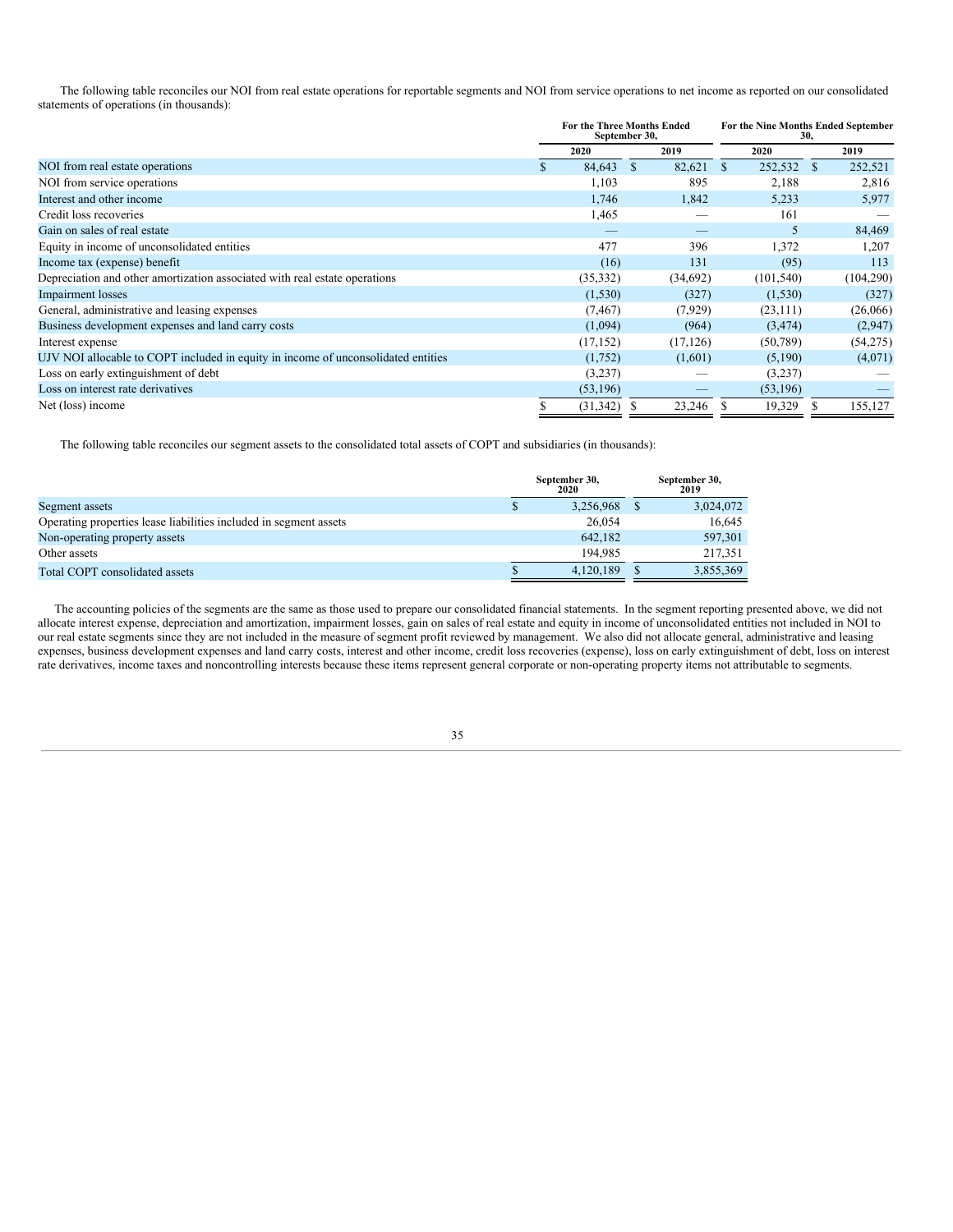## **14. Construction Contract and Other Service Revenues**

We disaggregate our construction contract and other service revenues by compensation arrangement and by service type as we believe it best depicts the nature, timing and uncertainty of our revenue. The table below reports construction contract and other service revenues by compensation arrangement (in thousands):

|                                | For the Three Months Ended<br>September 30, |        |  |          | For the Nine Months Ended September<br>30. |        |  |        |  |  |
|--------------------------------|---------------------------------------------|--------|--|----------|--------------------------------------------|--------|--|--------|--|--|
|                                |                                             | 2020   |  | 2019     | 2020                                       |        |  | 2019   |  |  |
| Construction contract revenue: |                                             |        |  |          |                                            |        |  |        |  |  |
| Guaranteed maximum price       | D                                           | 4,358  |  | 16.217 S |                                            | 14,834 |  | 54,365 |  |  |
| Firm fixed price               |                                             | 1,365  |  | 2,349    |                                            | 9.421  |  | 6,009  |  |  |
| Cost-plus fee                  |                                             | 13.249 |  | 9.906    |                                            | 20,121 |  | 26,935 |  |  |
| Other                          |                                             | 1,351  |  | 225      |                                            | 1,864  |  | 637    |  |  |
|                                |                                             | 20,323 |  | 28,697   |                                            | 46,240 |  | 87,946 |  |  |

The table below reports construction contract and other service revenues by service type (in thousands):

|                                | For the Three Months Ended<br>September 30, |      |        |  | For the Nine Months Ended September<br>30. |  |        |  |  |  |
|--------------------------------|---------------------------------------------|------|--------|--|--------------------------------------------|--|--------|--|--|--|
|                                | 2020                                        | 2019 |        |  | 2020                                       |  | 2019   |  |  |  |
| Construction contract revenue: |                                             |      |        |  |                                            |  |        |  |  |  |
| Construction                   | 18,786                                      |      | 27,988 |  | 42,520                                     |  | 86,487 |  |  |  |
| Design                         | 186                                         |      | 484    |  | 1,856                                      |  | 822    |  |  |  |
| Other                          | 1.351                                       |      | 225    |  | 1.864                                      |  | 637    |  |  |  |
|                                | 20,323                                      |      | 28.697 |  | 46,240                                     |  | 87,946 |  |  |  |

We recognized an increase in revenue of \$84,000 in the three months ended September 30, 2020, and \$158,000 and \$18,000 in the nine months ended September 30, 2020 and 2019, respectively, from performance obligations satisfied (or partially satisfied) in previous periods.

Accounts receivable related to our construction contract services is included in accounts receivable, net on our consolidated balance sheets. The beginning and ending balances of accounts receivable related to our construction contracts were as follows (in thousands):

|                   | For the Nine Months Ended September 30, |  |        |  |  |  |  |
|-------------------|-----------------------------------------|--|--------|--|--|--|--|
|                   | 2020                                    |  | 2019   |  |  |  |  |
| Beginning balance | 12.378                                  |  | 6.701  |  |  |  |  |
| Ending balance    | 1,183                                   |  | 15,494 |  |  |  |  |

Contract assets, which we refer to herein as construction contract costs in excess of billings, net are included in prepaid expenses and other assets, net reported on our consolidated balance sheets. The beginning and ending balances of our contract assets were as follows (in thousands):

|                   | For the Nine Months Ended September 30, |        |  |  |  |  |  |
|-------------------|-----------------------------------------|--------|--|--|--|--|--|
|                   | 2020                                    | 2019   |  |  |  |  |  |
| Beginning balance | 17.223                                  | 3,189  |  |  |  |  |  |
| Ending balance    | 13.980                                  | 16,743 |  |  |  |  |  |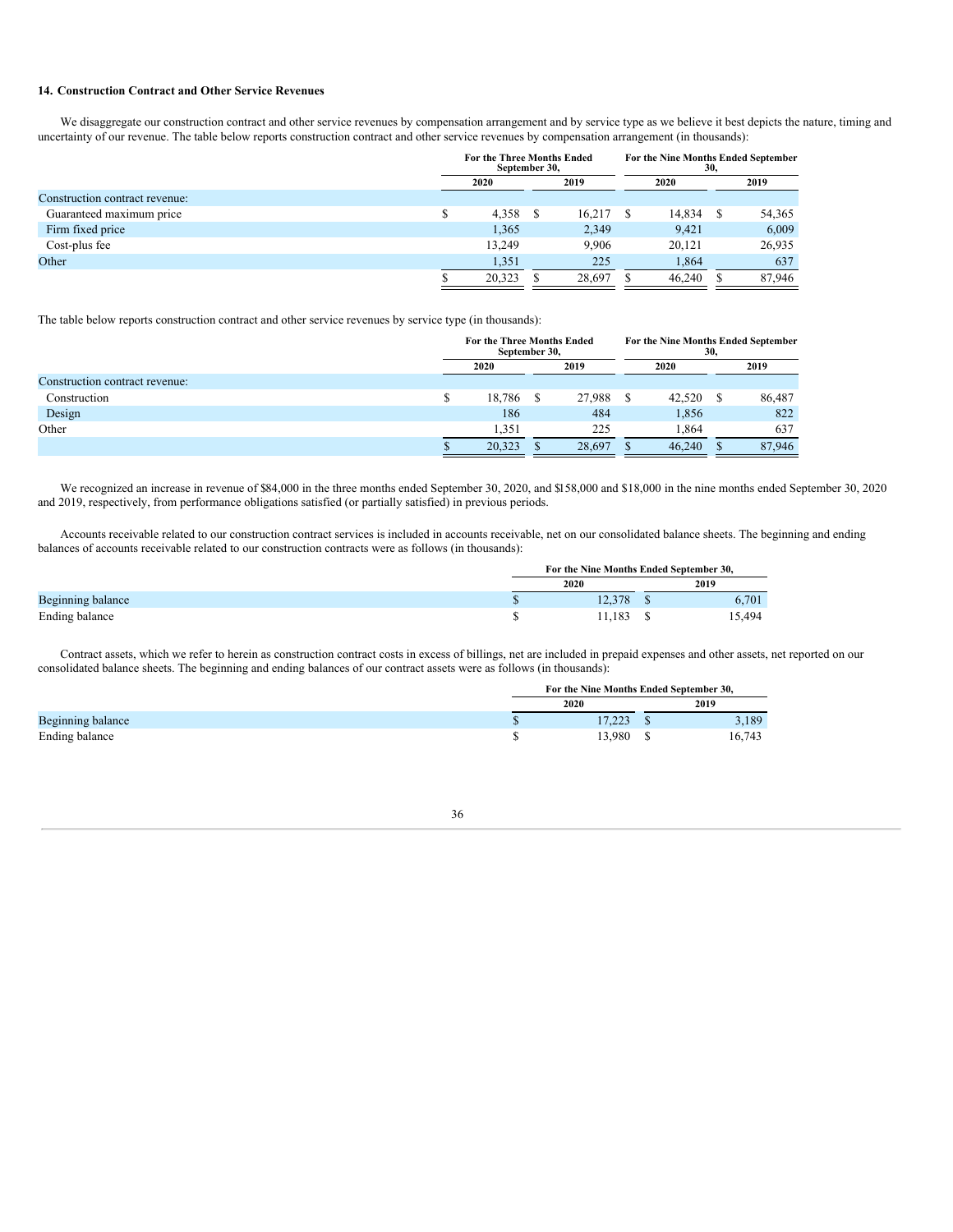Contract liabilities are included in other liabilities reported on our consolidated balance sheets. Changes in contract liabilities were as follows (in thousands):

|                                                            | For the Nine Months Ended September 30, |       |  |      |  |  |
|------------------------------------------------------------|-----------------------------------------|-------|--|------|--|--|
|                                                            |                                         | 2020  |  | 2019 |  |  |
| Beginning balance                                          |                                         | 1.184 |  | 568  |  |  |
| Ending balance                                             |                                         | 5,236 |  | 725  |  |  |
| Portion of beginning balance recognized in revenue during: |                                         |       |  |      |  |  |
| Three months ended September 30                            |                                         | 19    |  |      |  |  |
| Nine months ended September 30                             |                                         | 757.  |  | 445  |  |  |

Revenue allocated to the remaining performance obligations under existing contracts as of September 30, 2020 that will be recognized as revenue in future periods was \$82.1 million, approximately \$21 million of which we expect to recognize during the remainder of 2020.

We incurred no deferred incremental costs to obtain or fulfill our construction contracts or other service revenues and had no significant credit loss expense on construction contracts receivable or unbilled construction revenue in the three or nine months ended September 30, 2020 and 2019.

#### **15. Share-Based Compensation**

## **Restricted Shares**

During the nine months ended September 30, 2020, certain employees and non-employee members of our Board of Trustees ("Trustees") were granted a total of159,518 restricted common shares with an aggregate grant date fair value of \$4.0 million (weighted average of \$25.16 per share). Restricted shares granted to employees vest based on increments and over periods of time set forth under the terms of the respective awards provided that the employee remains employed by us. Restricted shares granted to nonemployee Trustees vest on the first anniversary of the grant date, provided that the Trustee remains in his or her position. During the nine months ended September 30, 2020, forfeiture restrictions lapsed on 165,778 previously issued common shares; these shares had a weighted average grant date fair value of \$28.19 per share, and the aggregate intrinsic value of the shares on the vesting dates was \$4.2 million. Additionally, during the nine months ended September 30, 2020, 9,064 restricted shares previously awarded to our former Executive Vice President and Chief Operating Officer were forfeited upon his resignation.

#### **Deferred Share Awards**

During the nine months ended September 30, 2020, certain non-employee Trustees were granted a total of7,972 deferred share awards with an aggregate grant date fair value of \$187,000 (\$23.44 per share). Deferred share awards vest on the first anniversary of the grant date, provided that the Trustee remains in his or her position. We settle deferred share awards by issuing an equivalent number of common shares upon vesting of the awards or a later date elected by the Trustee (generally upon cessation of being a Trustee).

## **Performance Share Awards ("PSUs")**

We issued 23,181 common shares on January 13, 2020 to executives in settlement of PSUs granted in 2017, representing 53% of the target awards for those PSUs.

#### **Profit Interest Units ("PIUs")**

For 2020, we offered our executives and Trustees the opportunity to select PIUs as a form of long-term compensation in lieu of, or in combination with, other forms of share-based compensation awards (restricted shares, deferred share awards and PSUs). Our executives and certain of our Trustees selected PIUs as their form of share-based compensation for their 2020 grants. We granted two forms of PIUs: time-based PIUs ("TB-PIUs"); and performance-based PIUs ("PB-PIUs"). TB-PIUs are subject to forfeiture restrictions until the end of the requisite service period, at which time the TB-PIUs automatically convert into vested PIUs. PB-PIUs are subject to a market condition in that the number of earned awards are determined at the end of the performance period (as described further below) and then settled in vested PIUs. Vested PIUs carry substantially the same rights to redemption and distributions as non-PIU common units.

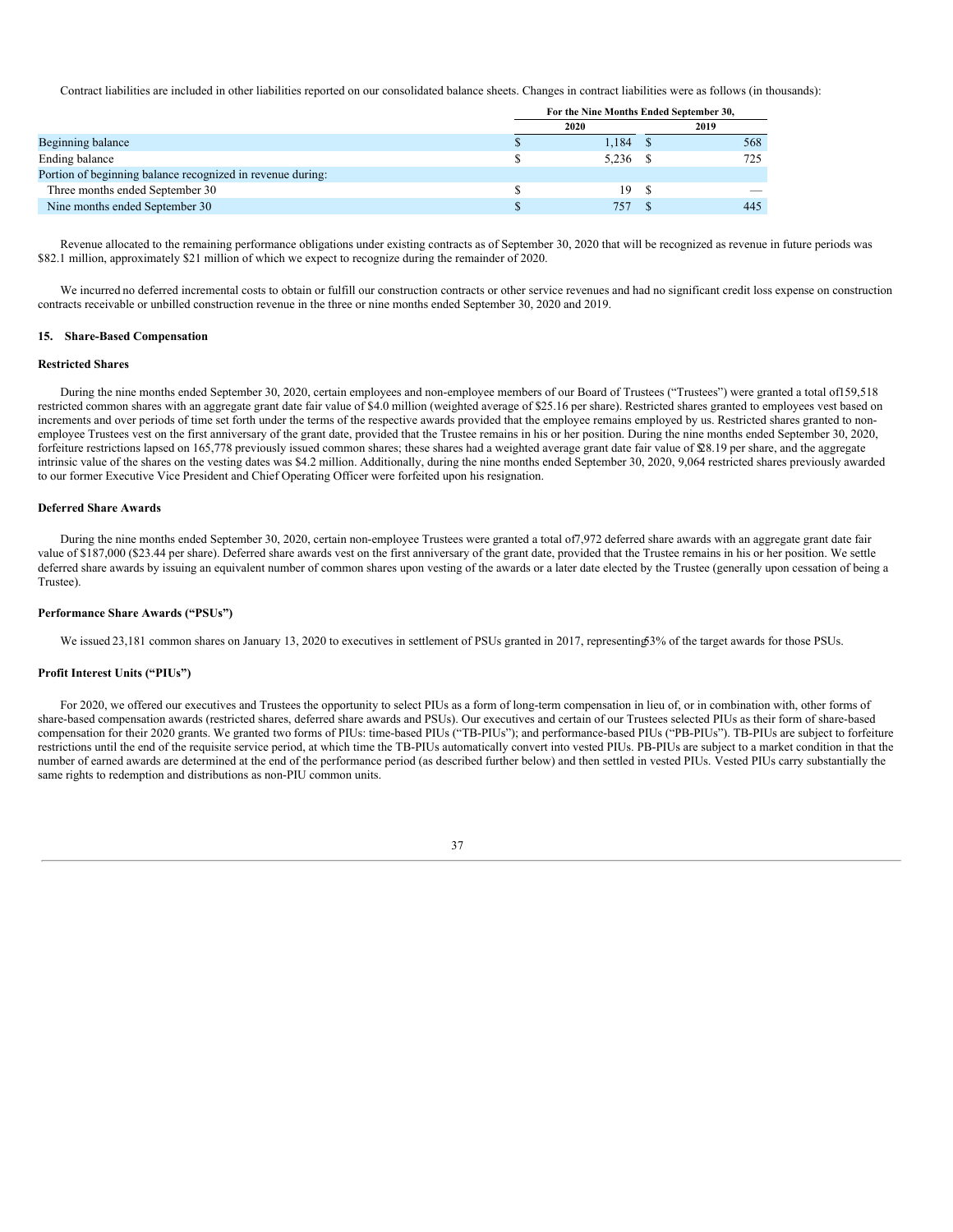## TB-PIUs

During the nine months ended September 30, 2020, our executives and certain non-employee Trustees were granted a total of75,053 TB-PIUs with an aggregate grant date fair value of \$1.9 million (weighted average of \$25.14 per TB-PIU). TB-PIUs granted to executives vest in equal annual increments over a three-year period beginning on the first anniversary of the date of grant. TB-PIUs granted to non-employee Trustees vest on the first anniversary of the grant date, provided that the Trustee remains in his or her position. Prior to vesting, TB-PIUs carry substantially the same rights to distributions as non-PIU common units but carry no redemption rights. During the nine months ended September 30, 2020, forfeiture restrictions lapsed on 25,182 previously issued TB-PIUs; these TB-PIUs had a grant date fair value of \$26.30 per unit, and the aggregate intrinsic value of the TB-PIUs on the vesting date was \$640,000.

During the nine months ended September 30, 2020,20,622 TB-PIUs previously awarded to our former Executive Vice President and Chief Operating Officer were forfeited upon his resignation.

#### PB-PIUs

On January 1, 2020, we granted our executives176,758 PB-PIUs with a three-year performance period concluding on the earlier of December 31, 2022 or the date of: (1) termination by us without cause, death or disability of the executive or constructive discharge of the executive (collectively, "qualified termination"); or (2) a sale event. The number of earned awards at the end of the performance period will be determined based on the percentile rank of COPT's total shareholder return ("TSR") relative to a peer group of companies, as set forth in the following schedule:

| <b>Percentile Rank</b> | <b>Earned Awards Payout %</b> |
|------------------------|-------------------------------|
| 75th or greater        | 100% of PB-PIUs granted       |
| 50th (target)          | 50% of PB-PIUs granted        |
| 25 <sub>th</sub>       | 25% of PB-PIUs granted        |
| Below 25th             | 0% of PB-PIUs granted         |

If the percentile rank exceeds the 25th percentile and is betweentwo of the percentile ranks set forth in the table above, then the percentage of the earned awards will be interpolated between the ranges set forth in the table above to reflect any performance between the listed percentiles. If COPT's TSR during the measurement period is negative, the maximum number of earned awards will be limited to the target level payout percentage. During the performance period, PB-PIUs carry rights to distributions equal to 10% of the distribution rights of non-PIU common units but carry no redemption rights.

At the end of the performance period, we will settle the award by issuing vested PIUs equal to the number of earned awards in settlement of the award plan and paying cash equal to the excess, if any, of: the aggregate distributions that would have been paid with respect to vested PIUs issued in settlement of the earned awards through the date of settlement had such vested PIUs been issued on the grant date; over the aggregate distributions made on the PB-PIUs during the performance period. If a performance period ends due to a sale event or qualified termination, the number of earned awards is prorated based on the portion of the three-year performance period that has elapsed. If employment is terminated by the employee or by us for cause, all PB-PIUs are forfeited.

These PB-PIU grants had an aggregate grant date fair value of \$2.9 million (\$16.36 per PB-PIU) which is being recognized over the performance period. The grant date fair value was computed using a Monte Carlo model that included the following assumptions: baseline common share value of \$29.38; expected volatility for common shares of 18.0%; and a risk-free interest rate of1.65%.

During the nine months ended September 30, 2020, 73,184 PB-PIUs previously awarded to our former Executive Vice President and Chief Operating Officer were forfeited upon his resignation.

## **16. Earnings Per Share ("EPS") and Earnings Per Unit ("EPU")**

## **COPT and Subsidiaries EPS**

We present both basic and diluted EPS. We compute basic EPS by dividing net income available to common shareholders allocable to unrestricted common shares under the two-class method by the weighted average number of unrestricted common shares outstanding during the period. Our computation of diluted EPS is similar except that:

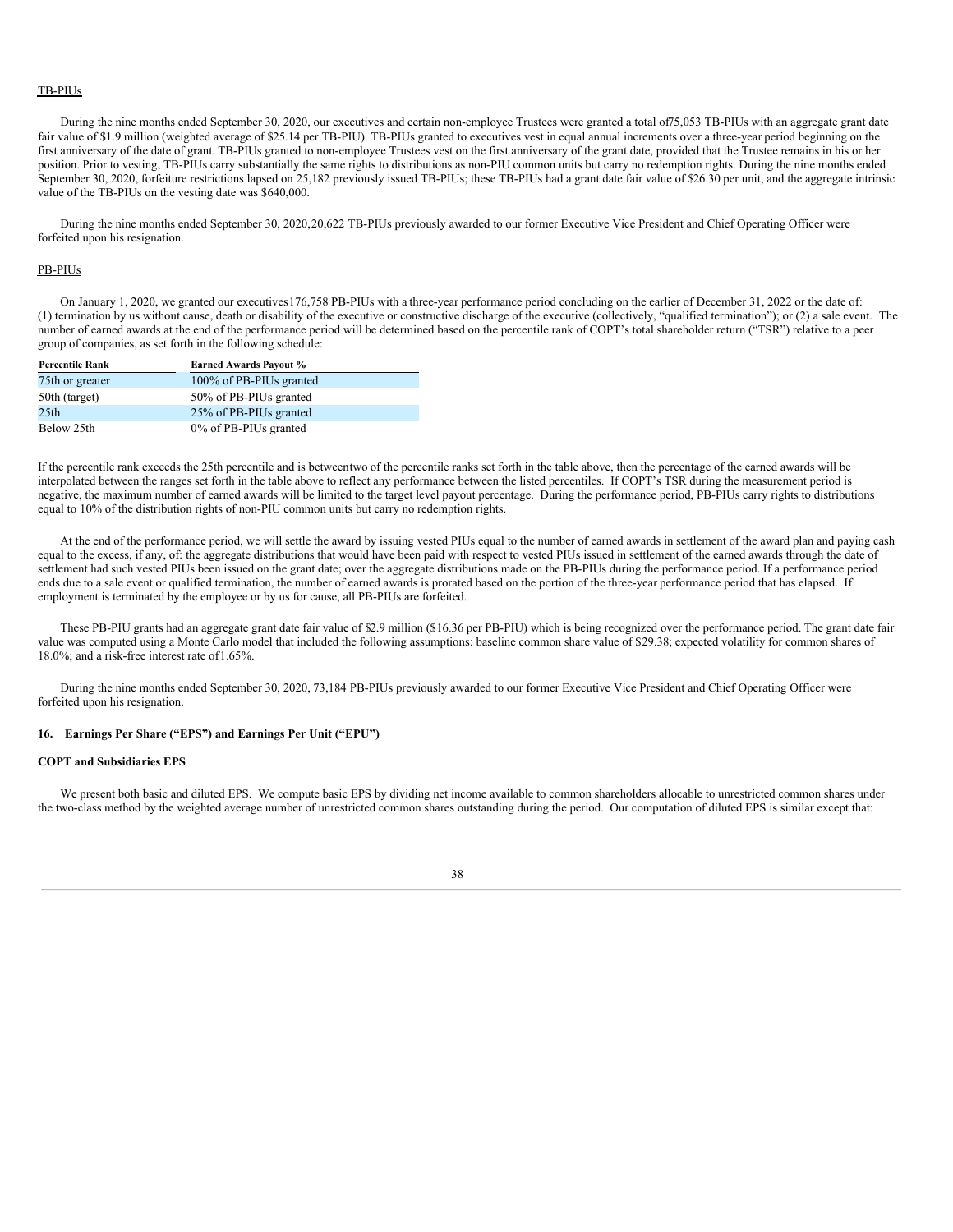- the denominator is increased to include: (1) the weighted average number of potential additional common shares that would have been outstanding if securities that are convertible into common shares were converted; and (2) the effect of dilutive potential common shares outstanding during the period attributable to COPT's forward equity sale agreements, redeemable noncontrolling interests and our share-based compensation using the treasury stock or if-converted methods; and
	- the numerator is adjusted to add back any changes in income or loss that would result from the assumed conversion into common shares that we add to the denominator.

Summaries of the numerator and denominator for purposes of basic and diluted EPS calculations are set forth below (in thousands, except per share data):

|                                                                                         | For the Three Months Ended<br>September 30, |               |    |         |    | <b>For the Nine Months Ended</b><br>September 30, |    |         |
|-----------------------------------------------------------------------------------------|---------------------------------------------|---------------|----|---------|----|---------------------------------------------------|----|---------|
|                                                                                         |                                             | 2020          |    | 2019    |    | 2020                                              |    | 2019    |
| Numerator:                                                                              |                                             |               |    |         |    |                                                   |    |         |
| Net (loss) income attributable to COPT                                                  | S                                           | $(31,845)$ \$ |    | 21,257  | -S | 15,706                                            | -S | 148,907 |
| Income attributable to share-based compensation awards                                  |                                             | (145)         |    | (123)   |    | (365)                                             |    | (495)   |
| Numerator for basic EPS on net (loss) income attributable to COPT common shareholders   |                                             | (31,990)      |    | 21,134  |    | 15,341                                            |    | 148,412 |
| Redeemable noncontrolling interests                                                     |                                             |               |    |         |    |                                                   |    | 100     |
| Income attributable to share-based compensation awards                                  |                                             |               |    | 5       |    | 6                                                 |    | 26      |
| Numerator for diluted EPS on net (loss) income attributable to COPT common shareholders |                                             | (31,990)      | -S | 21,139  |    | 15,347                                            |    | 148,538 |
| Denominator (all weighted averages):                                                    |                                             |               |    |         |    |                                                   |    |         |
| Denominator for basic EPS (common shares)                                               |                                             | 111,811       |    | 111,582 |    | 111,778                                           |    | 111,036 |
| Dilutive effect of redeemable noncontrolling interests                                  |                                             |               |    |         |    |                                                   |    | 123     |
| Dilutive effect of share-based compensation awards                                      |                                             |               |    | 361     |    | 278                                               |    | 313     |
| Denominator for diluted EPS (common shares)                                             |                                             | 111,811       |    | 111,943 |    | 112,056                                           |    | 111,472 |
| <b>Basic EPS</b>                                                                        |                                             | (0.29)        |    | 0.19    |    | 0.14                                              |    | 1.34    |
| <b>Diluted EPS</b>                                                                      |                                             | (0.29)        |    | 0.19    |    | 0.14                                              |    | 1.33    |

Our diluted EPS computations do not include the effects of the following securities since the conversions of such securities would increase diluted EPS for the respective periods (in thousands):

|                                                   |                                             | Weighted Average Shares Excluded from Denominator |                                            |       |  |  |  |  |  |
|---------------------------------------------------|---------------------------------------------|---------------------------------------------------|--------------------------------------------|-------|--|--|--|--|--|
|                                                   | For the Three Months Ended<br>September 30. |                                                   | For the Nine Months Ended<br>September 30. |       |  |  |  |  |  |
|                                                   | 2020                                        | 2019                                              | 2020                                       | 2019  |  |  |  |  |  |
| Conversion of common units                        | 1,240                                       | 1.312                                             | 1.235                                      | 1,323 |  |  |  |  |  |
| Conversion of redeemable noncontrolling interests | 973                                         | 975                                               | 954                                        | 893   |  |  |  |  |  |
| Conversion of Series I preferred units            | 176                                         | 176                                               | 176                                        | 176   |  |  |  |  |  |

The following securities were also excluded from the computation of diluted EPS because their effect was antidilutive:

• weighted average shares related to COPT's forward equity sale agreements for the nine months ended September 30, 2019 of503,000;

• weighted average restricted shares and deferred share awards for the three months ended September 30, 2020 and 2019 of429,000 and 436,000, respectively, and for the nine months ended September 30, 2020 and 2019 of 432,000 and 441,000, respectively;

• weighted average options for the three and nine months ended ended September 30, 2019 of3,000 and 16,000, respectively; and

• weighted average unvested TB-PIUs for the three months ended September 30, 2020 and 2019 of91,000 and 62,000, respectively, and for the nine months ended September 30, 2020 and 2019 of 85,000 and 47,000, respectively.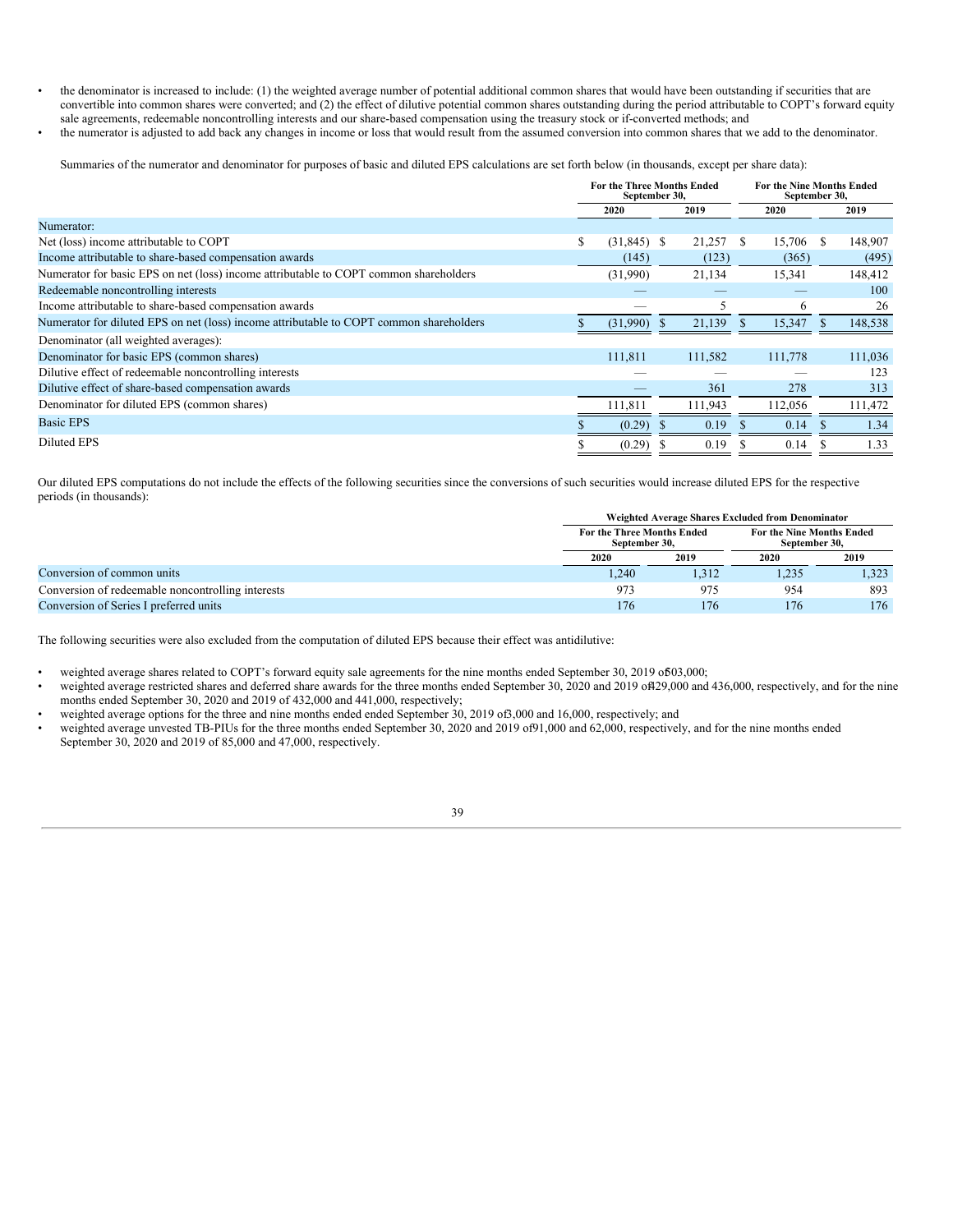## COPLP and Subsidiaries EPU

We present both basic and diluted EPU. We compute basic EPU by dividing net income available to common unitholders allocable to unrestricted common units under the two-class method by the weighted average number of unrestricted common units outstanding during the period. Our computation of diluted EPU is similar except that:

- the denominator is increased to include: (1) the weighted average number of potential additional common units that would have been outstanding if securities that are convertible into our common units were converted; and (2) the effect of dilutive potential common units outstanding during the period attributable to COPT's forward equity sale agreements, redeemable noncontrolling interests and our share-based compensation using the treasury stock or if-converted methods; and
- the numerator is adjusted to add back any changes in income or loss that would result from the assumed conversion into common units that we add to the denominator.

Summaries of the numerator and denominator for purposes of basic and diluted EPU calculations are set forth below (in thousands, except per unit data):

|                                                                                         | For the Three Months Ended<br>September 30, |                |      |         |    | <b>For the Nine Months Ended</b><br>September 30, |    |         |
|-----------------------------------------------------------------------------------------|---------------------------------------------|----------------|------|---------|----|---------------------------------------------------|----|---------|
|                                                                                         |                                             | 2020           | 2019 |         |    | 2020                                              |    | 2019    |
| Numerator:                                                                              |                                             |                |      |         |    |                                                   |    |         |
| Net (loss) income attributable to COPLP                                                 | S                                           | $(32, 154)$ \$ |      | 21,681  | -S | 16,122                                            | -S | 151,257 |
| Preferred unit distributions                                                            |                                             | (77)           |      | (157)   |    | (231)                                             |    | (487)   |
| Income attributable to share-based compensation awards                                  |                                             | (119)          |      | (139)   |    | (374)                                             |    | (592)   |
| Numerator for basic EPU on net (loss) income attributable to COPLP common unitholders   |                                             | (32, 350)      |      | 21,385  |    | 15,517                                            |    | 150,178 |
| Redeemable noncontrolling interests                                                     |                                             |                |      |         |    |                                                   |    | 100     |
| Income attributable to share-based compensation awards                                  |                                             |                |      | 5       |    |                                                   |    | 26      |
| Numerator for diluted EPU on net (loss) income attributable to COPLP common unitholders |                                             | (32,350)       |      | 21,390  |    | 15,517                                            | £. | 150,304 |
| Denominator (all weighted averages):                                                    |                                             |                |      |         |    |                                                   |    |         |
| Denominator for basic EPU (common units)                                                |                                             | 113,051        |      | 112,894 |    | 113,013                                           |    | 112,359 |
| Dilutive effect of redeemable noncontrolling interests                                  |                                             |                |      |         |    |                                                   |    | 123     |
| Dilutive effect of share-based compensation awards                                      |                                             |                |      | 361     |    | 278                                               |    | 313     |
| Denominator for diluted EPU (common units)                                              |                                             | 113,051        |      | 113,255 |    | 113,291                                           |    | 112,795 |
| <b>Basic EPU</b>                                                                        |                                             | (0.29)         |      | 0.19    |    | 0.14                                              |    | 1.34    |
| <b>Diluted EPU</b>                                                                      |                                             | (0.29)         |      | 0.19    |    | 0.14                                              |    | 1.33    |
|                                                                                         |                                             |                |      |         |    |                                                   |    |         |

Our diluted EPU computations do not include the effects of the following securities since the conversions of such securities would increase diluted EPU for the respective periods (in thousands):

|                                                   |                                                    |      | Weighted Average Shares Excluded from Denominator |      |
|---------------------------------------------------|----------------------------------------------------|------|---------------------------------------------------|------|
|                                                   | <b>For the Three Months Ended</b><br>September 30. |      | For the Nine Months Ended<br>September 30.        |      |
|                                                   | 2020                                               | 2019 | 2020                                              | 2019 |
| Conversion of redeemable noncontrolling interests | 973                                                | 975  | 954                                               | 893  |
| Conversion of Series I preferred units            | 176                                                | 176  | 176                                               | 176  |

The following securities were also excluded from the computation of diluted EPU because their effect was antidilutive:

- weighted average shares related to COPT's forward equity sale agreements for the nine months ended September 30, 2019 of503,000;
- weighted average restricted units and deferred share awards for the three months ended September 30, 2020 and 2019 of429,000 and 436,000, respectively, and for the nine months ended September 30, 2020 and 2019 of 432,000 and 441,000, respectively;
- weighted average options for the three and nine months ended September 30, 2019 of3,000 and 16,000, respectively; and
- weighted average unvested TB-PIUs for the three months ended September 30, 2020 and 2019 of91,000 and 62,000, respectively, and for the nine months ended September 30, 2020 and 2019 of 85,000 and 47,000, respectively.

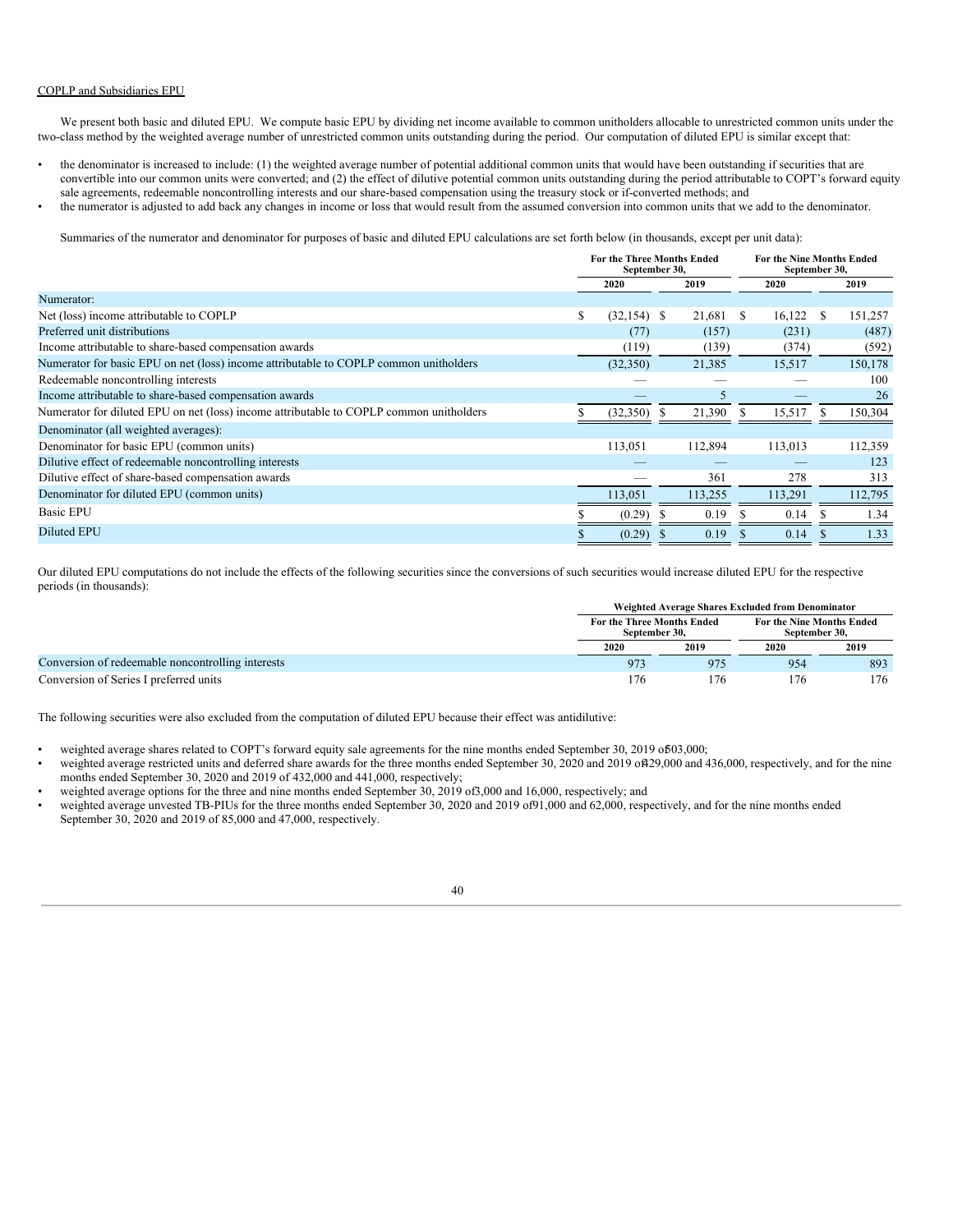#### **17. Commitments and Contingencies**

## **Litigation and Claims**

In the normal course of business, we are subject to legal actions and other claims. We record losses for specific legal proceedings and claims when we determine that a loss is probable and the amount of loss can be reasonably estimated. As of September 30, 2020, management believes that it is reasonably possible that we could recognize a loss of up to \$3.1 million for certain municipal tax claims. While we do not believe this loss would materially affect our financial position or liquidity, it could be material to our results of operations. Management believes that it is also reasonably possible that we could incur losses pursuant to other such claims but do not believe such losses would materially affect our financial position, liquidity or results of operations. Our assessment of the potential outcomes of these matters involves significant judgment and is subject to change based on future developments.

#### **Environmental**

We are subject to various Federal, state and local environmental regulations related to our property ownership and operation. We have performed environmental assessments of our properties, the results of which have not revealed any environmental liability that we believe would have a materially adverse effect on our financial position, operations or liquidity.

In connection with a lease and subsequent sale in 2008 and 2010 ofthree properties in Dayton, New Jersey, we agreed to provide certain environmental indemnifications limited to \$19 million in the aggregate. We have insurance coverage in place to mitigate much of any potential future losses that may result from these indemnification agreements.

## **Tax Incremental Financing Obligation**

Anne Arundel County, Maryland issued tax incremental financing bonds to third-party investors in order to finance public improvements needed in connection with our project known as the National Business Park. These bonds had a remaining principal balance of approximately \$33 million as of September 30, 2020. The real estate taxes on increases in assessed values post-bond issuance of properties in development districts encompassing the National Business Park are transferred to a special fund pledged to the repayment of the bonds. While we are obligated to fund, through a special tax, any future shortfalls between debt service of the bonds and real estate taxes available to repay the bonds, as of September 30, 2020, we do not expect any such future fundings will be required.

## **Effects of COVID-19**

Since first being declared a pandemic by the World Health Organization in early March 2020, the coronavirus, or COVID-19, has spread worldwide. In an effort to control its spread, governments and other authorities imposed restrictive measures affecting freedom of movement and business operations, such as shelter-in-place orders and business closures. Strong restrictive measures were put into place in much of the United States beginning in March, bringing many businesses to a halt while forcing others to change the way in which they conduct their operations, with much of the workforce working from their homes to the extent they were able. States and local governments began easing these measures to varying extents in late April, with some lifting restrictive measures entirely, while others chose a more gradual, extended easing approach. While the easing of these measures has enabled many businesses to gradually resume normal operations, most businesses continue to be hindered to varying extents by either measures still in effect, operational challenges resulting from social distancing requirements/expectations and/or a reluctance by much of the population to engage in certain activities while the pandemic is still active. As of the date of this filing, COVID-19 spread continues world- and nation-wide, and is expected to continue until effective vaccinations have been developed and then distributed and administered to much of the population. As a result, there continues to be significant uncertainty regarding the duration and extent of this pandemic. The outbreak has significantly disrupted financial and economic markets worldwide, as well as in the United States at a national, regional and local level. These conditions could continue or further deteriorate as businesses feel the prolonged effects of stalled or reduced operations and uncertainty regarding the pandemic continues.

COVID-19, and similar pandemics, along with measures instituted to prevent spread, may adversely affect us in many ways, including, but not limited to:

- disruption of our tenants' operations, which could adversely affect their ability, or willingness, to sustain their businesses and/or fulfill their lease obligations;
- our ability to maintain occupancy in our properties and obtain new leases for unoccupied and new development space at favorable terms or at all;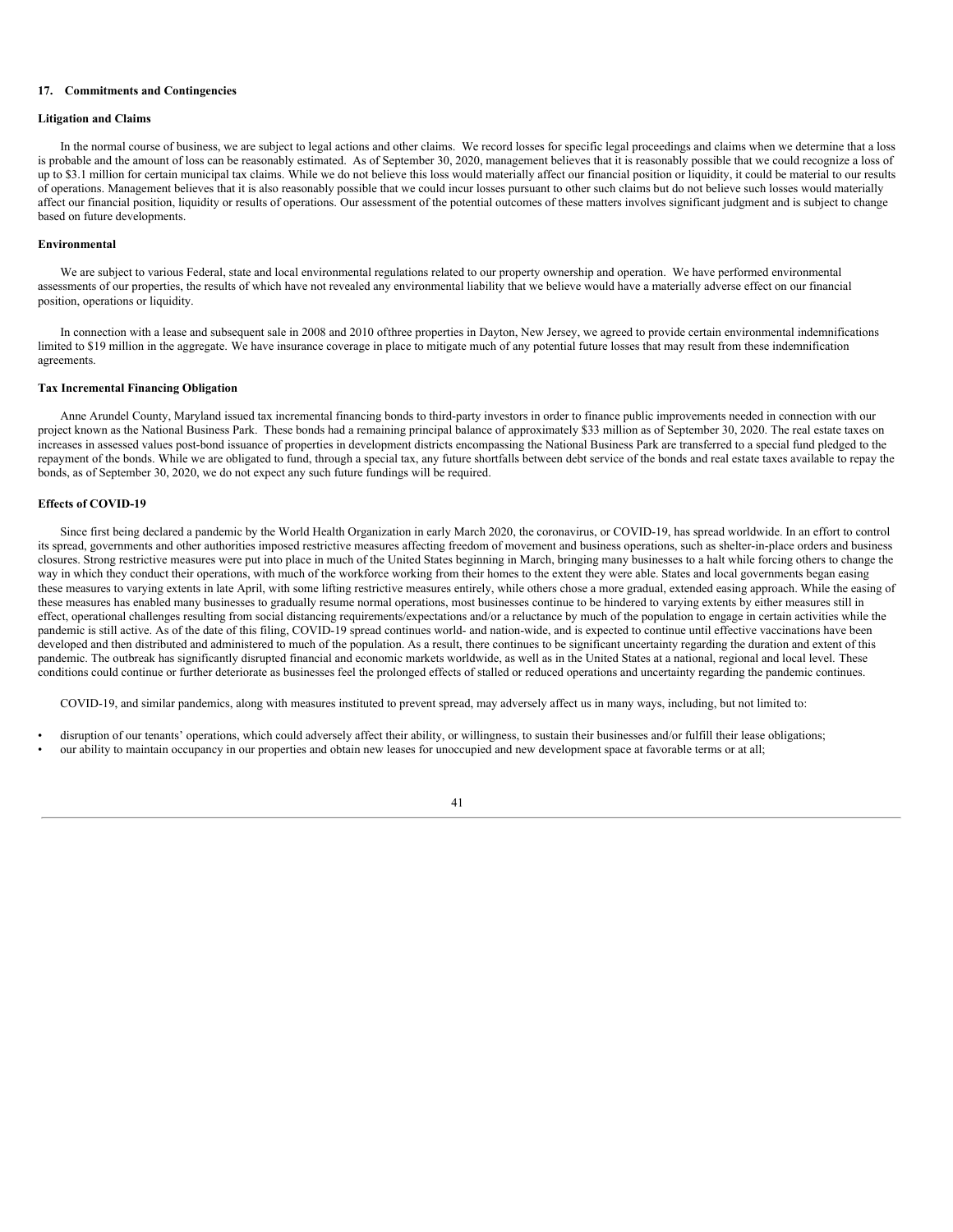- shortages in supply of products or services from our and our tenants' vendors that are needed for us and our tenants to operate effectively, and which could lead to increased costs for such products and services;
- access to debt and equity capital on attractive terms or at all. Severe disruption and instability in the global financial markets or deteriorations in credit and financing conditions may affect our or our tenants' ability to access capital necessary to fund operations, refinance debt or fund planned investments on a timely basis, and may adversely affect the valuation of financial assets and liabilities;
- our and our tenants' ability to continue or complete planned development, including the potential for delays in the supply of materials or labor necessary for development; and
- an increase in the pace of businesses implementing remote work arrangements over the long-term, which would adversely effect demand for office space.

The extent of the effect on our operations, financial condition and cash flows will be dependent on future developments, including the duration of the pandemic, the prevalence, strength and duration of restrictive measures and the resulting effects on our tenants, potential future tenants, the commercial real estate industry and the broader economy, all of which are uncertain and difficult to predict.

## **18. Subsequent Event**

On October 30, 2020, we sold a 90% interest in two data center shell properties in Virginia based on an aggregate property value of \$90 million and retained a 10% interest in the properties through B RE COPT DC JV II LLC ("B RE COPT"), a newly-formed joint venture. Our partner in the joint venture acquired the 90% interest from us for \$81 million. We are accounting for our interest in the joint venture using the equity method of accounting.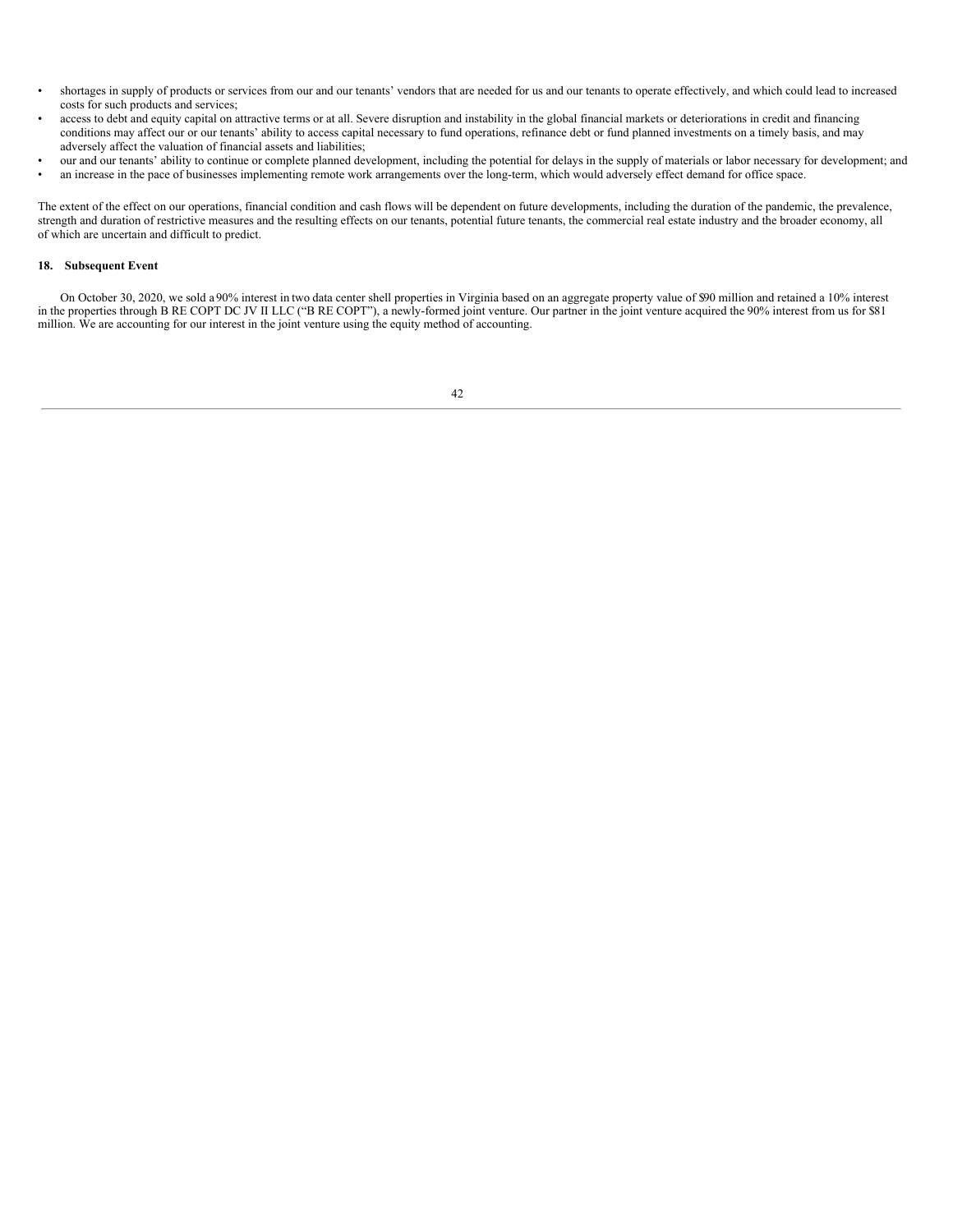## **Item 2. Management's Discussion and Analysis of Financial Condition and Results of Operations**

## **Overview**

During the nine months ended September 30, 2020, we:

- finished the period with our office and data center shell portfolio 93.8% occupied and 94.4% leased:
- placed into service 1.2 million square feet in six newly-developed properties (including three data center shell properties and three office properties in our Redstone Arsenal sub-segment), expansions of two fully-operational properties and one redeveloped property that were 99.2% leased as of September 30, 2020;
- refinanced unsecured senior notes due to mature in June 2021 with a new note issuance on September 17, 2020 by:
	- issuing \$400.0 million of 2.25% Notes at an initial offering price of 99.416% of their face value. The proceeds from this issuance, after deducting underwriting discounts but before other offering expenses, were approximately \$395.3 million;
	- completing a tender offer for \$300.0 million of 3.70% Notes, which resulted in our purchase of \$122.9 million, or 40.98%, of the notes for \$126.0 million plus accrued interest; and
	- initiating the redemption of the remaining \$177.1 million of 3.70% Notes, which was completed on October 19, 2020 for \$180.9 million plus accrued interest. We initially used the remaining proceeds from the 2.25% Notes issuance to repay borrowings under our Revolving Credit Facility and for general corporate purposes, which included the cash settlement of three forward-starting interest rate swaps and accrued interest thereon for \$53.1 million. We subsequently used borrowings under our Revolving Credit Facility to fund the 3.70% Notes redemption on October 19, 2020; and
- amended an existing term loan facility to increase the loan amount by \$150.0 million and reduce the LIBOR interest rate spread on the facility. We used the resulting loan proceeds to repay borrowings under our Revolving Credit Facility that funded development costs.

In addition, effective March 16, 2020, Paul R. Adkins resigned from his position as Executive Vice President and Chief Operating Officer. We commenced a search for candidates to replace Mr. Adkins and, in the interim, have senior level employees handling his responsibilities.

On October 30, 2020, we sold a 90% interest in two data center shell properties in Virginia based on an aggregate property value of \$90 million and retained a 10% interest in the properties through B RE COPT, a newly-formed joint venture. Our partner in the joint venture acquired the 90% interest from us for \$81 million, which was used to repay borrowings under our Revolving Credit Facility.

We refer to the measure "annualized rental revenue" in various sections of the Management's Discussion and Analysis of Financial Condition and Results of Operations section of this Quarterly Report on Form 10-Q. Annualized rental revenue is a measure that we use to evaluate the source of our rental revenue as of a point in time. It is computed by multiplying by 12 the sum of monthly contractual base rents and estimated monthly expense reimbursements under active leases as of a point in time (ignoring free rent then in effect). Our computation of annualized rental revenue excludes the effect of lease incentives, although the effect of this exclusion is not material. We consider annualized rental revenue to be a useful measure for analyzing revenue sources because, since it is point-in-time based, it does not contain increases and decreases in revenue associated with periods in which lease terms were not in effect; historical revenue under generally accepted accounting principles in the United States of America ("GAAP") does contain such fluctuations. We find the measure particularly useful for leasing, tenant, segment and industry analysis.

With regard to our operating portfolio square footage, occupancy and leasing statistics included below and elsewhere in this Quarterly Report on Form 10-O, amounts disclosed include information pertaining to properties owned through unconsolidated real estate joint ventures except for amounts reported for annualized rental revenue, which represent the portion attributable to our ownership interest.

We discuss significant factors contributing to changes in our net income in the section below entitled "Results of Operations." The results of operations discussion is combined for COPT and COPLP because there are no material differences in the results of operations between the two reporting entities.

In addition, the section below entitled "Liquidity and Capital Resources" includes discussions of, among other things: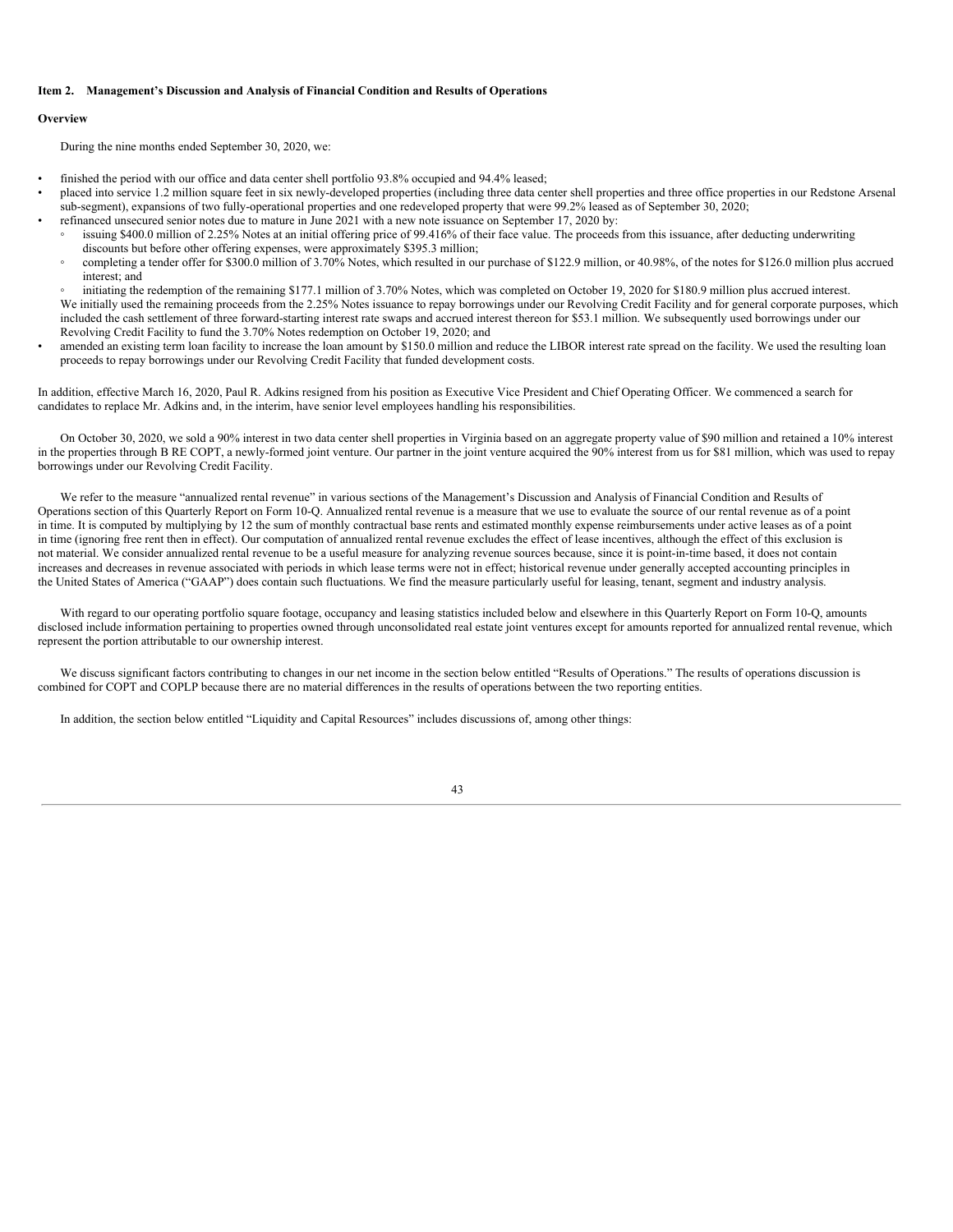- how we expect to generate cash for short and long-term capital needs; and
- our commitments and contingencies.

You should refer to our consolidated financial statements and the notes thereto as you read this section.

This section contains "forward-looking" statements, as defined in the Private Securities Litigation Reform Act of 1995, that are based on our current expectations, estimates and projections about future events and financial trends affecting the financial condition and operations of our business. Forward-looking statements can be identified by the use of words such as "may," "will," "should," "could," "believe," "anticipate," "expect," "estimate," "plan" or other comparable terminology. Forward-looking statements are inherently subject to risks and uncertainties, many of which we cannot predict with accuracy and some of which we might not even anticipate. Although we believe that the expectations, estimates and projections reflected in such forward-looking statements are based on reasonable assumptions at the time made, we can give no assurance that these expectations, estimates and projections will be achieved. Future events and actual results may differ materially from those discussed in the forward-looking statements. Important factors that may affect these expectations, estimates and projections include, but are not limited to:

- general economic and business conditions, which will, among other things, affect office property and data center demand and rents, tenant creditworthiness, interest rates, financing availability and property values;
- adverse changes in the real estate markets, including, among other things, increased competition with other companies;
- risks and uncertainties regarding the impact of the COVID-19 pandemic, and similar pandemics, along with restrictive measures instituted to prevent spread, on our business, the real estate industry and national, regional and local economic conditions;
- governmental actions and initiatives, including risks associated with the impact of a prolonged government shutdown or budgetary reductions or impasses, such as a reduction in rental revenues, non-renewal of leases and/or reduced or delayed demand for additional space by our strategic customers;
- our ability to borrow on favorable terms;
- risks of real estate acquisition and development activities, including, among other things, risks that development projects may not be completed on schedule, that tenants may not take occupancy or pay rent or that development or operating costs may be greater than anticipated;
- risks of investing through joint venture structures, including risks that our joint venture partners may not fulfill their financial obligations as investors or may take actions that are inconsistent with our objectives;
- changes in our plans for properties or views of market economic conditions or failure to obtain development rights, either of which could result in recognition of significant impairment losses;
- our ability to satisfy and operate effectively under Federal income tax rules relating to real estate investment trusts and partnerships;
- possible adverse changes in tax laws;
- the dilutive effects of issuing additional common shares;
- our ability to achieve projected results;
- security breaches relating to cyber attacks, cyber intrusions or other factors; and
- environmental requirements.

We undertake no obligation to publicly update or supplement forward-looking statements.

#### **Effects of COVID-19**

#### Pandemic Overview

Since first being declared a pandemic by the World Health Organization in early March 2020, the coronavirus, or COVID-19, has spread worldwide. In an effort to control its spread, governments and other authorities imposed restrictive measures affecting freedom of movement and business operations, such as shelter-in-place orders and business closures. Strong restrictive measures were put into place in much of the United States beginning in March, bringing many businesses to a halt while forcing others to change the way in which they conduct their operations, with much of the workforce working from their homes to the extent they were able. States and local governments began easing these measures to varying extents in late April, with some lifting restrictive measures entirely, while others chose a more gradual, extended easing approach. While the easing of these measures has enabled many businesses to gradually resume normal operations, most businesses continue to be hindered to varying extents by either measures still in effect, operational challenges resulting from social distancing requirements/expectations and/or a reluctance by much of the population to engage in certain activities while the pandemic is still active. As of the date of this filing, COVID-19 spread continues world- and nation-wide, and is expected to continue until effective vaccinations have been developed and then distributed and administered to much of the population. As a result, there continues

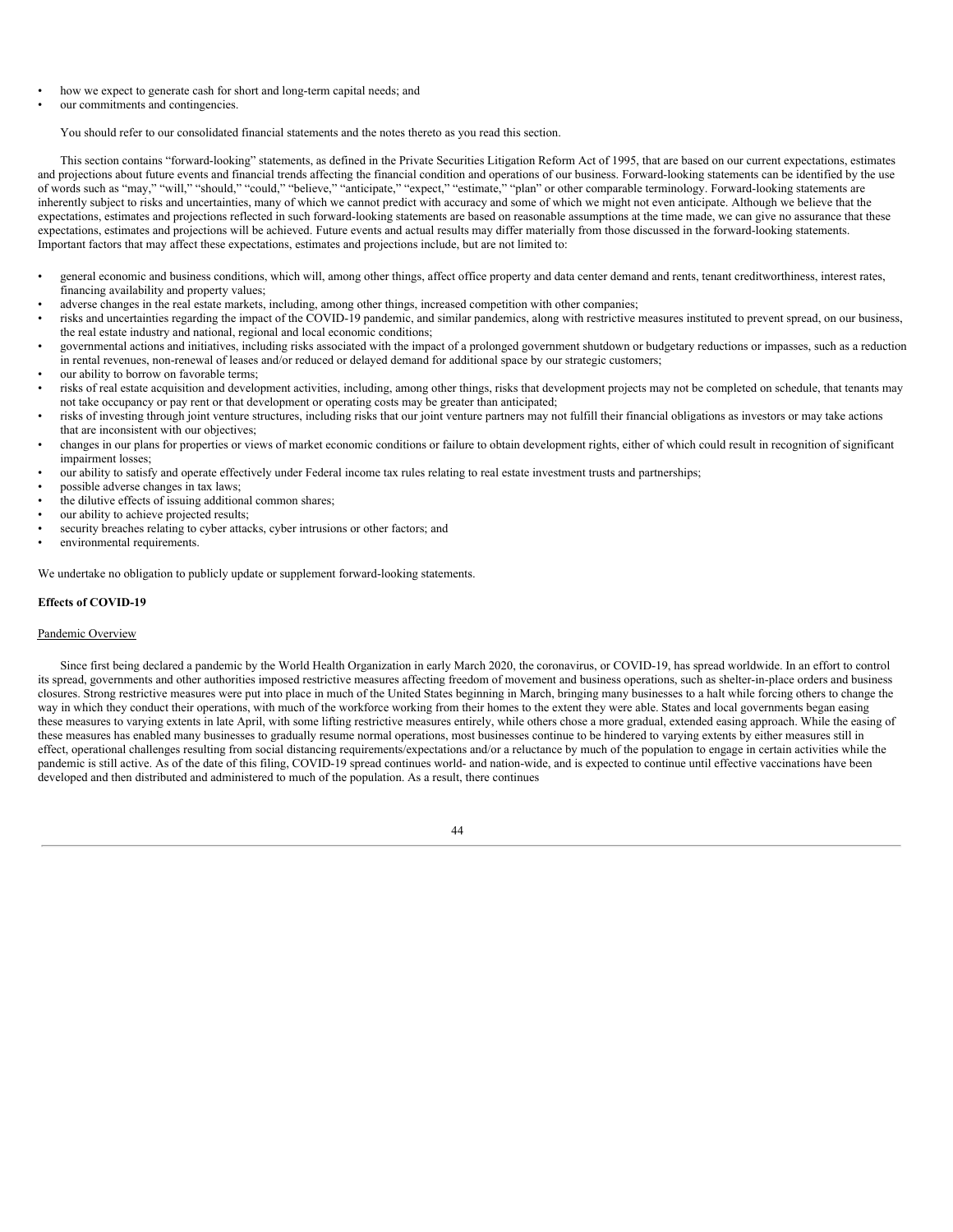to be significant uncertainty regarding the duration and extent of this pandemic. COVID-19 has significantly disrupted financial and economic markets worldwide, as well as in the United States at a national, regional and local level. These conditions could continue or further deteriorate as businesses feel the prolonged effects of stalled or reduced operations and uncertainty regarding the pandemic continues.

#### Effect on Real Estate Industry

COVID-19 has significantly affected the operations of much of the commercial real estate industry as certain tenants' operations, including the ability to use space and run businesses, have been disrupted. This has adversely affected tenants' ability to sustain their businesses, including their ability, or willingness, to fulfill their lease obligations. The industry has also been significantly impacted by the economic disruption that COVID-19 has triggered, which has affected the ability to lease space in many property types to new and existing tenants at favorable terms. Key demand drivers for office space, such as employment levels, business confidence and corporate profits, have been adversely affected. In addition, after months of businesses operating in significant part through remote work arrangements out of necessity, the pace of such arrangements becoming more prevalent long-term could accelerate, adversely affecting office space demand, although that effect may be offset by a slowing in the trend toward adoption of shared office and open workplace structures due to greater social distancing concerns. As a result, the commercial real estate industry, including office real estate, has suffered adverse impacts in its operations, financial conditions and cash flows due to the COVID-19 pandemic and faces the potential for lasting future effects.

## Effect on the Company

Our office and data center shell portfolio is significantly concentrated in Defense/IT Locations, representing 167 of the portfolio's 176 properties, or 88.0%, of our annualized rental revenue as of September 30, 2020. These properties are primarily occupied by the USG and contractor tenants engaged in what we believe are high-priority security, defense and IT missions. As a result, most of these properties were designated as "essential businesses," and therefore exempt from many of the restrictions that otherwise have affected much of the commercial real estate industry. Furthermore, since the tenants in these properties are mostly the USG, or contractors of the USG who continue to be compensated by the USG for their services, we believe that their ability, and willingness, to fulfill their lease obligations will not be disrupted. Our Defense/IT Locations do include tenants serving as amenities to business parks housing our properties (such as restaurant, retail and personal service providers); while these tenants' operations have been significantly disrupted by COVID-19, our annualized rental revenue from these tenants is not significant.

As of September 30, 2020, we owned seven Regional Office properties, representing 11.5% of our office and data center shell portfolio's annualized rental revenue. These properties were comprised of: three high-rise Baltimore City properties proximate to the city's waterfront; and four Northern Virginia properties. While these properties include tenants in the financial services, health care and public health sectors, which, as "essential businesses," have been exempt from restrictions on operations, they also include a number of non-essential business tenants. These properties are more subject to traditional office fundamentals than our Defense/IT Locations and therefore face much of the enhanced risk in adverse impacts from COVID-19 described above.

The pandemic has affected the manner in which we conduct our operations in the following ways:

## for the operations of our properties;

- we consulted with medical experts in developing an approach to safely operate our properties during the pandemic;
- we use manufacturer recommended heating and air conditioning filters to ensure appropriate outside air distribution;
- we proactively engaged our tenants to help them through unknowns as pandemic concerns heightened and restrictive measures were being instituted, and maintained that engagement to ensure communication regarding steps we were taking in our business operations, any changes in tenant operations (such as office closures or revised work schedules) and the existence of any actual or presumed COVID-19 cases in properties;
- our on-site property operations staff have been required to use personal protective equipment, such as masks, gloves and hand sanitizer, and implement other procedural changes to enhance separation and minimize spread;
- we instituted enhanced cleaning measures, particularly for high touch areas and flat surfaces, and conducted special deep cleanings in properties potentially affected by actual or presumed COVID-19 cases;
- we provided signage promoting proper social distancing practices and hand sanitizer stations for property common area lobbies; and
- for properties that were not being used by tenants due to office closures or work from home arrangements, we locked down public (non-tenant) access to the properties for security purposes and instituted other measures aimed at managing costs;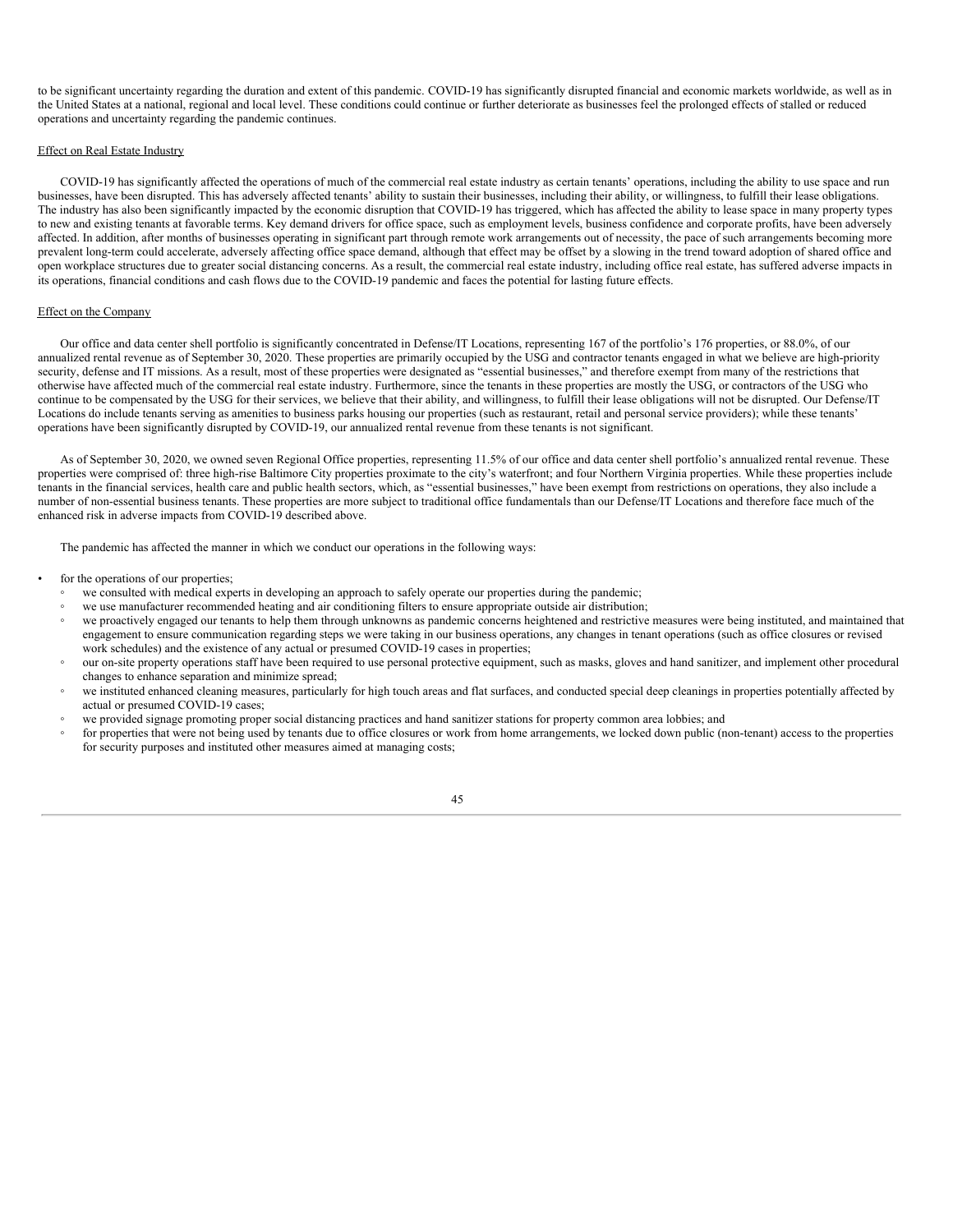- for our employees:
	- our staff deemed to be essential, including our executives, select other members of our leadership team and most of our property management team, have continued to report to their normal work locations; and
	- most of our other staff worked from home from mid-March until the end of May, when most began reporting to their normal work locations on a weekly rotational basis; and
- for our leasing activities:
	- we continued active engagement for lease transactions already in progress while business closures were in place;
	- during periods of time in which we were unable to physically show space to prospective tenants (from mid-March until late May to mid-June), we showed space to new prospective tenants using a combination of virtual technology and pre-recorded video tours; and
	- we implemented new advertising strategies to promote space availability.

As of the date of this filing, we believe that COVID-19 has not significantly affected our results of operations. Our:

- same property NOI from real estate operations decreased 1.6% for the three months ended September 30, 2020 and increased 0.3% for the nine months ended September 30, 2020 relative to the comparable 2019 periods. These changes included the effect of \$1.1 million and \$2.7 million increases in provisions for collectability losses and \$739,000 and \$1.3 million decreases in parking revenue in the three and nine months ended September 30, 2020, respectively, relative to the comparable 2019 periods. Substantially all of the increases in collectibility losses was attributable to tenants whose operations were significantly disrupted by the pandemic (including primarily tenants serving as amenities to Defense/IT Location properties);
- other lease revenue collections were not significantly affected by the pandemic. However, we have agreed to deferred payment arrangements for approximately \$2.6 million in lease receivables to be repaid in most cases by 2021 with primarily Regional Office tenants and tenants serving as amenities to Defense/IT Location properties whose operations were significantly disrupted;
- office and data center shell portfolio was 93.8% occupied (compared to 92.9% at year end) and 94.4% leased (unchanged from year end) and our Same Properties portfolio was 92.5% occupied (compared to 91.8% at year end) and 93.2% leased (compared to 93.5% at year end);
- operating expenses included the effect of higher cleaning and maintenance related costs, which was partially offset by higher tenant expense reimbursements; and • leadership team concluded that the economic disruption resulting from COVID-19 constituted a significant adverse change in the business climate that could affect the value of our Regional Office properties, which are dependent on commercial office tenants and could suffer increased vacancy as a result. Accordingly, we concluded that these circumstances constituted an indicator of impairment. We performed recovery analyses for each Regional Office property's asset group and concluded that the carrying value of each asset group was recoverable from the respective estimated undiscounted future cash flows. As a result, no impairment loss was recognized.

While we do not currently expect that COVID-19 will significantly affect our results of operations, financial condition or cash flows, we believe that the impact of the pandemic will be dependent on future developments, including the duration of the pandemic, the prevalence, strength and duration of restrictive measures and the resulting effects on our tenants, potential future tenants, the commercial real estate industry and the broader economy, all of which are uncertain and difficult to predict. Nevertheless, we believe at this time that there is more inherent risk associated with the operations of our Regional Office properties than our Defense/IT Locations.

We believe that COVID-19 led to several leases being executed later than we previously expected, and the inability for us to physically show space to prospective tenants for a period of time due to restrictive measures served as an impediment to initiating new and progressing active leasing transactions. While we do not believe that our development leasing and ability to renew leases scheduled to expire has been significantly affected by the pandemic, we do believe that the impact of the restrictive measures and the economic uncertainty caused by the pandemic has impacted our timing and volume of vacant space leasing, and may continue to do so in the future.

For our development activity, we have delivered space in five newly-constructed properties and expansions of two fully-operational properties on schedule since March 2020, and the 11 properties and expansion of one fully-operational property that were under development as of September 30, 2020 face minimal operational risk as they were 84% leased as of the date of this filing. COVID-19 enhances the risk of us being able to stay on pace to complete development and begin operations on schedule due to the potential for delays from: jurisdictional permitting and inspections; factories' ability to provide materials; and possible labor quarantines. These types of issues have not significantly affected us to date but could in the future, depending on COVID-19 related developments.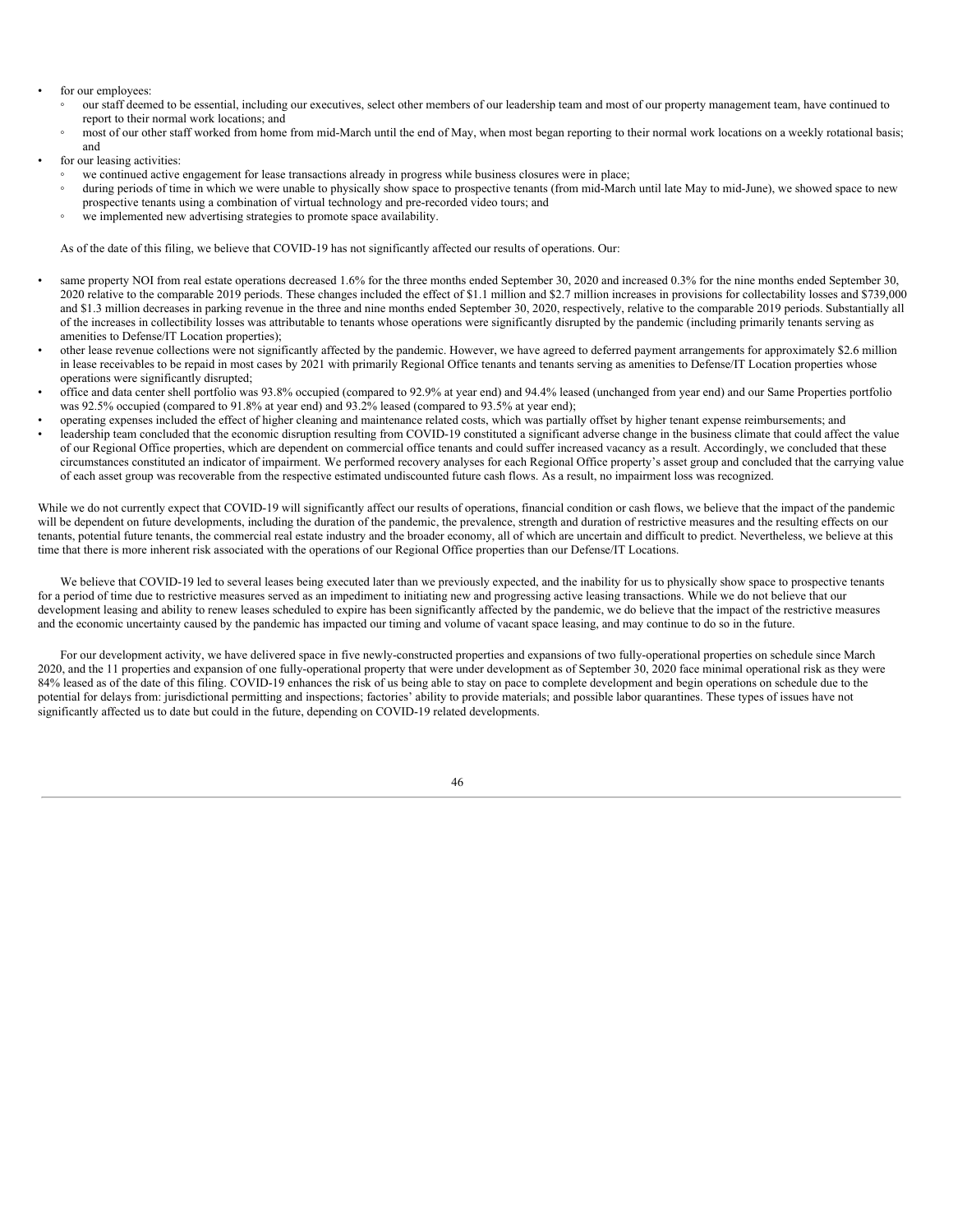We do not expect that we will be required to incur significant additional capital expenditures on existing properties as a result of COVID-19.

In March 2020, due to the potential for financial market instability from the pandemic, we borrowed under our Revolving Credit Facility in order to pre-fund our short-term capital needs. As the capital markets remained stable in the second quarter of 2020, we repaid much of these borrowings in June 2020. We completed an issuance of \$400.0 million in unsecured senior notes in September 2020, which enabled us to refinance \$300.0 million in notes maturing in 2021, and we have no other significant debt maturities until 2022.

## **Occupancy and Leasing**

#### Office and Data Center Shell Portfolio

The tables below set forth occupancy information pertaining to our portfolio of office and data center shell properties:

|                                                                          | September 30, 2020 |            | December 31, 2019 |
|--------------------------------------------------------------------------|--------------------|------------|-------------------|
| Occupancy rates at period end                                            |                    |            |                   |
| Total                                                                    |                    | 93.8%      | $92.9\%$          |
| Defense/IT Locations:                                                    |                    |            |                   |
| Fort Meade/BW Corridor                                                   |                    | $90.7\%$   | 92.4%             |
| Northern Virginia Defense/IT                                             |                    | 88.5 %     | 82.4 %            |
| Lackland Air Force Base                                                  |                    | $100.0 \%$ | $100.0\%$         |
| Navy Support Locations                                                   |                    | $95.6\%$   | $92.5\%$          |
| Redstone Arsenal                                                         |                    | $99.5\%$   | $99.3\%$          |
| Data Center Shells                                                       |                    | $100.0 \%$ | 100.0%            |
| <b>Total Defense/IT Locations</b>                                        |                    | 94.2 %     | 93.7 %            |
| Regional Office                                                          |                    | $92.3\%$   | 88.1 %            |
| Other                                                                    |                    | 68.4 %     | 73.0 %            |
| Average contractual annual rental rate per square foot at period end (1) | <sup>\$</sup>      | 30.83      | 31.28<br>S        |

(1) Includes estimated expense reimbursements.

|                                   | Rentable<br><b>Square Feet</b> | Occupied<br><b>Square Feet</b> |
|-----------------------------------|--------------------------------|--------------------------------|
|                                   | (in thousands)                 |                                |
| December 31, 2019                 | 19,173                         | 17,816                         |
| Vacated upon lease expiration (1) |                                | (365)                          |
| Occupancy for new leases (2)      |                                | 459                            |
| Developed or redeveloped          | 1,241                          | 1.220                          |
| Other changes                     | (25)                           |                                |
| September 30, 2020                | 20,389                         | 19,130                         |

(1) Includes lease terminations and space reductions occurring in connection with lease renewals.

(2) Excludes occupancy of vacant square feet acquired or developed.

During the nine months ended September 30, 2020, we completed 2.7 million square feet of leasing, including: renewed leases on 1.9 million square feet, representing 84.3% of the square footage of our lease expirations (including the effect of early renewals); 520,000 square feet of development and redevelopment space; and 274,000 square feet of vacant space.

## Wholesale Data Center

Our 19.25 megawatt wholesale data center was 86.7% leased as of September 30, 2020 and 76.9% leased as of December 31, 2019, reflecting an increase from our leasing of 3.1 megawatts in April 2020. We have a lease for 11.25 megawatts in holdover status requiring six months' notice for the tenant to terminate that we are negotiating for renewal.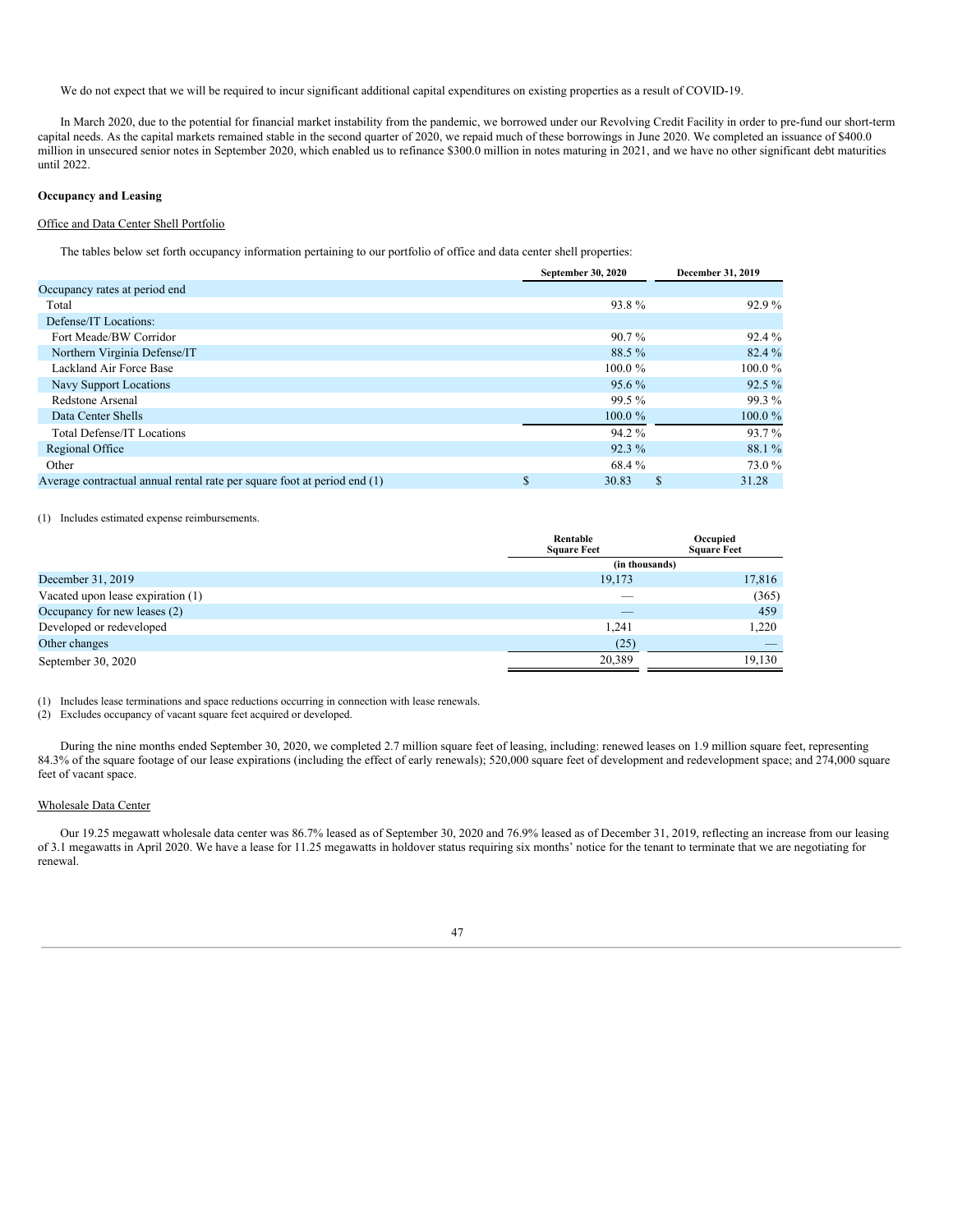## **Results of Operations**

We evaluate the operating performance of our properties using NOI from real estate operations, our segment performance measure, which includes: real estate revenues and property operating expenses; and the net of revenues and property operating expenses of real estate operations owned through unconsolidated real estate joint ventures ("UJVs") that is allocable to COPT's ownership interest ("UJV NOI allocable to COPT"). We view our NOI from real estate operations as comprising the following primary categories:

- office and data center shell properties:
	- stably owned and 100% operational throughout the current and prior year reporting periods. We define these as changes from "Same Properties";
	- developed or redeveloped and placed into service that were not 100% operational throughout the current and prior year reporting periods; and
	- disposed; and
- our wholesale data center.

In addition to owning properties, we provide construction management and other services. The primary manner in which we evaluate the operating performance of our construction management and other service activities is through a measure we define as NOI from service operations, which is based on the net of the revenues and expenses from these activities. The revenues and expenses from these activities consist primarily of subcontracted costs that are reimbursed to us by customers along with a management fee. The operating margins from these activities are small relative to the revenue. We believe NOI from service operations is a useful measure in assessing both our level of activity and our profitability in conducting such operations.

Since both of the measures discussed above exclude certain items includable in net income, reliance on these measures has limitations; management compensates for these limitations by using the measures simply as supplemental measures that are considered alongside other GAAP and non-GAAP measures. A reconciliation of NOI from real estate operations and NOI from service operations to net income reported on the consolidated statements of operations of COPT and subsidiaries is provided in Note 13 to our consolidated financial statements.

Comparison of Statements of Operations for the Three Months Ended September 30, 2020 and 2019

|                                                                      | For the Three Months Ended September 30, |           |               |                |    |           |  |  |
|----------------------------------------------------------------------|------------------------------------------|-----------|---------------|----------------|----|-----------|--|--|
|                                                                      |                                          | 2020      |               | 2019           |    | Variance  |  |  |
|                                                                      |                                          |           |               | (in thousands) |    |           |  |  |
| Revenues                                                             |                                          |           |               |                |    |           |  |  |
| Revenues from real estate operations                                 | \$                                       | 134,443   | <sup>\$</sup> | 130,734        | -S | 3,709     |  |  |
| Construction contract and other service revenues                     |                                          | 20,323    |               | 28,697         |    | (8, 374)  |  |  |
| Total revenues                                                       |                                          | 154,766   |               | 159,431        |    | (4,665)   |  |  |
| Operating expenses                                                   |                                          |           |               |                |    |           |  |  |
| Property operating expenses                                          |                                          | 51,552    |               | 49,714         |    | 1,838     |  |  |
| Depreciation and amortization associated with real estate operations |                                          | 35,332    |               | 34,692         |    | 640       |  |  |
| Construction contract and other service expenses                     |                                          | 19,220    |               | 27,802         |    | (8, 582)  |  |  |
| Impairment losses                                                    |                                          | 1,530     |               | 327            |    | 1,203     |  |  |
| General, administrative and leasing expenses                         |                                          | 7,467     |               | 7,929          |    | (462)     |  |  |
| Business development expenses and land carry costs                   |                                          | 1,094     |               | 964            |    | 130       |  |  |
| Total operating expenses                                             |                                          | 116,195   |               | 121,428        |    | (5,233)   |  |  |
| Interest expense                                                     |                                          | (17, 152) |               | (17, 126)      |    | (26)      |  |  |
| Interest and other income                                            |                                          | 1,746     |               | 1,842          |    | (96)      |  |  |
| Credit loss recoveries                                               |                                          | 1,465     |               |                |    | 1,465     |  |  |
| Loss on early extinguishment of debt                                 |                                          | (3,237)   |               |                |    | (3,237)   |  |  |
| Loss on interest rate derivatives                                    |                                          | (53, 196) |               |                |    | (53, 196) |  |  |
| Equity in income of unconsolidated entities                          |                                          | 477       |               | 396            |    | 81        |  |  |
| Income tax (expense) benefit                                         |                                          | (16)      |               | 131            |    | (147)     |  |  |
| Net (loss) income                                                    |                                          | (31, 342) | S.            | 23,246         | S  | (54, 588) |  |  |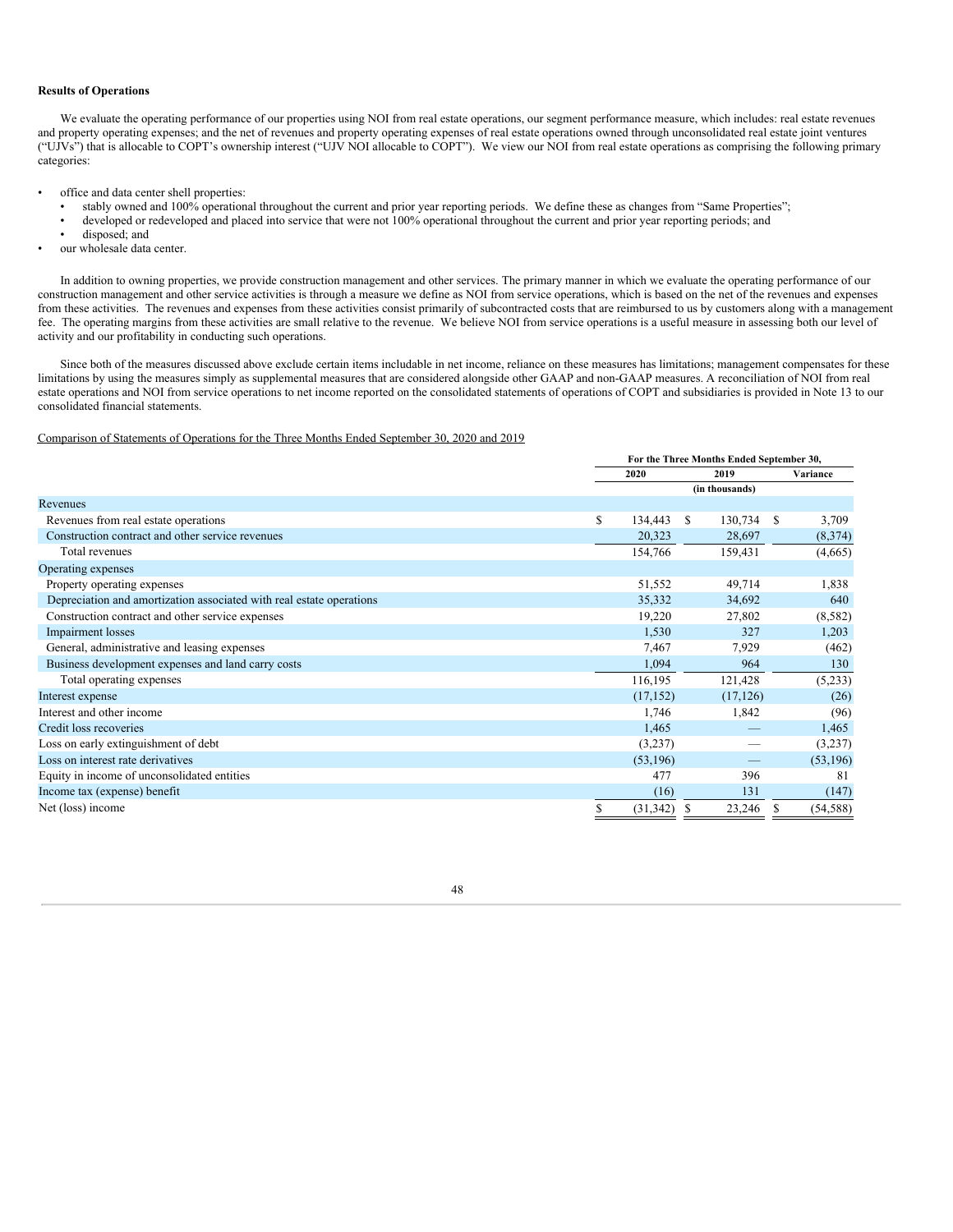## *NOI from Real Estate Operations*

|                                                                                            |              |           |              | For the Three Months Ended September 30,            |               |          |  |  |
|--------------------------------------------------------------------------------------------|--------------|-----------|--------------|-----------------------------------------------------|---------------|----------|--|--|
|                                                                                            |              | 2020      |              | 2019                                                | Variance      |          |  |  |
|                                                                                            |              |           |              | (Dollars in thousands, except per square foot data) |               |          |  |  |
| Revenues                                                                                   |              |           |              |                                                     |               |          |  |  |
| Same Properties revenues                                                                   |              |           |              |                                                     |               |          |  |  |
| Lease revenue, excluding lease termination revenue and provision for collectability losses | $\mathbb{S}$ | 118,830   | $\mathbb S$  | 117,360                                             | $\$$          | 1,470    |  |  |
| Lease termination revenue                                                                  |              | 609       |              | 823                                                 |               | (214)    |  |  |
| Provision for collectability losses included in lease revenue                              |              | (1,089)   |              | (39)                                                |               | (1,050)  |  |  |
| Other property revenue                                                                     |              | 515       |              | 1,227                                               |               | (712)    |  |  |
| Same Properties total revenues                                                             |              | 118,865   |              | 119,371                                             |               | (506)    |  |  |
| Developed and redeveloped properties placed in service                                     |              | 9,510     |              | 2,885                                               |               | 6,625    |  |  |
| Wholesale data center                                                                      |              | 6,068     |              | 6,565                                               |               | (497)    |  |  |
| Dispositions                                                                               |              |           |              | 1,230                                               |               | (1,230)  |  |  |
| Other                                                                                      |              |           |              | 683                                                 |               | (683)    |  |  |
|                                                                                            |              | 134,443   |              | 130,734                                             |               | 3,709    |  |  |
| Property operating expenses                                                                |              |           |              |                                                     |               |          |  |  |
| <b>Same Properties</b>                                                                     |              | (46, 342) |              | (45, 636)                                           |               | (706)    |  |  |
| Developed and redeveloped properties placed in service                                     |              | (1, 566)  |              | (513)                                               |               | (1,053)  |  |  |
| Wholesale data center                                                                      |              | (3,642)   |              | (3,374)                                             |               | (268)    |  |  |
| Dispositions                                                                               |              |           |              | (164)                                               |               | 164      |  |  |
| Other                                                                                      |              | (2)       |              | (27)                                                |               | 25       |  |  |
|                                                                                            |              | (51, 552) |              | (49, 714)                                           |               | (1, 838) |  |  |
|                                                                                            |              |           |              |                                                     |               |          |  |  |
| UJV NOI allocable to COPT                                                                  |              |           |              |                                                     |               |          |  |  |
| <b>Same Properties</b>                                                                     |              | 1,247     |              | 1,214                                               |               | 33       |  |  |
| Retained interests in UJV formed in 2019                                                   |              | 505       |              | 387                                                 |               | 118      |  |  |
|                                                                                            |              | 1,752     |              | 1,601                                               |               | 151      |  |  |
| NOI from real estate operations                                                            |              |           |              |                                                     |               |          |  |  |
| Same Properties                                                                            |              | 73,770    |              | 74,949                                              |               | (1, 179) |  |  |
| Developed and redeveloped properties placed in service                                     |              | 7,944     |              | 2,372                                               |               | 5,572    |  |  |
| Wholesale data center                                                                      |              | 2,426     |              | 3,191                                               |               | (765)    |  |  |
| Dispositions, net of retained interests in UJV formed in 2019                              |              | 505       |              | 1,453                                               |               | (948)    |  |  |
| Other                                                                                      |              | (2)       |              | 656                                                 |               | (658)    |  |  |
|                                                                                            | \$           | 84,643    | $\mathbb{S}$ | 82,621                                              | $\mathbb S$   | 2,022    |  |  |
|                                                                                            |              |           |              |                                                     |               |          |  |  |
| Same Properties NOI from real estate operations by segment                                 |              |           |              |                                                     |               |          |  |  |
| Defense/IT Locations                                                                       | $\mathbb{S}$ | 66,183    | $\mathbb{S}$ | 66,405                                              | $\mathsf{\$}$ | (222)    |  |  |
| Regional Office                                                                            |              | 7,131     |              | 8,163                                               |               | (1,032)  |  |  |
| Other                                                                                      |              | 456       |              | 381                                                 |               | 75       |  |  |
|                                                                                            | \$           | 73,770    | $\mathbb{S}$ | 74,949                                              | $\mathbb{S}$  | (1, 179) |  |  |
| Same Properties rent statistics                                                            |              |           |              |                                                     |               |          |  |  |
| Average occupancy rate                                                                     |              | 92.4%     |              | 91.6%                                               |               | $0.8 \%$ |  |  |
| Average straight-line rent per occupied square foot (1)                                    | $\mathbf S$  | 6.54      | S            | 6.56                                                | <sup>\$</sup> | (0.02)   |  |  |
|                                                                                            |              |           |              |                                                     |               |          |  |  |

(1) Includes minimum base rents, net of abatements, and lease incentives on a straight-line basis for the periods set forth above.

Our Same Properties pool consisted of 152 properties, comprising 81.3% of our office and data center shell portfolio's square footage as of September 30, 2020. This pool of properties changed from the pool used for purposes of comparing 2019 and 2018 in our 2019 Annual Report on Form 10-K due to the addition of five properties placed in service and 100% operational on or before January 1, 2019.

<sup>49</sup>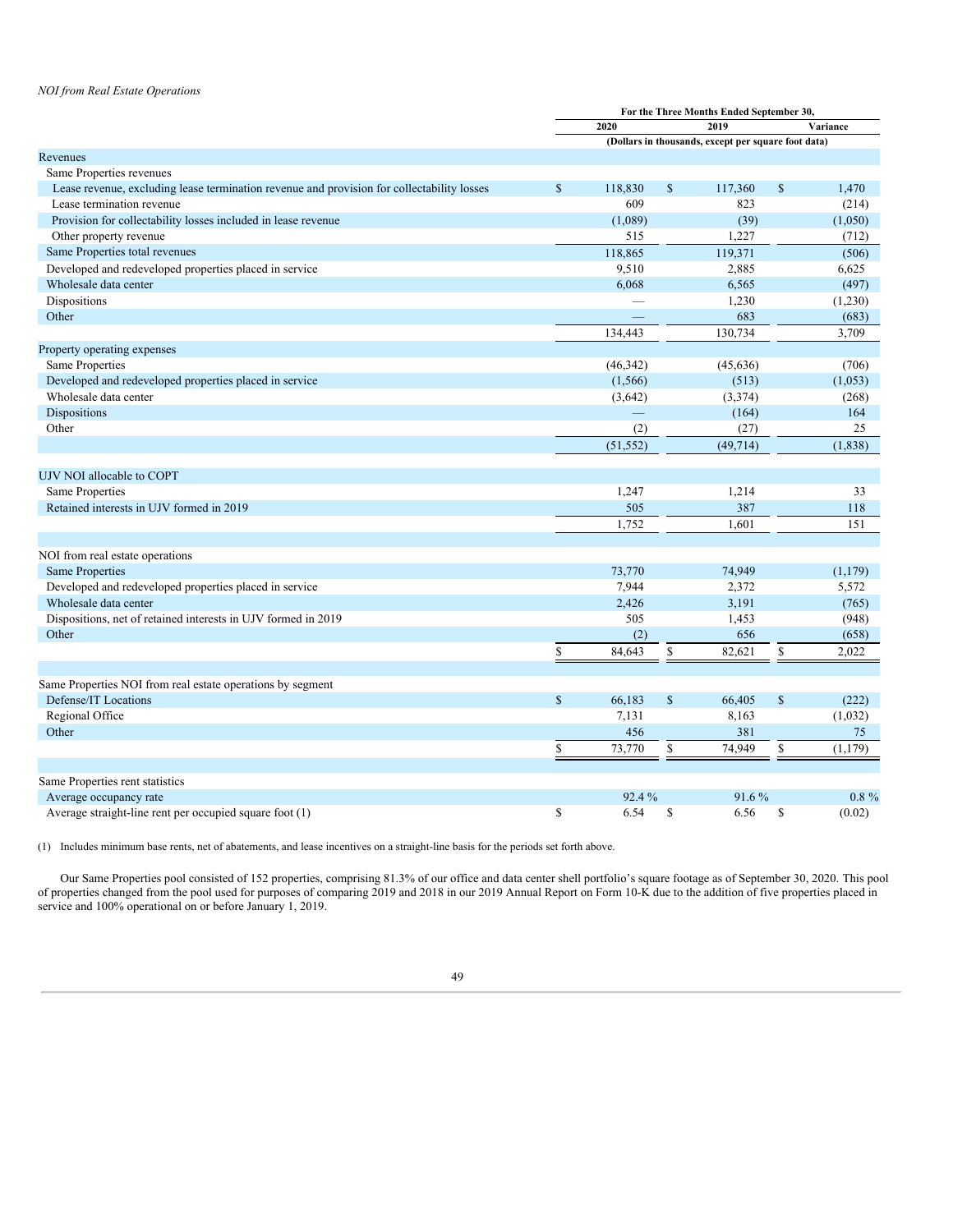NOI from real estate operations of our Same Properties pool decreased primarily due to lower parking revenue and higher provisions for collectibility losses, substantially all of which was attributable to the effects of COVID-19, as well as higher maintenance expenses.

NOI from real estate operations of our developed and redeveloped properties placed in service included 15 properties placed in service in 2019 and 2020, while our dispositions included our decrease in ownership in 2019 of nine data center shells.

NOI from real estate operations of our wholesale data center decreased due primarily to higher repairs and maintenance expenses and slightly lower occupancy.

## *NOI from Service Operations*

|                                                  | For the Three Months Ended September 30, |  |           |  |          |  |  |  |  |  |
|--------------------------------------------------|------------------------------------------|--|-----------|--|----------|--|--|--|--|--|
|                                                  | 2020                                     |  | 2019      |  | Variance |  |  |  |  |  |
|                                                  | (in thousands)                           |  |           |  |          |  |  |  |  |  |
| Construction contract and other service revenues | 20.323                                   |  | 28.697    |  | (8,374)  |  |  |  |  |  |
| Construction contract and other service expenses | (19.220)                                 |  | (27, 802) |  | 8,582    |  |  |  |  |  |
| NOI from service operations                      | 1.103                                    |  | 895       |  | 208      |  |  |  |  |  |

Construction contract and other service revenue and expenses decreased due primarily to a lower volume of construction activity in connection with several of our tenants. Construction contract activity is inherently subject to significant variability depending on the volume and nature of projects undertaken by us primarily on behalf of tenants. Service operations are an ancillary component of our overall operations that typically contribute an insignificant amount of net income relative to our real estate operations.

## *Loss on extinguishment of debt*

Our loss on early extinguishment of debt in the current period was attributable to our purchase of the 3.70% Senior Notes due 2021.

#### *Loss on interest rate derivatives*

As described further in Note 10 to our consolidated financial statements, we recognized a loss in the current period on interest rate swaps previously designated as cash flow hedges of interest expense on forecasted future borrowings that we determined would probably not occur.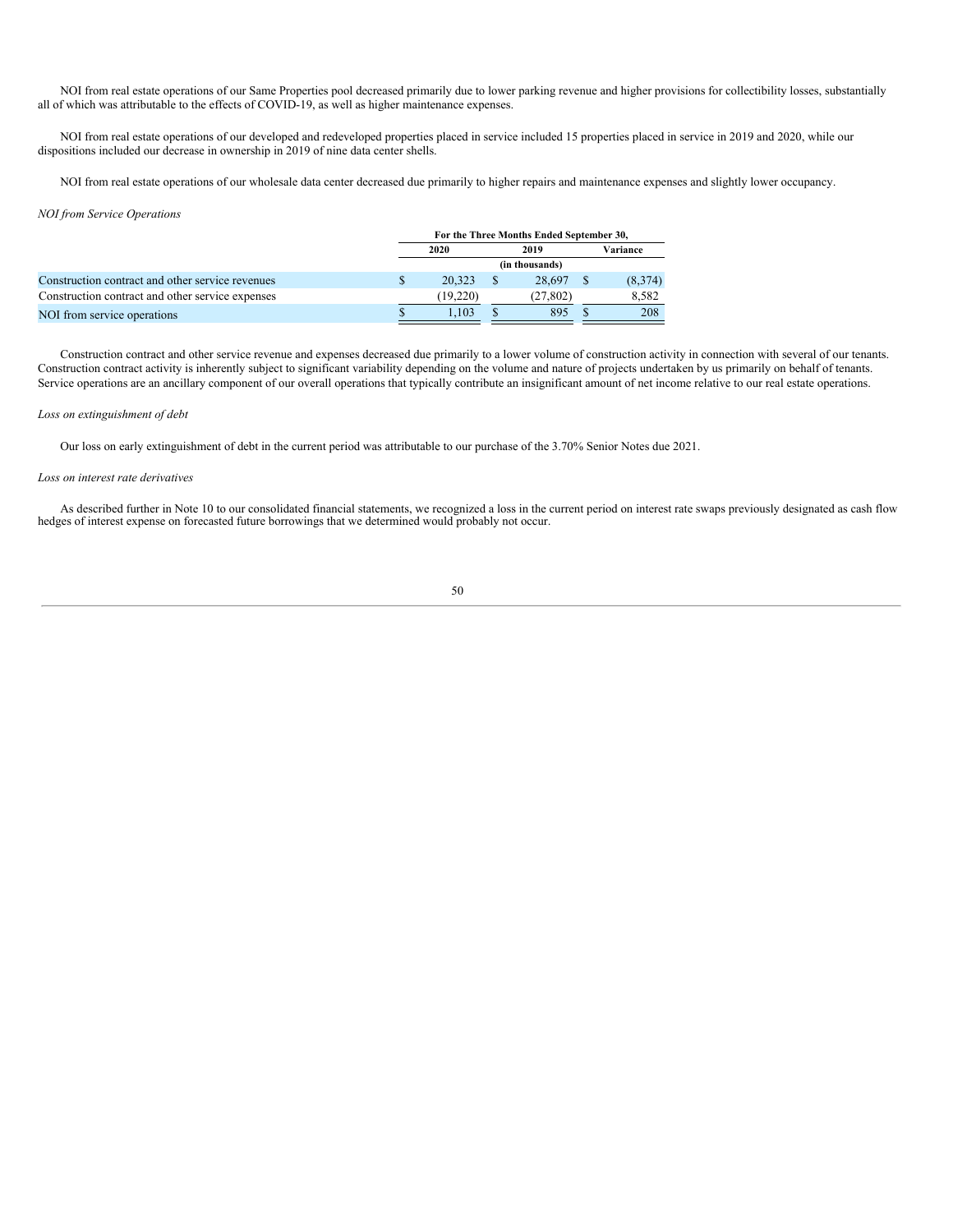# Comparison of Statements of Operations for the Nine Months Ended September 30, 2020 and 2019

|                                                                      |              | For the Nine Months Ended September 30, |            |                |               |           |  |  |  |  |
|----------------------------------------------------------------------|--------------|-----------------------------------------|------------|----------------|---------------|-----------|--|--|--|--|
|                                                                      |              | 2020                                    |            | 2019           |               | Variance  |  |  |  |  |
|                                                                      |              |                                         |            | (in thousands) |               |           |  |  |  |  |
| Revenues                                                             |              |                                         |            |                |               |           |  |  |  |  |
| Revenues from real estate operations                                 | $\mathbb{S}$ | 399,097                                 | $^{\circ}$ | 395,495 \$     |               | 3,602     |  |  |  |  |
| Construction contract and other service revenues                     |              | 46,240                                  |            | 87,946         |               | (41,706)  |  |  |  |  |
| Total revenues                                                       |              | 445,337                                 |            | 483,441        |               | (38, 104) |  |  |  |  |
| Operating expenses                                                   |              |                                         |            |                |               |           |  |  |  |  |
| Property operating expenses                                          |              | 151,755                                 |            | 147,045        |               | 4,710     |  |  |  |  |
| Depreciation and amortization associated with real estate operations |              | 101,540                                 |            | 104,290        |               | (2,750)   |  |  |  |  |
| Construction contract and other service expenses                     |              | 44,052                                  |            | 85,130         |               | (41,078)  |  |  |  |  |
| Impairment losses                                                    |              | 1,530                                   |            | 327            |               | 1,203     |  |  |  |  |
| General, administrative and leasing expenses                         |              | 23,111                                  |            | 26,066         |               | (2,955)   |  |  |  |  |
| Business development expenses and land carry costs                   |              | 3,474                                   |            | 2,947          |               | 527       |  |  |  |  |
| Total operating expenses                                             |              | 325,462                                 |            | 365,805        |               | (40, 343) |  |  |  |  |
| Interest expense                                                     |              | (50, 789)                               |            | (54,275)       |               | 3,486     |  |  |  |  |
| Interest and other income                                            |              | 5,233                                   |            | 5,977          |               | (744)     |  |  |  |  |
| Credit loss recoveries                                               |              | 161                                     |            |                |               | 161       |  |  |  |  |
| Gain on sales of real estate                                         |              | 5                                       |            | 84,469         |               | (84, 464) |  |  |  |  |
| Loss on early extinguishment of debt                                 |              | (3,237)                                 |            |                |               | (3,237)   |  |  |  |  |
| Loss on interest rate derivatives                                    |              | (53, 196)                               |            |                |               | (53, 196) |  |  |  |  |
| Equity in income of unconsolidated entities                          |              | 1,372                                   |            | 1,207          |               | 165       |  |  |  |  |
| Income tax (expense) benefit                                         |              | (95)                                    |            | 113            |               | (208)     |  |  |  |  |
| Net income                                                           | S            | 19,329                                  | S          | 155,127        | <sup>\$</sup> | (135,798) |  |  |  |  |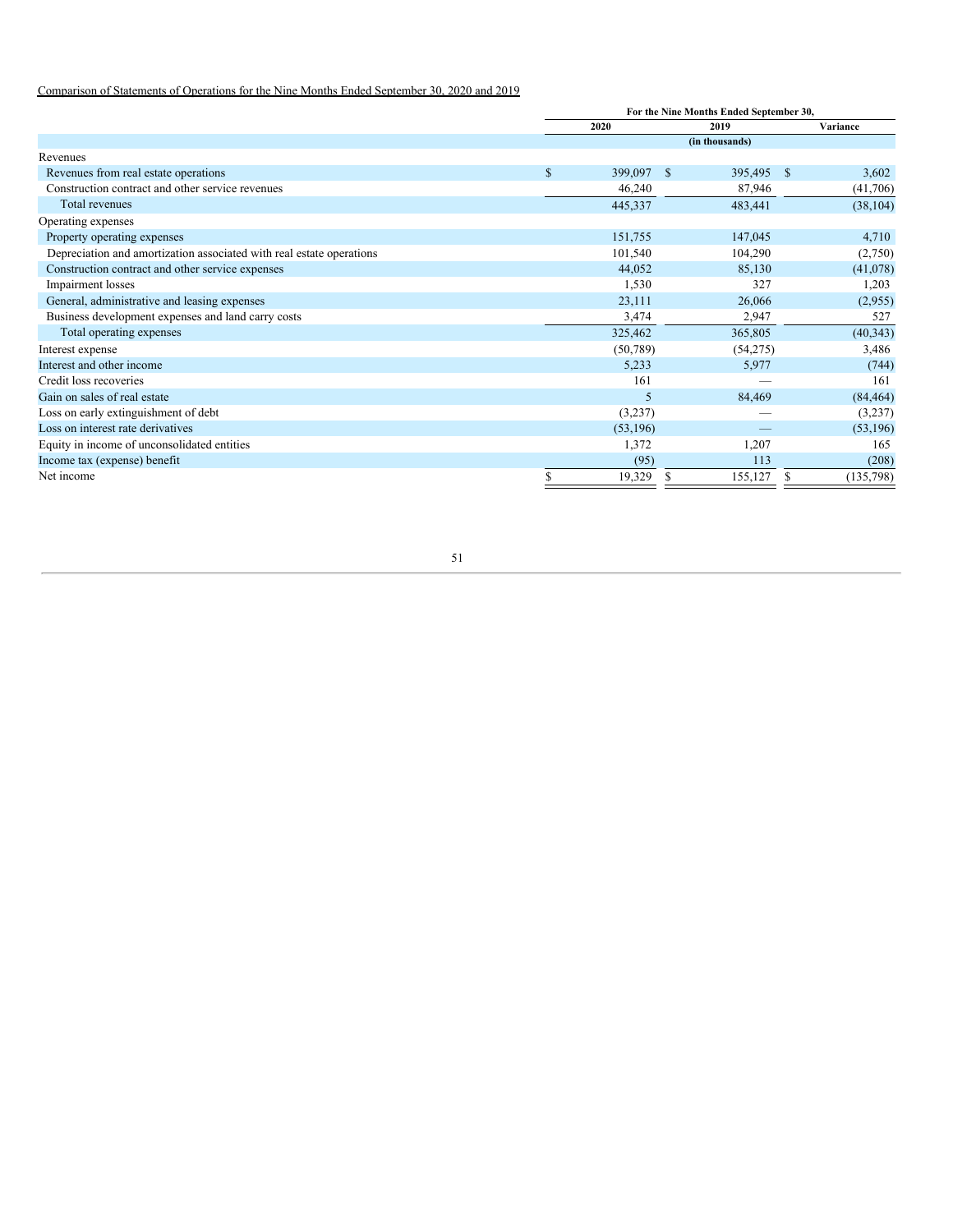# *NOI from Real Estate Operations*

|                                                                                            |              |                |              | For the Nine Months Ended September 30,             |                  |           |
|--------------------------------------------------------------------------------------------|--------------|----------------|--------------|-----------------------------------------------------|------------------|-----------|
|                                                                                            |              | 2020           |              | 2019                                                |                  | Variance  |
|                                                                                            |              |                |              | (Dollars in thousands, except per square foot data) |                  |           |
| Revenues                                                                                   |              |                |              |                                                     |                  |           |
| Same Properties revenues                                                                   |              |                |              |                                                     |                  |           |
| Lease revenue, excluding lease termination revenue and provision for collectability losses | $\mathbb{S}$ | 357,005        | $\mathbb S$  | 349,182                                             | $\mathbb S$      | 7,823     |
| Lease termination revenue                                                                  |              | 1,052          |              | 1,629                                               |                  | (577)     |
| Provision for collectability losses included in lease revenue                              |              | (2,789)        |              | (132)                                               |                  | (2,657)   |
| Other property revenue                                                                     |              | 1,896          |              | 3,572                                               |                  | (1,676)   |
| Same Properties total revenues                                                             |              | 357,164        |              | 354,251                                             |                  | 2,913     |
| Constructed and redeveloped properties placed in service                                   |              | 22,251         |              | 5,716                                               |                  | 16,535    |
| Wholesale data center                                                                      |              | 19,695         |              | 22,996                                              |                  | (3,301)   |
| Dispositions                                                                               |              | (17)           |              | 10,278                                              |                  | (10, 295) |
| Other                                                                                      |              | $\overline{4}$ |              | 2,254                                               |                  | (2,250)   |
|                                                                                            |              | 399.097        |              | 395,495                                             |                  | 3,602     |
| Property operating expenses                                                                |              |                |              |                                                     |                  |           |
| Same Properties                                                                            |              | (137, 474)     |              | (135, 139)                                          |                  | (2, 335)  |
| Constructed and redeveloped properties placed in service                                   |              | (3,936)        |              | (1, 173)                                            |                  | (2,763)   |
| Wholesale data center                                                                      |              | (10, 338)      |              | (9,830)                                             |                  | (508)     |
| Dispositions                                                                               |              | $\overline{4}$ |              | (864)                                               |                  | 868       |
| Other                                                                                      |              | (11)           |              | (39)                                                |                  | 28        |
|                                                                                            |              | (151, 755)     |              | (147, 045)                                          |                  | (4,710)   |
| UJV NOI allocable to COPT                                                                  |              |                |              |                                                     |                  |           |
| Same Properties                                                                            |              | 3,674          |              | 3,638                                               |                  | 36        |
|                                                                                            |              |                |              |                                                     |                  |           |
| Retained interests in UJV formed in 2019                                                   |              | 1,516          |              | 433                                                 |                  | 1,083     |
|                                                                                            |              | 5,190          |              | 4.071                                               |                  | 1,119     |
| NOI from real estate operations                                                            |              |                |              |                                                     |                  |           |
| <b>Same Properties</b>                                                                     |              | 223,364        |              | 222,750                                             |                  | 614       |
| Constructed and redeveloped properties placed in service                                   |              | 18,315         |              | 4,543                                               |                  | 13,772    |
| Wholesale data center                                                                      |              | 9,357          |              | 13,166                                              |                  | (3,809)   |
| Dispositions, net of retained interests in UJV formed in 2019                              |              | 1,503          |              | 9,847                                               |                  | (8, 344)  |
| Other                                                                                      |              | (7)            |              | 2,215                                               |                  | (2,222)   |
|                                                                                            | \$           | 252,532        | $\mathbb S$  | 252,521                                             | $\underline{\$}$ | 11        |
|                                                                                            |              |                |              |                                                     |                  |           |
| Same Properties NOI from real estate operations by segment                                 |              |                |              |                                                     |                  |           |
| Defense/IT Locations                                                                       | $\mathbb{S}$ | 198,744        | $\mathbb{S}$ | 198,564                                             | $\mathbb{S}$     | 180       |
| Regional Office                                                                            |              | 23,328         |              | 23,010                                              |                  | 318       |
| Other                                                                                      |              | 1,292          |              | 1,176                                               |                  | 116       |
|                                                                                            | $\mathbb{S}$ | 223,364        | $\mathbb{S}$ | 222,750                                             | \$               | 614       |
| Same Properties rent statistics                                                            |              |                |              |                                                     |                  |           |
| Average occupancy rate                                                                     |              | 92.4%          |              | 91.6%                                               |                  | $0.8 \%$  |
| Average straight-line rent per occupied square foot (1)                                    | $\mathbb{S}$ | 19.55          | S            | 19.66                                               | <sup>\$</sup>    | (0.11)    |

(1) Includes minimum base rents, net of abatements, and lease incentives on a straight-line basis for the periods set forth above.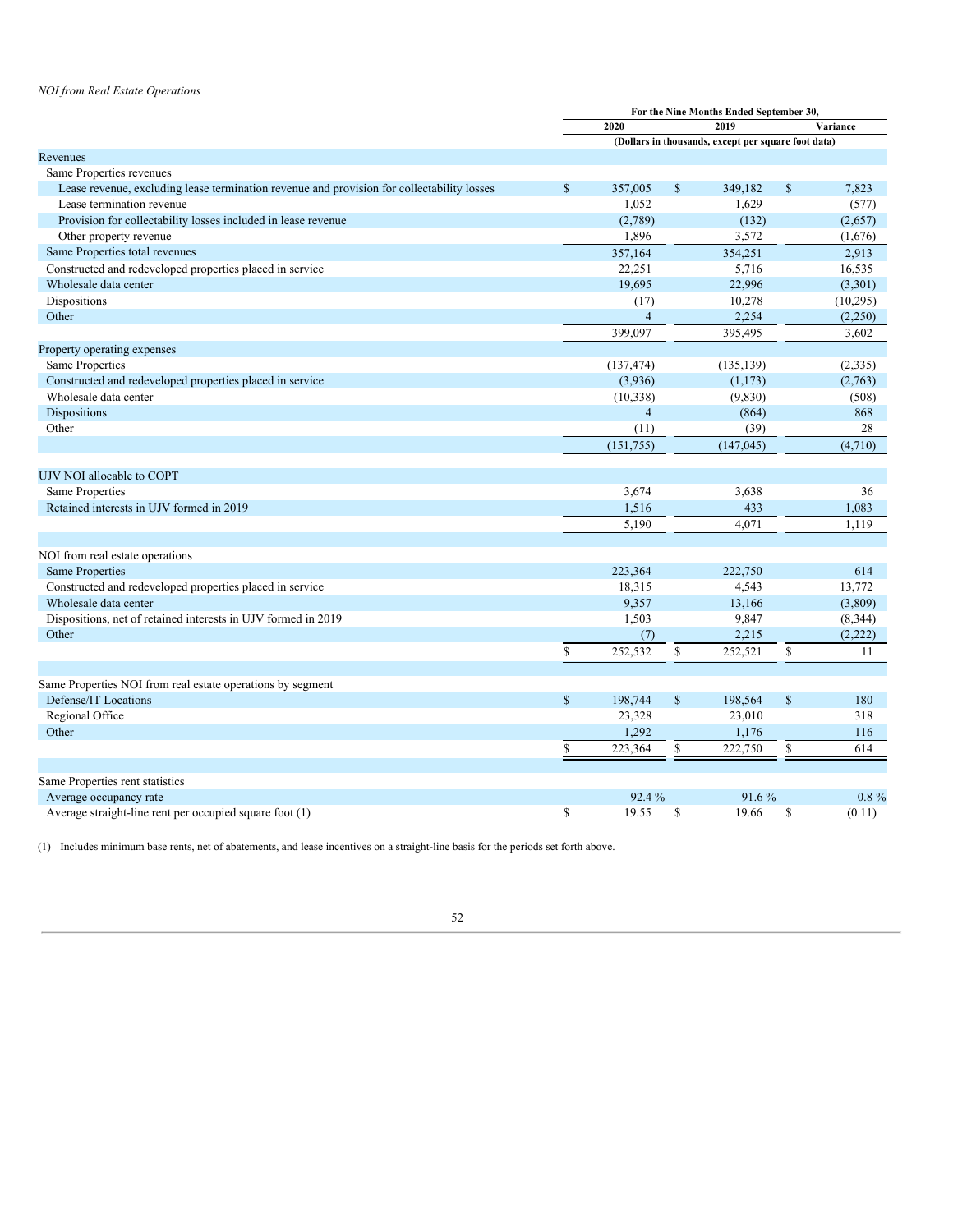NOI from real estate operations of our constructed and redeveloped properties placed in service included 15 properties placed in service in 2019 and 2020, while our dispositions included our decrease in ownership in 2019 of nine data center shells.

NOI from real estate operations of our wholesale data center decreased due primarily to lease termination revenue recognized in the prior period that did not recur in the current period.

#### *NOI from Service Operations*

|                                                  | For the Nine Months Ended September 30, |  |          |  |          |  |  |  |  |  |  |
|--------------------------------------------------|-----------------------------------------|--|----------|--|----------|--|--|--|--|--|--|
|                                                  | 2020                                    |  | 2019     |  | Variance |  |  |  |  |  |  |
|                                                  | (in thousands)                          |  |          |  |          |  |  |  |  |  |  |
| Construction contract and other service revenues | 46.240                                  |  | 87.946   |  | (41,706) |  |  |  |  |  |  |
| Construction contract and other service expenses | (44.052)                                |  | (85.130) |  | 41,078   |  |  |  |  |  |  |
| NOI from service operations                      | 2.188                                   |  | 2.816    |  | (628)    |  |  |  |  |  |  |

Construction contract and other service revenue and expenses decreased due primarily to a lower volume of construction activity in connection with several of our tenants.

#### *General, administrative and leasing expenses*

General, administrative and leasing expenses decreased in large part due to lower professional fees and compensation related expenses in the current period.

#### *Interest Expense*

Interest expense decreased due primarily to increased capitalized interest resulting from a higher volume of active development projects and lower borrowings and interest rates on our Revolving Credit Facility.

#### *Gain on sales of real estate*

The gain on sales of real estate in the current period was due to our sale of a 90% interest in seven data center shell properties in 2019 that did not recur in the current period.

#### *Loss on extinguishment of debt*

Refer to our explanation above for the three-month periods.

#### *Loss on interest rate derivatives*

Refer to our explanation above for the three-month periods.

#### Funds from Operations

Funds from operations ("FFO") is defined as net income computed using GAAP, excluding gains on sales and impairment losses of real estate (net of associated income tax) and real estate-related depreciation and amortization. FFO also includes adjustments to net income for the effects of the items noted above pertaining to UJVs that were allocable to our ownership interest in the UJVs. We believe that we use the National Association of Real Estate Investment Trusts ("Nareit") definition of FFO, although others may interpret the definition differently and, accordingly, our presentation of FFO may differ from those of other REITs. We believe that FFO is useful to management and investors as a supplemental measure of operating performance because, by excluding gains on sales and impairment losses of real estate (net of associated income tax), and real estate-related depreciation and amortization, FFO can help one compare our operating performance between periods. In addition, since most equity REITs provide FFO information to the investment community, we believe that FFO is useful to investors as a supplemental measure for comparing our results to those of other equity REITs. We believe that net income is the most directly comparable GAAP measure to FFO.

Since FFO excludes certain items includable in net income, reliance on the measure has limitations; management compensates for these limitations by using the measure simply as a supplemental measure that is weighed in balance with other GAAP and non-GAAP measures. FFO is not necessarily an indication of our cash flow available to fund cash needs.

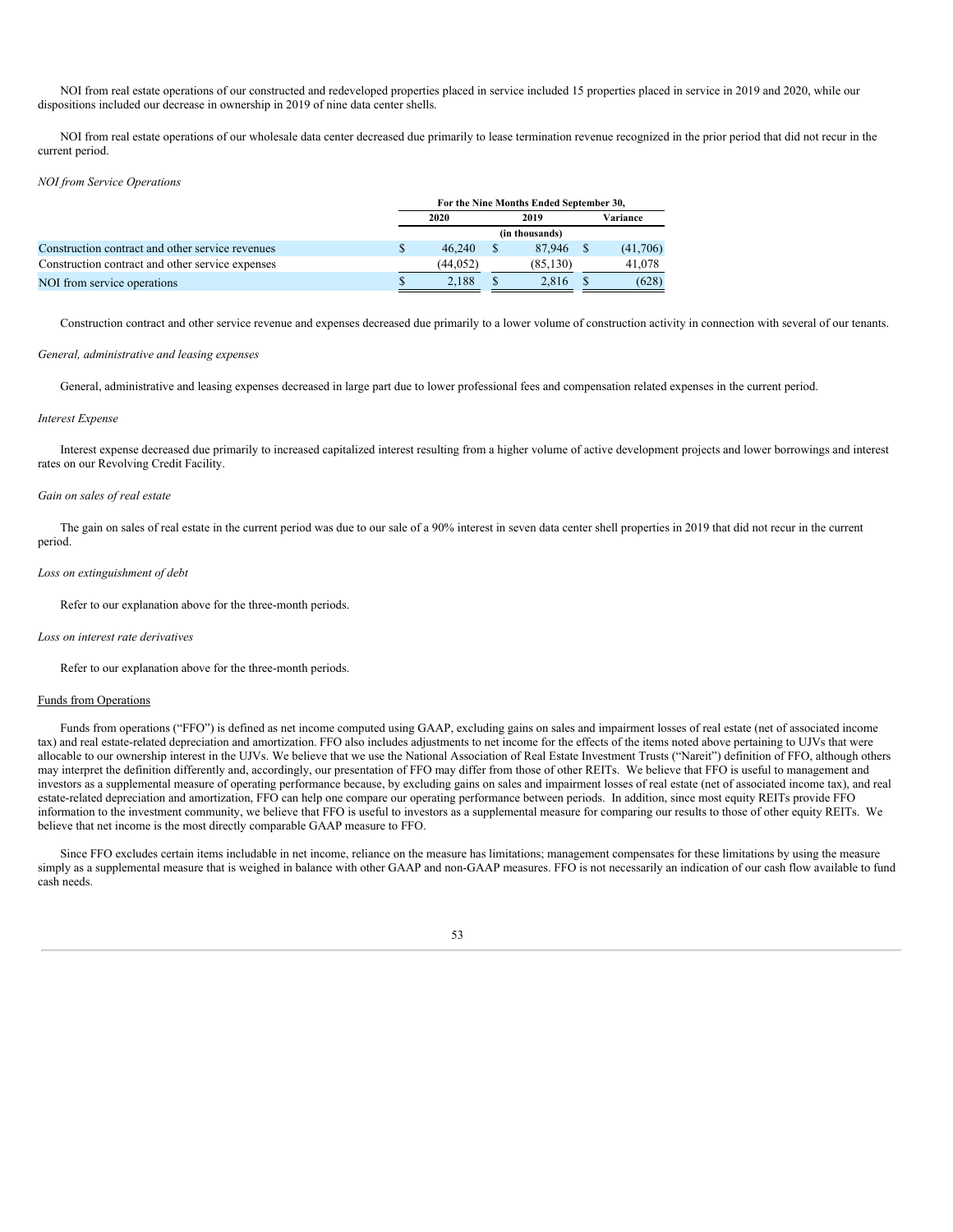Additionally, it should not be used as an alternative to net income when evaluating our financial performance or to cash flow from operating, investing and financing activities when evaluating our liquidity or ability to make cash distributions or pay debt service.

Basic FFO available to common share and common unit holders ("Basic FFO") is FFO adjusted to subtract (1) preferred share dividends, (2) issuance costs associated with redeemed preferred shares, (3) income attributable to noncontrolling interests through ownership of preferred units in the Operating Partnership or interests in other consolidated entities not owned by us, (4) depreciation and amortization allocable to noncontrolling interests in other consolidated entities and (5) Basic FFO allocable to sharebased compensation awards. With these adjustments, Basic FFO represents FFO available to common shareholders and common unitholders. Common units in the Operating Partnership are substantially similar to our common shares and are exchangeable into common shares, subject to certain conditions. We believe that Basic FFO is useful to investors due to the close correlation of common units to common shares. We believe that net income is the most directly comparable GAAP measure to Basic FFO. Basic FFO has essentially the same limitations as FFO; management compensates for these limitations in essentially the same manner as described above for FFO.

Diluted FFO available to common share and common unit holders ("Diluted FFO") is Basic FFO adjusted to add back any changes in Basic FFO that would result from the assumed conversion of securities that are convertible or exchangeable into common shares. We believe that Diluted FFO is useful to investors because it is the numerator used to compute Diluted FFO per share, discussed below. We believe that net income is the most directly comparable GAAP measure to Diluted FFO. Since Diluted FFO excludes certain items includable in the numerator to diluted EPS, reliance on the measure has limitations; management compensates for these limitations by using the measure simply as a supplemental measure that is weighed in the balance with other GAAP and non-GAAP measures. Diluted FFO is not necessarily an indication of our cash flow available to fund cash needs. Additionally, it should not be used as an alternative to net income when evaluating our financial performance or to cash flow from operating, investing and financing activities when evaluating our liquidity or ability to make cash distributions or pay debt service.

Diluted FFO available to common share and common unit holders, as adjusted for comparability is defined as Diluted FFO adjusted to exclude: operating property acquisition costs; gain or loss on early extinguishment of debt; FFO associated with properties securing non-recourse debt on which we have defaulted and which we have extinguished, or expect to extinguish, via conveyance of such properties, including property NOI, interest expense and gains on debt extinguishment; loss on interest rate derivatives; demolition costs on redevelopment and nonrecurring improvements; executive transition costs; issuance costs associated with redeemed preferred shares; allocations of FFO to holders of noncontrolling interests resulting from capital events; and certain other expenses that we believe are not closely correlated with our operating performance. This measure also includes adjustments for the effects of the items noted above pertaining to UJVs that were allocable to our ownership interest in the UJVs. We believe this to be a useful supplemental measure alongside Diluted FFO as it excludes gains and losses from certain investing and financing activities and certain other items that we believe are not closely correlated to (or associated with) our operating performance. We believe that net income is the most directly comparable GAAP measure to this non-GAAP measure. This measure has essentially the same limitations as Diluted FFO, as well as the further limitation of not reflecting the effects of the excluded items; we compensate for these limitations in essentially the same manner as described above for Diluted FFO.

Diluted FFO per share is (1) Diluted FFO divided by (2) the sum of the (a) weighted average common shares outstanding during a period, (b) weighted average common units outstanding during a period and (c) weighted average number of potential additional common shares that would have been outstanding during a period if other securities that are convertible or exchangeable into common shares were converted or exchanged. We believe that Diluted FFO per share is useful to investors because it provides investors with a further context for evaluating our FFO results in the same manner that investors use earnings per share ("EPS") in evaluating net income available to common shareholders. In addition, since most equity REITs provide Diluted FFO per share information to the investment community, we believe that Diluted FFO per share is a useful supplemental measure for comparing us to other equity REITs. We believe that diluted EPS is the most directly comparable GAAP measure to Diluted FFO per share. Diluted FFO per share has most of the same limitations as Diluted FFO (described above); management compensates for these limitations in essentially the same manner as described above for Diluted FFO.

Diluted FFO per share, as adjusted for comparability is (1) Diluted FFO, as adjusted for comparability divided by (2) the sum of the (a) weighted average common shares outstanding during a period, (b) weighted average common units outstanding during a period and (c) weighted average number of potential additional common shares that would have been outstanding during a period if other securities that are convertible or exchangeable into common shares were converted or exchanged. We believe that this measure is useful to investors because it provides investors with a further context for evaluating our FFO results. We believe this to be a useful supplemental measure alongside Diluted FFO per share as it excludes gains and losses from certain investing and financing activities and certain other items that we believe are not closely correlated to (or associated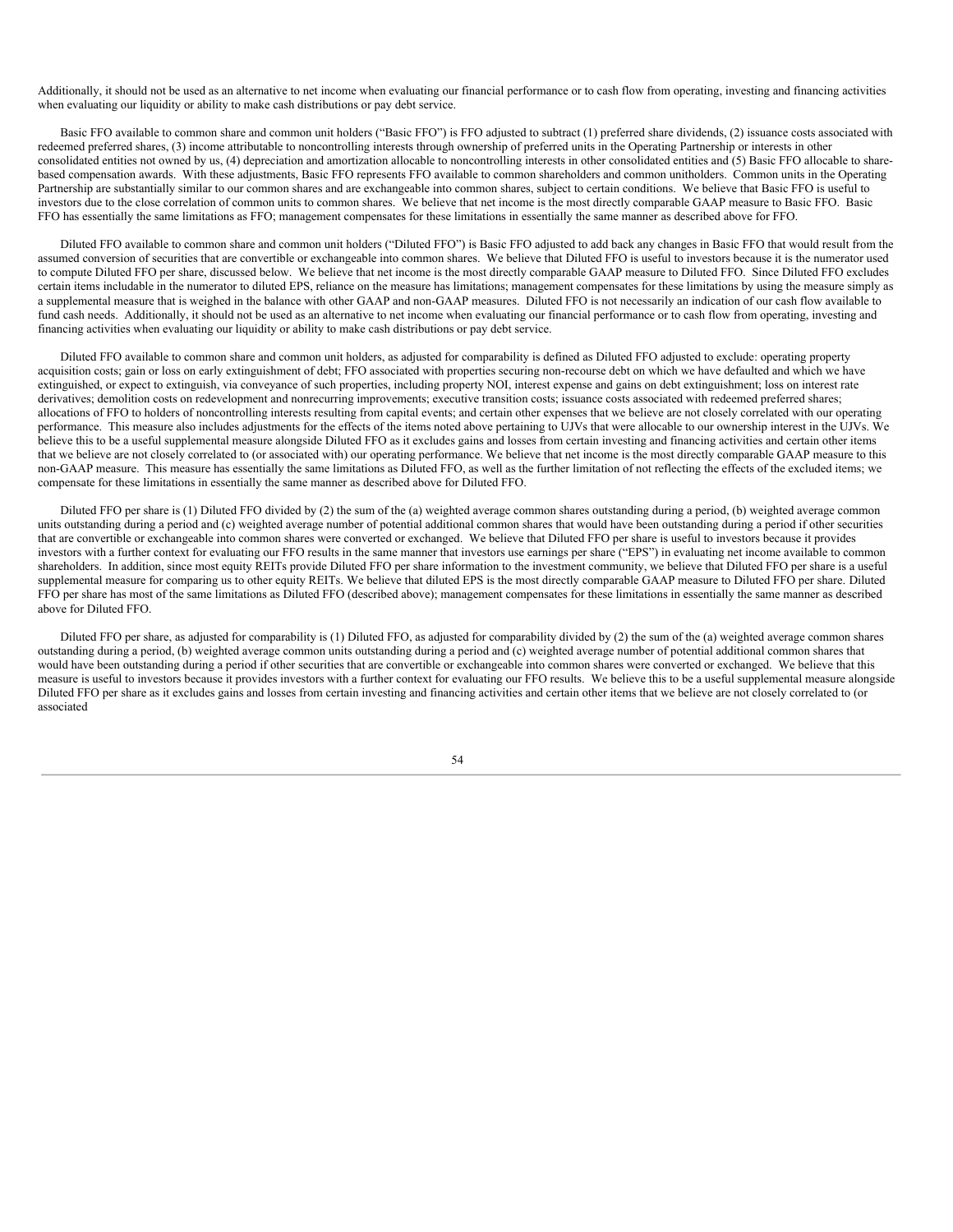with) our operating performance. We believe that diluted EPS is the most directly comparable GAAP measure to this per share measure. This measure has most of the same limitations as Diluted FFO (described above) as well as the further limitation of not reflecting the effects of the excluded items; we compensate for these limitations in essentially the same manner as described above for Diluted FFO.

The computations for all of the above measures on a diluted basis assume the conversion of common units in COPLP but do not assume the conversion of other securities that are convertible into common shares if the conversion of those securities would increase per share measures in a given period.

The table below sets forth the computation of the above stated measures, and provides reconciliations to the GAAP measures of COPT and subsidiaries associated with such measures: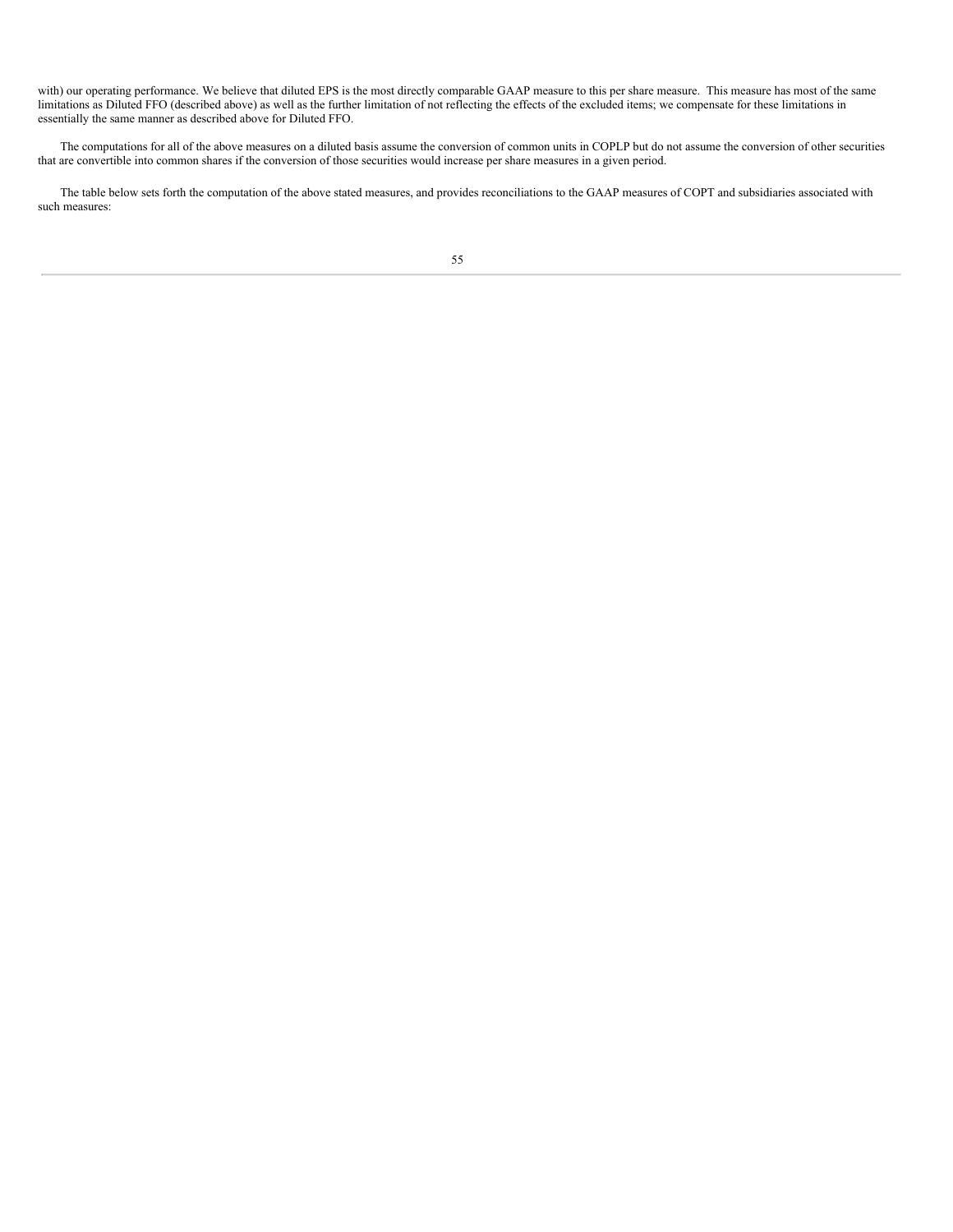|                                                                                              | For the Three Months Ended<br>September 30, |               |               |                                                                                                                                                                                                                                |               | For the Nine Months Ended September<br>30, |               |                |
|----------------------------------------------------------------------------------------------|---------------------------------------------|---------------|---------------|--------------------------------------------------------------------------------------------------------------------------------------------------------------------------------------------------------------------------------|---------------|--------------------------------------------|---------------|----------------|
|                                                                                              |                                             | 2020          |               | 2019                                                                                                                                                                                                                           |               | 2020                                       |               | 2019           |
|                                                                                              |                                             |               |               | (Dollars and shares in thousands,<br>except per share data)                                                                                                                                                                    |               |                                            |               |                |
| Net (loss) income                                                                            | $\mathbb{S}$                                | $(31,342)$ \$ |               | 23,246                                                                                                                                                                                                                         | -S            | 19,329                                     | <sup>\$</sup> | 155,127        |
| Real estate-related depreciation and amortization                                            |                                             | 35,332        |               | 34,692                                                                                                                                                                                                                         |               | 101,540                                    |               | 104,290        |
| Depreciation and amortization on UJV allocable to COPT                                       |                                             | 819           |               | 790                                                                                                                                                                                                                            |               | 2,455                                      |               | 1,922          |
| Impairment losses on real estate                                                             |                                             | 1,530         |               | 327                                                                                                                                                                                                                            |               | 1,530                                      |               | 327            |
| Gain on sales of real estate                                                                 |                                             |               |               |                                                                                                                                                                                                                                |               | (5)                                        |               | (84, 469)      |
| <b>FFO</b>                                                                                   |                                             | 6.339         |               | 59.055                                                                                                                                                                                                                         |               | 124,849                                    |               | 177,197        |
| Noncontrolling interests-preferred units in the Operating Partnership                        |                                             | (77)          |               | (157)                                                                                                                                                                                                                          |               | (231)                                      |               | (487)          |
| FFO allocable to other noncontrolling interests                                              |                                             | (1,074)       |               | (1, 429)                                                                                                                                                                                                                       |               | (14, 614)                                  |               | (3,588)        |
| Basic FFO allocable to share-based compensation awards                                       |                                             | (119)         |               | (248)                                                                                                                                                                                                                          |               | (449)                                      |               | (662)          |
| Basic FFO available to common share and common unit holders                                  |                                             | 5,069         |               | 57,221                                                                                                                                                                                                                         |               | 109,555                                    |               | 172,460        |
| Redeemable noncontrolling interests                                                          |                                             |               |               | 34                                                                                                                                                                                                                             |               | 103                                        |               | 100            |
| Diluted FFO available to common share and common unit holders                                |                                             | 5,069         |               | 57,255                                                                                                                                                                                                                         |               | 109,658                                    |               | 172,560        |
| Loss on early extinguishment of debt                                                         |                                             | 3,237         |               |                                                                                                                                                                                                                                |               | 3,237                                      |               |                |
| Loss on interest rate derivatives                                                            |                                             | 53,196        |               |                                                                                                                                                                                                                                |               | 53,196                                     |               |                |
| Demolition costs on redevelopment and nonrecurring improvements                              |                                             | 11            |               | and the contract of the contract of the contract of the contract of the contract of the contract of the contract of the contract of the contract of the contract of the contract of the contract of the contract of the contra |               | 63                                         |               | 44             |
| <b>Executive transition costs</b>                                                            |                                             |               |               |                                                                                                                                                                                                                                |               |                                            |               | $\overline{4}$ |
| Non-comparable professional and legal expenses                                               |                                             |               |               | 175                                                                                                                                                                                                                            |               | $\overline{\phantom{a}}$                   |               | 486            |
| Dilutive preferred units in the Operating Partnership                                        |                                             | 77            |               |                                                                                                                                                                                                                                |               | 231                                        |               |                |
| FFO allocation to other noncontrolling interests resulting from capital event                |                                             |               |               |                                                                                                                                                                                                                                |               | 11,090                                     |               |                |
| Diluted FFO comparability adjustments for redeemable noncontrolling interests                |                                             | 34            |               |                                                                                                                                                                                                                                |               |                                            |               | $\equiv$       |
| Diluted FFO comparability adjustments allocable to share-based compensation awards           |                                             | (139)         |               |                                                                                                                                                                                                                                |               | (307)                                      |               | (2)            |
| Diluted FFO available to common share and common unit holders, as adjusted for comparability | $\mathbf S$                                 | 61,485        | $\mathbb{S}$  | 57,430                                                                                                                                                                                                                         | $\mathsf{\$}$ | 177,168                                    | $\mathcal{S}$ | 173,092        |
| Weighted average common shares                                                               |                                             | 111,811       |               | 111,582                                                                                                                                                                                                                        |               | 111,778                                    |               | 111,036        |
| Conversion of weighted average common units                                                  |                                             | 1,240         |               | 1,312                                                                                                                                                                                                                          |               | 1,235                                      |               | 1,323          |
| Weighted average common shares/units - Basic FFO per share                                   |                                             | 113,051       |               | 112,894                                                                                                                                                                                                                        |               | 113,013                                    |               | 112,359        |
| Dilutive effect of share-based compensation awards                                           |                                             | 274           |               | 361                                                                                                                                                                                                                            |               | 278                                        |               | 313            |
| Redeemable noncontrolling interests                                                          |                                             |               |               | 109                                                                                                                                                                                                                            |               | 125                                        |               | 123            |
| Weighted average common shares/units - Diluted FFO per share                                 |                                             | 113,325       |               | 113,364                                                                                                                                                                                                                        |               | 113,416                                    |               | 112,795        |
| Dilutive convertible preferred units                                                         |                                             | 176           |               |                                                                                                                                                                                                                                |               | 176                                        |               |                |
| Redeemable noncontrolling interests                                                          |                                             | 109           |               |                                                                                                                                                                                                                                |               |                                            |               |                |
| Weighted average common shares/units - Diluted FFO per share, as adjusted for comparability  |                                             | 113,610       |               | 113,364                                                                                                                                                                                                                        |               | 113,592                                    |               | 112,795        |
| Diluted FFO per share                                                                        | \$                                          | 0.04          | <sup>\$</sup> | 0.51                                                                                                                                                                                                                           | $\mathcal{S}$ | 0.97                                       | <sup>\$</sup> | 1.53           |
| Diluted FFO per share, as adjusted for comparability                                         | $\mathbb S$                                 | 0.54          | $\mathbb{S}$  | 0.51                                                                                                                                                                                                                           | $\mathbb{S}$  | 1.56                                       | ${\mathbb S}$ | 1.53           |
|                                                                                              |                                             |               |               |                                                                                                                                                                                                                                |               |                                            |               |                |
| Denominator for diluted EPS                                                                  |                                             | 111,811       |               | 111,943                                                                                                                                                                                                                        |               | 112,056                                    |               | 111,472        |
| Weighted average common units                                                                |                                             | 1,240         |               | 1,312                                                                                                                                                                                                                          |               | 1,235                                      |               | 1,323          |
| Redeemable noncontrolling interests                                                          |                                             |               |               | 109                                                                                                                                                                                                                            |               | 125                                        |               |                |
| Anti-dilutive EPS effect of share-based compensation awards                                  |                                             | 274           |               |                                                                                                                                                                                                                                |               |                                            |               |                |
| Denominator for diluted FFO per share                                                        |                                             | 113,325       |               | 113,364                                                                                                                                                                                                                        |               | 113,416                                    |               | 112,795        |
| Dilutive convertible preferred units                                                         |                                             | 176           |               |                                                                                                                                                                                                                                |               | 176                                        |               |                |
| Redeemable noncontrolling interests                                                          |                                             | 109           |               |                                                                                                                                                                                                                                |               |                                            |               |                |
| Denominator for diluted FFO per share, as adjusted for comparability                         |                                             | 113,610       |               | 113,364                                                                                                                                                                                                                        |               | 113,592                                    |               | 112,795        |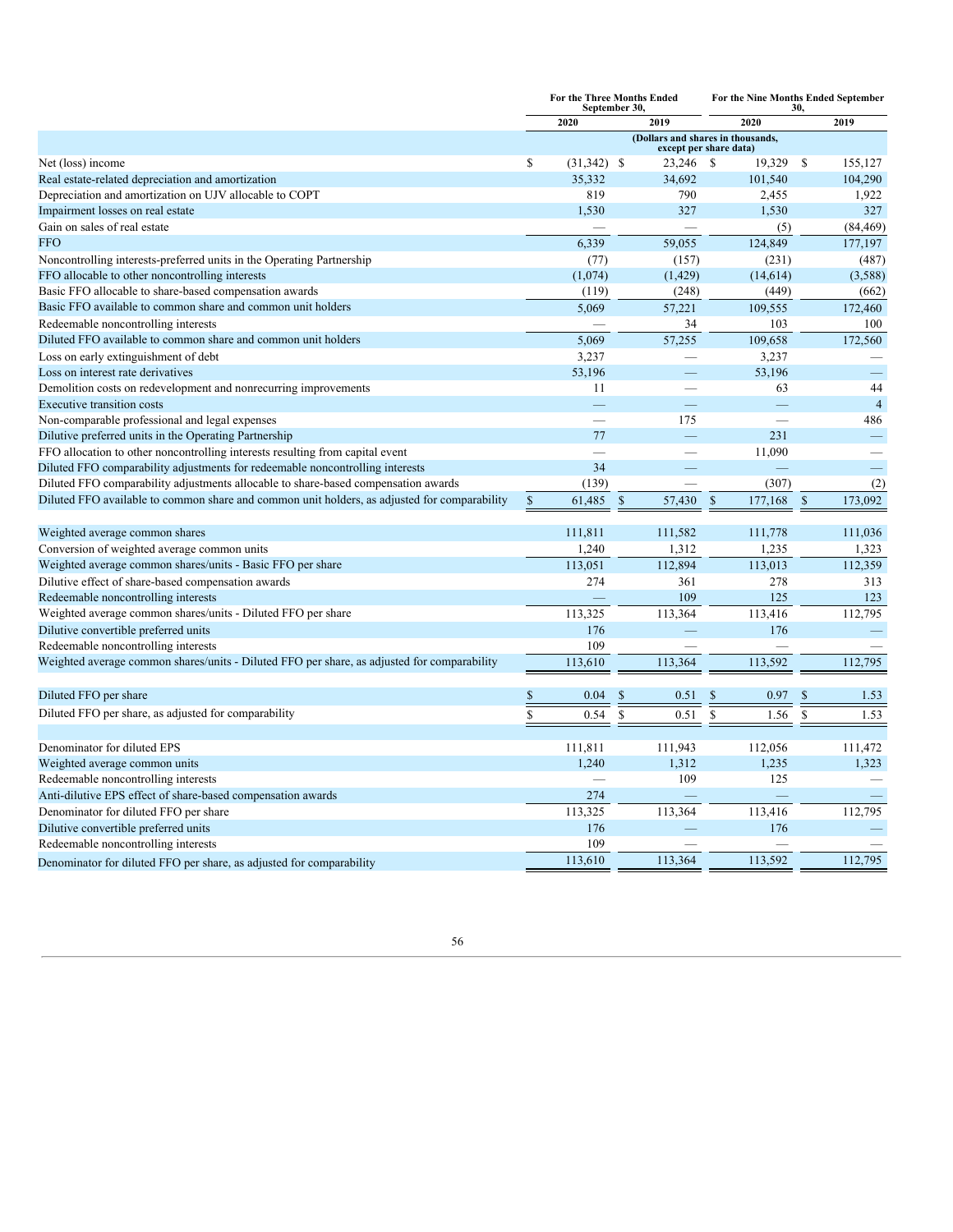## Property Additions

The table below sets forth the major components of our additions to properties for the nine months ended September 30, 2020 (in thousands):

| Development and redevelopment                   | 288,345 |
|-------------------------------------------------|---------|
| Tenant improvements on operating properties (1) | 21.162  |
| Capital improvements on operating properties    | 26.536  |
|                                                 | 336.043 |

(1) Tenant improvement costs incurred on newly-constructed properties are classified in this table as development and redevelopment.

### Cash Flows

Net cash flow from operating activities increased \$2.0 million when comparing the nine months ended September 30, 2020 and 2019.

Net cash flow used for investing activities increased \$287.3 million when comparing the nine months ended September 30, 2020 and 2019. This increase included the effect of \$53.1 million paid in the current period to cash settle interest rate swaps and an offset to cash outlays in the prior period resulting from \$237.2 million in proceeds from our sale of a 90% interest in properties.

Net cash flow provided by financing activities in the nine months ended September 30, 2020 was \$233.7 million, and included the following:

• net proceeds from debt borrowings of \$348.3 million, which included the net increase from our issuance of the 2.25% Notes and purchase of the 3.70% Notes; offset in part by

• dividends and/or distributions to equity holders of \$93.8 million.

Net cash flow used in financing activities in the nine months ended September 30, 2019 was \$22.6 million, and included the following:

- dividends and/or distributions to equity holders of \$93.5 million; offset in part by
- net proceeds from the issuance of common shares (or units) of \$46.4 million; and
- net proceeds from debt borrowings of \$35.7 million.

## **Liquidity and Capital Resources of COPT**

COPLP is the entity through which COPT, the sole general partner of COPLP, conducts almost all of its operations and owns almost all of its assets. COPT occasionally issues public equity but does not otherwise generate any capital itself or conduct any business itself, other than incurring certain expenses in operating as a public company which are fully reimbursed by COPLP. COPT itself does not hold any indebtedness, and its only material asset is its ownership of partnership interests of COPLP. COPT's principal funding requirement is the payment of dividends on its common and preferred shares. COPT's principal source of funding for its dividend payments is distributions it receives from COPLP.

As of September 30, 2020, COPT owned 98.6% of the outstanding common units in COPLP; the remaining common units and all of the outstanding preferred units were owned by third parties. As the sole general partner of COPLP, COPT has the full, exclusive and complete responsibility for COPLP's day-to-day management and control.

The liquidity of COPT is dependent on COPLP's ability to make sufficient distributions to COPT. The primary cash requirement of COPT is its payment of dividends to its shareholders. COPT also guarantees some of the Operating Partnership's debt, as discussed further in Note 9 of the notes to consolidated financial statements included herein. If the Operating Partnership fails to fulfill certain of its debt requirements, which trigger COPT's guarantee obligations, then COPT will be required to fulfill its cash payment commitments under such guarantees. However, COPT's only significant asset is its investment in COPLP.

As discussed further below, we believe that the Operating Partnership's sources of working capital, specifically its cash flow from operations, and borrowings available under its Revolving Credit Facility, are adequate for it to make its distribution payments to COPT and, in turn, for COPT to make its dividend payments to its shareholders.

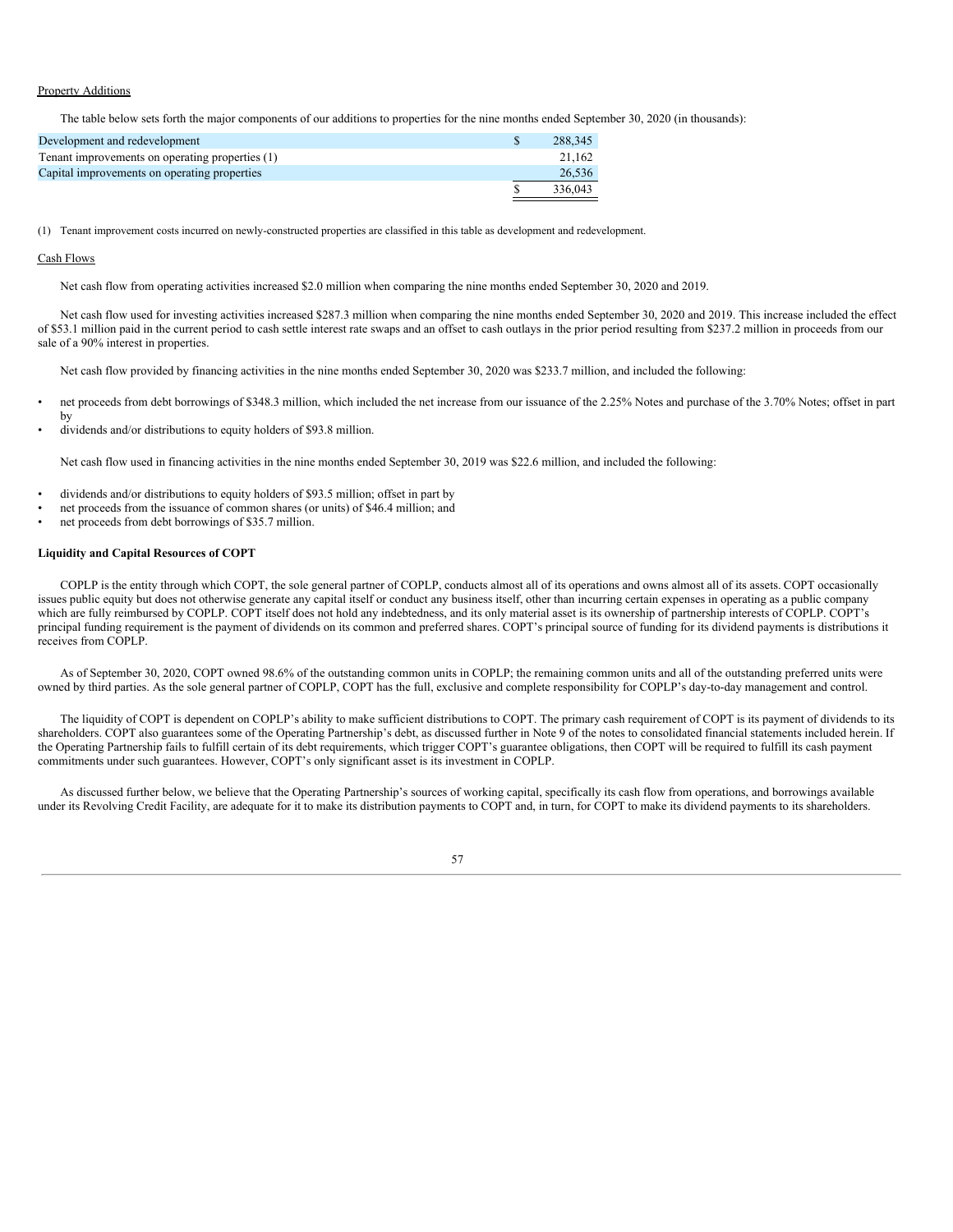COPT's short-term liquidity requirements consist primarily of funds to pay for future dividends expected to be paid to its shareholders. COPT periodically accesses the public equity markets to raise capital by issuing common and/or preferred shares.

For COPT to maintain its qualification as a REIT, it must pay dividends to its shareholders aggregating annually to at least 90% of its ordinary taxable income. As a result of this distribution requirement, it cannot rely on retained earnings to fund its ongoing operations to the same extent that some other companies can. COPT may need to continue to raise capital in the equity markets to fund COPLP's development activities and acquisitions.

## **Liquidity and Capital Resources of COPLP**

COPLP's primary cash requirements are for operating expenses, debt service, development of new properties and improvements to existing properties. We expect COPLP to continue to use cash flow provided by operations as the primary source to meet its short-term capital needs, including property operating expenses, general and administrative expenses, interest expense, scheduled principal amortization of debt, distributions to its security holders and improvements to existing properties. As of September 30, 2020, COPLP had \$11.5 million in cash and cash equivalents.

COPLP's senior unsecured debt is currently rated investment grade by the three major rating agencies. We aim to maintain an investment grade rating to enable COPLP to use debt comprised of unsecured, primarily fixed-rate debt (including the effect of interest rate swaps) from public markets and banks. COPLP also uses secured nonrecourse debt from institutional lenders and banks for joint venture financing. In addition, COPLP periodically raises equity from COPT when COPT accesses the public equity markets by issuing common and/or preferred shares.

COPLP uses its Revolving Credit Facility to initially finance much of its investing activities. COPLP subsequently pays down the facility using cash available from operations and proceeds from long-term borrowings (net of any related hedging costs), equity issuances and sales of interests in properties. The lenders' aggregate commitment under the facility is \$800.0 million, with the ability for COPLP to increase the lenders' aggregate commitment to \$1.25 billion, provided that there is no default under the facility and subject to the approval of the lenders. The facility matures in March 2023, and may be extended by two six-month periods at COPLP's option, provided that there is no default under the facility and COPLP pays an extension fee of 0.075% of the total availability under the facility for each extension period. As of September 30, 2020, the maximum borrowing capacity under this facility totaled \$800.0 million, of which \$743.0 million was available.

COPT has a program in place under which it may offer and sell common shares in at-the-market stock offerings having an aggregate gross sales price of up to \$300 million. Under this program, COPT may also, at its discretion, sell common shares under forward equity sales agreements. The use of a forward equity sales agreement would enable us to lock in a price on a sale of common shares when the agreement is executed but defer receiving the proceeds from the sale until a later date.

We believe that COPLP's liquidity and capital resources are adequate for its near-term and longer-term requirements without necessitating property sales. However, we may dispose of interests in properties opportunistically or when capital markets otherwise warrant. As discussed above, on October 30, 2020, we sold a 90% interest in two data center shell properties for \$81 million, which was used to repay borrowings under our Revolving Credit Facility, and we retained a 10% interest in the properties through a joint venture. In addition, as of the date of this filing, we have a firm commitment for the sale of 80% of our ownership interest in GI-COPT DC Partnership LLC, an unconsolidated joint venture, for approximately \$61 million. We believe that we have the ability to raise additional equity by selling interests in data center shells through joint ventures.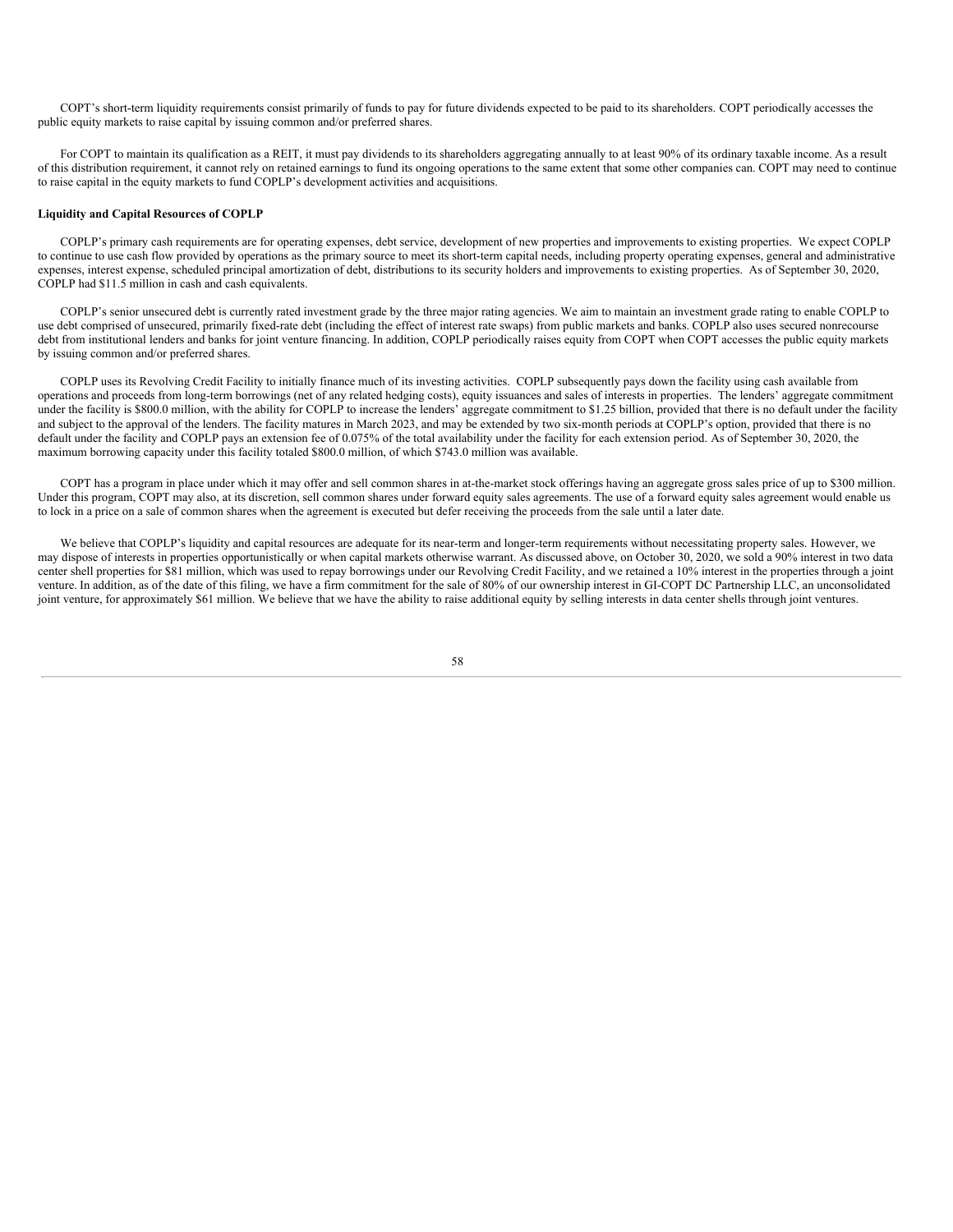Our contractual obligations as of September 30, 2020 included the following (in thousands):

|                                                      | For the Periods Ending December 31, |         |     |         |     |            |  |                          |      |            |  |                          |   |           |
|------------------------------------------------------|-------------------------------------|---------|-----|---------|-----|------------|--|--------------------------|------|------------|--|--------------------------|---|-----------|
|                                                      |                                     | 2020    |     | 2021    |     | 2022       |  | 2023                     |      | 2024       |  | Thereafter               |   | Total     |
| Contractual obligations (1)                          |                                     |         |     |         |     |            |  |                          |      |            |  |                          |   |           |
| Debt(2)                                              |                                     |         |     |         |     |            |  |                          |      |            |  |                          |   |           |
| Balloon payments due upon maturity                   | ЭĐ.                                 | 177,052 | - S | 12,031  | - S | 474,558 \$ |  | 470,578                  | - \$ | 277,649 \$ |  | 767,723                  | S | 2,179,591 |
| Scheduled principal payments (3)                     |                                     | 1.048   |     | 3,955   |     | 4,498      |  | 3,553                    |      | 2,334      |  | 2,294                    |   | 17,682    |
| Interest on debt $(3)(4)$                            |                                     | 16,218  |     | 63,388  |     | 62,392     |  | 45,717                   |      | 27,625     |  | 20,719                   |   | 236,059   |
| Development and redevelopment obligations (5)(6)     |                                     | 41.644  |     | 22,090  |     | 2,748      |  |                          |      |            |  |                          |   | 66,482    |
| Third-party construction cost obligations $(6)(7)$   |                                     | 7,072   |     | 13,375  |     |            |  |                          |      |            |  |                          |   | 20,447    |
| Tenant and other building improvements $(3)(6)$      |                                     | 18,123  |     | 33,531  |     | 10,770     |  |                          |      |            |  |                          |   | 62,424    |
| Property finance leases (principal and interest) (3) |                                     |         |     | 14      |     | 14         |  | $\overline{\phantom{a}}$ |      |            |  | $\overline{\phantom{a}}$ |   | 28        |
| Property operating leases (3)                        |                                     | 615     |     | 2,513   |     | 2,566      |  | 2,601                    |      | 2,636      |  | 118,295                  |   | 129,226   |
| Total contractual cash obligations                   |                                     | 261,772 |     | 150,897 |     | 557,546    |  | 522,449                  |      | 310,244    |  | 909,031                  |   | 2,711,939 |

(1) The contractual obligations set forth in this table exclude contracts for property operations and certain other contracts entered into in the normal course of business. Also excluded are accruals and payables incurred and interest rate derivative liabilities, which are reflected in our reported liabilities (although debt and lease liabilities are included on the table).

(2) Represents scheduled principal amortization payments and maturities only and therefore excludes net debt discounts and deferred financing costs of \$15.7 million. Maturities included \$177.1 million in 2020, representing our 3.70% Notes that were redeemed in October 2020 using borrowings under our Revolving Credit Facility, and \$57.0 million in 2023 that may be extended to 2024, subject to certain conditions.

(3) We expect to pay these items using cash flow from operations.

(4) Represents interest costs for our outstanding debt as of September 30, 2020 for the terms of such debt. For variable rate debt, the amounts reflected above used September 30, 2020 interest rates on variable rate debt in computing interest costs for the terms of such debt. We expect to pay these items using cash flow from operations.

(5) Represents contractual obligations pertaining to new development and redevelopment activities.

(6) Due to the long-term nature of certain development and construction contracts and leases included in these lines, the amounts reported in the table represent our estimate of the timing for the related obligations being payable.

(7) Represents contractual obligations pertaining to projects for which we are acting as construction manager on behalf of unrelated parties who are our clients. We expect to be reimbursed in full for these costs by our clients.

We expect to spend approximately \$75 million on development costs and approximately \$30 million on improvements and leasing costs for operating properties (including the commitments set forth in the table above) during the remainder of 2020. We expect to fund the development costs initially using primarily borrowings under our Revolving Credit Facility. We expect to fund improvements to existing operating properties using cash flow from operating activities.

Certain of our debt instruments require that we comply with a number of restrictive financial covenants, including maximum leverage ratio, unencumbered leverage ratio, minimum net worth, minimum fixed charge coverage, minimum unencumbered interest coverage ratio, minimum debt service and maximum secured indebtedness ratio. As of September 30, 2020, we were compliant with these covenants.

## Off-Balance Sheet Arrangements

We had no material off-balance sheet arrangements during the nine months ended September 30, 2020.

#### **Inflation**

Most of our tenants are obligated to pay their share of a property's operating expenses to the extent such expenses exceed amounts established in their leases, which are based on historical expense levels. Some of our tenants are obligated to pay their full share of a building's operating expenses. These arrangements somewhat reduce our exposure to increases in such costs resulting from inflation.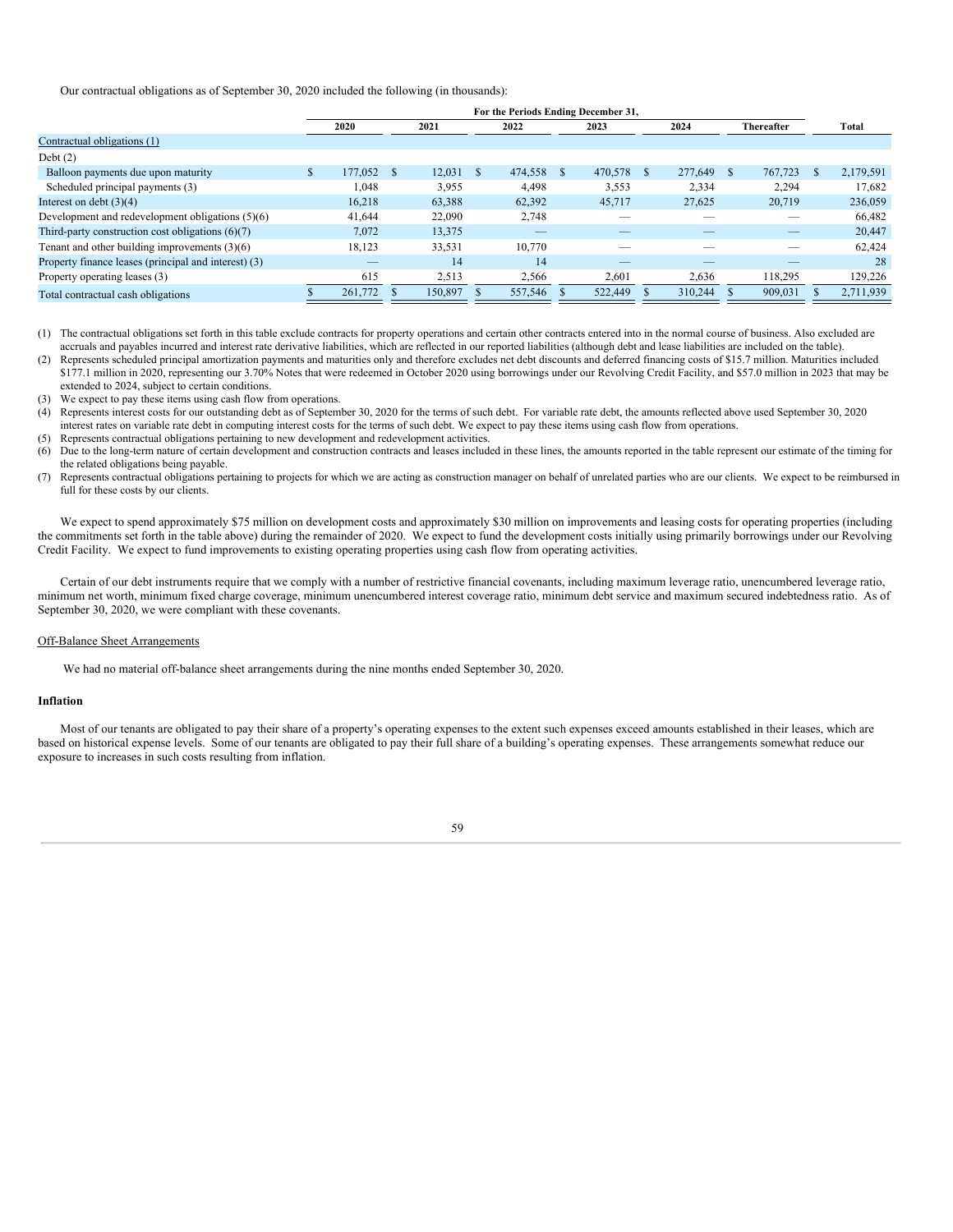#### **Recent Accounting Pronouncements**

See Note 2 to our consolidated financial statements for information regarding recent accounting pronouncements.

#### **Item 3. Quantitative and Qualitative Disclosures about Market Risk**

We are exposed to certain market risks, one of the most predominant of which is a change in interest rates. Increases in interest rates can result in increased interest expense under our Revolving Credit Facility and other variable rate debt. Increases in interest rates can also result in increased interest expense when our fixed rate debt matures and needs to be refinanced.

The following table sets forth as of September 30, 2020 our debt obligations and weighted average interest rates on debt maturing each year (dollars in thousands):

|                                    | For the Periods Ending December 31, |      |          |  |              |  |         |  |         |            |          |       |           |
|------------------------------------|-------------------------------------|------|----------|--|--------------|--|---------|--|---------|------------|----------|-------|-----------|
|                                    | 2020                                | 2021 |          |  | 2022<br>2023 |  | 2024    |  |         | Thereafter |          | Total |           |
| Debt:                              |                                     |      |          |  |              |  |         |  |         |            |          |       |           |
| Fixed rate debt (1)                | 177.999                             |      | 3.875    |  | 4.033        |  | 416.591 |  | 279,443 |            | 737,442  |       | 1.619.383 |
| Weighted average interest rate     | 3.70%                               |      | 3.97%    |  | 3.98%        |  | 3.70%   |  | 5.16%   |            | 3.45%    |       | 3.84%     |
| Variable rate debt (2)             | 101                                 |      | 2.111    |  | 475,023      |  | 57,540  |  | 540     |            | 32,575   |       | 577,890   |
| Weighted average interest rate (3) | 2.01%                               |      | $2.00\%$ |  | $.37\%$      |  | .21%    |  | $.66\%$ |            | $4.67\%$ |       | .39%      |

(1) Represents principal maturities only and therefore excludes net discounts and deferred financing costs of \$15.7 million.

(2) As of September 30, 2020, maturities included \$177.1 million in 2020, representing our 3.70% Notes that were redeemed in October 2020, and \$57.0 million in 2023 that may be extended to 2024, subject to certain conditions.

(3) The amounts reflected above used interest rates as of September 30, 2020 for variable rate debt.

The fair value of our debt was \$2.2 billion as of September 30, 2020. If interest rates had been 1% lower, the fair value of our fixed-rate debt would have increased by approximately \$55 million as of September 30, 2020.

See Note 10 to our consolidated financial statements for information pertaining to interest rate swap contracts in place as of September 30, 2020 and their respective fair values.

Based on our variable-rate debt balances, including the effect of interest rate swap contracts, our interest expense would have increased by \$1.7 million in the nine months ended September 30, 2020 if the applicable LIBOR rate was 1% higher.

### **Item 4. Controls and Procedures**

**COPT** 

#### (a) Evaluation of Disclosure Controls and Procedures

Our management, with the participation of our Chief Executive Officer and Chief Financial Officer, evaluated the effectiveness of COPT's disclosure controls and procedures (as defined in Rule 13a-15(e) under the Exchange Act) as of September 30, 2020. Based on this evaluation, our Chief Executive Officer and Chief Financial Officer concluded that COPT's disclosure controls and procedures as of September 30, 2020 were functioning effectively to provide reasonable assurance that the information required to be disclosed in reports filed or submitted under the Securities Exchange Act of 1934 is (i) recorded, processed, summarized and reported within the time periods specified in the SEC's rules and forms, and (ii) accumulated and communicated to its management, including its principal executive and principal financial officers, or persons performing similar functions, as appropriate to allow timely decisions regarding required disclosure.

(b) Change in Internal Control over Financial Reporting

No change in COPT's internal control over financial reporting occurred during the most recent fiscal quarter that has materially affected, or is reasonably likely to materially affect, its internal control over financial reporting.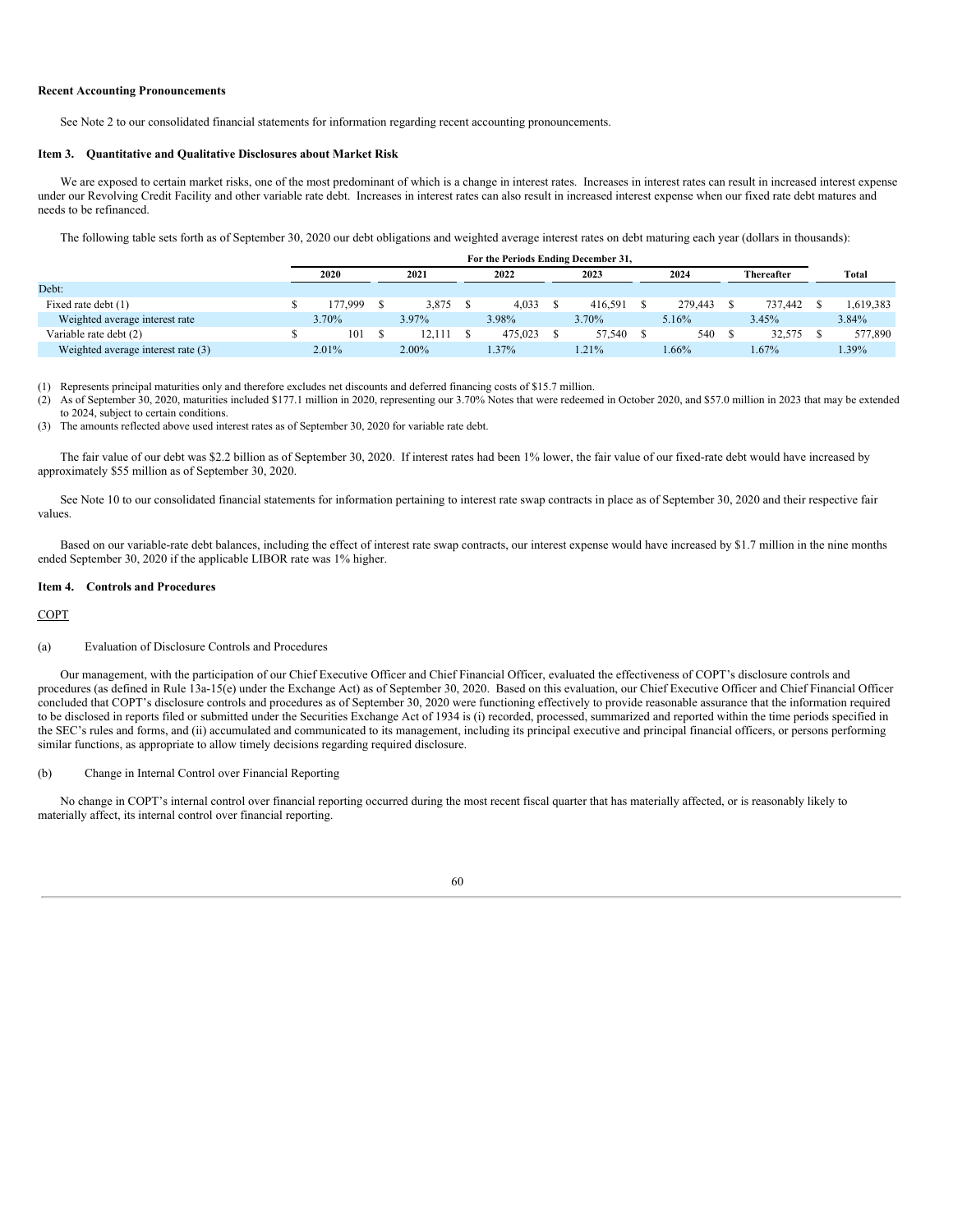#### (a) Evaluation of Disclosure Controls and Procedures

Our management, with the participation of our Chief Executive Officer and Chief Financial Officer, evaluated the effectiveness of COPLP's disclosure controls and procedures (as defined in Rule 15d-15(e) under the Exchange Act) as of September 30, 2020. Based on this evaluation, our Chief Executive Officer and Chief Financial Officer concluded that COPLP's disclosure controls and procedures as of September 30, 2020 were functioning effectively to provide reasonable assurance that the information required to be disclosed in reports filed or submitted under the Securities Exchange Act of 1934 is (i) recorded, processed, summarized and reported within the time periods specified in the SEC's rules and forms, and (ii) accumulated and communicated to its management, including its principal executive and principal financial officers, or persons performing similar functions, as appropriate to allow timely decisions regarding required disclosure.

## (b) Change in Internal Control over Financial Reporting

No change in COPLP's internal control over financial reporting occurred during the most recent fiscal quarter that has materially affected, or is reasonably likely to materially affect, its internal control over financial reporting.

## **PART II: OTHER INFORMATION**

## **Item 1. Legal Proceedings**

We are not currently involved in any material litigation nor, to our knowledge, is any material litigation currently threatened against the Company or the Operating Partnership (other than routine litigation arising in the ordinary course of business, substantially all of which is expected to be covered by liability insurance).

## **Item 1A. Risk Factors**

Other than as set forth below, there have been no material changes to the risk factors and uncertainties relating to our business and the ownership of our securities as previously set forth in Part 1, Item 1A of our Annual Report on Form 10-K for the year ended December 31, 2019 and Part II, Item 1A of the Quarterly Reports on Form 10-Q for the quarters ended March 31, 2020 and June 30, 2020.

We may suffer further adverse effects from the COVID-19 pandemic, and similar pandemics, along with restrictive measures instituted to prevent spread. Since first being declared a pandemic by the World Health Organization in early March 2020, the coronavirus, or COVID-19, has spread worldwide. In an effort to control its spread, governments and other authorities imposed restrictive measures affecting freedom of movement and business operations, such as shelter-in-place orders and business closures. Strong restrictive measures were put into place in much of the United States beginning in March, bringing many businesses to a halt while forcing others to change the way in which they conduct their operations, with much of the workforce working from their homes to the extent they were able. States and local governments began easing these measures to varying extents in late April, with some lifting restrictive measures entirely, while others chose a more gradual, extended easing approach. While the easing of these measures has enabled many businesses to gradually resume normal operations, most businesses continue to be hindered to varying extents by either measures still in effect, operational challenges resulting from social distancing requirements/expectations and/or a reluctance by much of the population to engage in certain activities while the pandemic is still active. As of the date of this filing, COVID-19 spread continues world- and nation-wide, and is expected to continue until effective vaccinations have been developed and then distributed and administered to much of the population. As a result, there continues to be significant uncertainty regarding the duration and extent of this pandemic. The outbreak has significantly disrupted financial and economic markets worldwide, as well as in the United States at a national, regional and local level. These conditions could continue or further deteriorate as businesses feel the prolonged effects of stalled or reduced operations and uncertainty regarding the pandemic continues.

COVID-19, and similar pandemics, along with measures instituted to prevent spread, may adversely affect us in many ways, including, but not limited to:

- disruption of our tenants' operations, which could adversely affect their ability, or willingness, to sustain their businesses and/or fulfill their lease obligations; • our ability to maintain occupancy in our properties and obtain new leases for unoccupied and new development space at favorable terms or at all;
	- 61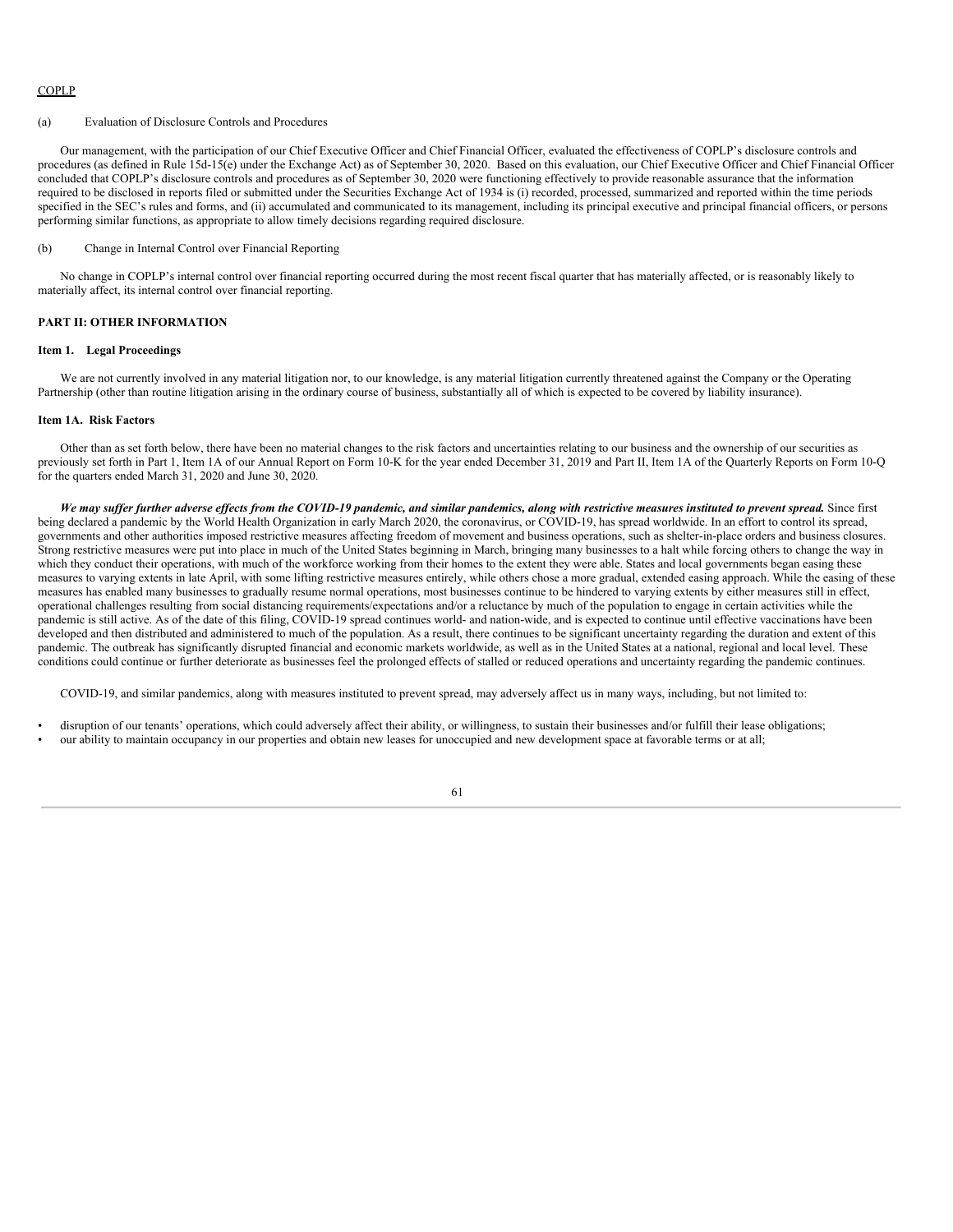- shortages in supply of products or services from our and our tenants' vendors that are needed for us and our tenants to operate effectively, and which could lead to increased costs for such products and services;
- access to debt and equity capital on attractive terms or at all. Severe disruption and instability in the global financial markets or deteriorations in credit and financing conditions may affect our or our tenants' ability to access capital necessary to fund operations, refinance debt or fund planned investments on a timely basis, and may adversely affect the valuation of financial assets and liabilities;
- our and our tenants' ability to continue or complete planned development, including the potential for delays in the supply of materials or labor necessary for development; and
- an increase in the pace of businesses implementing remote work arrangements over the long-term, which would adversely effect demand for office space.

The extent of the effect on our operations, financial condition, cash flows and ability to make expected distributions to shareholders will be dependent on future developments, including the duration of the pandemic and any future resurgence thereof, the prevalence, strength and duration of restrictive measures and the resulting effects on our tenants, potential future tenants, the commercial real estate industry and the broader economy, all of which are uncertain and difficult to predict. Moreover, some of the risks described in the risk factors set forth in Item 1A of our 2019 Annual Report on Form 10-K and subsequent Quarterly Reports on Form 10-Q may be more likely to impact us as a result of COVID-19 and the responses to curb its spread, including, but not limited to: downturns in national, regional and local economic environments; deteriorating local real estate market conditions; and declining real estate valuations.

## **Item 2. Unregistered Sales of Equity Securities and Use of Proceeds**

(a) Not applicable

- (b) Not applicable
- (c) Not applicable

## **Item 3. Defaults Upon Senior Securities**

(a) Not applicable

(b) Not applicable

## **Item 4. Mine Safety Disclosures**

Not applicable

## **Item 5. Other Information**

None.

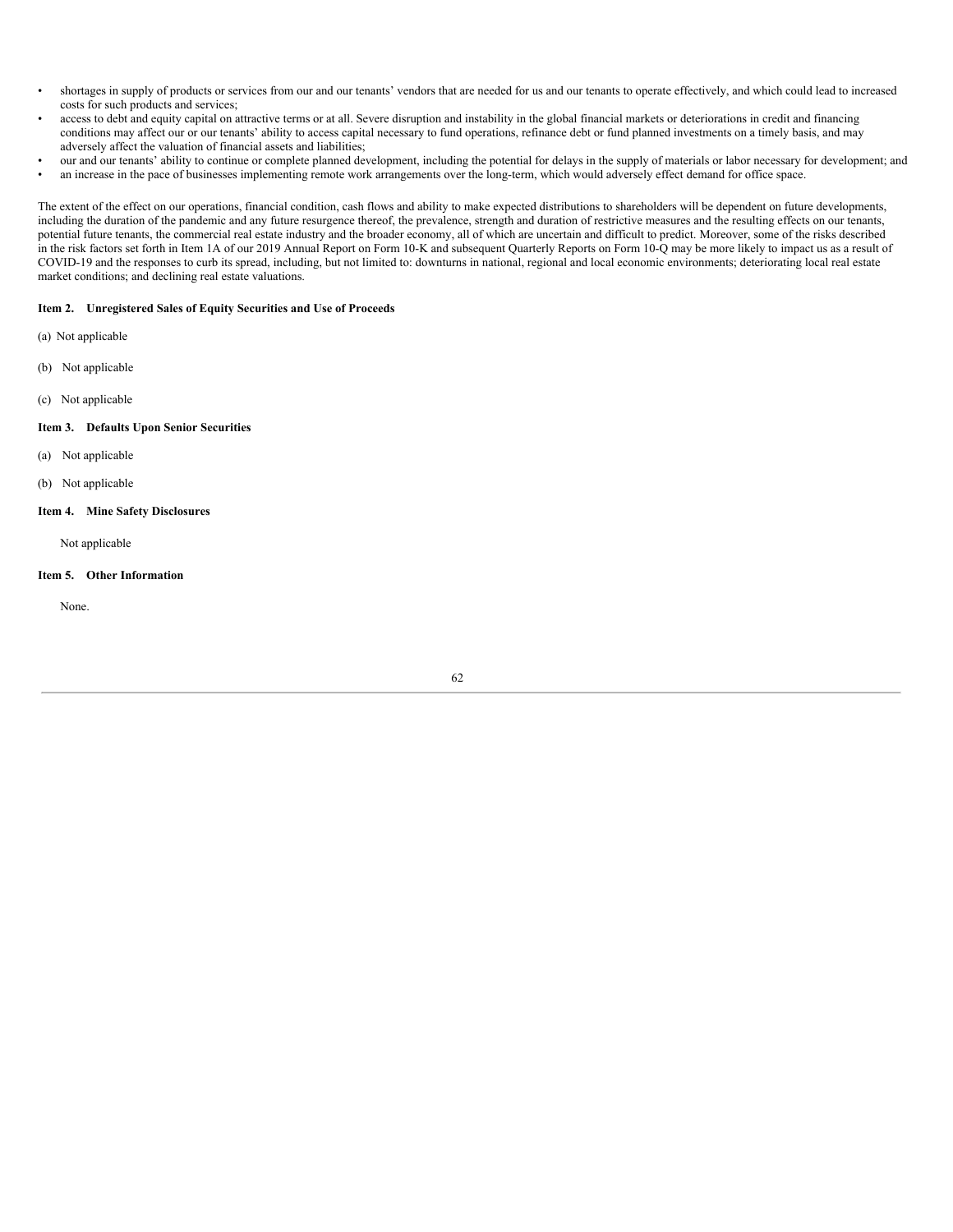## **Item 6. Exhibits**

(a) Exhibits:

| <b>EXHIBIT</b><br>NO. | <b>DESCRIPTION</b>                                                                                                                                                                                                                                                                                                                                                                                                                                                                                                                                                                          |
|-----------------------|---------------------------------------------------------------------------------------------------------------------------------------------------------------------------------------------------------------------------------------------------------------------------------------------------------------------------------------------------------------------------------------------------------------------------------------------------------------------------------------------------------------------------------------------------------------------------------------------|
| 10.1                  | First Supplemental Indenture, by and among Corporate Office Properties, L.P., as issuer, Corporate Office Properties Trust,<br>as guarantor, and U.S. Bank National Association, as trustee (filed with the Company's Current Report on Form 8-K dated<br>September 17, 2020 and incorporated herein by reference).                                                                                                                                                                                                                                                                         |
| 31.1                  | Certification of the Chief Executive Officer of Corporate Office Properties Trust required by Rule 13a-14(a) under the<br>Securities Exchange Act of 1934, as amended (filed herewith).                                                                                                                                                                                                                                                                                                                                                                                                     |
| 31.2                  | Certification of the Chief Financial Officer of Corporate Office Properties Trust required by Rule 13a-14(a) under the<br>Securities Exchange Act of 1934, as amended (filed herewith).                                                                                                                                                                                                                                                                                                                                                                                                     |
| 31.3                  | Certification of the Chief Executive Officer of Corporate Office Properties, L.P. required by Rule 15d-14(a) under the Securities Exchange Act of 1934, as amended (filed herewith).                                                                                                                                                                                                                                                                                                                                                                                                        |
| 31.4                  | Certification of the Chief Financial Officer of Corporate Office Properties, L.P. required by Rule 15d-14(a) under the<br>Securities Exchange Act of 1934, as amended (filed herewith).                                                                                                                                                                                                                                                                                                                                                                                                     |
| 32.1                  | Certification of the Chief Executive Officer of Corporate Office Properties Trust required by Rule 13a-14(b) under the<br>Securities Exchange Act of 1934, as amended. (This exhibit shall not be deemed "filed" for purposes of Section 18 of the<br>Securities Exchange Act of 1934, as amended, or otherwise subject to the liability of that section. Further, this exhibit shall<br>not be deemed to be incorporated by reference into any filing under the Securities Exchange Act of 1933, as amended, or the<br>Securities Exchange Act of 1934, as amended.) (Furnished herewith). |
| 32.2                  | Certification of the Chief Financial Officer of Corporate Office Properties Trust required by Rule 13a-14(b) under the<br>Securities Exchange Act of 1934, as amended. (This exhibit shall not be deemed "filed" for purposes of Section 18 of the<br>Securities Exchange Act of 1934, as amended, or otherwise subject to the liability of that section. Further, this exhibit shall<br>not be deemed to be incorporated by reference into any filing under the Securities Exchange Act of 1933, as amended, or the<br>Securities Exchange Act of 1934, as amended). (Furnished herewith). |
| 32.3                  | Certification of the Chief Executive Officer of Corporate Office Properties, L.P. required by Rule 15d-14(b) under the<br>Securities Exchange Act of 1934, as amended. (This exhibit shall not be deemed "filed" for purposes of Section 18 of the<br>Securities Exchange Act of 1934, as amended, or otherwise subject to the liability of that section. Further, this exhibit shall<br>not be deemed to be incorporated by reference into any filing under the Securities Exchange Act of 1933, as amended, or the<br>Securities Exchange Act of 1934, as amended.) (Furnished herewith). |
| 32.4                  | Certification of the Chief Financial Officer of Corporate Office Properties, L.P. required by Rule 15d-14(b) under the<br>Securities Exchange Act of 1934, as amended. (This exhibit shall not be deemed "filed" for purposes of Section 18 of the<br>Securities Exchange Act of 1934, as amended, or otherwise subject to the liability of that section. Further, this exhibit shall<br>not be deemed to be incorporated by reference into any filing under the Securities Exchange Act of 1933, as amended, or the<br>Securities Exchange Act of 1934, as amended). (Furnished herewith). |
| 101.INS               | XBRL Instance Document - The instance document does not appear in the interactive data file because its XBRL tags are<br>embedded within the Inline XBRL document (filed herewith).                                                                                                                                                                                                                                                                                                                                                                                                         |
| 101.SCH               | Inline XBRL Taxonomy Extension Schema Document (filed herewith).                                                                                                                                                                                                                                                                                                                                                                                                                                                                                                                            |
| 101.CAL               | Inline XBRL Taxonomy Extension Calculation Linkbase Document (filed herewith).                                                                                                                                                                                                                                                                                                                                                                                                                                                                                                              |
| 101.LAB               | Inline XBRL Extension Labels Linkbase (filed herewith).                                                                                                                                                                                                                                                                                                                                                                                                                                                                                                                                     |
| 101.PRE               | Inline XBRL Taxonomy Extension Presentation Linkbase Document (filed herewith).                                                                                                                                                                                                                                                                                                                                                                                                                                                                                                             |
| 101.DEF               | Inline XBRL Taxonomy Extension Definition Linkbase Document (filed herewith).                                                                                                                                                                                                                                                                                                                                                                                                                                                                                                               |
| 104                   | Cover Page Interactive Data File (formatted as Inline XBRL and contained in Exhibit 101).                                                                                                                                                                                                                                                                                                                                                                                                                                                                                                   |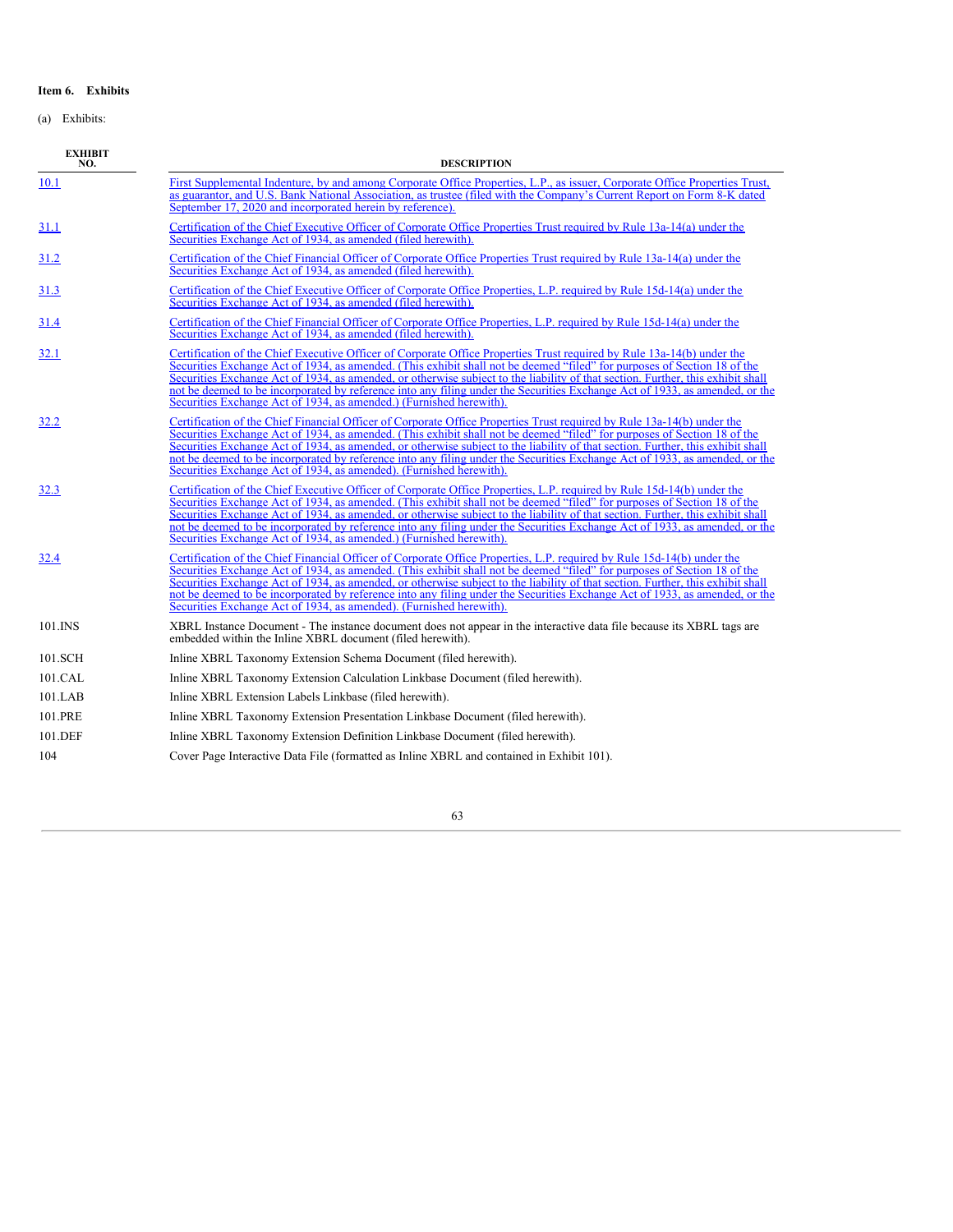## **SIGNATURES**

Pursuant to the requirements of the Securities Exchange Act of 1934, the undersigned Registrants have duly caused this report to be signed on their behalf by the undersigned thereunto duly authorized.

/s/ Stephen E. Budorick<br>
Stephen E. Budorick /s/ Stephen E. Budorick<br>
Stephen E. Budorick<br>
Stephen E. Budorick

/s/ Anthony Mifsud /s/ Anthony Mifsud

Anthony Mifsud Anthony Mifsud

Dated: October 30, 2020 Dated: October 30, 2020

CORPORATE OFFICE PROPERTIES TRUST CORPORATE OFFICE PROPERTIES, L.P. By: Corporate Office Properties Trust, its General Partner

Stephen E. Budorick President and Chief Executive Officer President and Chief Executive Officer President and Chief Executive Officer

Executive Vice President and Chief Financial Officer Executive Vice President and Chief Financial Officer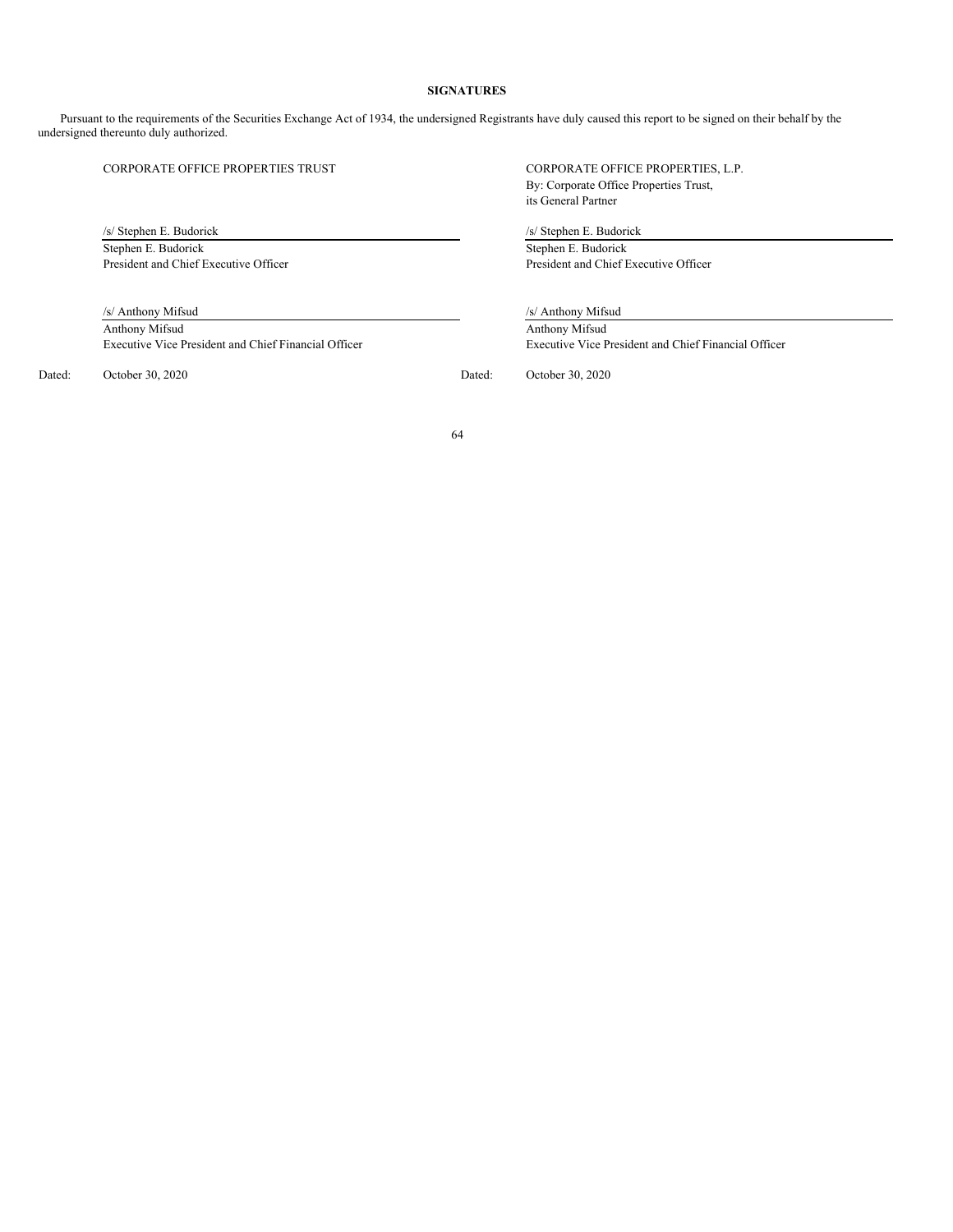## **CORPORATE OFFICE PROPERTIES TRUST**

## CERTIFICATIONS REQUIRED BY RULE 13a-14(a) UNDER THE SECURITIES EXCHANGE ACT OF 1934

## **CERTIFICATIONS**

<span id="page-66-0"></span>I, Stephen E. Budorick, certify that:

1. I have reviewed this Quarterly Report on Form 10-Q of Corporate Office Properties Trust;

2. Based on my knowledge, this report does not contain any untrue statement of a material fact or omit to state a material fact necessary to make the statements made, in light of the circumstances under which such statements were made, not misleading with respect to the period covered by this report;

3. Based on my knowledge, the financial statements, and other financial information included in this report, fairly present in all material respects the financial condition, results of operations and cash flows of the registrant as of, and for, the periods presented in this report;

4. The registrant's other certifying officer(s) and I are responsible for establishing and maintaining disclosure controls and procedures (as defined in Exchange Act Rules 13a-15(e) and 15d-15(e)) and internal control over financial reporting (as defined in Exchange Act Rules 13a-15(f) and 15d-15(f)) for the registrant and have:

- a) Designed such disclosure controls and procedures, or caused such disclosure controls and procedures to be designed under our supervision, to ensure that material information relating to the registrant, including its consolidated subsidiaries, is made known to us by others within those entities, particularly during the period in which this report is being prepared;
- b) Designed such internal control over financial reporting, or caused such internal control over financial reporting to be designed under our supervision, to provide reasonable assurance regarding the reliability of financial reporting and the preparation of financial statements for external purposes in accordance with generally accepted accounting principles;
- c) Evaluated the effectiveness of the registrant's disclosure controls and procedures and presented in this report our conclusions about the effectiveness of the disclosure controls and procedures, as of the end of the period covered by this report based on such evaluation; and
- d) Disclosed in this report any change in the registrant's internal control over financial reporting that occurred during the registrant's most recent fiscal quarter (the registrant's fourth fiscal quarter in the case of an annual report) that has materially affected, or is reasonably likely to materially affect, the registrant's internal control over financial reporting; and

5. The registrant's other certifying officer(s) and I have disclosed, based on our most recent evaluation of internal control over financial reporting, to the registrant's auditors and the audit committee of the registrant's board of directors (or persons performing the equivalent functions):

- a) All significant deficiencies and material weaknesses in the design or operation of internal control over financial reporting which are reasonably likely to adversely affect the registrant's ability to record, process, summarize and report financial information; and
- b) Any fraud, whether or not material, that involves management or other employees who have a significant role in the registrant's internal control over financial reporting.

Date: October 30, 2020 /s/ Stephen E. Budorick

Stephen E. Budorick President and Chief Executive Officer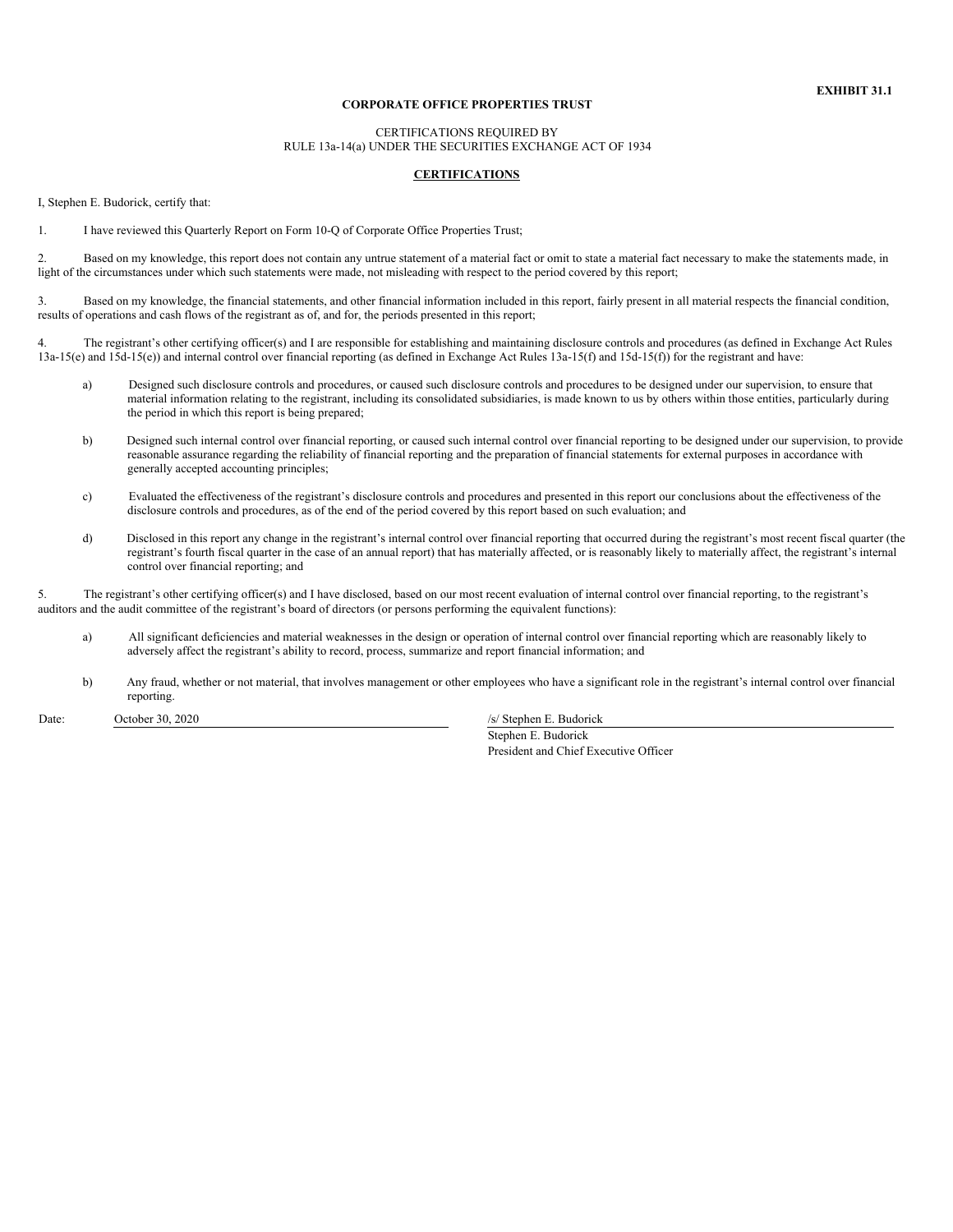## **CORPORATE OFFICE PROPERTIES TRUST**

## CERTIFICATIONS REQUIRED BY RULE 13a-14(a) UNDER THE SECURITIES EXCHANGE ACT OF 1934

## **CERTIFICATIONS**

<span id="page-67-0"></span>I, Anthony Mifsud, certify that:

1. I have reviewed this Quarterly Report on Form 10-Q of Corporate Office Properties Trust;

2. Based on my knowledge, this report does not contain any untrue statement of a material fact or omit to state a material fact necessary to make the statements made, in light of the circumstances under which such statements were made, not misleading with respect to the period covered by this report;

3. Based on my knowledge, the financial statements, and other financial information included in this report, fairly present in all material respects the financial condition, results of operations and cash flows of the registrant as of, and for, the periods presented in this report;

4. The registrant's other certifying officer(s) and I are responsible for establishing and maintaining disclosure controls and procedures (as defined in Exchange Act Rules 13a-15(e) and 15d-15(e)) and internal control over financial reporting (as defined in Exchange Act Rules 13a-15(f) and 15d-15(f)) for the registrant and have:

- a) Designed such disclosure controls and procedures, or caused such disclosure controls and procedures to be designed under our supervision, to ensure that material information relating to the registrant, including its consolidated subsidiaries, is made known to us by others within those entities, particularly during the period in which this report is being prepared;
- b) Designed such internal control over financial reporting, or caused such internal control over financial reporting to be designed under our supervision, to provide reasonable assurance regarding the reliability of financial reporting and the preparation of financial statements for external purposes in accordance with generally accepted accounting principles;
- c) Evaluated the effectiveness of the registrant's disclosure controls and procedures and presented in this report our conclusions about the effectiveness of the disclosure controls and procedures, as of the end of the period covered by this report based on such evaluation; and
- d) Disclosed in this report any change in the registrant's internal control over financial reporting that occurred during the registrant's most recent fiscal quarter (the registrant's fourth fiscal quarter in the case of an annual report) that has materially affected, or is reasonably likely to materially affect, the registrant's internal control over financial reporting; and

5. The registrant's other certifying officer(s) and I have disclosed, based on our most recent evaluation of internal control over financial reporting, to the registrant's auditors and the audit committee of the registrant's board of directors (or persons performing the equivalent functions):

- a) All significant deficiencies and material weaknesses in the design or operation of internal control over financial reporting which are reasonably likely to adversely affect the registrant's ability to record, process, summarize and report financial information; and
- b) Any fraud, whether or not material, that involves management or other employees who have a significant role in the registrant's internal control over financial reporting.

Date: October 30, 2020 /s/ Anthony Mifsud

Anthony Mifsud

Chief Financial Officer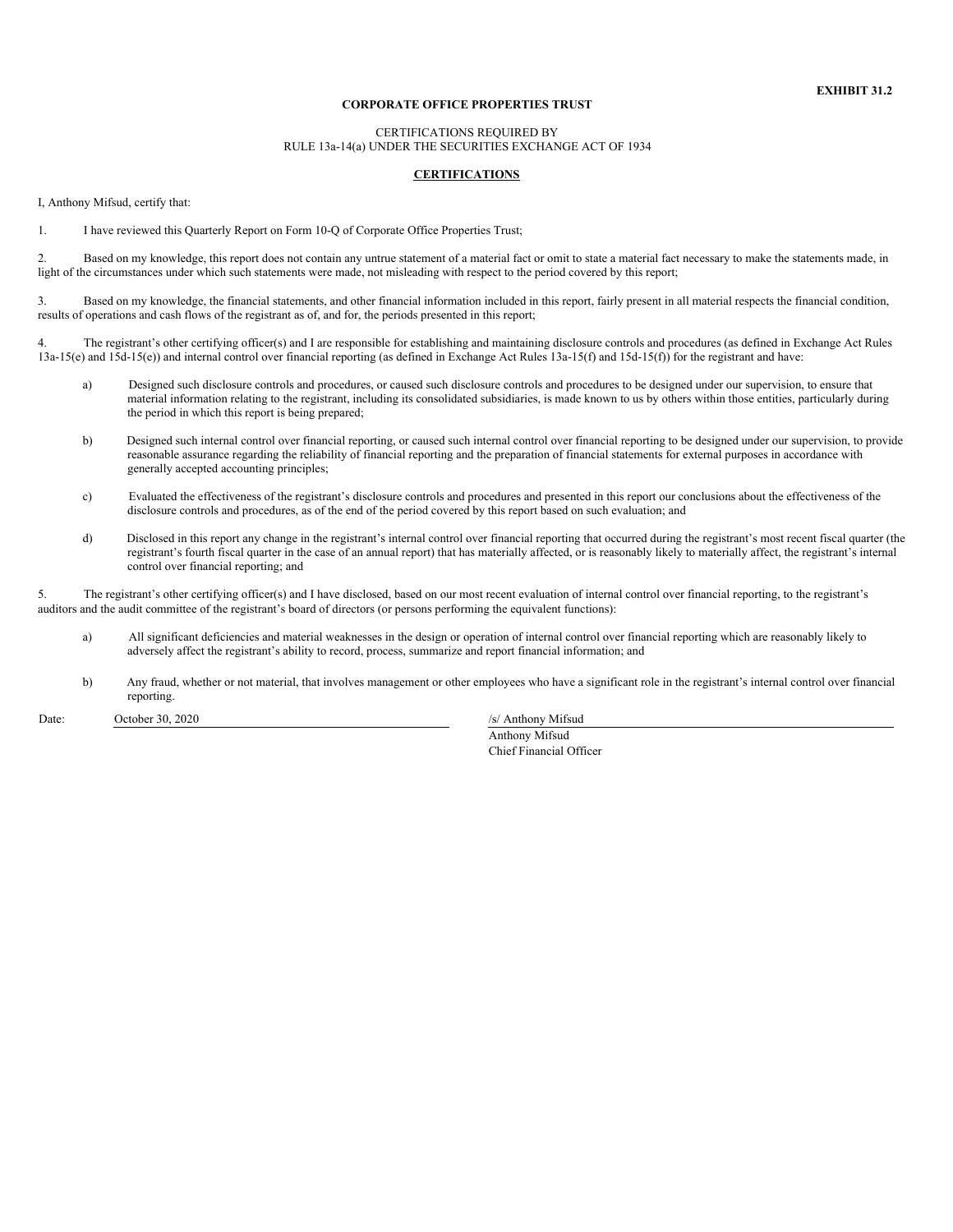## **CORPORATE OFFICE PROPERTIES, L.P.**

## CERTIFICATIONS REQUIRED BY RULE 15d-14(a) UNDER THE SECURITIES EXCHANGE ACT OF 1934

#### **CERTIFICATIONS**

<span id="page-68-0"></span>I, Stephen E. Budorick, certify that:

1. I have reviewed this Quarterly Report on Form 10-Q of Corporate Office Properties, L.P.;

2. Based on my knowledge, this report does not contain any untrue statement of a material fact or omit to state a material fact necessary to make the statements made, in light of the circumstances under which such statements were made, not misleading with respect to the period covered by this report;

3. Based on my knowledge, the financial statements, and other financial information included in this report, fairly present in all material respects the financial condition, results of operations and cash flows of the registrant as of, and for, the periods presented in this report;

4. The registrant's other certifying officer(s) and I are responsible for establishing and maintaining disclosure controls and procedures (as defined in Exchange Act Rules 13a-15(e) and 15d-15(e)) and internal control over financial reporting (as defined in Exchange Act Rules 13a-15(f) and 15d-15(f)) for the registrant and have:

- a) Designed such disclosure controls and procedures, or caused such disclosure controls and procedures to be designed under our supervision, to ensure that material information relating to the registrant, including its consolidated subsidiaries, is made known to us by others within those entities, particularly during the period in which this report is being prepared;
- b) Designed such internal control over financial reporting, or caused such internal control over financial reporting to be designed under our supervision, to provide reasonable assurance regarding the reliability of financial reporting and the preparation of financial statements for external purposes in accordance with generally accepted accounting principles;
- c) Evaluated the effectiveness of the registrant's disclosure controls and procedures and presented in this report our conclusions about the effectiveness of the disclosure controls and procedures, as of the end of the period covered by this report based on such evaluation; and
- d) Disclosed in this report any change in the registrant's internal control over financial reporting that occurred during the registrant's most recent fiscal quarter (the registrant's fourth fiscal quarter in the case of an annual report) that has materially affected, or is reasonably likely to materially affect, the registrant's internal control over financial reporting; and

5. The registrant's other certifying officer(s) and I have disclosed, based on our most recent evaluation of internal control over financial reporting, to the registrant's auditors and the audit committee of the registrant's board of directors (or persons performing the equivalent functions):

- a) All significant deficiencies and material weaknesses in the design or operation of internal control over financial reporting which are reasonably likely to adversely affect the registrant's ability to record, process, summarize and report financial information; and
- b) Any fraud, whether or not material, that involves management or other employees who have a significant role in the registrant's internal control over financial reporting.

Date: October 30, 2020 /s/ Stephen E. Budorick

Stephen E. Budorick President and Chief Executive Officer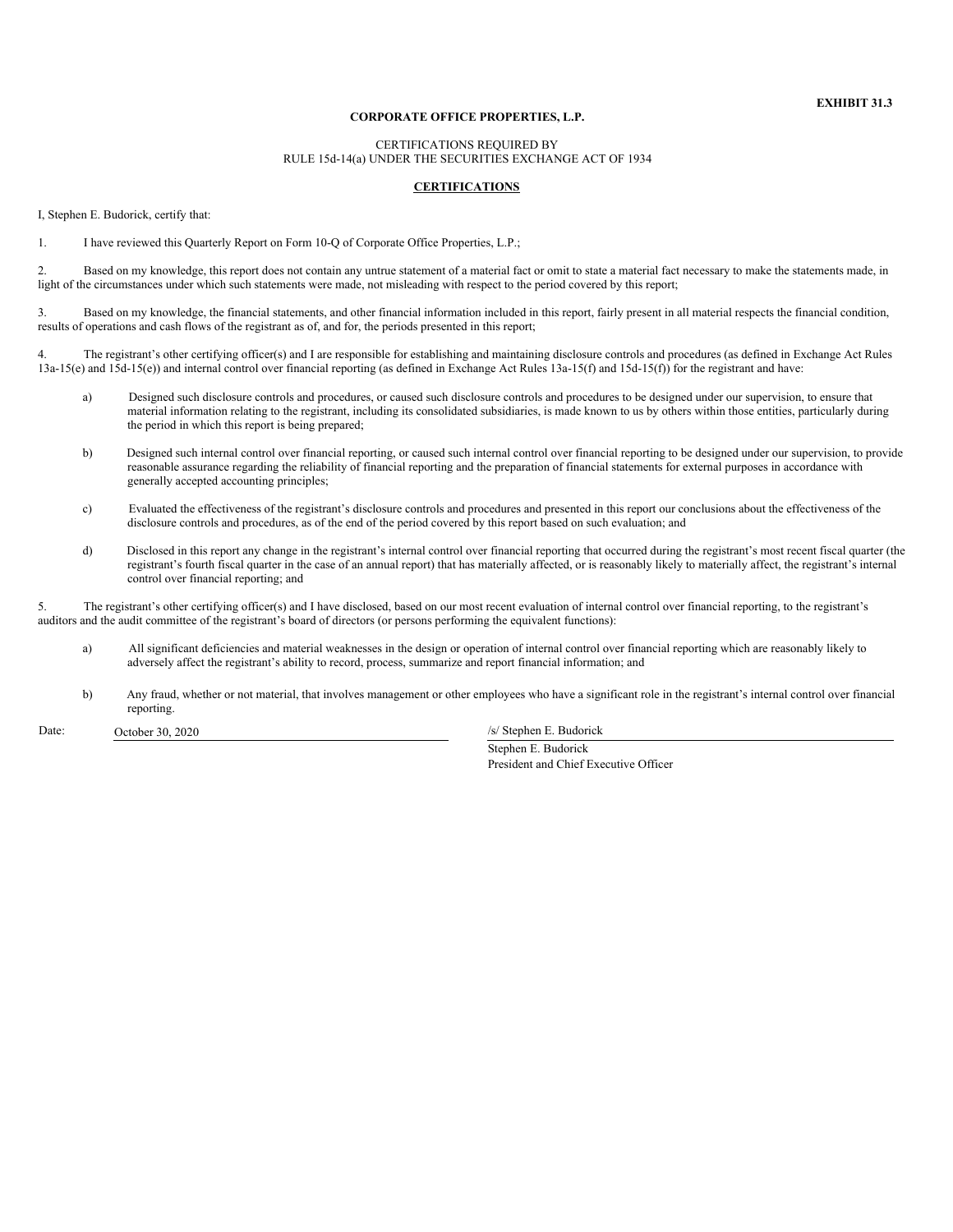## **CORPORATE OFFICE PROPERTIES, L.P.**

## CERTIFICATIONS REQUIRED BY RULE 15d-14(a) UNDER THE SECURITIES EXCHANGE ACT OF 1934

#### **CERTIFICATIONS**

<span id="page-69-0"></span>I, Anthony Mifsud, certify that:

1. I have reviewed this Quarterly Report on Form 10-Q of Corporate Office Properties, L.P.;

2. Based on my knowledge, this report does not contain any untrue statement of a material fact or omit to state a material fact necessary to make the statements made, in light of the circumstances under which such statements were made, not misleading with respect to the period covered by this report;

3. Based on my knowledge, the financial statements, and other financial information included in this report, fairly present in all material respects the financial condition, results of operations and cash flows of the registrant as of, and for, the periods presented in this report;

4. The registrant's other certifying officer(s) and I are responsible for establishing and maintaining disclosure controls and procedures (as defined in Exchange Act Rules 13a-15(e) and 15d-15(e)) and internal control over financial reporting (as defined in Exchange Act Rules 13a-15(f) and 15d-15(f)) for the registrant and have:

- a) Designed such disclosure controls and procedures, or caused such disclosure controls and procedures to be designed under our supervision, to ensure that material information relating to the registrant, including its consolidated subsidiaries, is made known to us by others within those entities, particularly during the period in which this report is being prepared;
- b) Designed such internal control over financial reporting, or caused such internal control over financial reporting to be designed under our supervision, to provide reasonable assurance regarding the reliability of financial reporting and the preparation of financial statements for external purposes in accordance with generally accepted accounting principles;
- c) Evaluated the effectiveness of the registrant's disclosure controls and procedures and presented in this report our conclusions about the effectiveness of the disclosure controls and procedures, as of the end of the period covered by this report based on such evaluation; and
- d) Disclosed in this report any change in the registrant's internal control over financial reporting that occurred during the registrant's most recent fiscal quarter (the registrant's fourth fiscal quarter in the case of an annual report) that has materially affected, or is reasonably likely to materially affect, the registrant's internal control over financial reporting; and

5. The registrant's other certifying officer(s) and I have disclosed, based on our most recent evaluation of internal control over financial reporting, to the registrant's auditors and the audit committee of the registrant's board of directors (or persons performing the equivalent functions):

- a) All significant deficiencies and material weaknesses in the design or operation of internal control over financial reporting which are reasonably likely to adversely affect the registrant's ability to record, process, summarize and report financial information; and
- b) Any fraud, whether or not material, that involves management or other employees who have a significant role in the registrant's internal control over financial reporting.

Date: October 30, 2020 /s/ Anthony Mifsud

Anthony Mifsud Chief Financial Officer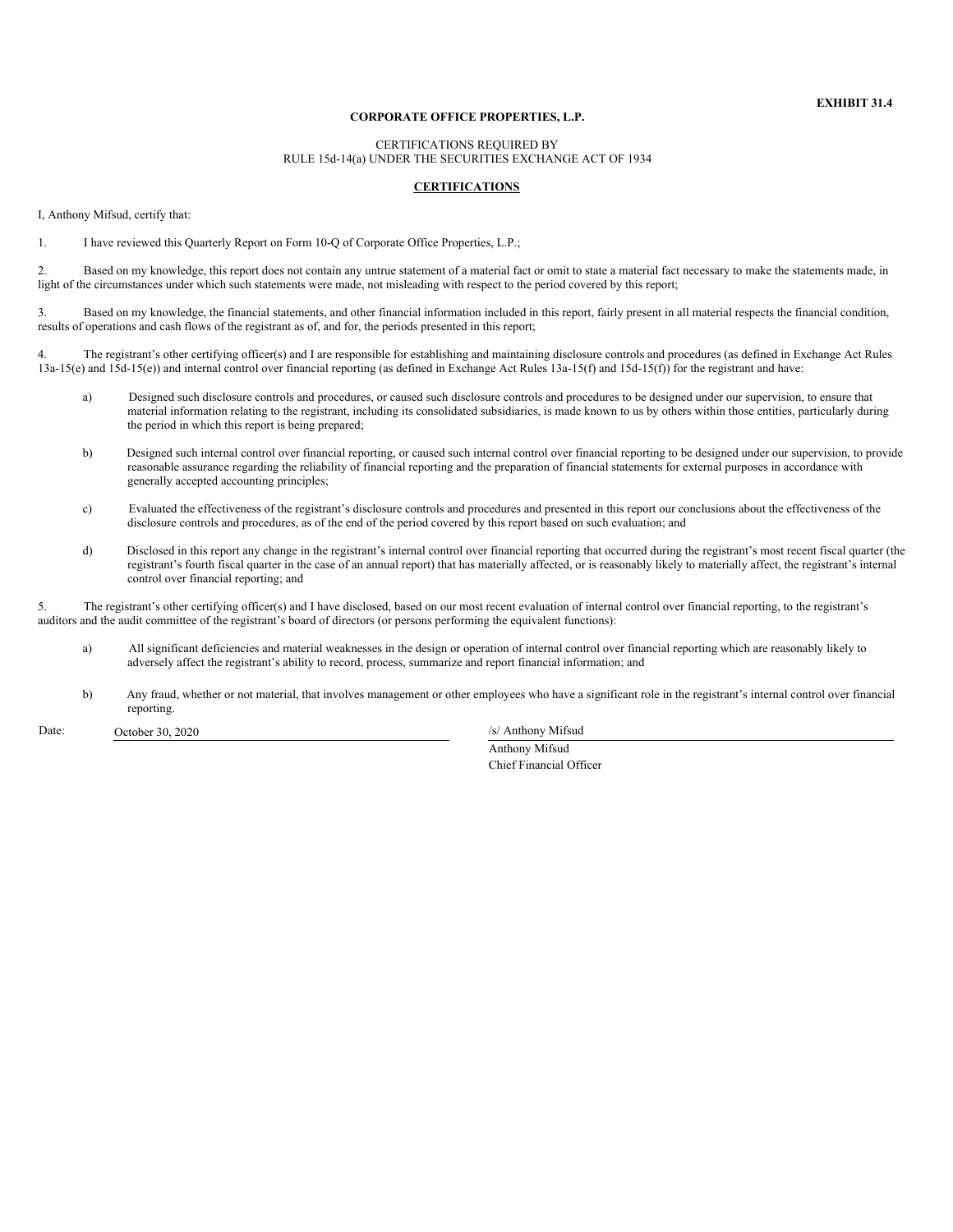## **CORPORATE OFFICE PROPERTIES TRUST**

CERTIFICATIONS REQUIRED BY

## RULE 13a-14(b) UNDER THE SECURITIES EXCHANGE ACT OF 1934

<span id="page-70-0"></span>In connection with the Quarterly Report on Form 10-Q of Corporate Office Properties Trust (the "Company") for the quarter ended September 30, 2020, as filed with the Securities and Exchange Commission on the date hereof (the "Report"), I, Stephen E. Budorick, President and Chief Executive Officer of the Company, certify that to my knowledge:

- (1) The Report fully complies with the requirements of section 13(a) or 15(d) of the Securities Exchange Act of 1934; and
- (2) The information contained in the Report fairly presents, in all material respects, the financial condition and result of operations of the Company.

/s/ Stephen E. Budorick Stephen E. Budorick President and Chief Executive Officer

Date: October 30, 2020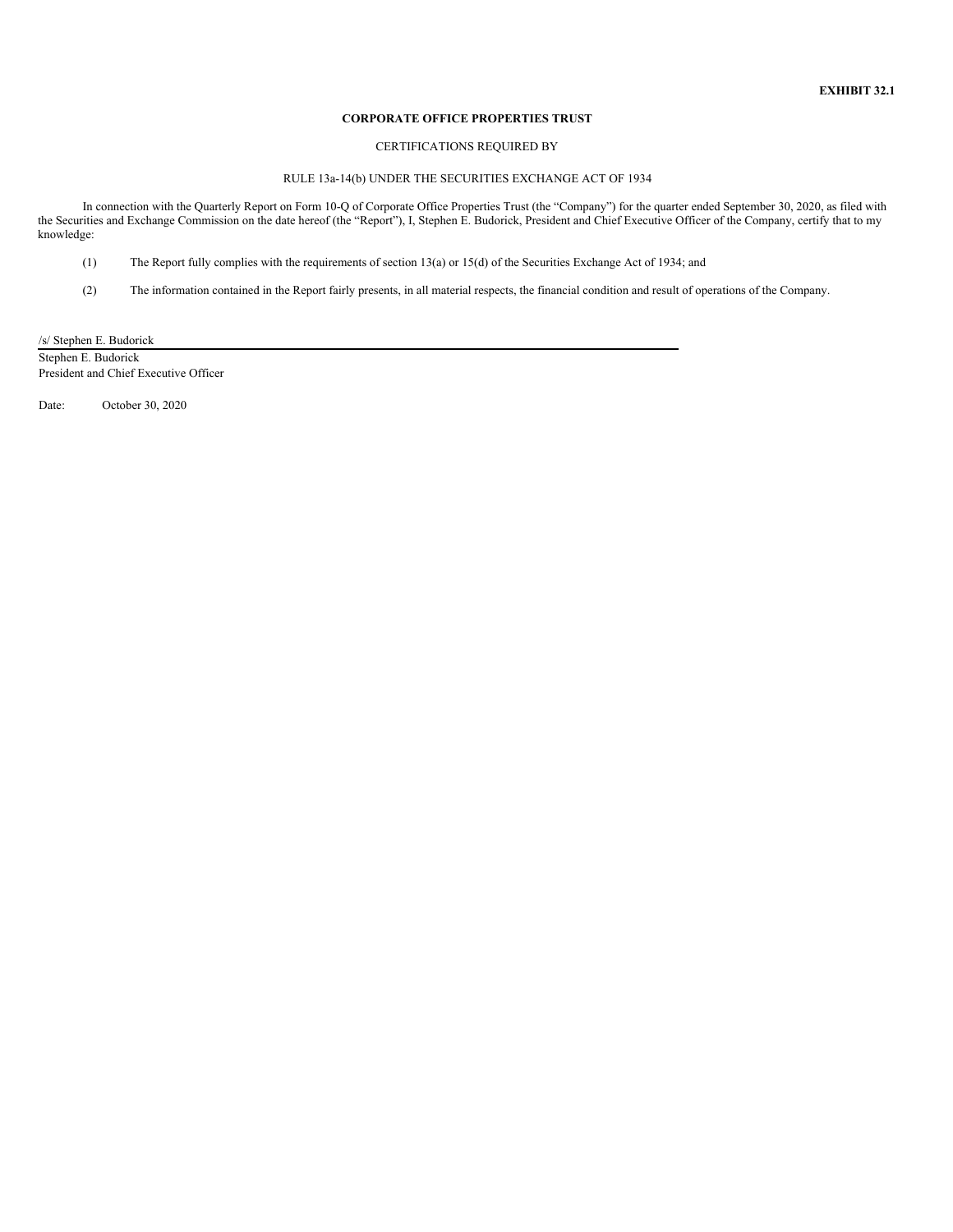## **CORPORATE OFFICE PROPERTIES TRUST**

# CERTIFICATIONS REQUIRED BY

## RULE 13a-14(b) UNDER THE SECURITIES EXCHANGE ACT OF 1934

<span id="page-71-0"></span>In connection with the Quarterly Report on Form 10-Q of Corporate Office Properties Trust (the "Company") for the quarter ended September 30, 2020, as filed with the Securities and Exchange Commission on the date hereof (the "Report"), I, Anthony Mifsud, Chief Financial Officer of the Company, certify that to my knowledge:

- (1) The Report fully complies with the requirements of section 13(a) or 15(d) of the Securities Exchange Act of 1934; and
- (2) The information contained in the Report fairly presents, in all material respects, the financial condition and result of operations of the Company.

/s/ Anthony Mifsud Anthony Mifsud Chief Financial Officer

Date: October 30, 2020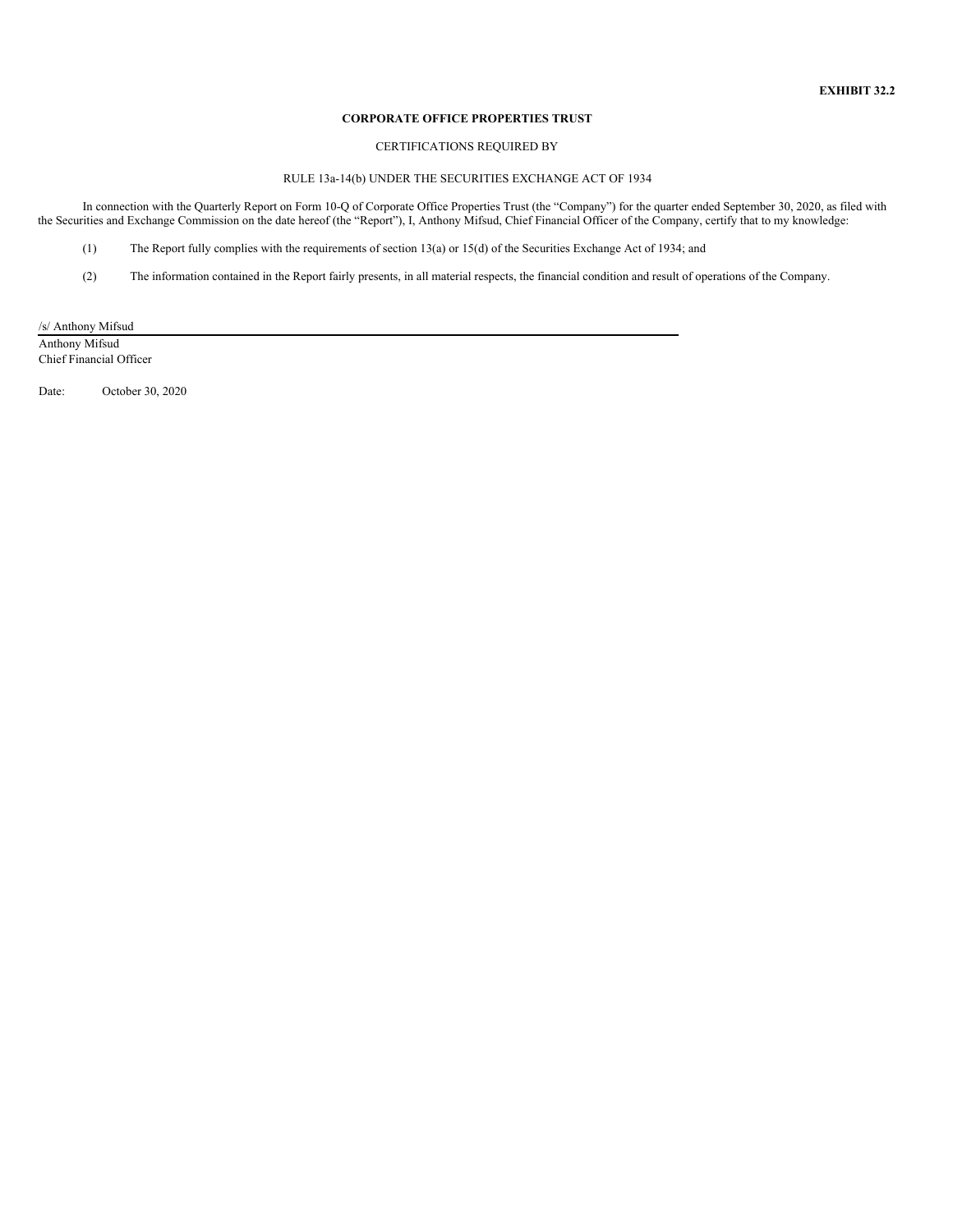## **CORPORATE OFFICE PROPERTIES, L.P.**

### CERTIFICATIONS REQUIRED BY

# RULE 15d-14(b) UNDER THE SECURITIES EXCHANGE ACT OF 1934

In connection with the Quarterly Report on Form 10-Q of Corporate Office Properties, L.P. (the "Company") for the quarter ended September 30, 2020, as filed with the Securities and Exchange Commission on the date hereof (the "Report"), I, Stephen E. Budorick, President and Chief Executive Officer of the Company, certify that to my knowledge:

- (1) The Report fully complies with the requirements of section 13(a) or 15(d) of the Securities Exchange Act of 1934; and
- (2) The information contained in the Report fairly presents, in all material respects, the financial condition and result of operations of the Company.

/s/ Stephen E. Budorick Stephen E. Budorick President and Chief Executive Officer

Date: October 30, 2020